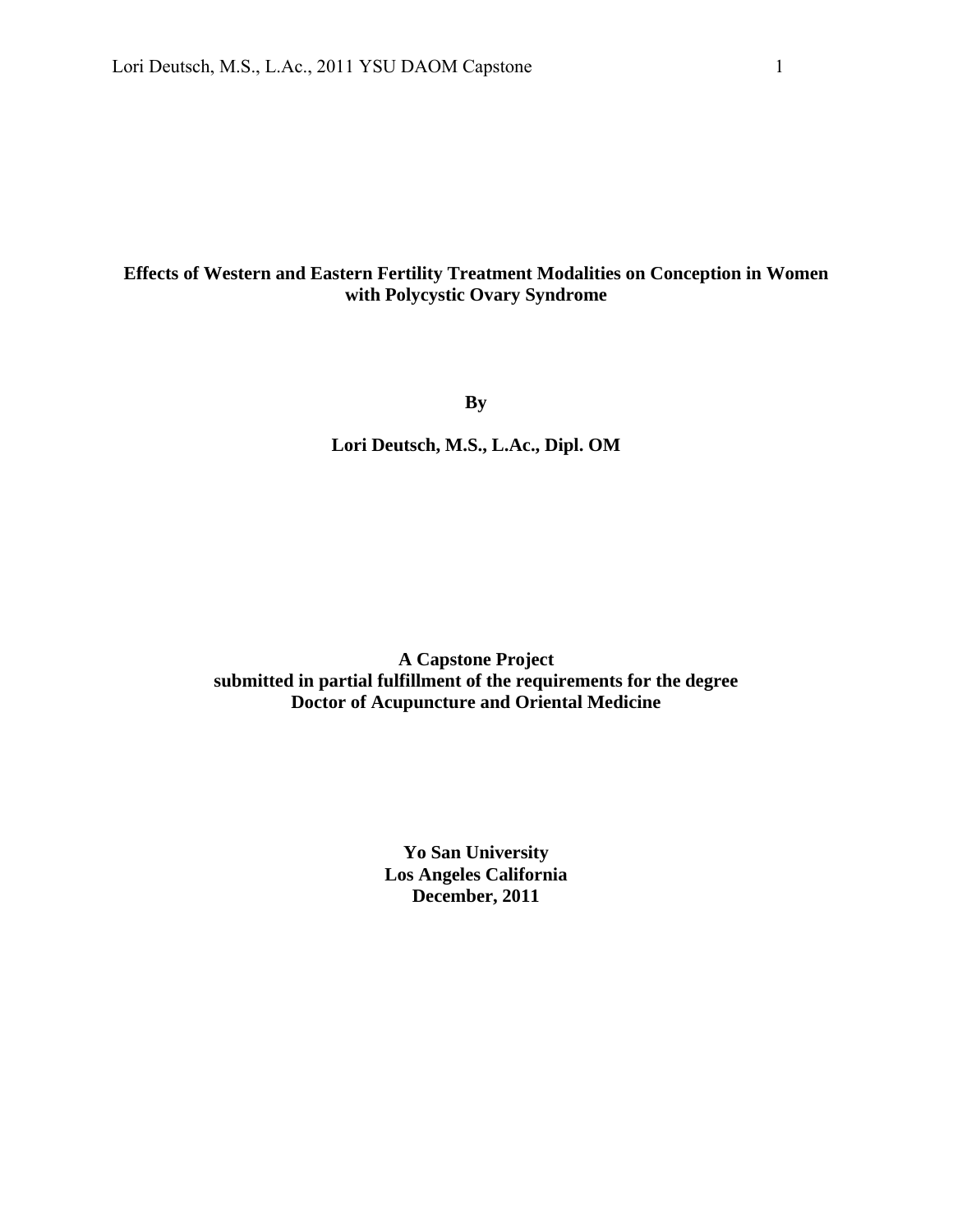# **Approval Signatures Page**

This Capstone Project has been reviewed and approved by:

Carola Celishe

Carola Gehrke, Ph.D., Capstone Thesis Advisor

 $\frac{12/3}{\text{Date}}$ 

Daoshing Ni, Ph.D., L. Ac, Specialty Chair

12/30/2011

Date

Carola Gehrke, Ph.D., DAOM Program Director

 $\frac{(2/3)/(1/2)}{2}$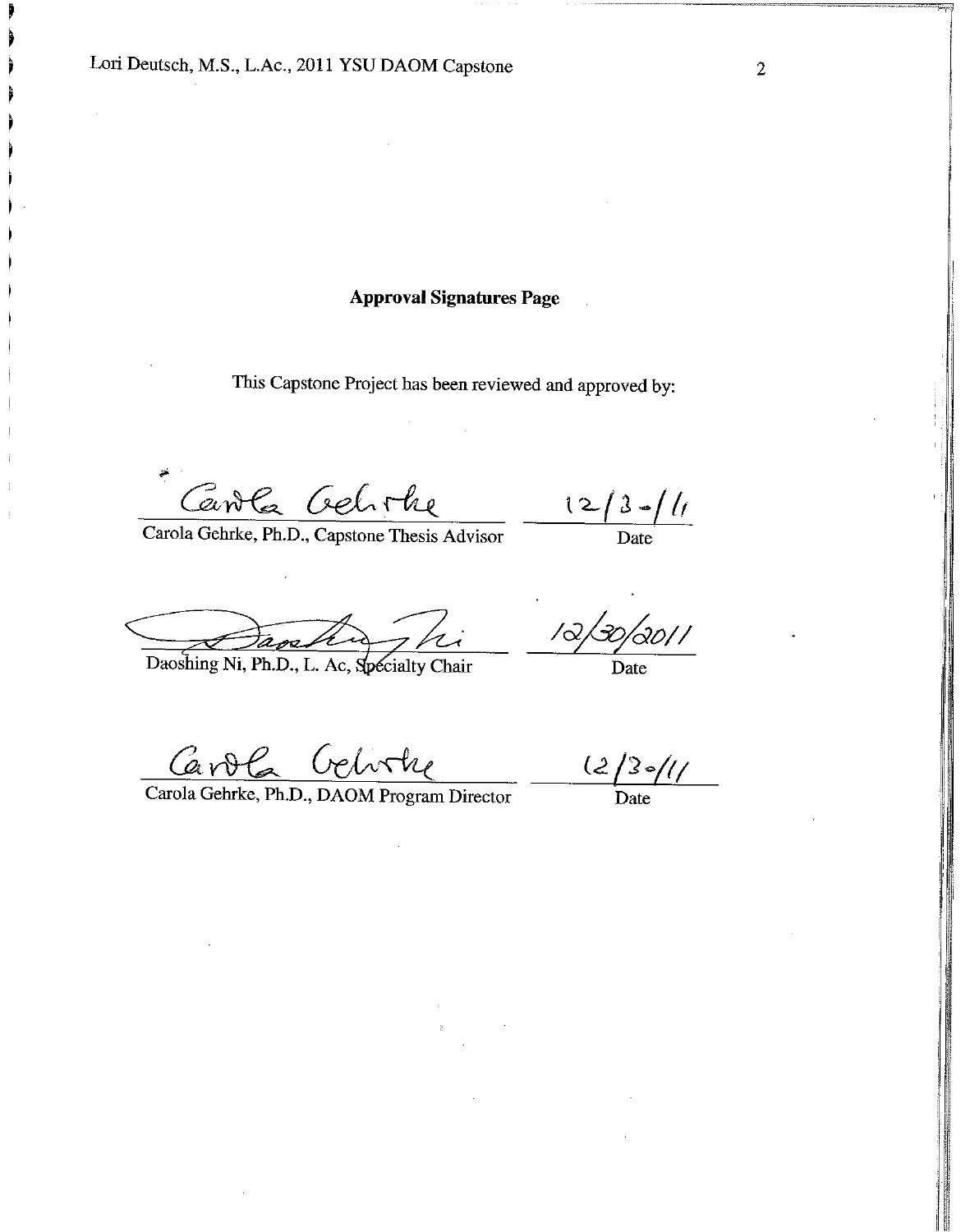# **ABSTRACT**

Polycystic ovary syndrome (PCOS) can be considered the most common endocrine abnormality in women of reproductive age. With links to infertility, metabolic disorder, and some lifethreatening diseases, it is a major public health concern worthy of extensive research. This is a qualitative, retrospective research study based on the case studies of two infertile women with PCOS who achieved pregnancy and live birth. The study entailed the collection and analysis of data from two medical charts. Both patients were treated by a practitioner of Traditional Chinese medicine and a reproductive endocrinologist (a different pair in each case). Each patient went through numerous Western fertility treatment cycles, employing a variety of drugs and procedures, and was also treated with a combination of acupuncture and herbs. The two cases demonstrate how infertile women with PCOS can become pregnant using a combination of Western and Eastern medicine. The differences and similarities between the cases are detailed in chart and narrative form. The information gleamed in this study can potentially guide health practitioners in treating this difficult malady, although further research is needed to determine optimal fertility treatments using a combination of Western and Eastern medicine.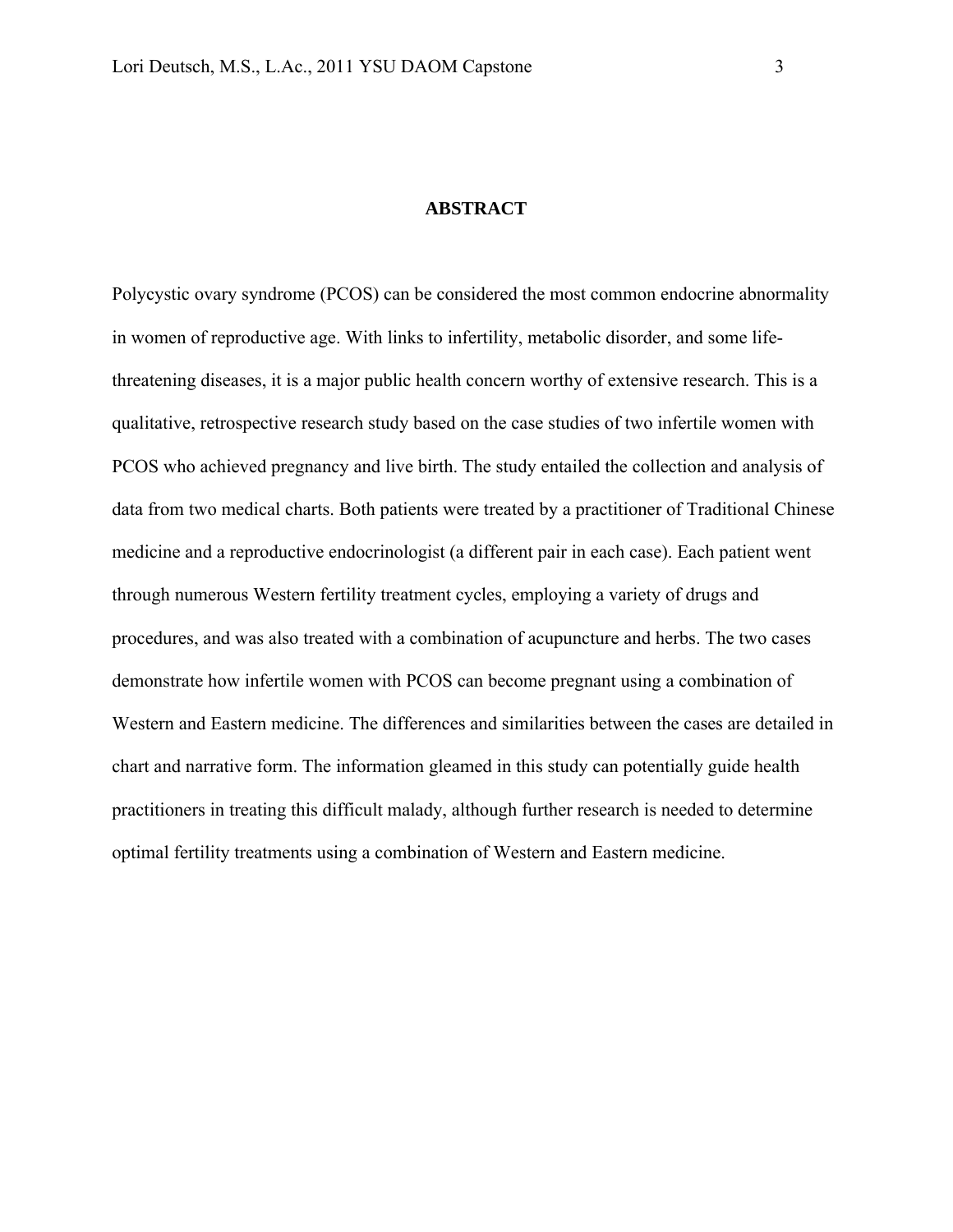First and foremost, I would like to thank my doctoral director and Capstone advisor Dr. Carola Gehrke for her invaluable help and guidance throughout the Capstone process. I am extremely grateful for her patience, brilliance and research experience. I would also like to thank Dr. Meredith Qian for all of her wisdom and support in the doctoral clinic and throughout the program. Special thanks go to Dr. Paul Campbell, Deborah Warshauer, and Denise Wiesner who were always beacons of light when I needed them most. I deeply appreciate their generosity, knowledge, help and inspiration. To my reproductive endocrinology mentor, Dr. Catherine DeUgarte, thank you for allowing me to follow you in the clinic and for all that you have taught, shared and given. You are all extraordinary people, practitioners, and teachers, and I am forever grateful! A big thank you also goes to the health practitioners who generously donated their cases. And, last but not least, a huge thank you to my family, especially my husband, Phil Goldberg, and my parents, Betty and Richard Deutsch, for their unwavering love and support.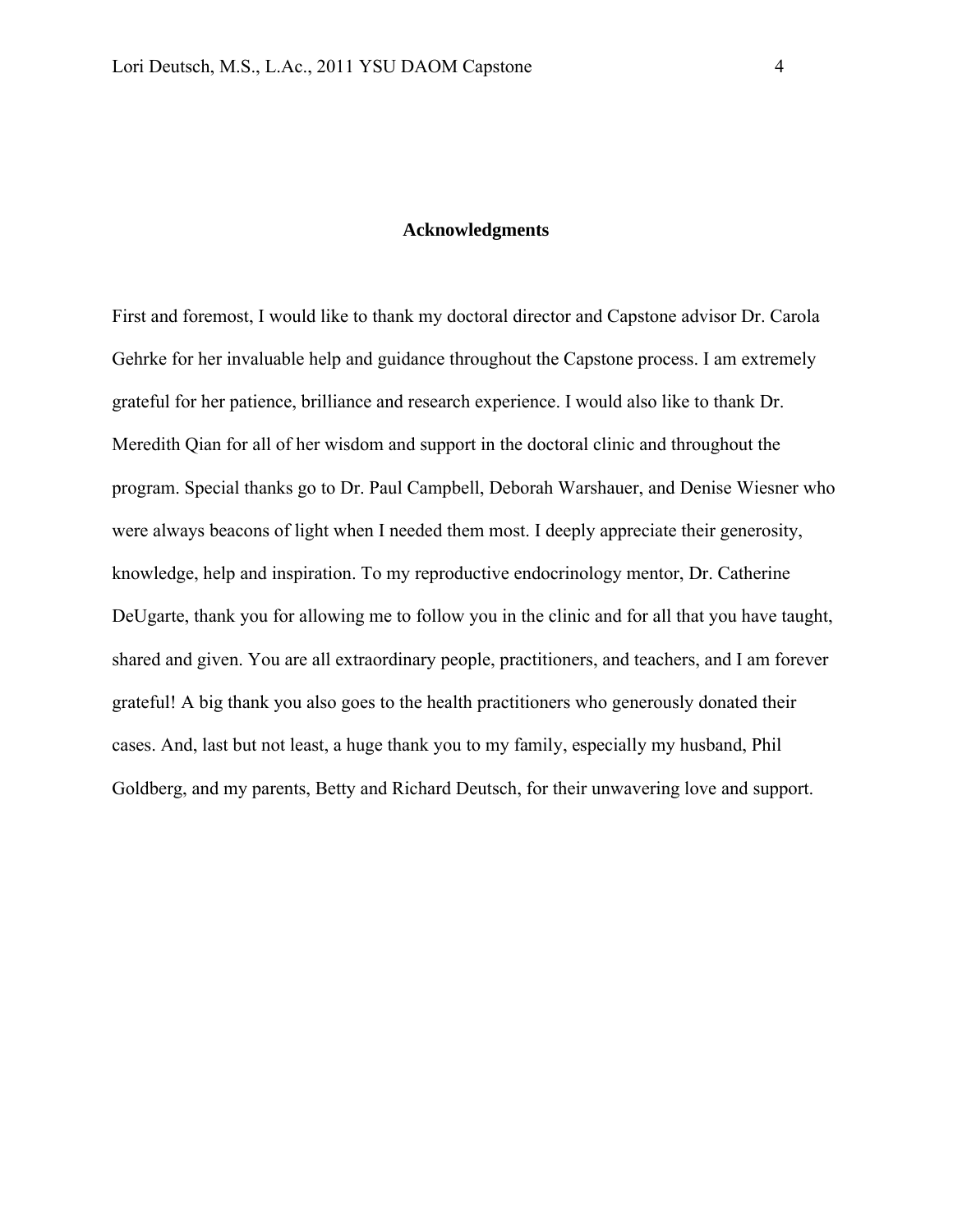# **Table of Contents**

| Ovulation Dysfunction: Anovulation/Oligo-ovulation16          |  |
|---------------------------------------------------------------|--|
|                                                               |  |
|                                                               |  |
|                                                               |  |
| Metabolic Syndrome, Insulin resistance and Hyperinsulinemia21 |  |
|                                                               |  |
|                                                               |  |
|                                                               |  |
|                                                               |  |
|                                                               |  |
|                                                               |  |
|                                                               |  |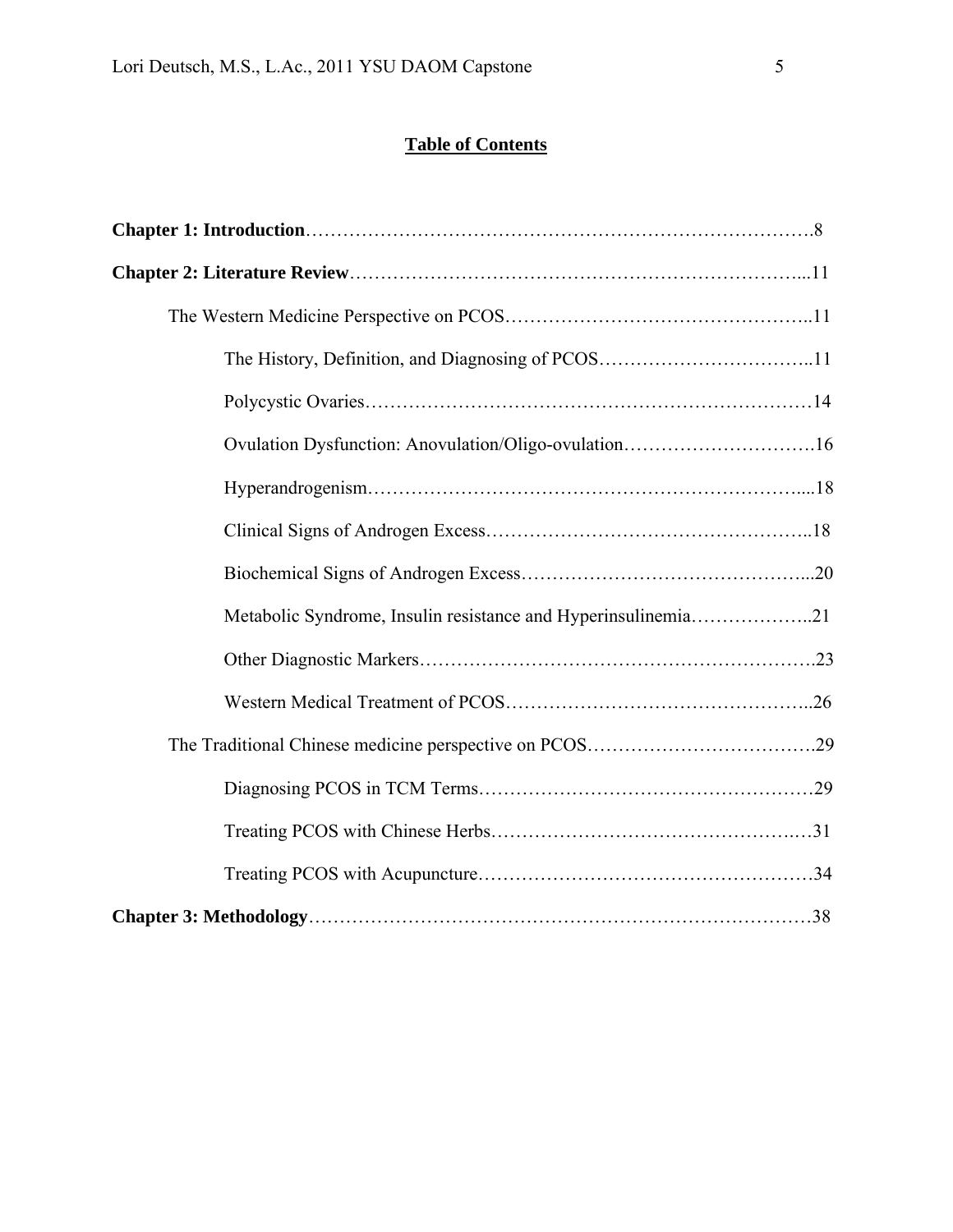| Comparison of the Western Medicine Treatment Between the Two Cases58 |  |
|----------------------------------------------------------------------|--|
|                                                                      |  |
|                                                                      |  |
|                                                                      |  |
|                                                                      |  |
|                                                                      |  |
|                                                                      |  |
|                                                                      |  |
|                                                                      |  |
|                                                                      |  |
|                                                                      |  |
|                                                                      |  |
| Acupuncture Point Comparison Between the Two Cases90                 |  |
|                                                                      |  |
|                                                                      |  |
|                                                                      |  |
|                                                                      |  |
|                                                                      |  |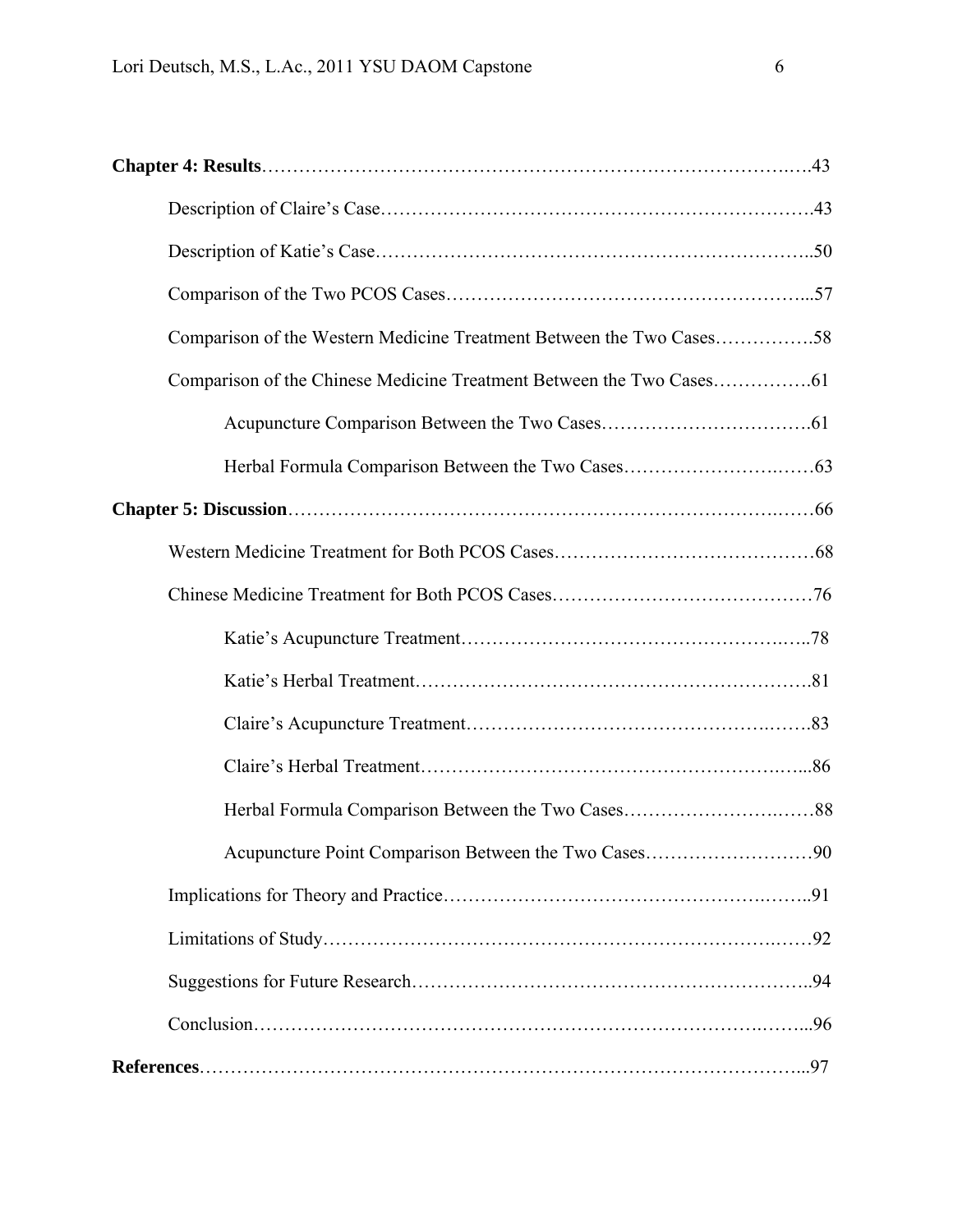# **List of Tables and Figures**

| Table #1: Diagnostic criteria for PCOS according to the 1990 NIH conference and the revised |  |
|---------------------------------------------------------------------------------------------|--|
| criteria from the ESHRE/ASRM sponsored consensus meeting, Rotterdam 200313                  |  |
|                                                                                             |  |
|                                                                                             |  |
|                                                                                             |  |
|                                                                                             |  |
| Table #5: Comparison of Acupuncture Points and Channels Accessed according to Deadman &     |  |
|                                                                                             |  |
|                                                                                             |  |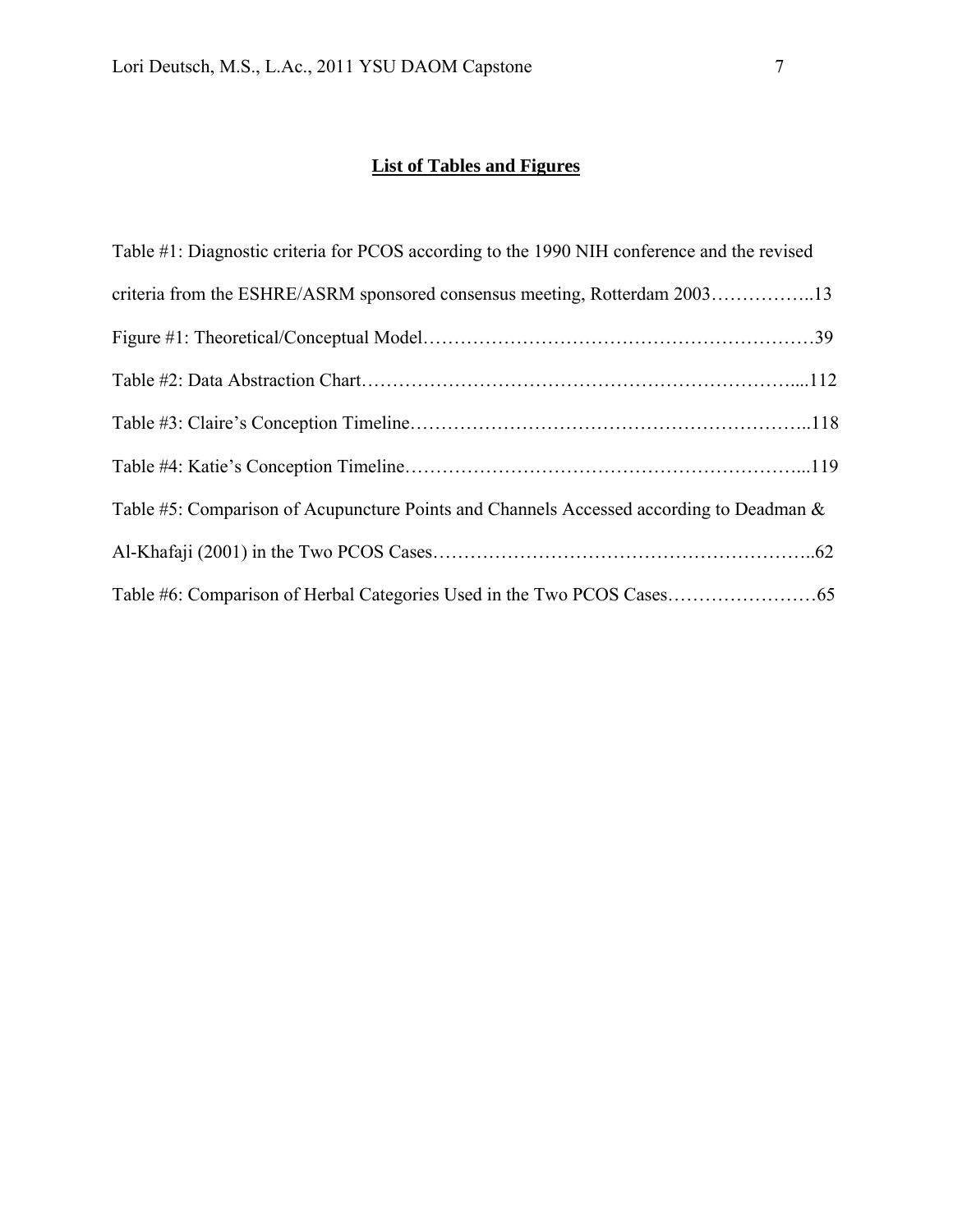# **CHAPTER 1: INTRODUCTION**

There is a saying often quoted in Chinese medical texts: "The treatment of women is ten times more complicated than that of men" (Lyttleton, 2004). One reason for that is childbearing. As natural as it may seem, the making of a baby is a complex endeavor. Many things must go right, and a lot can go wrong. The whole process is like an orchestra with numerous instruments playing a wide array of notes. When it goes well, it's a beautiful symphony. When it does not, it can be a long, tedious ordeal for the approximately 10-15% of couples who are touched by infertility (Speroff & Fritz, 2005).

All gynecological disorders and a number of non-gynecological disorders can cause infertility, which can potentially be treated by both Eastern and Western medicine. Traditional Chinese medicine (TCM), with its use of acupuncture, herbs, and nutrition, and Western fertility medicine, with its use of drugs, intrauterine insemination (IUI), *in vitro* fertilization (IVF) and other procedures, attempt to overcome infertility in very different ways. The fact that they are so different means they have the potential to complement or enhance each other's results (Lyttleton, 2004).

Polycystic ovary syndrome (PCOS), also known as polycystic ovarian syndrome, "can be considered one of the most common disorders of humans, and the single most common endocrine abnormality of women of reproductive age" (Azziz et al., 2009). It is a baffling and multi-dimensional condition, with many and varied opinions on the subject. It is a malady of great importance to our society because it is often accompanied by infertility. In addition, PCOS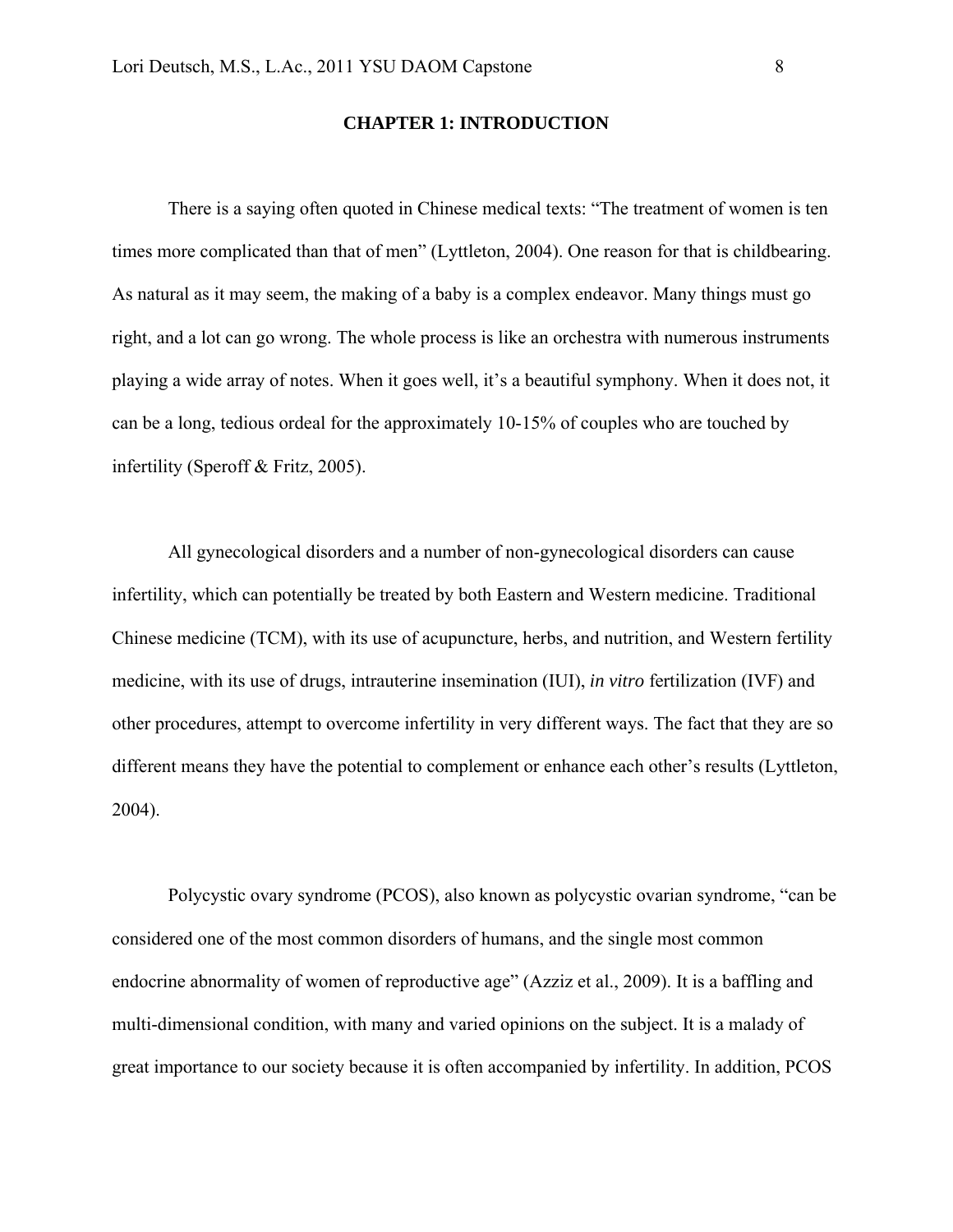frequently involves metabolic syndrome, which can include glucose intolerance, insulin resistance, obesity, an increased risk of Type 2 diabetes and cardiovascular disease (Beilby, 2004). The prevalence of PCOS in the general population is approximately 5% to 10% of women of reproductive age. It is, therefore, a major public health concern worthy of extensive research and clinical attention (Pfeifer & Kives, 2009). This study has the potential to benefit the larger community by shedding light on PCOS as a whole, and exhibiting solutions to the infertility dilemma that plagues it.

The purpose of this study is to identify successful treatment modalities combining Eastern and Western medicine for infertile PCOS females who achieve full-term pregnancies. This will be done by comparing and contrasting two case studies, and using the literature as a reference guide to analyze the data. There is a wealth of information on PCOS, spanning the period from 1935, when the syndrome was first described by two gynecologists in Chicago (Stein & Leventhal, 1935), to the famous Rotterdam conference in 2003, when a group of experts in the field of PCOS created a consensus to diagnose the syndrome (Franks, 2006), to the present day, with widespread interest due to its high prevalence, mysterious nature, and link to insulin resistance and diabetes. Western medicine typically treats PCOS with drugs and surgery, while TCM uses various tools including acupuncture, herbs, nutrition, and lifestyle changes.

The aim of the present study is to answer the following question: What are the effects of combined Western and Eastern fertility treatment modalities on conception in women with PCOS? It is hypothesized that an infertile woman with PCOS who is treated on a consistent basis with weekly acupuncture treatments and daily herbal intake for at least three months will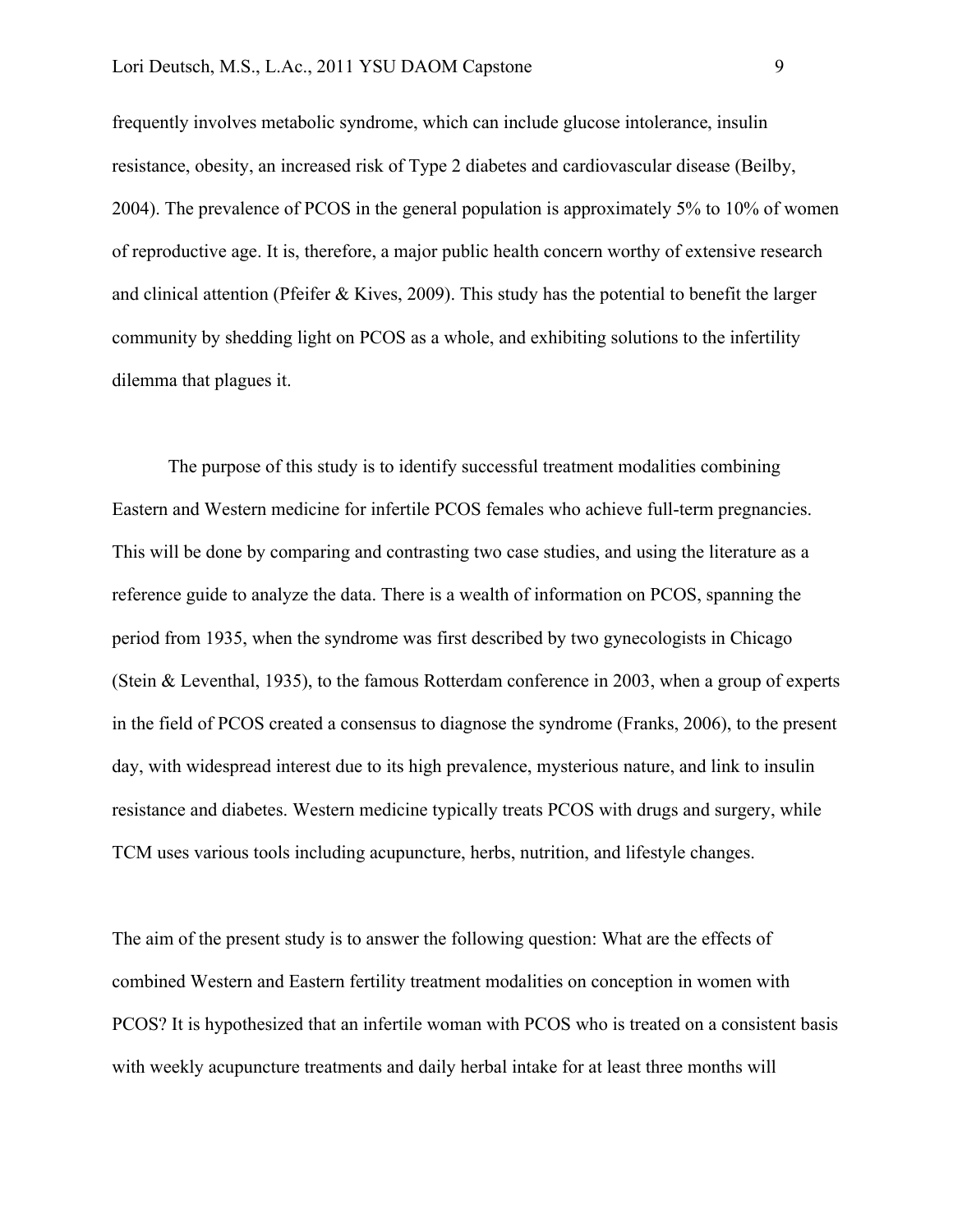conceive sooner, with fewer Western medicine fertility cycles, than a woman who undergoes similar TCM treatment for less than three months.

There are various reasons for conducting this study. Due to the magnitude of its prevalence and potentially devastating effects, it is important to investigate if women with PCOS might be successfully treated for infertility with both Western and Eastern modalities. It is also beneficial to explore how TCM might aid Western medicine protocols to increase the rate of pregnancy success for women with PCOS. In addition, it is important to document the progress that both Western and Eastern medicine are making to better understand this complicated syndrome.

The goal of this study is to document and discuss ways for infertile PCOS women to get pregnant and deliver a baby. The information gleamed in this study can potentially be a guide for health practitioners (both Western and Eastern) to treat this difficult and widespread malady.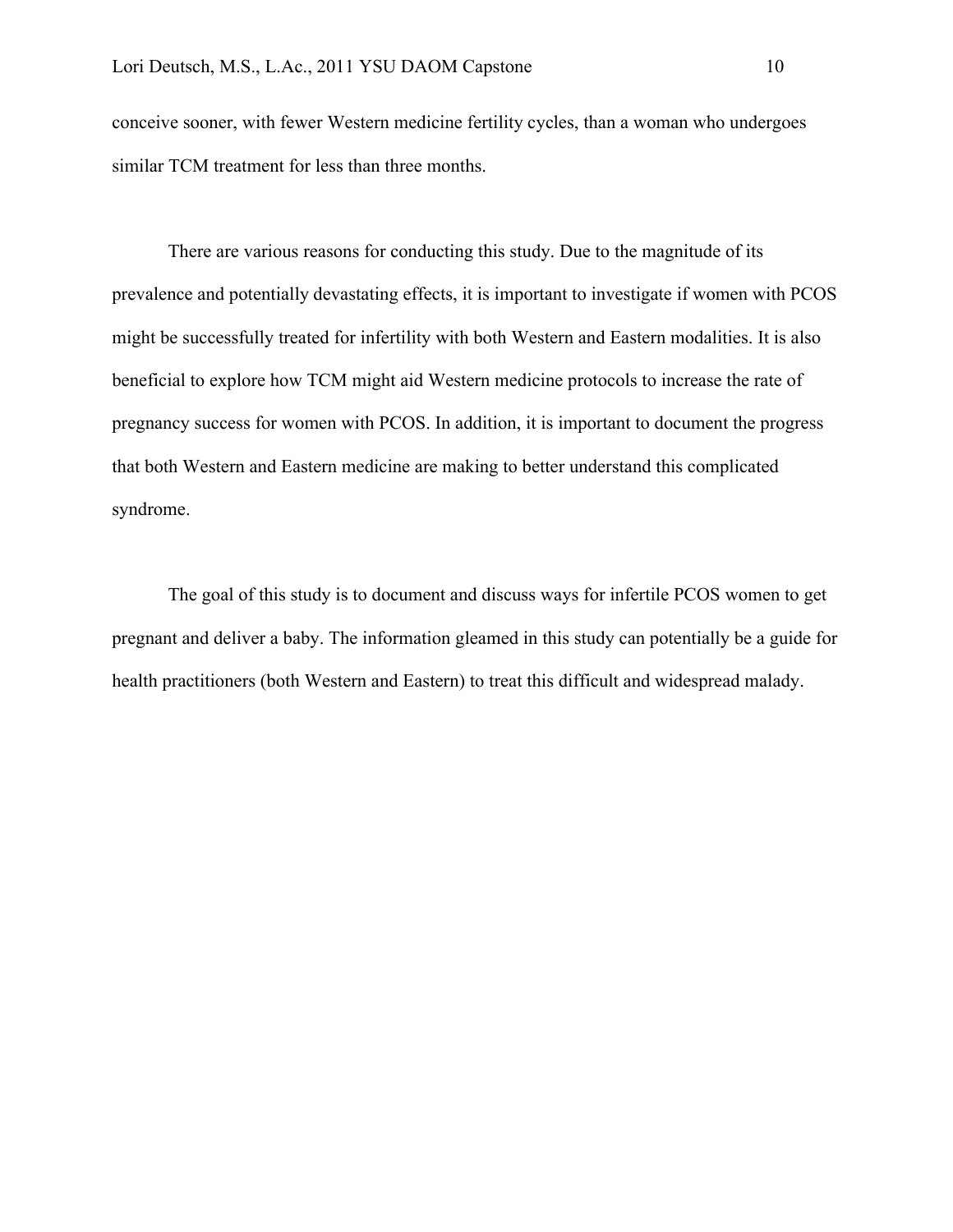# **CHAPTER 2: LITERATURE REVIEW**

Polycystic ovarian syndrome (PCOS) is a common endocrine disorder with a diverse and complex presentation. Its etiology is uncertain, and its definition and diagnostic criteria remain controversial (Franks, 2006). PCOS affects 5% – 10% of women of reproductive age. It is characterized by hyperandrogenism, chronic anovulation, and infertility. However, it is not only a reproductive endocrinopathy. It is also considered a metabolic disorder associated with multiple cardiovascular risk factors including insulin resistance, diabetes mellitus, dyslipidemia, and hypertension (Pamuk et al., 2010).

This literature review will first cover PCOS from a Western medical perspective, and then it will delve into PCOS from a Traditional Chinese Medicine (TCM) point of view. There will be information about the condition as a whole, with treatment strategies to follow.

# **The Western Medicine Perspective on PCOS**

#### *The History, Definition, and Diagnosing of PCOS*

References to what we now recognize as PCOS can be found in scientific publications dating back to the 19th century (Franks, 2006). It was first recognized as a medical disease in 1845 in France (Lewis, 2004). In 1935, two gynecologists from Chicago, Irving F. Stein and Michael L. Leventhal, first clearly described this symptom complex in a classic paper published in the *American Journal of Obstetrics and Gynecology* (Stein & Leventhal, 1935). The two doctors wrote about seven patients (four were obese) with amenorrhea, hirsutism, and enlarged,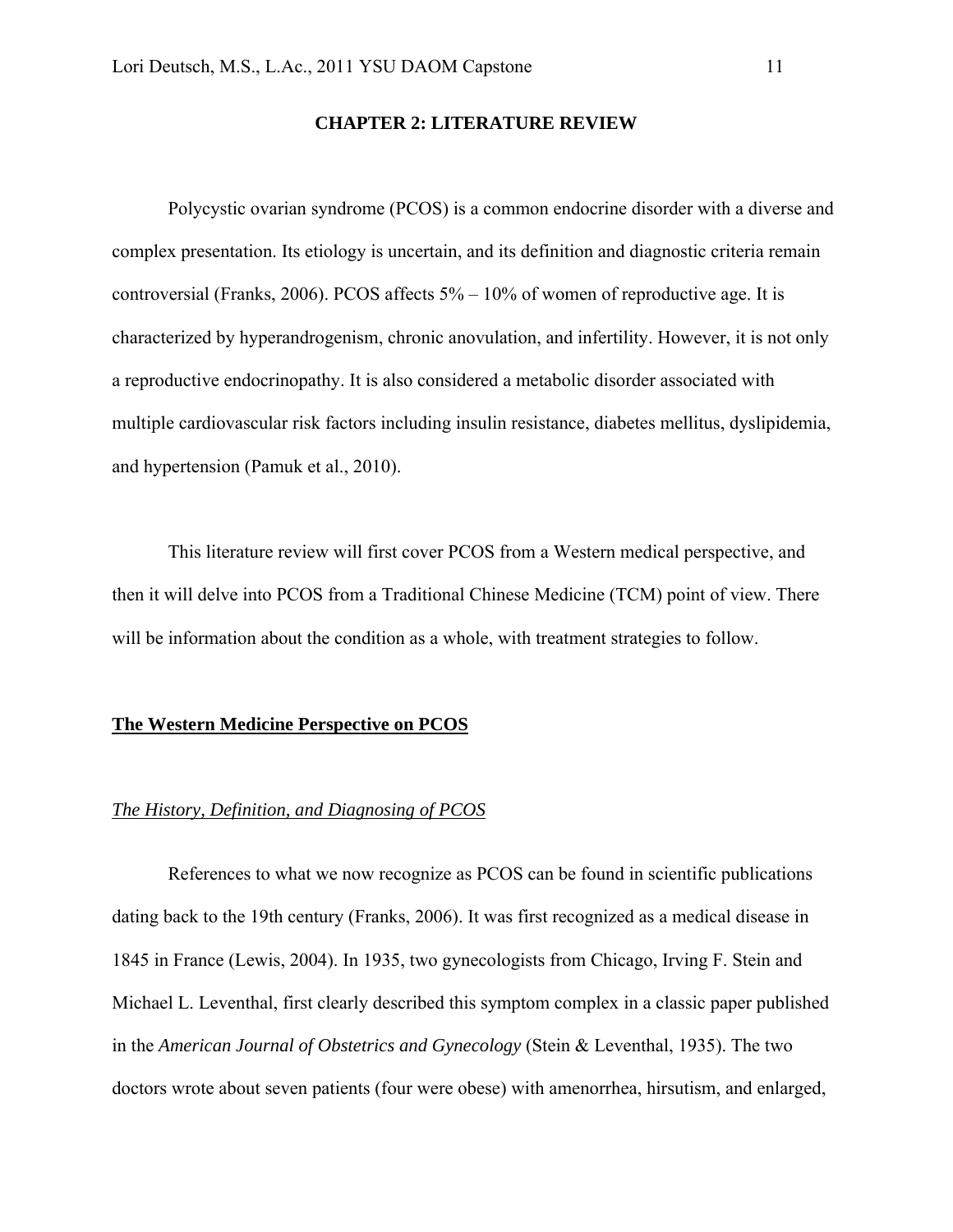polycystic ovaries. There was evidence of androgen excess, but not all patients had hirsutism, and three showed evidence of recent ovulation. Nevertheless, the combination of hyperandrogenism and chronic anovulation became the standard definition of PCOS for the next fifty years. This widely accepted definition was then published in the proceedings of an international workshop on PCOS held at the National Institutes of Health (NIH) in 1990. At that time, PCOS was defined as chronic anovulation associated with clinical and/or biochemical hyperandrogenism, assuming other potential diagnoses with a similar clinical presentation to PCOS are ruled out (Franks, 2006).

Ovarian morphology was not part of these early definitions, even though, during the 1980s, ultrasound imaging of the ovaries helped to show that polycystic ovaries were commonly associated with hirsutism and hyperandrogenism in women with regular, ovulatory cycles (Franks, 2006). Gradually, there was increasing awareness that the clinical expression of PCOS might be broader than that defined by the 1990 NIH criteria (Rotterdam ESHRE/ASRM-Sponsored PCOS Consensus Workshop Group, 2004). In May of 2003, a group of experts in the field of PCOS met in Rotterdam (The Netherlands) for a conference jointly sponsored by the European Society for Human Reproduction and Embryology and the American Society for Reproductive Medicine (ESHRE/ASRM) (Franks, 2006). The end result was the creation of a consensus called the 2003 Rotterdam criteria to diagnose PCOS (Pfeifer & Kives, 2009). The Rotterdam criteria took into account the broad range of presenting features that could be attributed to PCOS, including women with androgen excess, but regular menses, and those with menstrual irregularities without androgen excess (Franks, 2006). It also included polycystic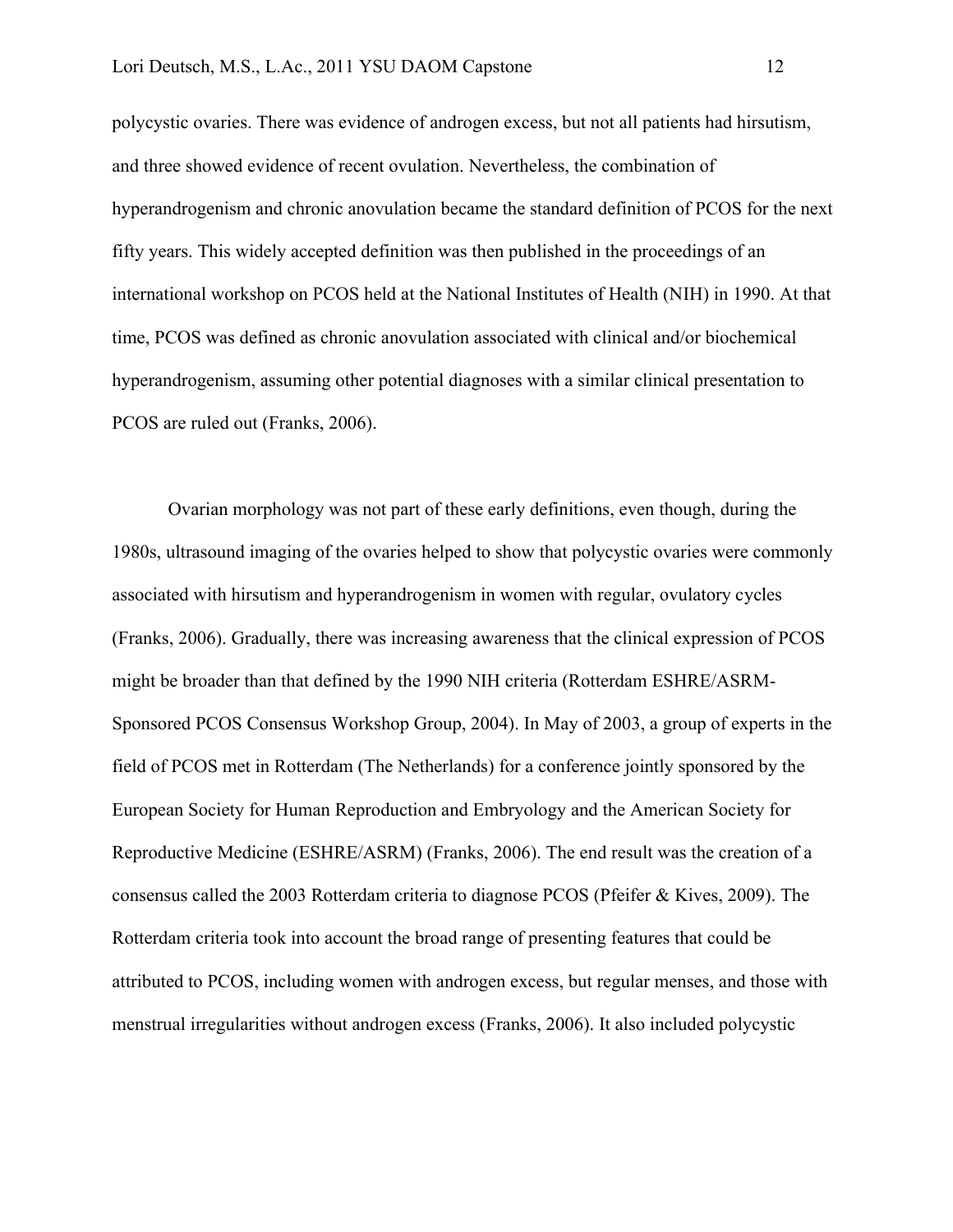ovarian morphology to be determined by transvaginal ultrasound. This was an important change from the 1990 NIH criteria (Rotterdam, 2004).

The following is a summary of the various criteria for diagnosis: According to the 1990 NIH criteria, a diagnosis of PCOS would depend on both of the following: 1) Chronic anovulation, and 2) Clinical and/or biochemical signs of hyperandrogenism, plus exclusion of other etiologies. In contrast, according to the 2003 Rotterdam criteria, a diagnosis would depend on 2 out of 3 of the following: 1) Oligo- or anovulation, 2) Clinical and/or biochemical signs of hyperandrogenism, and 3) Polycystic ovaries, plus exclusion of other etiologies (see table #1). Other disorders that might be confused with PCOS and need to be ruled out include Cushing's syndrome, congenital adrenal hyperplasia, androgen-secreting tumors, and hyperandrogenicinsulin resistant-acanthosis nigricans syndrome (Rotterdam, 2004).

| <b>Table #1</b> – Diagnostic criteria for PCOS according to the 1990 NIH conference and the revised |                                         |  |
|-----------------------------------------------------------------------------------------------------|-----------------------------------------|--|
| criteria from the ESHRE/ASRM sponsored consensus meeting, Rotterdam 2003.                           |                                         |  |
| <b>NIH 1990</b>                                                                                     | Rotterdam 2003                          |  |
| 1) Chronic anovulation                                                                              | 1) Oligo- or anovulation                |  |
| 2) Clinical and/or biochemical signs of                                                             | 2) Clinical and/or biochemical signs of |  |
| hyperandrogenism                                                                                    | hyperandrogenism                        |  |
|                                                                                                     | 3) Polycystic ovaries                   |  |
| The NIH definition requires both criteria to make the diagnosis. The ESHRE/ASRM requires            |                                         |  |
| two of three. For both, the diagnosis assumes exclusion of other diagnoses with a similar clinical  |                                         |  |

presentation to PCOS (Franks, 2006).

There is widespread belief that PCOS is most definitely a syndrome, and is therefore recognized as a collection of signs and features with no single test being diagnostic. Establishing a clear definition is important for both clinical and research purposes. The use of a broader definition (e.g. Rotterdam 2003) versus more restrictive criteria (e.g. NIH 1990) can lead to a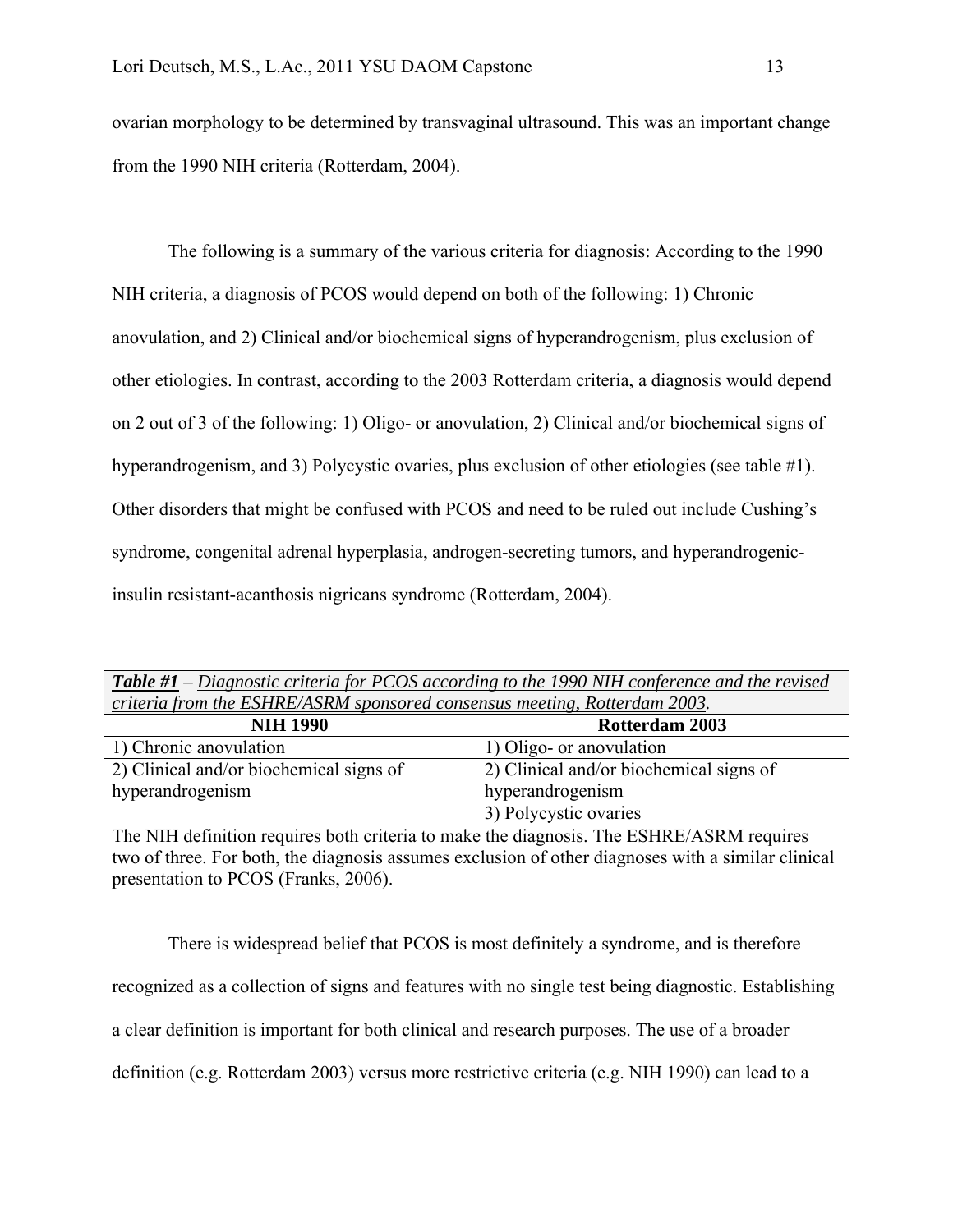significant increase in the number of women seemingly affected by this disorder. However, a diagnosis of PCOS should not be given lightly as it can imply a number of serious issues including an increased risk of infertility, dysfunctional bleeding, endometrial carcinoma, obesity, insulin resistance/hyperinsulinemia, Type 2 diabetes mellitus, dyslipidemia, hypertension, and possible cardiovascular disease (Azziz et al., 2009). This paper will continue to explore the various issues that revolve around this complex syndrome, its diagnostic procedures, and treatment options.

#### *Polycystic Ovaries*

The classic image of the polycystic ovary is one that is enlarged, with a thickened ovarian stroma and an increased number of small follicles arranged peripherally around the ovarian cortex like a "string of pearls" (Buckett, Bouzayen, Watkin, Tulandi, & Tan, 1999; Elmashad, 2011). Various features can be used to assess the presence of polycystic ovaries. They include follicle size and number, and ovarian size and volume (Azziz et al., 2009). The Rotterdam criteria defines polycystic ovaries by the presence of 12 or more follicles in each ovary, with each follicle measuring 2-9 millimeters in diameter, and/or an increased ovarian volume of more than 10 milliliters. Only one ovary fitting this definition is sufficient to define polycystic ovaries. However, if a dominant follicle of more than 10 millimeters is detected, or there is evidence of a corpus luteum, the ultrasound should be repeated in the next menstrual cycle. This definition of polycystic ovaries does not apply to women on the oral contraceptive pill since the pill modifies ovarian morphology in normal women, and presumably does the same in women with PCOS (Rotterdam, 2004).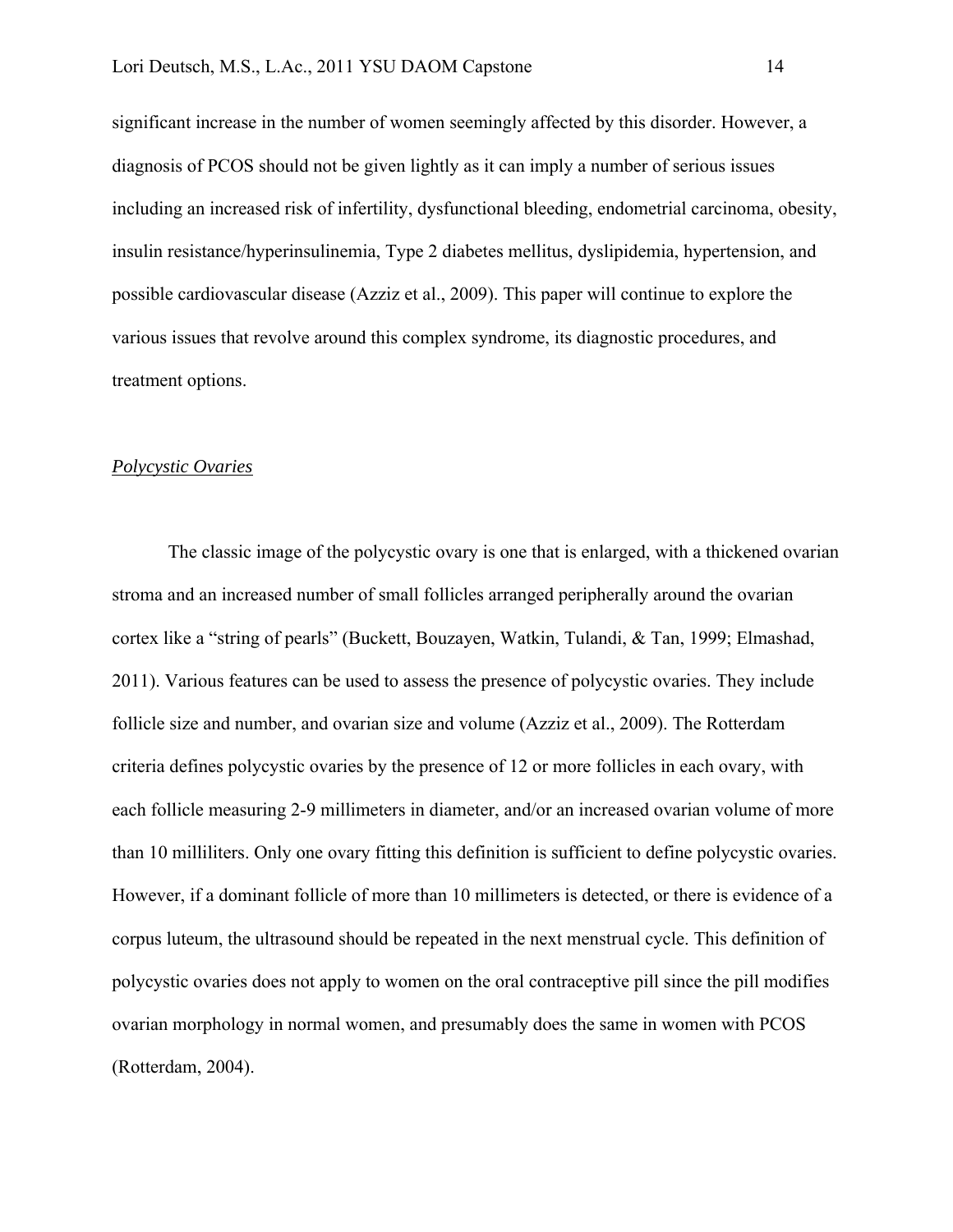One study conducted at two Italian universities, assessed ovarian morphology in 326 women with an average age of 25 (Carmina et al., 2005). They had been diagnosed with PCOS using the clinical criteria of hyperandrogenism and chronic anovulation. Normal ovarian size in their control group of ovulating women was first calculated to be 1.9 to 7.5 centimeters. Compared to these controls, 60% of the PCOS women had an ovarian size of more than 7.5 centimeters, and 51% had an ovarian size of more than 10 centimeters. This shows a high percentage of enlarged ovaries in these two PCOS groups. It should be noted that the PCOS diagnosis used in this study was anovulation and not oligo-ovulation. Results may have shown a lower percentage of enlarged ovaries if the diagnosis was oligo-ovulation (Carmina et al., 2005). It should also be noted that other researchers have used an ovarian size of more than 5.5 centimeters to indicate the possibility of a positive PCOS diagnosis (Jonard et al., 2003).

The sole presence of polycystic ovaries has limited diagnostic value. Although approximately 20% of women with polycystic ovaries have PCOS (a number that is threefold higher than that found in the general population), polycystic ovaries are also common in young, healthy women (Azziz et al., 2009; Polson, Adams, Wadsworth, & Franks, 1988). Two English studies showed that women between the ages of 20 and 25 who considered themselves to be normal and had not sought treatment for menstrual irregularities or infertility exhibited polycystic ovaries 22% (Clayton et al., 1992) and 33% (Michelmore, Balen, Dunger, & Vessey, 1999) of the time. However, these numbers appear to decrease with age, with women older than 35 exhibiting polycystic ovaries only 7.8% of the time (Koivunen et al., 1999). Interestingly, a study on diabetic women in India showed a 52% higher prevalence of polycystic ovaries (Rodin,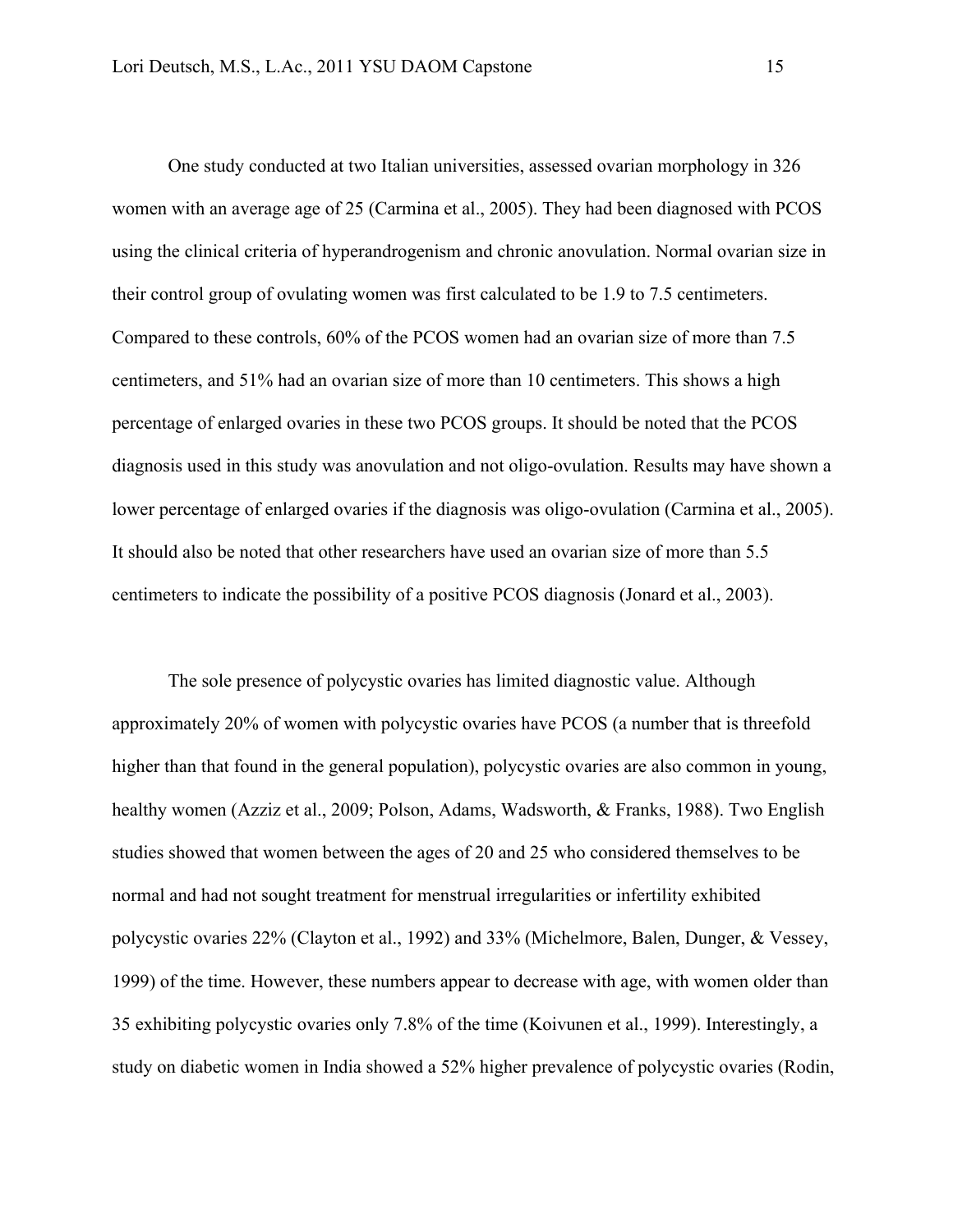Bano, Bland, Taylor, & Nussey, 1998). Similarly, another study demonstrated that women with a history of gestational diabetes had polycystic ovaries 52% of the time (Kousta et al., 2000). Other studies have noted mild abnormalities in androgen secretion in asymptomatic women with polycystic ovaries (Norman, Hague, Masters, & Wang, 1995; Carmina et al., 1997). All in all, there appears to be a significant connection between polycystic ovaries and deviations in androgen levels, glucose metabolism, and insulin sensitivity (Azziz et al., 2009).

# *Ovulation Dysfunction: Anovulation/Oligo-ovulation*

Ovulation dysfunction includes anovulation (the absence of ovulation) and oligoovulation (infrequent or irregular ovulation). There are women with PCOS that ovulate and those that do not (Azziz et al., 2009). Anovulation is not always chronic. Intermittent or even prolonged episodes of regular, ovulatory cycles can interrupt a pattern of anovulatory vaginal bleeding or amenorrhea (Franks, 2006). What appears to be a history of regular periods may actually be ovulatory dysfunction. Ricardo Azziz, and his fellow researchers, analyzed 20 separate studies, which provided an opportunity to observe data on 6,978 patients with PCOS. Within that pool, 79.11% had oligomenorrhea, which can be defined as "vaginal bleeding episodes" that are more than or equal to 35 days apart, or less than 10 bleeds per year (Azziz et al., 2009).

The theory of follicular arrest might explain the process of anovulation to some degree. The theory states that the natural progression of small antral follicles to selected follicles, and then eventually to a dominant follicle, does not proceed normally in PCOS (Jonard et al., 2003).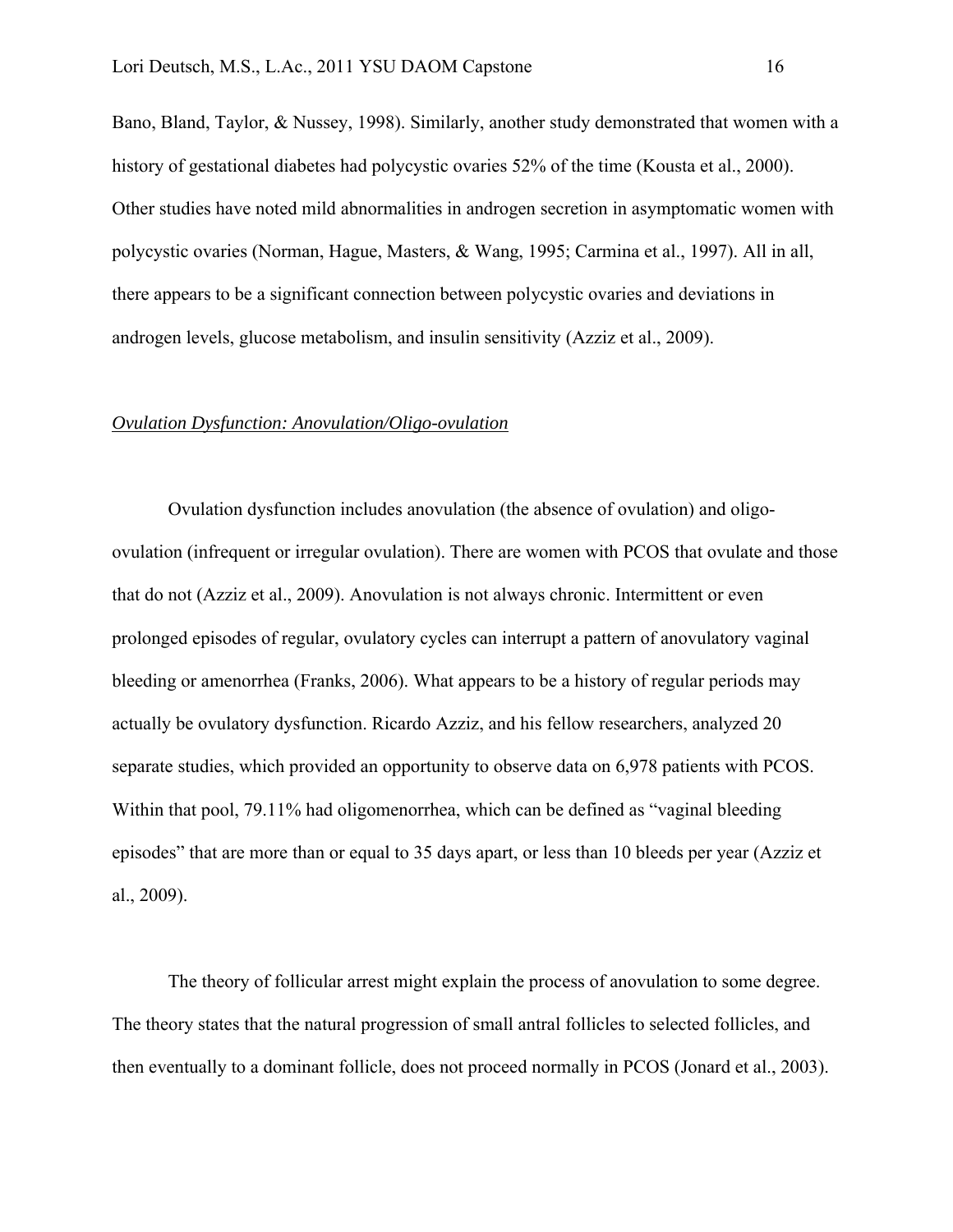Normally one dominant follicle continues to grow and release an egg, while the others undergo atresia. Instead, the polycystic ovary has multiple follicles that grow to half or less than normal size. These immature follicles produce an abundance of estrogen, which tells the pituitary gland to decrease Follicle stimulating hormone (FSH) and produce Luteinizing Hormone (LH) in readiness to ovulate. However, none of the follicles are mature enough to ovulate, and so a stalemate is reached (Lyttleton, 2004). This phenomenon is related to hyperinsulinism (Jonard et al., 2003). The link between metabolic disturbance and anovulation is paramount to understanding the mechanism of arrested antral follicle development in anovulatory women with PCOS. Studies have shown that obese women with PCOS are more likely to be anovulatory than lean, hyperandrogenemic women, and that weight gain increases the chance of chronic anovulation (Franks, 2006).

The presence of anovulation can be determined by measuring serum progesterone (P4) on day 20 to 24 of the menstrual cycle. Serum P4 levels below 3 or 4 ng/mL can help indicate the presence of anovulation (Azziz et al., 2009). In one study, researchers measured P4 levels to determine which subjects ovulated and which did not. When levels dropped below 3 ng/mL, the diagnosis was anovulation. In patients with normal menses, at least two consecutive cycles were studied. Low levels of P4 in both cycles indicated chronic anovulation (Di Fede, Mansueto, Pepe, Battista Rini, & Carmina, 2010).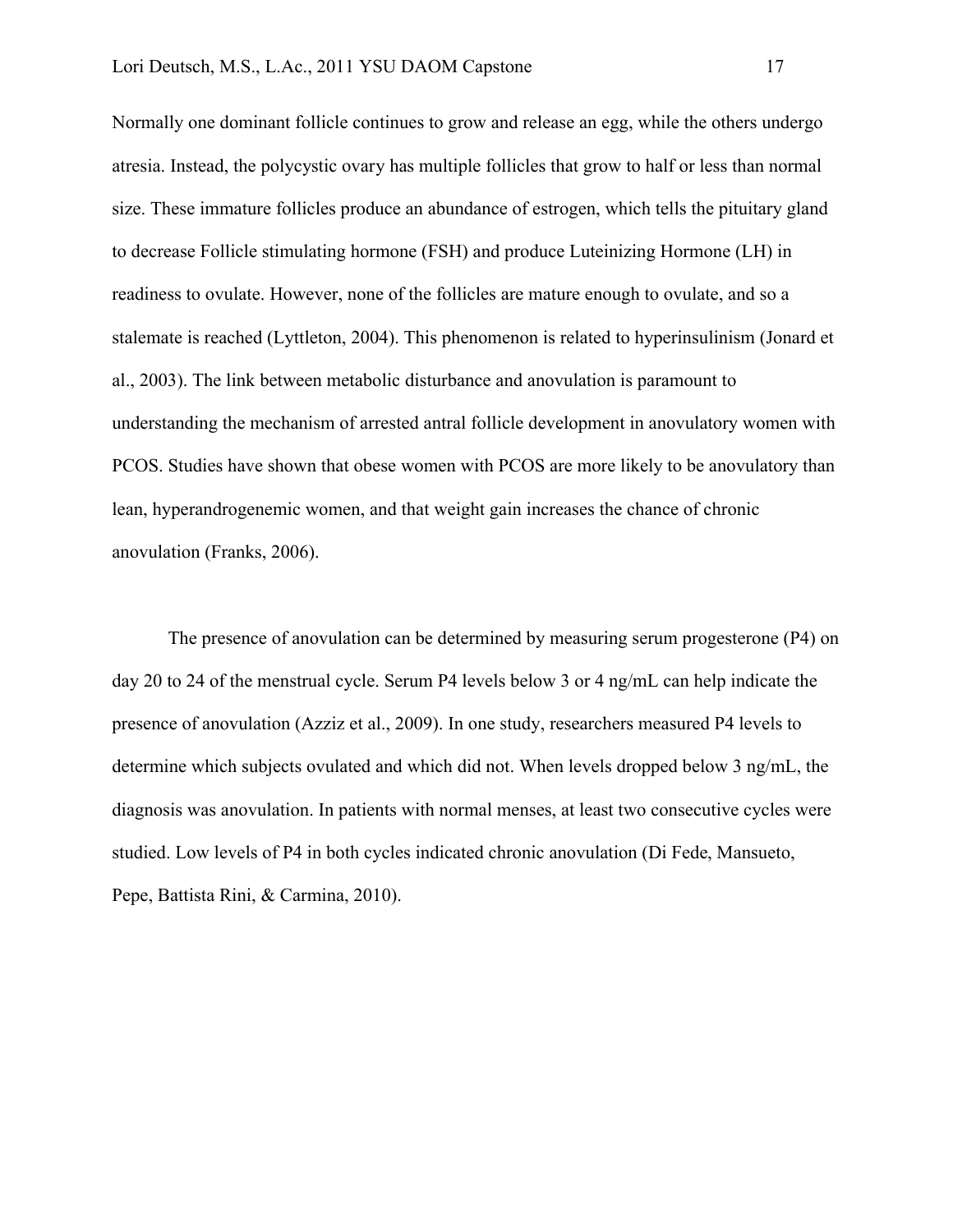# *Hyperandrogenism*

Hyperandrogenism affects around 7% of reproductive-aged women, and within that large group, the majority are diagnosed with PCOS. Many women with PCOS have both clinical and biochemical signs of androgen excess (Huang, Brennan, & Azziz, 2010).

# *Clinical Signs of Androgen Excess*

The chief clinical signs of androgen excess are hirsutism, acne, and male pattern hair loss (A. Huang et al., 2010). The Rotterdam experts felt that hirsutism was the primary clinical indicator of hyperandrogenism, however the sole presence of acne was also thought to be a potential marker (Rotterdam, 2004).

Hirsutism is defined as the presence of terminal hairs on the face and/or body of a female in a male-type pattern. There is a visual scoring method commonly used to assess hirsutism. It is a modification to what was originally reported by Ferriman and Gallwey in 1961 (Ferriman & Gallwey, 1961). It consists of nine body areas, including the upper lip, chin, chest, upper back, lower back, upper and lower abdomen, upper arm, and thigh. Each area is assigned a score of 0-4 based on the density of terminal hairs. A score of 0 represents the absence of terminal hairs. A score of 1 represents minimal hair growth, and a score of 4 represents extensive hair growth. Various "cutoff values" have been used to diagnose hirsutism, such as 6 or more, 7 or more, or 8 or more (Azziz et al., 2009). For example, one study of 716 patients with PCOS found that 72%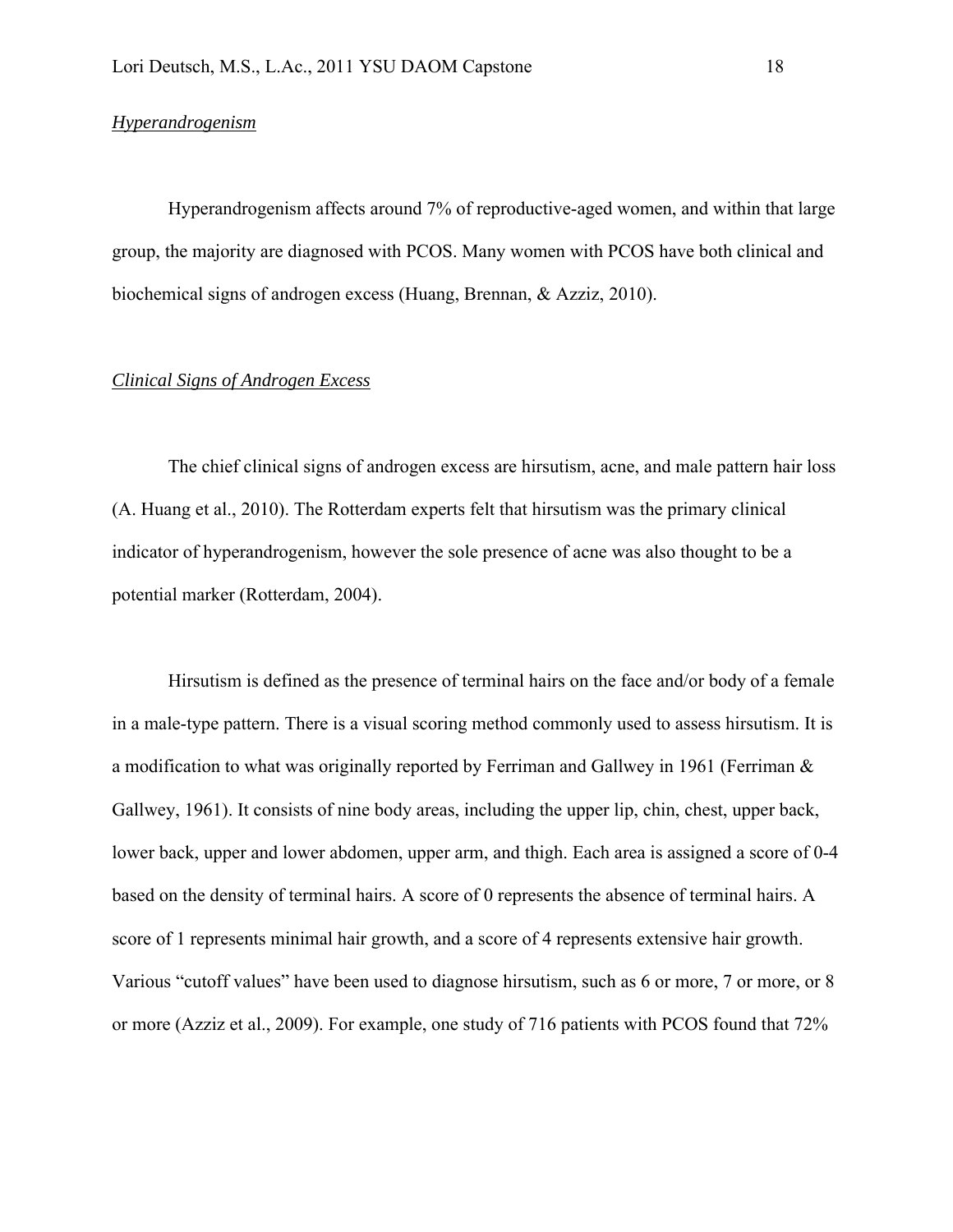had hirsutism based on a modified Ferriman-Gallwey (mFG) score. They used a cutoff value of 6 or more to help determine their results (DeUgarte, Woods, Bartolucci, & Azziz, 2006).

It should be noted that race and ethnicity are important factors when evaluating hirsutism. One study observed hirsutism to be more prevalent and more severe among PCOS patients of South Asian ancestry than among Whites (Wijeyaratne, Balen, Barth, & Belchetz, 2002). However, prevalence is less likely among those of East Asian descent. Overall, hirsutism is an important feature of PCOS, affecting approximately 65% to 75% of patients with PCOS, including Whites, Blacks, and Southeast Asians (Azziz et al., 2009).

It is not unusual to document some degree of acne as a result of androgen excess (Chang, 2004), although it varies with ethnicity. It affects approximately 12% to 14% of White PCOS patients, with increased percentages in certain races, such as Asian Indians (Wijeyaratne et al., 2002). Overall, acne affects 15% to 25% of PCOS patients, but it is hard to determine the significance of this since there is a high prevalence of acne in the general population (Azziz et al., 2009).

Androgenic alopecia is another term for male pattern hair loss. It is a recognized sign of PCOS, but its prevalence is unclear. In one study of 257 PCOS patients, only 12 (4.7%) complained of hair loss (Azziz et al., 2004). Estimates for this feature vary widely. More studies are needed to define prevalence (Azziz et al., 2009). Even less prevalent are virilization and clitoromegaly, extreme manifestations of androgen excess that are not typically found in PCOS (Chang, 2004).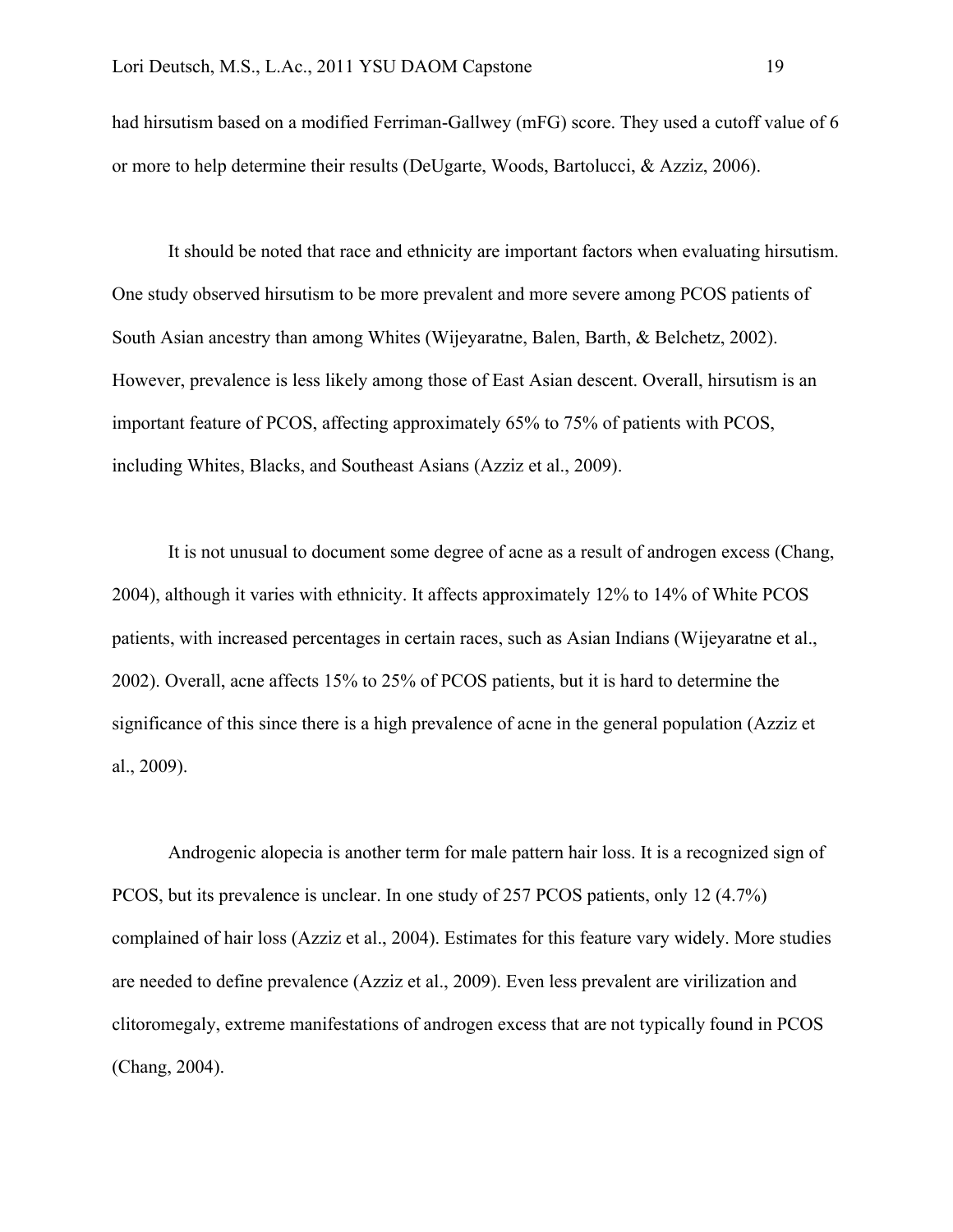# *Biochemical Signs of Androgen Excess*

Assessing clinical hyperandrogenism may be subjective, but evaluating hyperandrogenemia is not. The most useful test to detect hyperandrogenemia is the free testosterone (T) level, when using a high quality, sensitive assay (A. Huang et al., 2010). The principle dehydroepiandrosterone (DHEA) metabolite is dehydroepiandrosterone sulfate (DHEAS) (Lobo, Paul, & Goebelsmann, 1981). The measurement of DHEA for the diagnosis of PCOS has limited diagnostic use (Azziz et al., 2009). DHEAS, on the other hand, has been the preferred method of assessing *adrenal* androgen production and has been traditionally used as the marker for adrenal androgen excess (Lobo et al., 1981). However, free T is more sensitive than DHEAS or total T in detecting hyperandrogenemia (Huang et al., 2010). Although some researchers have relied on the sole measure of total T, it turns out to have limited value (Hatch, Rosenfield, Kim, & Tredway, 1981). The combined measurement of free T, total T, and DHEAS appears to provide a reasonable evaluation of PCOS (A. Huang et al., 2010).

Even though PCOS has a prevalent *ovarian* androgen secretion, serum DHEAS is also elevated in many of these PCOS women. Increased circulating DHEAS levels can indicate the existence of hyperandrogenism. Two studies found increased DHEAS levels in about 50% of women with PCOS (Carmina, Rosato, & Janni, 1986; Wild, Umstot, Andersen, Ranney, & Givens, 1983). Other studies found increased DHEAS levels in lower numbers of PCOS women, such as 27% (Orio et al., 2003) and 22% (Chang, Knochenhauer, Bartolucci, & Azziz, 2005). "In PCOS, increased DHEAS is generally associated with increases in other circulating androgens"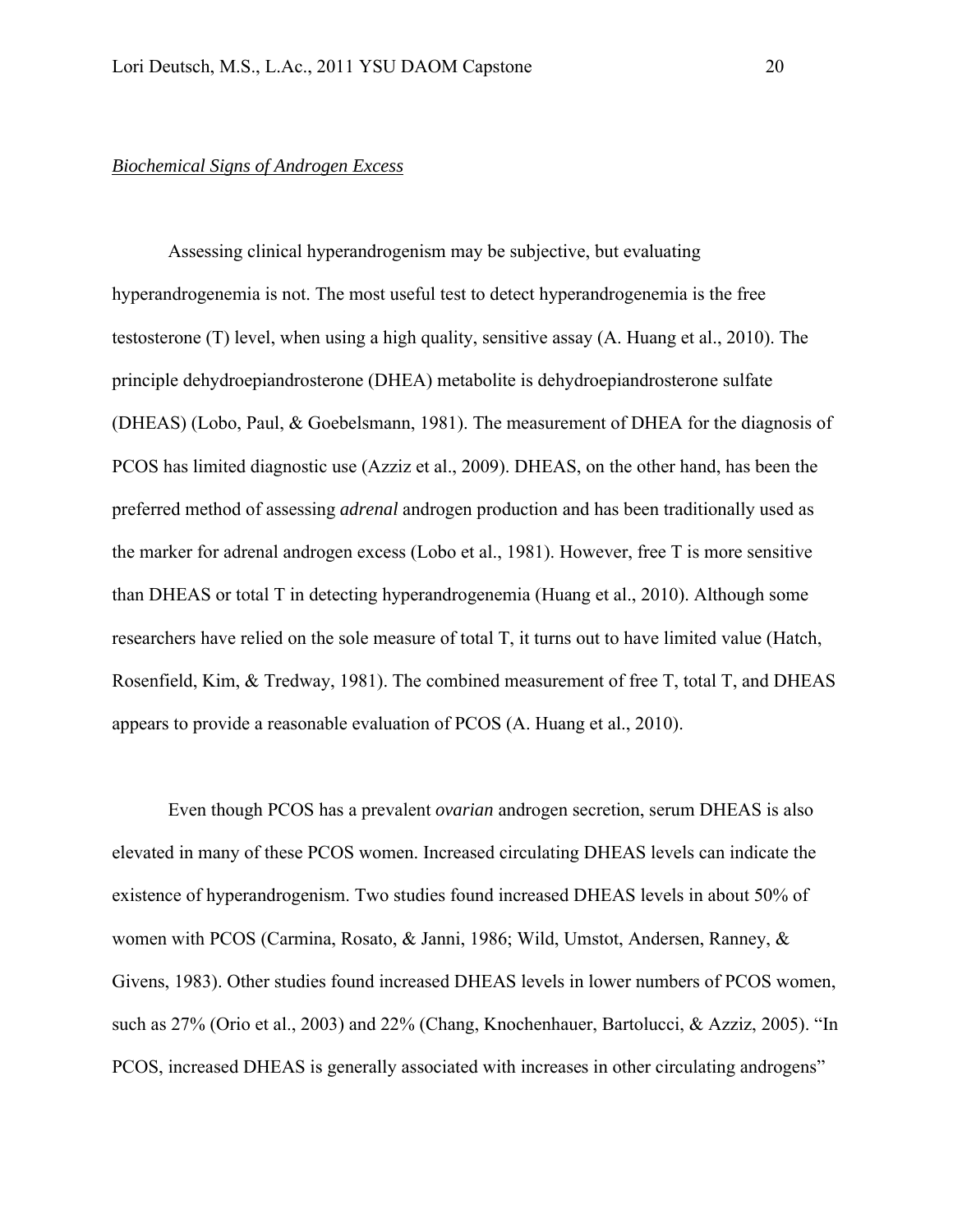(Chang et al., 2005). However, "DHEAS should be used with caution as a marker of adrenal androgen secretion, particularly in PCOS, as DHEAS levels may not always reflect alterations in adrenocortical steroidogenesis" (Azziz et al., 2009).

# *Metabolic Syndrome, Insulin resistance & Hyperinsulinemia*

Polycystic ovarian syndrome is a complex metabolic disorder related to infertility and obesity (Maciel et al., 2004). Obesity occurs in about half of PCOS women. The type of obesity can be described as android, with an increased waist-to-hip ratio (Chang, 2004). Android or truncal obesity is typically more prevalent in men, whereas gynoid or lower-body obesity occurs more in women. Upper-body obesity creates a greater risk for cardiovascular disease than lowerbody obesity regardless of gender (Vega, 2002).

Although the pathogenesis of PCOS is still unclear, it is now thought that insulin resistance and compensatory hyperinsulinemia play a critical role (Romualdi et al., 2010). Insulin resistance results in a compensatory increase in insulin secretion by the pancreas in order to maintain normal glucose homeostasis (Azziz et al., 2009). The current thinking is that hyperinsulinemia may contribute to the etiology of hyperandrogenism (Romualdi et al., 2010). There are a variety of theories that explain how insulin stimulates the release of androgens. There are both direct and indirect mechanisms (Pfeifer & Kives, 2009). Several studies have suggested that insulin stimulates the cytochrome  $P450c17\alpha$ , which in turn increases androgen production by the theca and adrenal cells (Maciel et al., 2004). In other words, abnormal hyperactivity of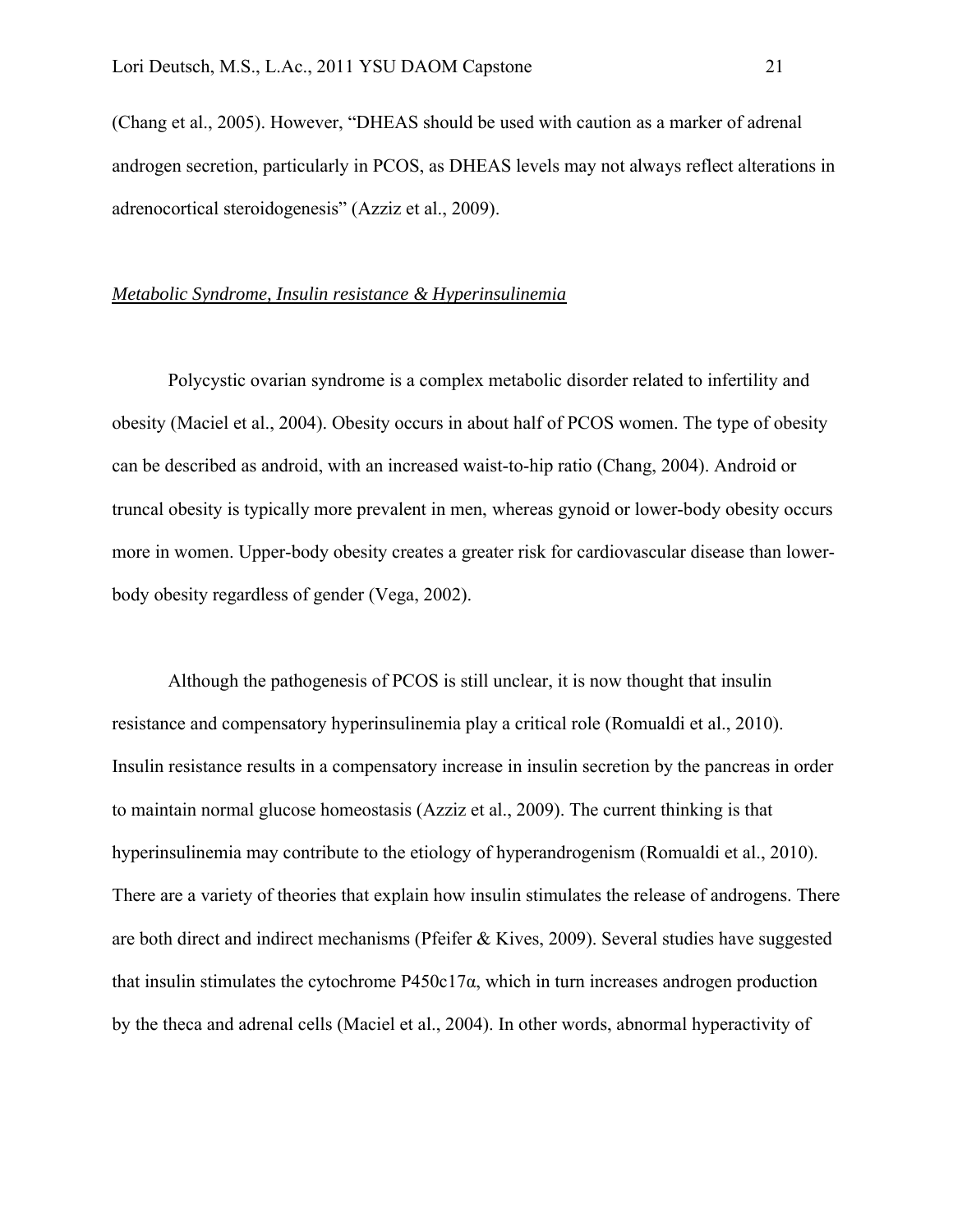this enzyme alters steroidogenesis in the ovaries and adrenal glands prompting a hyperandrogenic state (Speroff & Fritz, 2005).

Another theory for how insulin causes hyperandrogenism involves sex hormone-binding globulin (SHBG), which is a protein carrier of the major sex steroids, including testosterone. SHBG is produced in the liver (Speroff & Fritz, 2005). In a normal state, testosterone circulates in the blood bound to SHBG, and only the unbound or free fraction testosterone enters the tissues (Azziz et al., 2009). However, when hyperinsulinemia is present, the excess insulin acts directly on the liver to decrease synthesis of SHBG, which then increases available and active androgens (Kasa-Vubu, Jain, & Welch, 2010; Pfeifer & Kives, 2009; Romualdi et al., 2010). The decrease in SHBG is associated with an increase in free testosterone (Speroff & Fritz, 2005). Obesity decreases SHBG (Chang, 2004). Women with PCOS often have low circulating levels of SHBG, and therefore serum SHBG might be a simple and effective method to document insulin resistance (Azziz et al., 2009; Speroff & Fritz, 2005).

Another factor in the insulin to androgen story involves insulin-like growth factors, which resemble insulin in structure and function (Speroff & Fritz, 2005). Insulin increases androgen levels by stimulating insulin-like growth factor 1 (IGF-1) secretion (Romualdi et al., 2010). Insulin and IGF-I may act as ''co-gonadotropins'' in the ovary, stimulating theca cell production of androgens (Kasa-Vubu et al., 2010).

Theories have focused on LH stimulation and the role of insulin in hyperandrogenism. It is said that insulin directly increases production of LH and androgens by activating its own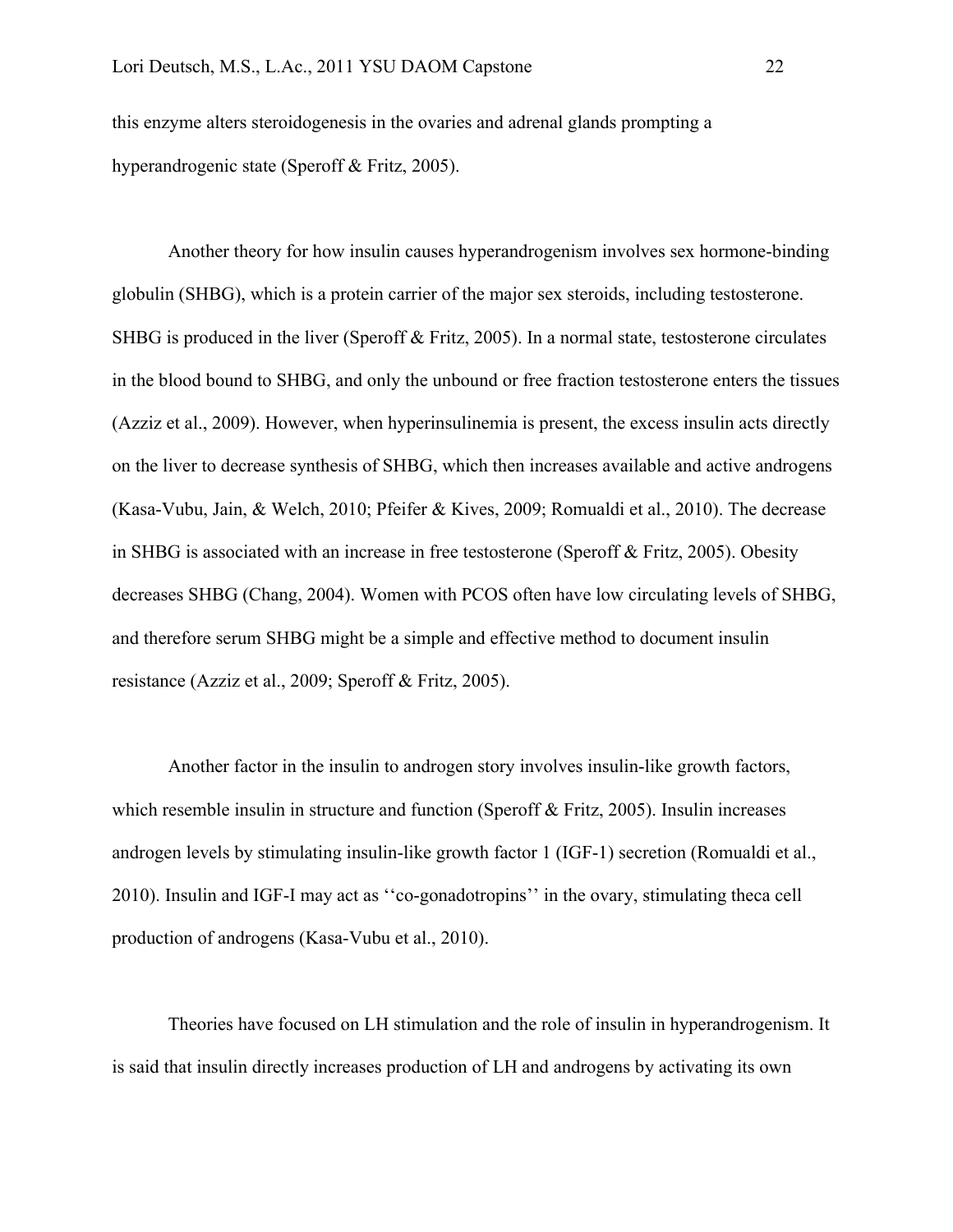receptor on the ovary, adrenal, and pituitary. Elevated LH levels increase production of androgens from the theca cell of the ovary (Pfeifer & Kives, 2009).

Insulin-lowering/sensitizing medications have been shown to benefit ovulation and fertility (Franks, 2006). Studies in PCOS patients have demonstrated that Metformin reduces serum levels of insulin, LH, and testosterone, improves insulin resistance, decreases the number of antral follicles, and improves ovulation (Bayrak et al., 2007). Furthermore, one study showed that Metformin was effective in decreasing hyperandrogenemia and increasing ovulatory frequency in non-obese PCOS women who were not insulin resistant (Baillargeon, Jakubowicz, Iuorno, Jakubowicz, & Nestler, 2004).

# *Other Diagnostic Markers*

For women who present with oligo/anovulation, the initial workup should include an assessment of hormones, including FSH and Estradiol (E2). This is key in ruling out hypogonadotropic hypogonadism (central origin of ovarian dysfunction), and premature ovarian failure as distinguished by low E2 and high FSH (Rotterdam, 2004).

It may be useful to test for LH as both the absolute level of circulating LH, as well as its relationship to FSH, are significantly elevated in PCOS (Rotterdam, 2004). Patients with persistent anovulation have high LH, but low or low-normal levels of FSH (Speroff & Fritz, 2005). PCOS is often associated with an increased LH-to-FSH ratio (Svendsen, Madsbad, & Nilas, 2010). This shift in gonadotropins is due to an increased amplitude and frequency of LH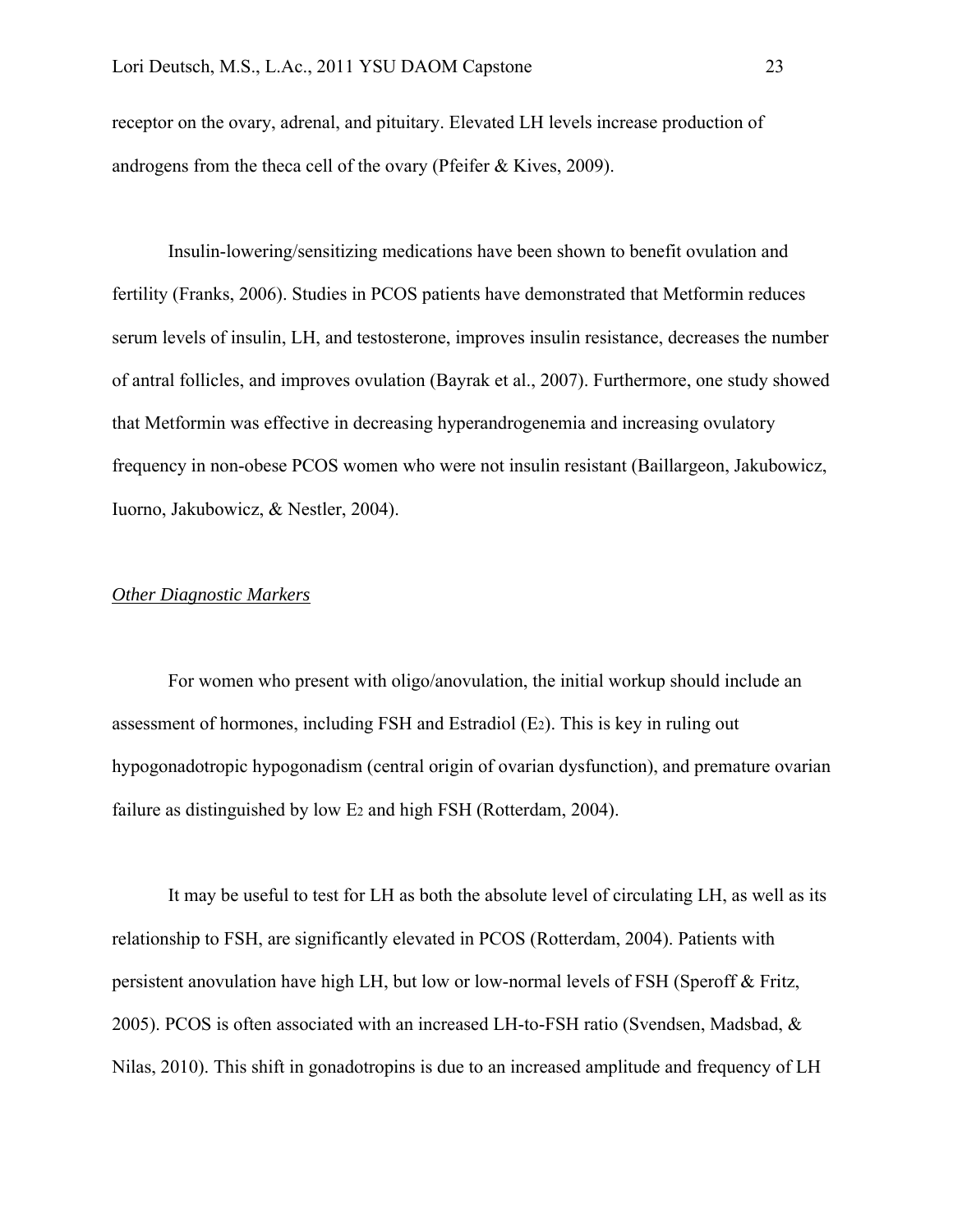pulses. Research has shown that elevated LH levels (above the 95th percentile of normal) were observed in around 60% of women with PCOS, whereas the LH/FSH ratio was elevated in up to 95% of subjects, if those who had recently ovulated were excluded (Rotterdam, 2004).

A study was done in Michigan to analyze the impact of higher adiposity ("fatness") and LH secretion in adolescent females (Kasa-Vubu et al., 2010). The researchers noticed that the adolescent population had been growing heavier, and that the number of females affected with PCOS had been increasing as well. Younger patients had been presenting with signs of PCOS, such as oligomenorrhea, insulin resistance, and excess androgens. Adolescence is a transitional time, one of instability in the hypothalamic-pituitary-ovary axis. The onset of fertility disorders related to obesity can begin during this transition. The researchers postulated that heavier adolescents would secrete LH with increased pulse frequency. They found that higher adiposity, as reflected by body fat percentage or by the measure of leptin (the adipocyte hormone that is a biochemical marker of obesity), has a stimulatory effect on the hypothalamic GnRH pulse generator, thereby leading to an increased number of LH pulses during a 24 hour period (Kasa-Vubu et al., 2010).

Most experts who attended the Rotterdam conference thought that prolactin should be routinely measured when evaluating hyperandrogenism and PCOS. Many patients with androgen excess have prolactin levels that are slightly above normal or in the upper normal limit (Rotterdam, 2004). Since menstrual irregularities can also be due to hyperprolactinemia, it is important to rule that out. Therefore, hyperprolactinemia is an exclusion criterion for the diagnosis of PCOS (Escobar-Morreale, 2004).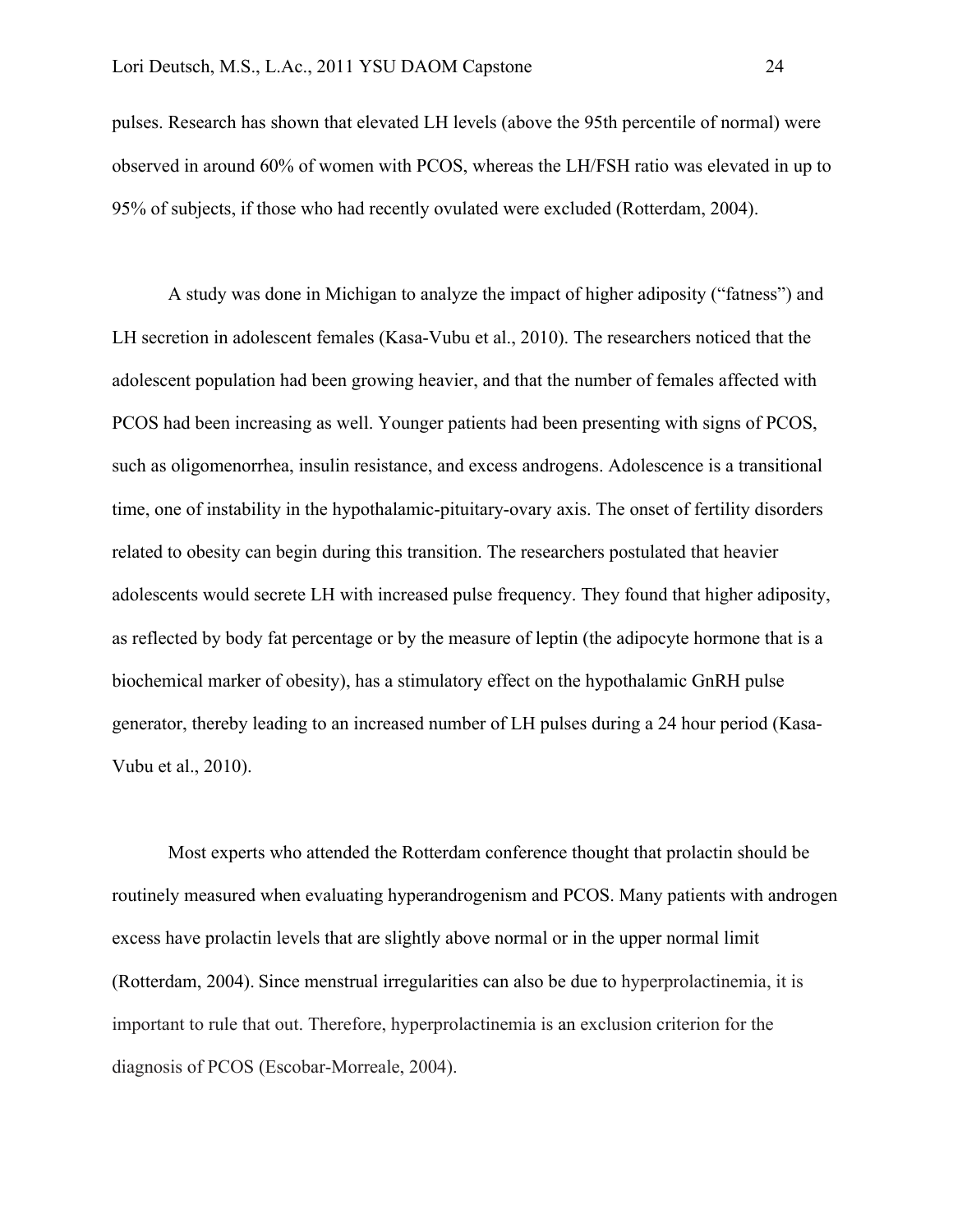Another important condition to rule out is 21-Hydroxylase-deficient non-classic adrenal hyperplasia, which is one of the most common autosomal recessive disorders. Nonclassic adrenal hyperplasia and PCOS present very similarly in the clinic. They can both exhibit ovulatory and menstrual dysfunction, hirsutism, acne and alopecia, as well as increased androgen levels. However, unlike PCOS, non-classic adrenal hyperplasia can be simply diagnosed with serum elevations of 17-hydroxyprogesterone (17-OHP) (Pall, Azziz, Beires, Pignatelli, 2010).

Other disorders that might be confused with PCOS and need to be ruled out include Cushing's syndrome, androgen-secreting tumors, and hyperandrogenic-insulin resistantacanthosis nigricans syndrome (Rotterdam, 2004). Hyperandrogenism and insulin resistance are often associated with Acanthosis nigricans, a gray-brown discoloration of the skin, usually at the neck, groin, axilla, and under the breasts (Speroff & Fritz, 2005). This disorder is common in obese PCOS women (Chang, 2004), but it can also be seen in normal women (Speroff & Fritz, 2005). Cushing's syndrome, a situation of excess cortisol production, can also present with obesity, hirsutism, acne, and menstrual irregularity. However, additional characteristics of Cushing's include a moonlike face, buffalo hump, and abnormal cortisol secretion, which can help distinguish it from PCOS. Androgen-producing neoplasms can also present with hirsutism, acne, irregular menstrual cycles or amenorrhea, but these tumors can also create virilization, clitoromegaly, and lowering of the voice. The difference between a "functional hyperandrogenic syndrome" such as PCOS and the neoplastic process is the rapid and dramatic onset (possibly within a matter of months). That most important clue helps pin down a diagnosis (Chang, 2004).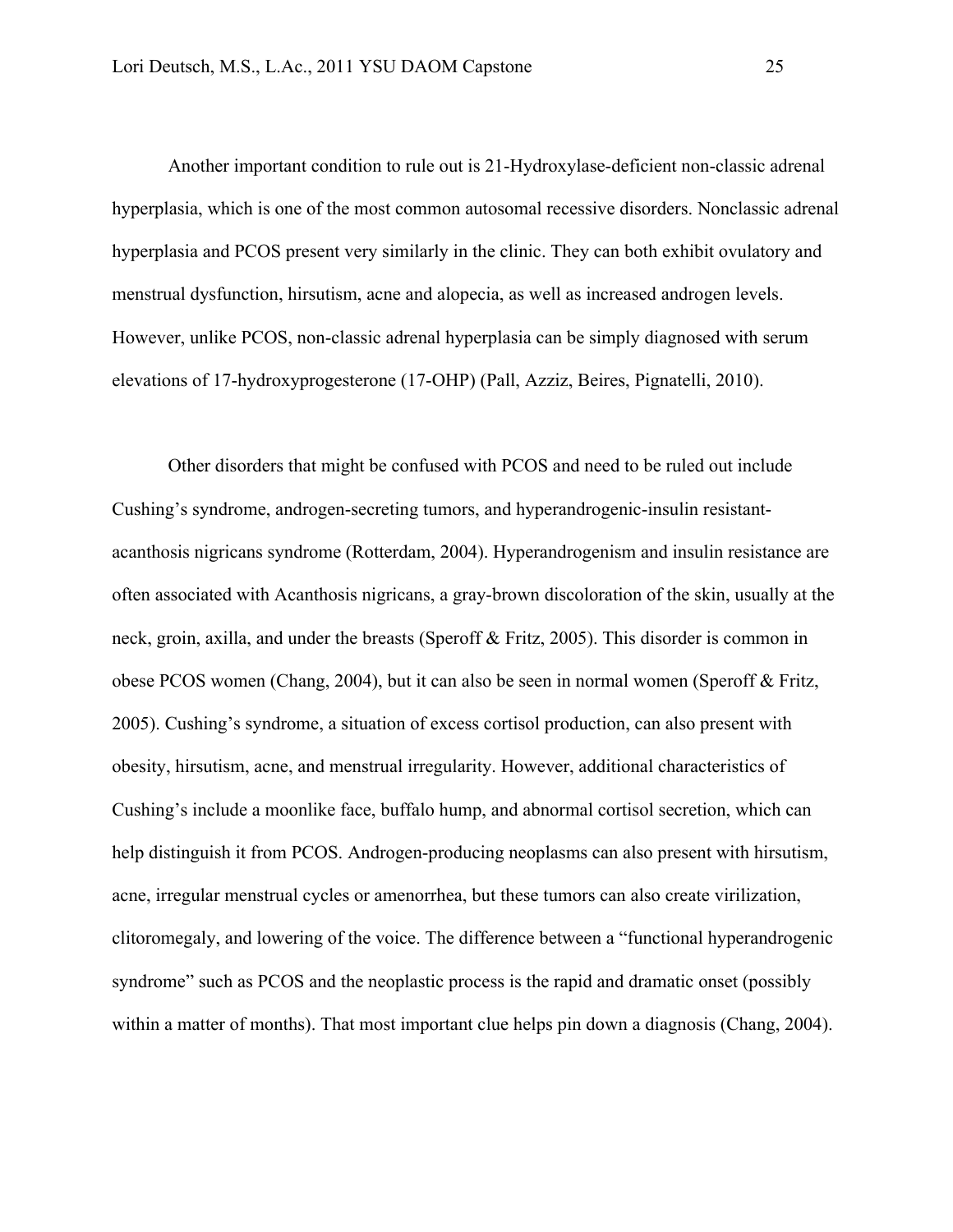# *Western Medical Treatment of PCOS*

Subfertility in PCOS women is mainly due to anovulation. Therefore, the main treatment for infertile women with PCOS is ovulation induction. (Thessaloniki ESHRE/ASRM-Sponsored PCOS Consensus Workshop Group, 2008). However, a primary treatment strategy for PCOS involves weight loss, diet, and exercise. A weight loss as small as 5% can make a significant difference in lowering androgen levels, improving hirsutism, resuming normal menses, and decreasing insulin resistance, although it may take months to see these results (Heiman, 2009).

Clomiphene citrate (CC, Clomid) is a first-line drug for treating anovulation (Pfeifer  $\&$ Kives, 2009). It is an orally administered nonsteroidal ovulatory stimulant, one of a group of drugs characterized as selective estrogen receptor modulators (SERMs). Clomid is one of the drugs given most frequently for infertility. It is used to induce ovulation in anovulatory patients, and also help correct irregular ovulation (Lewis, 2004). Clomid is an anti-estrogen that is the treatment of choice for ovulation induction in anovulatory women with PCOS (Thessaloniki, 2008). Approximately 75% to 80% of women ovulate in response to Clomid (Pfeifer & Kives, 2009). However, Clomid accumulates in the body because of its long half-life, and as a result, may have a negative effect on the quality and quantity of cervical mucus, and on endometrial development (Mitwally & Casper, 2001). Clomid has also been known to produce hot flashes, headaches, and visual disturbances (Thessaloniki, 2008).

The recommended starting dose for Clomid is generally 50 milligrams a day for five days, starting on cycle day (CD) 2, following a spontaneous or progestin-induced withdrawal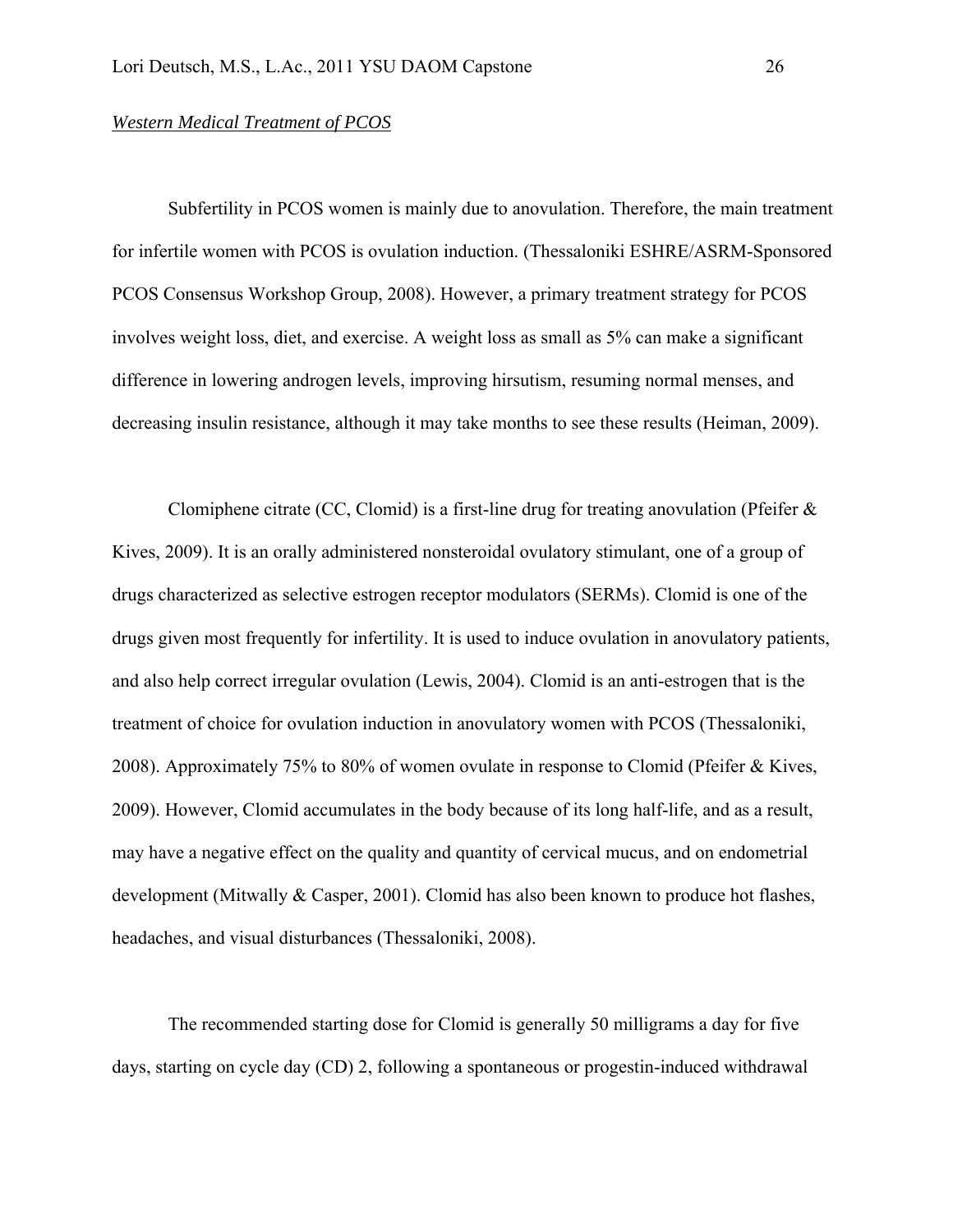bleed. The maximum suggested dose is 150 milligrams a day, as studies were not able to show increased effectiveness at higher doses. The Food and Drug Administration (FDA) recommends a maximum of 750 milligrams per treatment cycle. Additionally, treatment is generally limited to six cycles (Thessaloniki, 2008).

With insulin resistance now thought to play a major role in PCOS, insulin-sensitizing agents are often used. Metformin is the most widely studied of all insulin-sensitizing drugs. It inhibits hepatic glucose production and increases peripheral tissue sensitivity to insulin. With 1500 to 2000 milligrams a day, Metformin has been shown to decrease androgens, decrease insulin, improve ovulatory rates, and resume menstrual regularity (Pfeifer & Kives, 2009). Metformin has been proposed as a first-line treatment in obese or overweight women with both PCOS and hyperinsulinemia (Romualdi et al., 2010). It has also been shown to decrease hyperandrogenemia and increase ovulatory frequency and in non-obese PCOS with normal insulin levels (Baillargeon et al., 2004). Some researchers believe that a combination of Metformin and Clomid should be considered first-line therapy for infertile women with PCOS who want to achieve a live birth (Jungheim & Odibo, 2010).

Surgery is another treatment option for women with PCOS. Laparoscopic ovarian drilling (LOD) has been used to treat anovulatory infertility in Clomid resistant women with PCOS. The mechanism of action is unclear, but LOD may decrease ovarian androgen production by reducing stromal mass or disrupting parenchymal blood flow. The idea is to change the ovary from an unfavorable androgenic environment to an estrogenic one in order to stimulate follicular development and ovulation. However, there are two drawbacks with LOD: the risks involved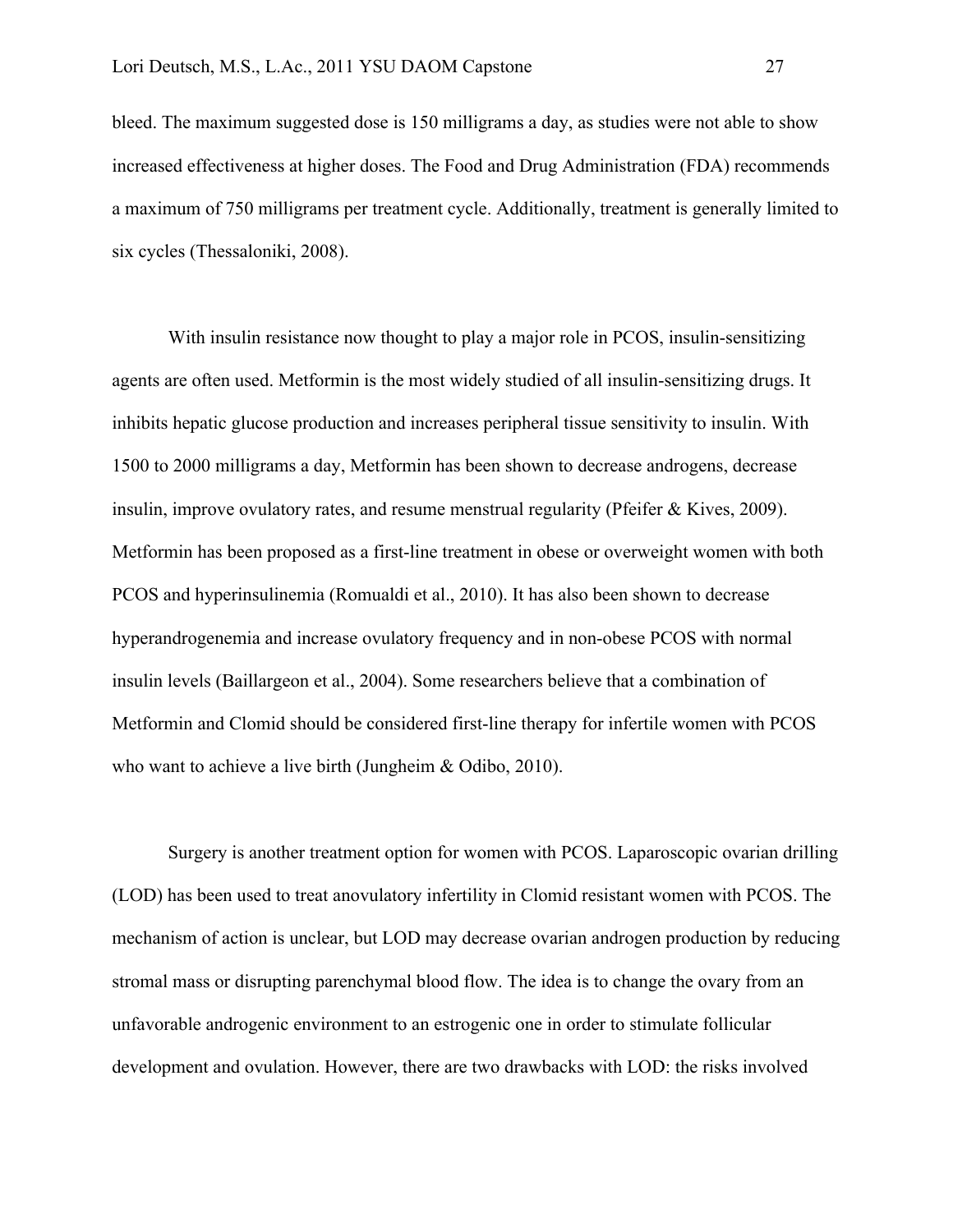with any surgical procedure, and the issue of adhesion formation, which can potentially interfere with fertility (Mercorio et al., 2008).

A consensus compiled in 2007 on infertility treatment related to PCOS stated that, in principle, anovulation is not an indication for IVF. The logical therapy for PCOS is ovulation induction, especially with clomiphene citrate. If that fails, exogenous gonadotropin therapy can be used. Many PCOS women are very sensitive to the use of ovulation induction agents. One major complication is a 10% multiple pregnancy rate, especially with gonadotropin therapy. Another major problem is the risk of ovarian hyperstimulation syndrome (OHSS), a complication that also occurs with the use of gonadotropin stimulation (Thessaloniki, 2008). OHSS is characterized by ovarian enlargement, pleural effusion, ascites, oliguria, and potential for thromboembolism, and possibly (albeit rarely) death (Griesinger, 2010). The incidence of OHSS in patients with PCOS has been reported to be as high as 30% (Huang, Chian, & Tan, 2010). Careful monitoring is essential to reduce the risk of both OHSS and multiple pregnancies in both IVF and IUI cycles. The use of IVF with a single-embryo transfer is a reasonable option for markedly reducing the risk of multiple pregnancies (Thessaloniki, 2008).

More recent advances in Western fertility medicine include *in vitro* maturation (IVM), which has been an established treatment option in many centers worldwide for over a decade (J. Huang et al., 2010). IVM avoids the risks and side effects of ovarian stimulation (namely OHSS) by retrieving immature oocytes from unstimulated ovaries. The immature oocytes are then cultured, matured, and fertilized in vitro. The best embryos are then selected for transfer in the same way as conventional IVF. There has been significant progress improving clinical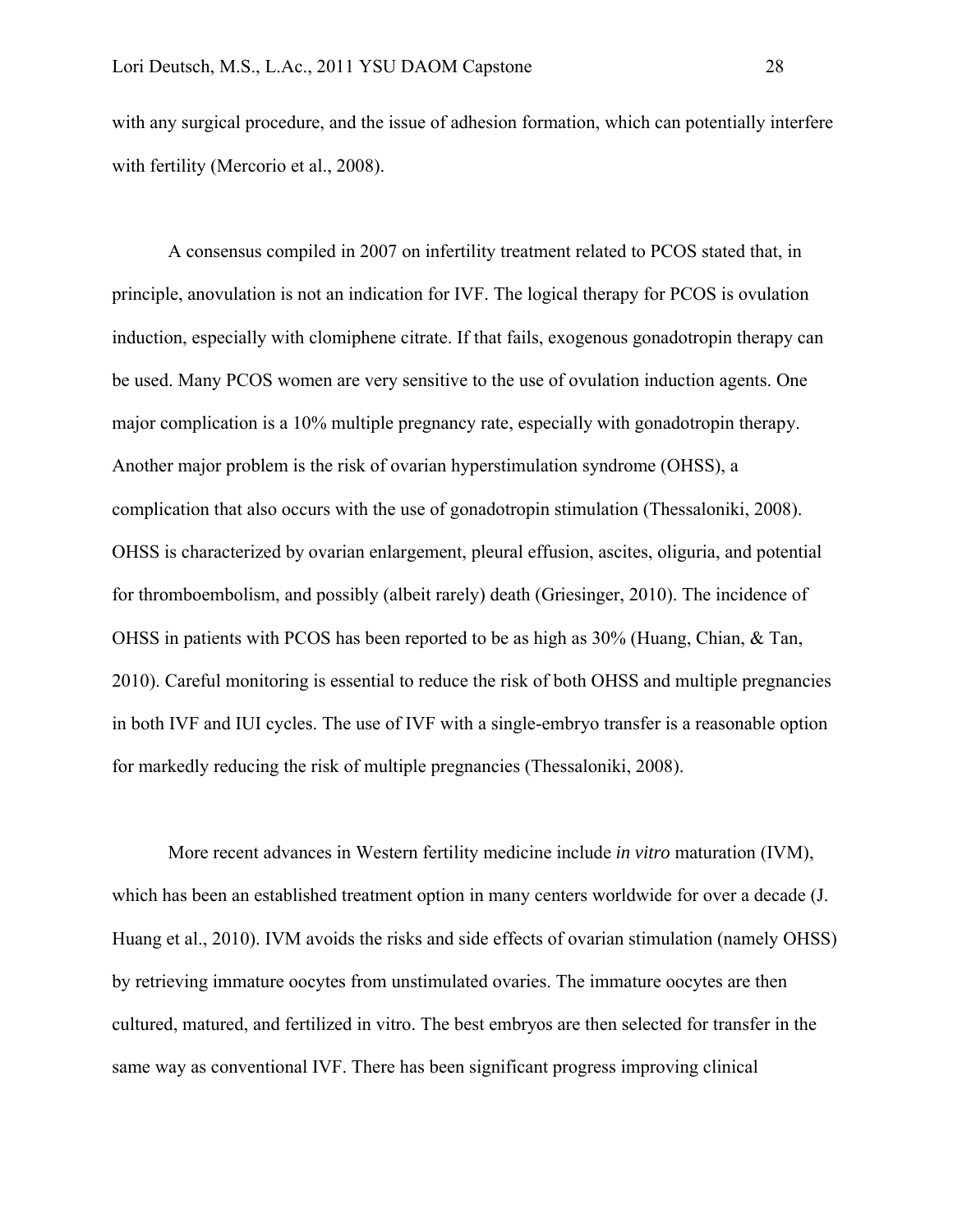pregnancy and live-birth rates with IVM, but there is still much to learn about maturation, fertilization, and implantation rates (Reinblatt & Buckett, 2008).

# **The Traditional Chinese Medicine Perspective on PCOS**

Traditional Chinese medicine (TCM) is an ancient medical system that heals by improving homeostasis in the body. In TCM theory, Qi (vital energy, life force) moves through pathways that are associated with organs and systems. Qi can be manipulated to encourage balance within the body. Ancient texts profess that Jing (seed of life, life essence) is responsible for fertility. This substance that is "most closely associated with life itself" is stored in the Kidney, which is why the Kidney organ system is said to contain "potential for life activity" (Stone, Yoder, & Case, 2009). The Kidney governs birth, growth, reproduction and development (Maciocia, 1989), and is therefore responsible for all functions related to the uterus, fallopian tubes, ovaries, and hypothalamic-pituitary-ovarian axis (Maciocia, 1998).

# *Diagnosing PCOS in TCM Terms*

There is no mention of PCOS in the ancient TCM texts (Song, Yan, Wu, & Hou, 2006), but PCOS, a disruption of the ovaries, is thought to be the result of Kidney disharmony (Lyttleton, 2004; Stone et al., 2009). It is mainly considered to be a condition of Kidney deficiency, possibly accompanied by Blood stasis, Phlegm-Damp, and/or Liver Qi stagnation (Song et al., 2006; Jin, 1998).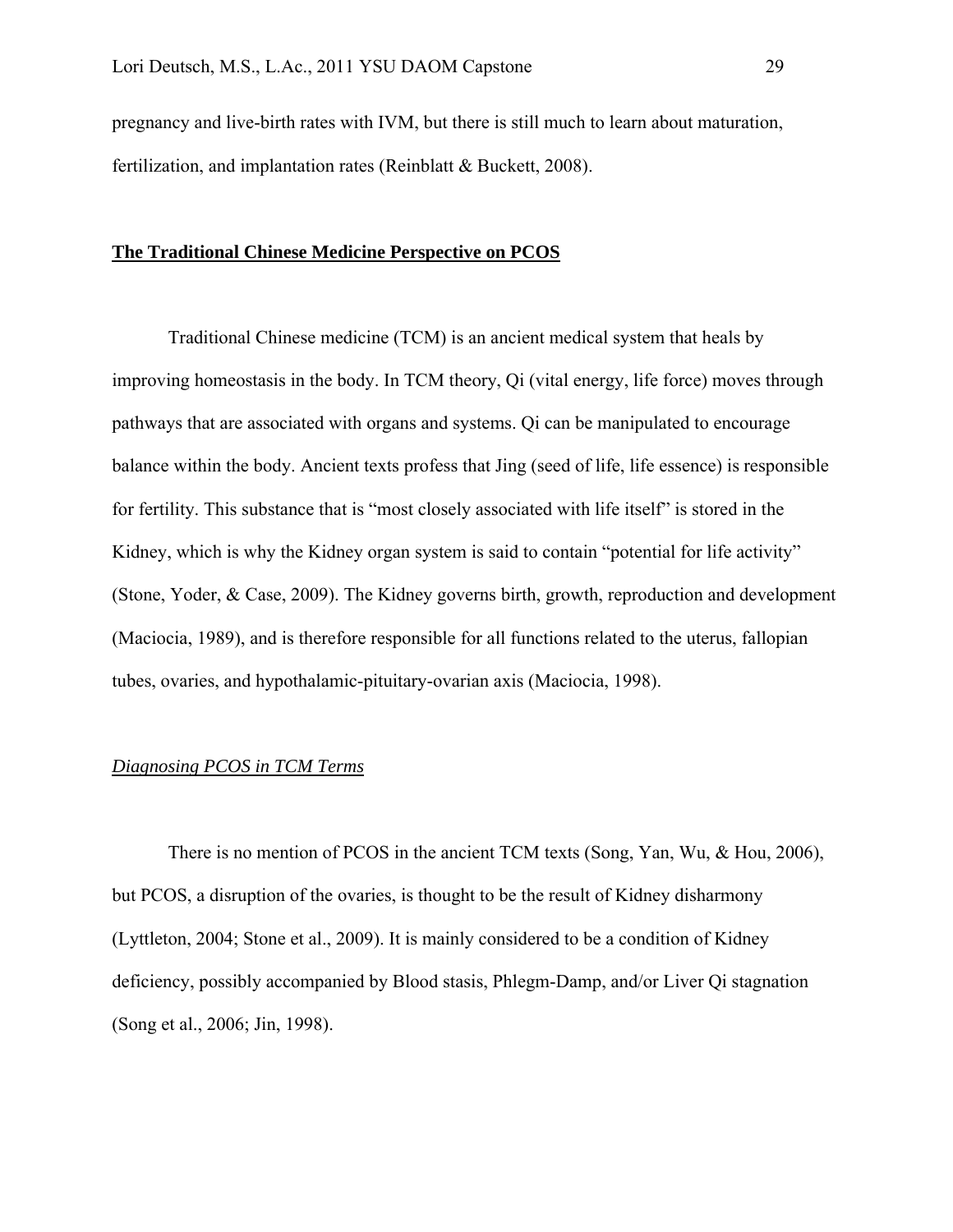Phlegm-Damp accumulation is a TCM diagnosis often associated with PCOS. The enlarged polycystic ovaries could be a consequence of accumulated damp, which then transforms into phlegm. Phlegm-Damp is a complex phenomenon that includes congealing of fluids, which then creates stagnation and disrupts function. It is often associated with obesity, or at least a tendency to gain weight. Phlegm-damp typically develops as a result of other pathologies, such as Kidney Yang deficiency and/or Spleen Qi deficiency (Lyttleton, 2004).

PCOS can show up in many forms, be it a mild, moderate or severe case, or a thin, fat, or normal weight body. The Kidney Yin deficient type of PCOS might stem from Qi and Blood deficiency, or Qi stagnation. This type of PCOS woman might be thin, wiry, and restless, ovulate irregularly or infrequently, and have high testosterone. In contrast, the Kidney Yang deficient woman may have stopped ovulating altogether (Lyttleton, 2004).

Some clinics in China use the ratio of LH-to-FSH in serum to aid their PCOS TCM diagnosis. An LH-to-FSH ratio greater than 2.5 indicates Kidney Yang deficiency and Phlegm-Damp accumulation, whereas an LH-to-FSH ratio less than 2 indicates a predominance of Kidney Yin deficiency. In general, the treatment of Kidney Yang deficiency is more successful in terms of ovulation and conception rate than the treatment of Kidney Yin deficiency (Lyttleton, 2004).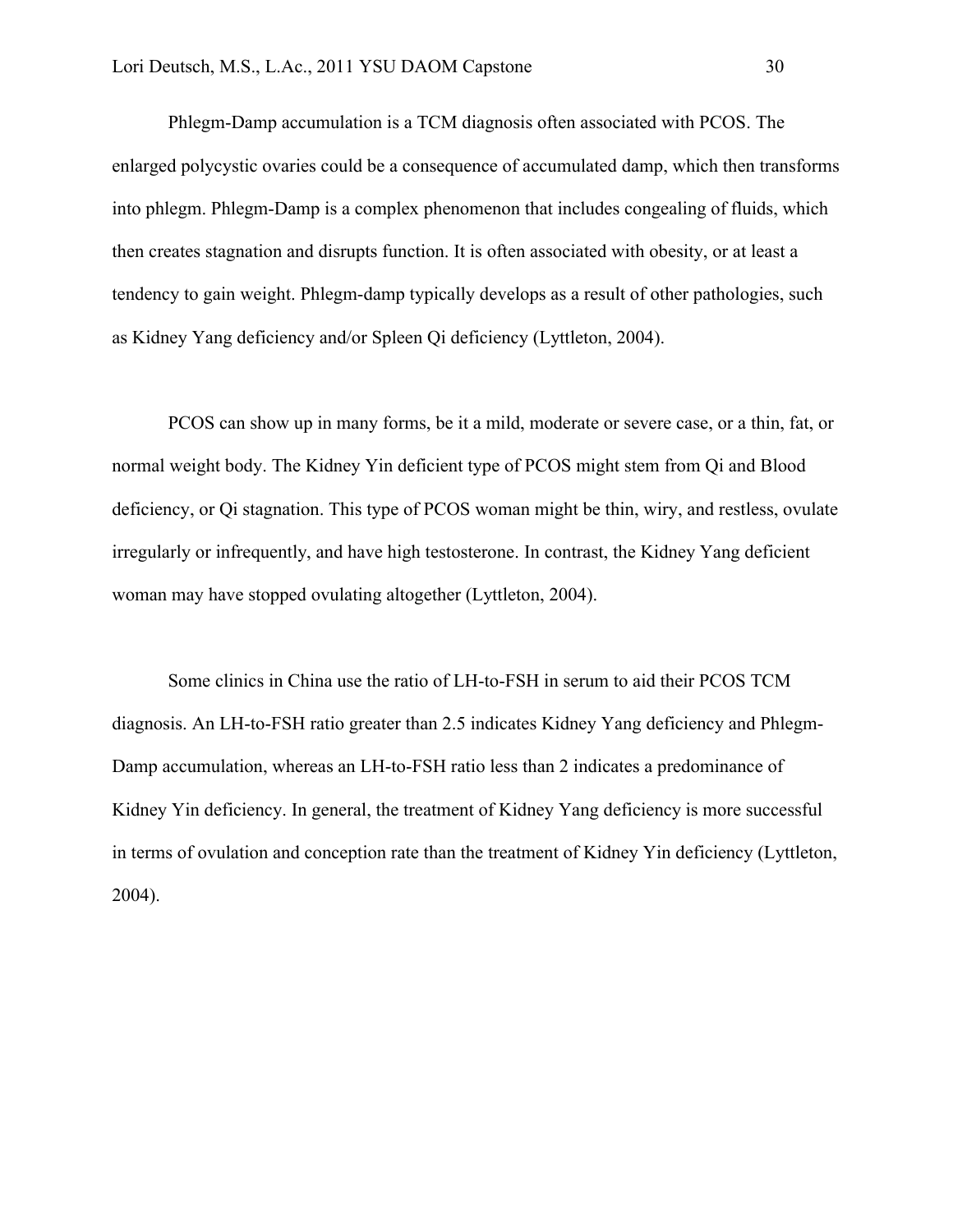# *Treating PCOS with Chinese Herbs*

Chinese medicine treats ovulation disorders by trying to re-establish regular menstrual cycles. The process of achieving ovulation may require clearing excess, such as phlegm-damp or blood stasis, and/or strengthening deficiencies, such as building up the blood, yin, and yang. As signs of ovulation develop, the Kidney Yang can be bolstered to promote successful ovulation. (Lyttleton, 2004)

Pharmacological studies in China, both clinical and experimental, have confirmed that Kidney strengthening herbs have hormonal-like effects. Chinese herbs that replenish the Kidney, combined with activating herbs that circulate blood and remove stagnation, were found to improve blood flow to the ovaries, promote follicular development, induce ovulation, and encourage luteum formation (Song et al., 2006).

One study published in Chinese and reviewed by Song et al. (2006) consisted of 76 PCOS patients who had been diagnosed with Spleen and Kidney Yang deficiency (Hua, Wu, & Zhang, 2003). According to Song et al. (2006) the women in the Hua et al. (2003) study were given a Chinese herbal formula that included the following herbs: Dodder Seed (Tu Si Zi) (12 g), Plaintain Seed (Che Qian Zi) (10 g), Epimedium (Yin Yang Huo) (10 g), Eucommia Bark (Du Zhong) (10 g), Chinese Angelica (Dang Gui) (10 g), Peach Kernel (Tao Ren) (10 g), fresh Job's tears seeds (fresh Yi Yi Ren) (10 g), and Chuan Xiong (3 g), plus other herbs that were not listed in the research article. The control group included 31 PCOS patients who were treated with Clomid. Results showed that both treatments reduced serum levels of LH and testosterone, but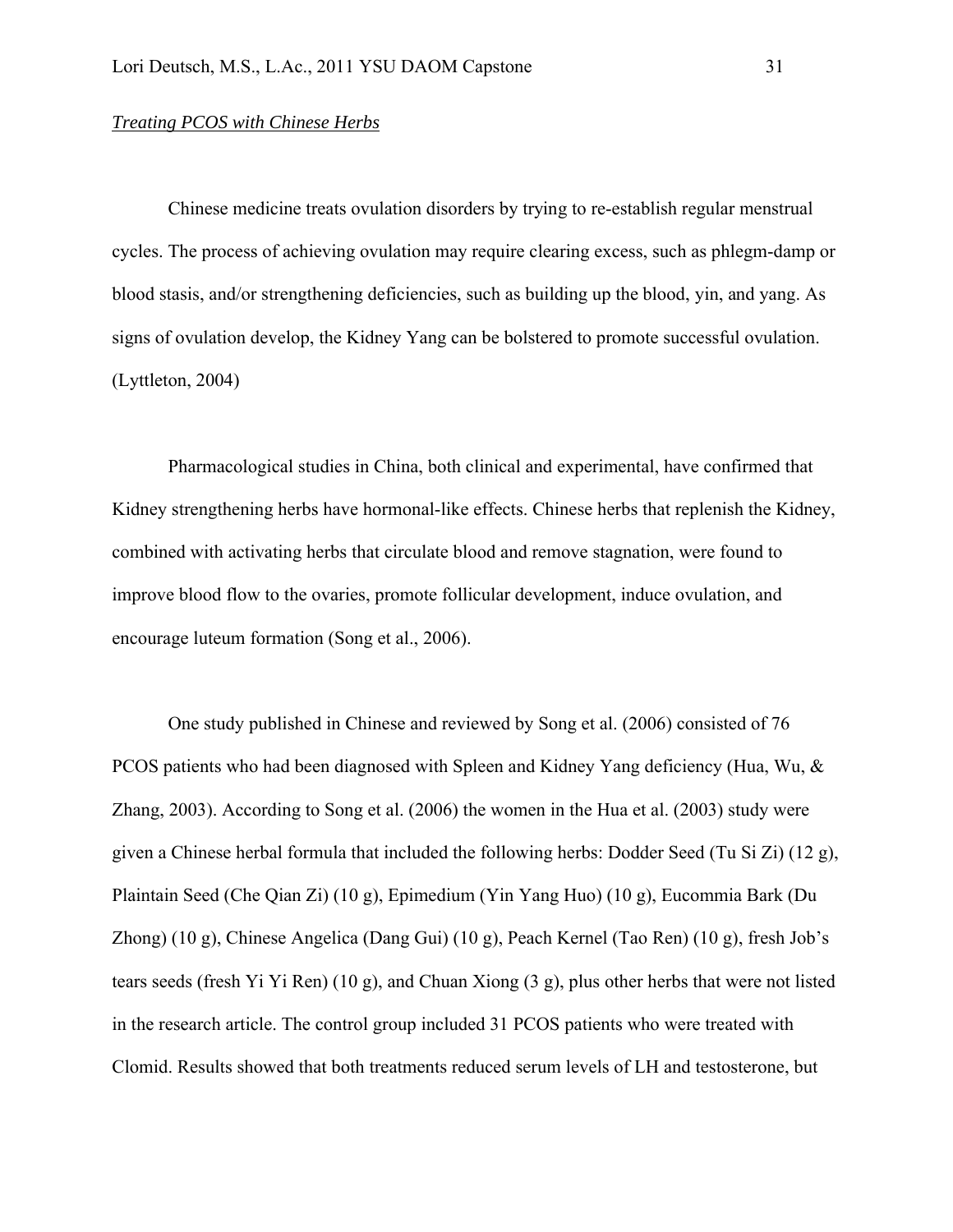the Chinese herbal formula proved superior to Clomid by improving pregnancy rate, body mass index (BMI), Ferriman-Gallwey (F-G) scoring, and reactions to the oral glucose tolerance test (OGTT). The pregnancy rate in the TCM group was 65.7% and the change in F-G scoring was reported by Song et al. (2006) to be significant. In contrast, the pregnancy rate in the Clomid group was 25.0%, and the change in F-G scoring was reported by Song et al. (2006) to not be significant.

Another study published in Chinese and reviewed by Song et al. (2006) used herbs to treat 46 PCOS patients based on the 4 phases of the menstrual cycle (He, 2004). According to Song et al. (2006) the treatment principle in the He (2004) study was to strengthen Kidney and activate blood circulation in order to remove stasis and regulate menstruation. The basic herbal formula consisted of Epimedium (Yin Yang Huo) (30 g), Curculigo Rhizome (Xian Mao) (10 g), Dodder Seed (Tu Si Zi) (30 g), Degelatinated Deerhorn (Lu Jiao Shuang) (30 g), Eclipta (Han Lian Cao) (30 g), Grossy Privet (Nu Zhen Zi) (30 g), Chinese Angelica (Dang Gui) (15 g), Chuan Xiong (10 g), Motherwort (Yi Mu Cao) (15 g), Milkvetch (Sha Yuan Ji Li) (15 g), and Licorice (Gan Cao) (6 g).

According to Song et al. (2006) the above formula was modified during cycle day (CD) 6 through 10 to nourish Kidney Yin and regulate Chong and Ren (He, 2004). At that time, the following herbs were added: Wolfberry (Gou Qi Zi) (30 g), and Solomonseal (Huang Jing) (30 g). During the pre-ovulation stage, CD 11 to 14, herbs for regulating Qi and activating blood were added, such as Red Sage Root (Dan Shen), Bugleweed (Ze Lan), and Cyperus Tuber (Xiang Fu). In the post-ovulation stage, CD 15 to 23, herbs for replenishing Kidney Yang were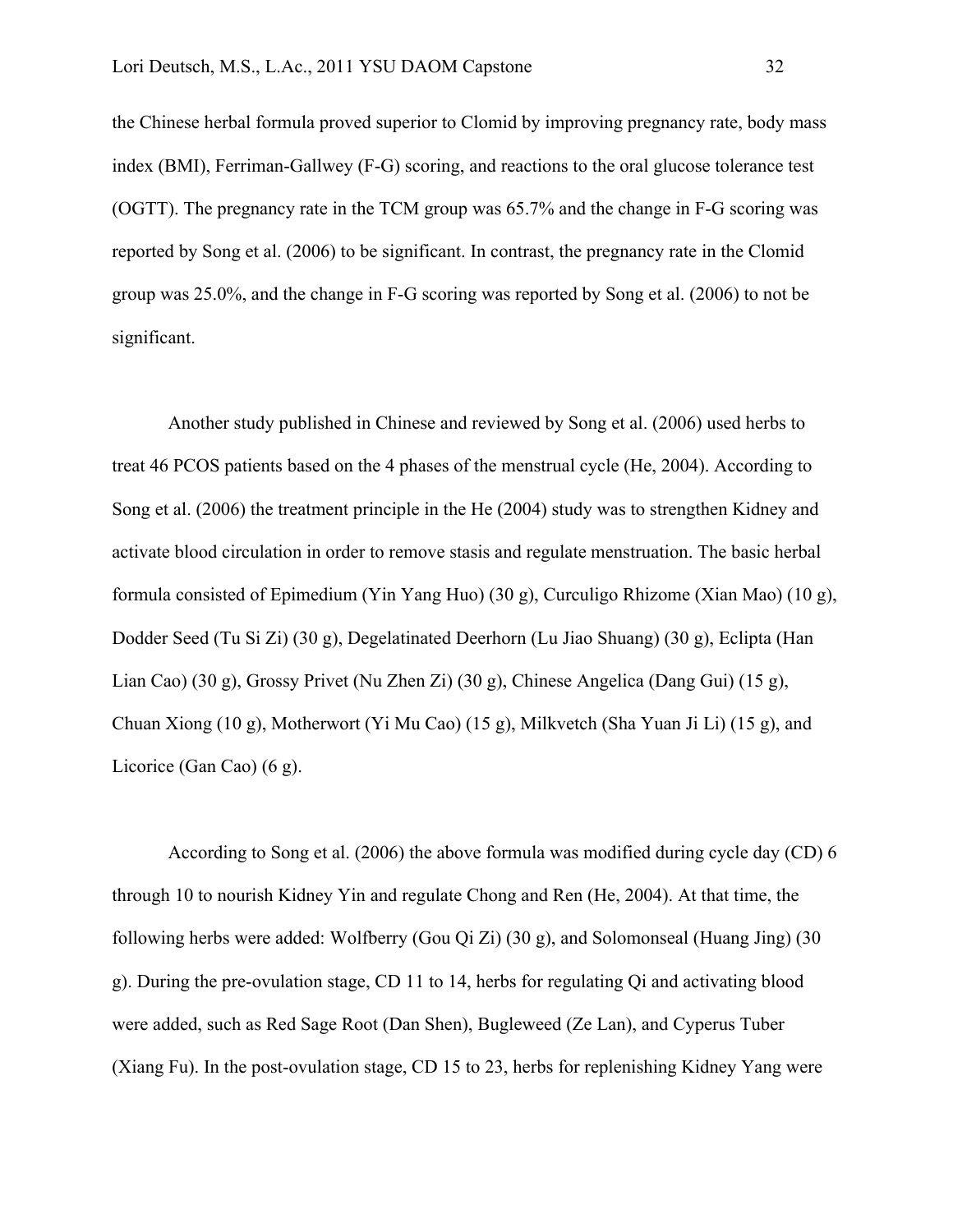added, such as Eucommia Bark (Du Zhong), Teasel Root (Xu Duan), Mulberry Mistletoe (Sang Ji Sheng), and Ass-Hide Gelatin (E Jiao). In the pre-menstrual stage, CD 24 to 28, the following herbs were added to help the menstrual blood flow more smoothly: Cyanthula Root (Chuan Niu Xi), Peach Kernel (Tao Ren), Safflower (Hong Hua), Zedoary Tumeric (E Zhu), and Burreed Tuber (San Leng). Other issues were addressed when necessary with the following modifications. If the size of the ovary expanded, herbs that soften and resolve hard masses were added, such as Prunella (Xia Ku Cao), Kelp (Kun Bu), and Pleione (Shan Ci Gu). If the period was delayed and the patient had a choppy pulse, dark purple tongue and thin, white coat, then herbs that break blood stasis were added, such as Leech (Shui Zhi), Gladfly (Meng Chong), and groundbeetle (Tu Bie Chong). The results of the study, as reported by Song et al. (2006), showed that 10 out of 46 patients got pregnant, and 30 patients had restored menstrual cycles accompanied by biphasic basal body temperature (BBT) charts, plus lowered BMI, waist-hip ratio (WHR), and testosterone levels.

One more study published in Chinese and reviewed by Song et al. (2006) is worth mentioning because it is a good example of integrative medicine (Hou, Yu, & Wei, 2000). Researchers observed 22 PCOS patients who had been unsuccessfully treated with Clomid. They separated the women into two groups in order to compare and contrast treatment with Metformin and Chinese herbs. Results reported by Song et al. (2006) showed that the herbs were better at promoting ovulation, and that Metformin was better at lowering insulin. Metformin was also shown to improve the ovaries, help follicle maturation, and reduce spontaneous abortions. The herbal formula also helped improve insulin resistance. According to Song et al. (2006), the authors concluded that the two medicines used together could improve clinical efficacy.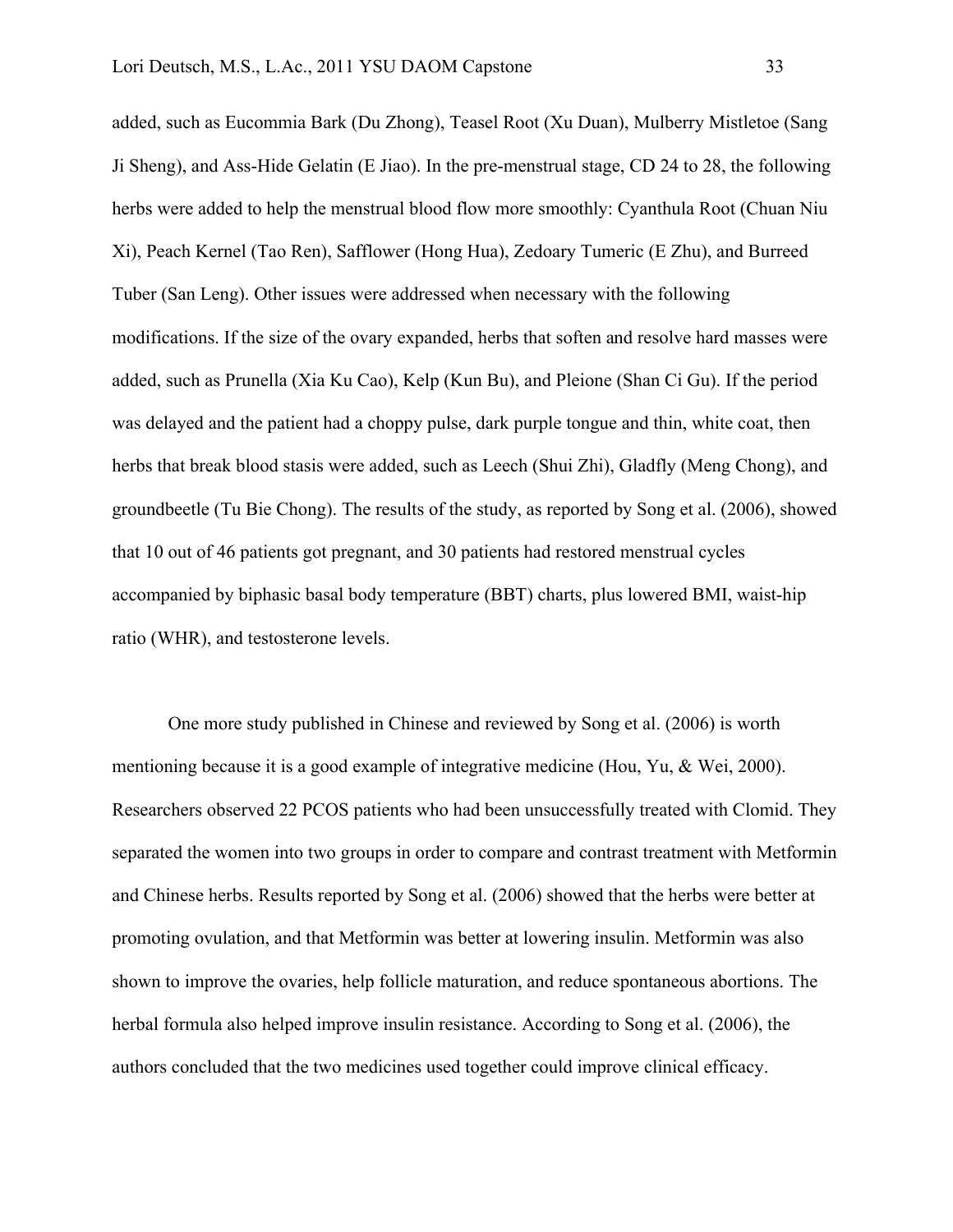# *Treating PCOS with Acupuncture*

Modern studies performed in China have shown acupuncture to have a regulatory effect on the hypothalamus-pituitary-ovarian axis. Researchers have found that acupuncture is capable of normalizing secretions of FSH, LH, E2 and P4 to improve ovulation (Song et al., 2006). One study on ovulation rate in PCOS patients that was published in Chinese and reviewed by Song et al. (2006) used 120 subjects (Yang, Hong, & Wei, 2005). Sixty women in the treatment group received acupuncture, and sixty women in the control group received Clomid and human chorionic gonadotropin (hCG). The acupuncture was started on CD 10 and lasted for five to ten consecutive days. Three groups of acupuncture points were used on alternate days. Group one consisted of SP-6, Ren-4, SP-8, and ST-28. Group two consisted of ST-29, Kid-12, Ren-2, and SP-10. Group three consisted of Ren-3, ST-28, ST-29, and SP-6. Needles were retained for 30 minutes. Points were selected based on the following explanation: TCM holds that the Yin meridians are controlled by Ren mai, and that pregnancy can only take place when the Chong and Ren Mai are harmonious and menstruation runs smoothly. Therefore, the treatment principle as reported by Song et al. (2006) was to nourish Kidney essence, regulate Liver, Chong and Ren, balance yin and yang and Qi and blood, nourish the uterus, and recover ovulatory function.

According to Song et al. (2006), ultrasounds monitored the size of the follicles beginning on CD 12 (Yang et al., 2005). When follicles reached 16 to 18 millimeters, the acupuncture was stopped and sexual intercourse was advised. In the meantime, the control group began 100 milligrams of Clomid per day for five days on CD 5. The control group patients were also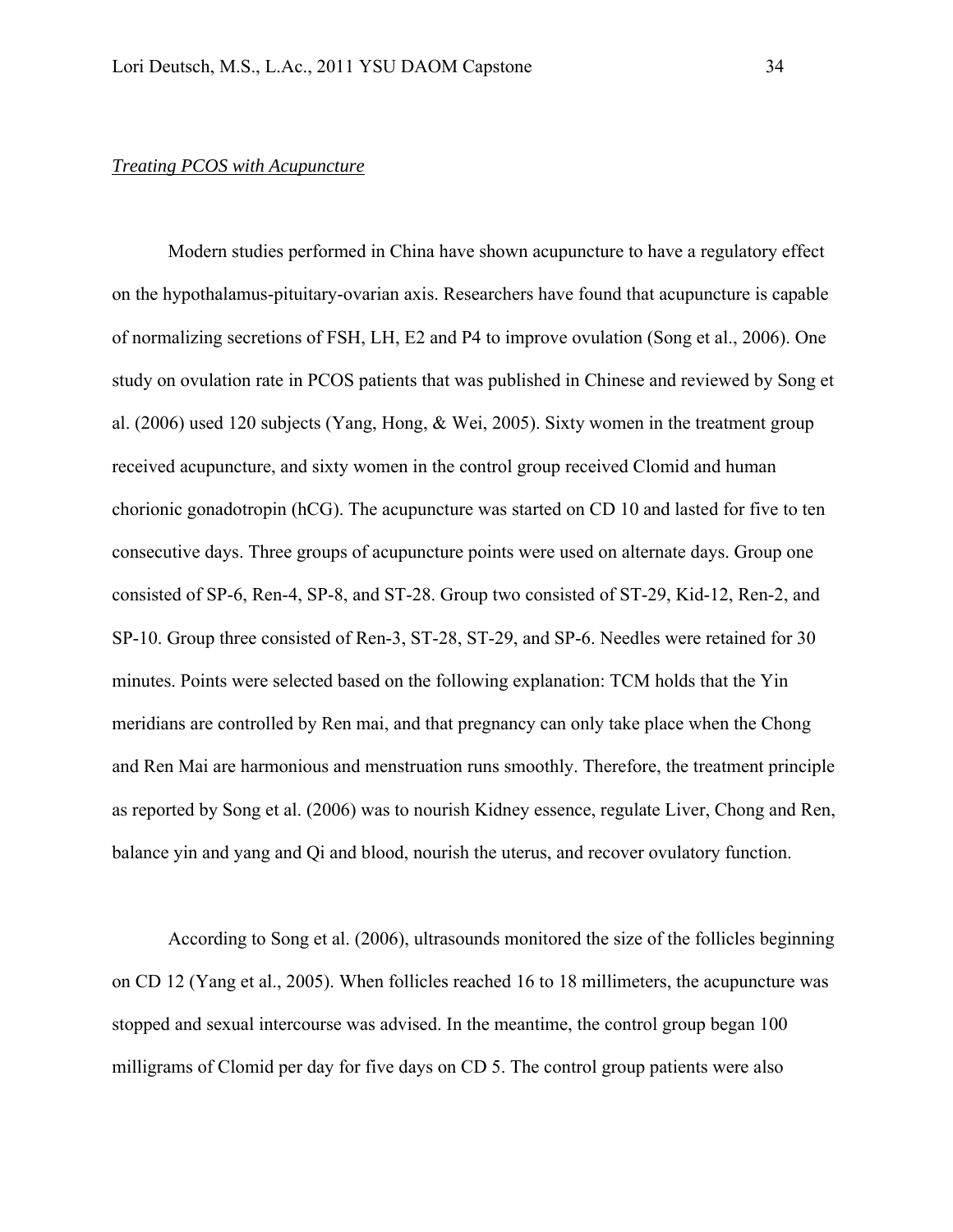monitored by ultrasound. When follicles reached 18 millimeters, 5,000 to 10,000 units of hCG were injected to promote ovulation. Sexual intercourse was then advised. It should be noted that when patients in either group did not have regular cycles, treatment began on the tenth day of a withdrawal bleed induced by an intramuscular injection of P4. Results of the study as reported by Song et al. (2006) were as such: The treated group had an ovulation rate of 83.2% and a pregnancy rate of 60.6%. The control group had an ovulation rate of 70.5% and a pregnancy rate of 31.7%. These results, according to Song et al. (2006), suggested that the efficacy of acupuncture in treating PCOS to improve ovulation rate was significantly superior to that of the Clomid plus hCG treatment.

Dr. Elisabet Stener-Victorin is a researcher at Institute of Neuroscience and Physiology, Department of Physiology at Sahlgrenska Academy, Göteborg University in Sweden. She has worked with acupuncture research since 1991 with a focus on investigating the effect of electroacupuncture (EA) in reproductive medicine both in clinical and experimental studies ("Acupuncture Benefits," n.d.). One such prospective randomized controlled trial in women with PCOS investigated whether low-frequency EA would decrease hyperandrogenism and improve oligo/amenorrhea more effectively than physical exercise, or than no active intervention at all (Jedel et al., 2011). Acupuncture treatments were given twice weekly for two weeks, after that once weekly for six weeks, and then once every other week for eight weeks, for a total of 14 treatments over 16 weeks. The point protocol included those in abdominal muscles with innervations corresponding to the ovaries, such as Ren-3, Ren-6, and ST-29. Additional points on the arms and legs included SP-6, SP-9, LI-4, and PC-6. All needles were stimulated manually upon insertion. Ren-3, Ren-6, ST-29, SP-6, SP-9 were also stimulated electrically with low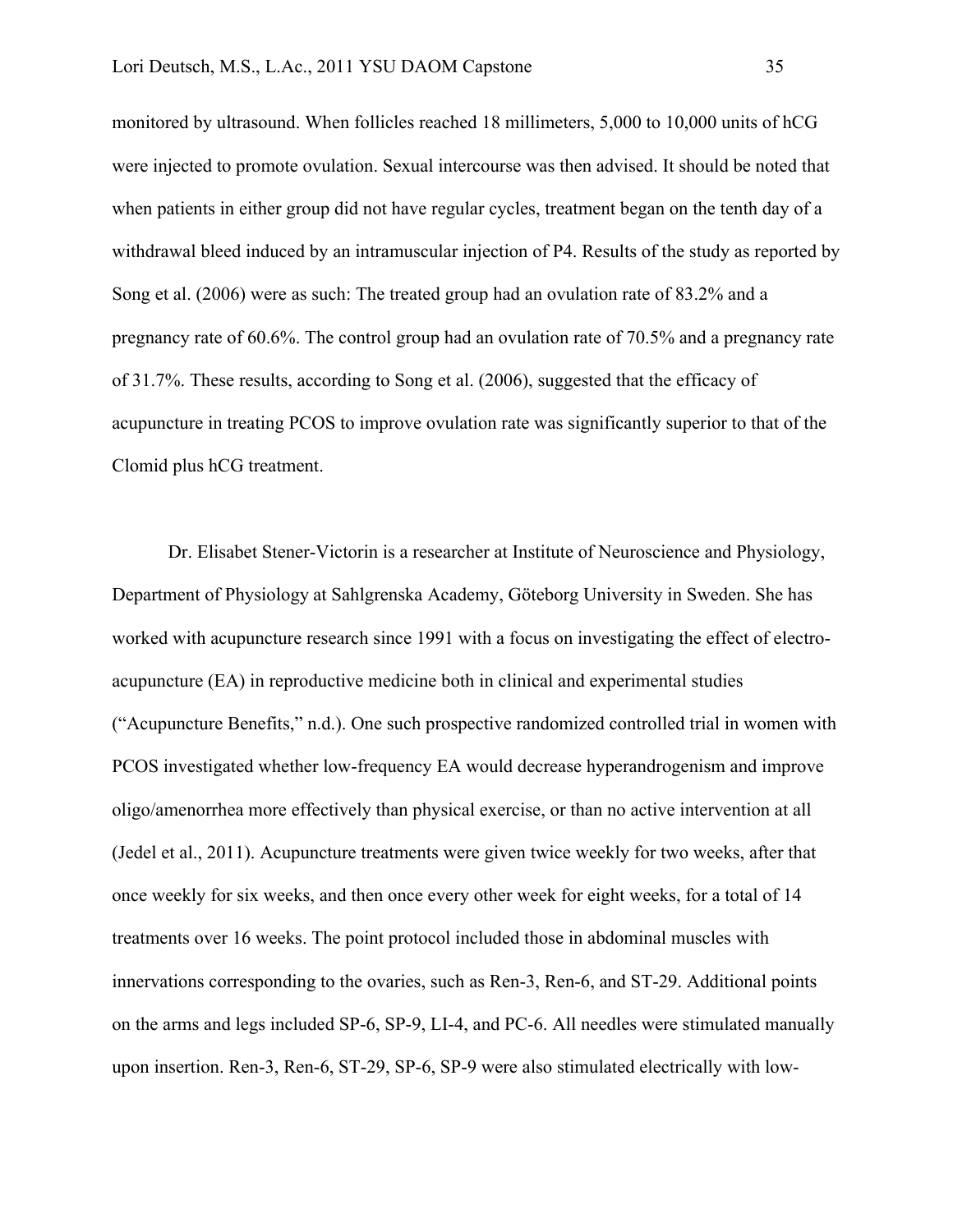frequency EA of 2 hertz. LI-4 and PC-6 were stimulated manually by rotating the needle at least 180 degrees every ten minutes. Each treatment lasted 30 minutes. Results showed that repeated low-frequency EA was more effective than physical exercise at reducing serum testosterone and improving regularity of the menstrual cycle, and that both EA and physical exercise were more effective than no active intervention at all (Jedel et al., 2011; Stener-Victorin, Jedel, Janson, & Sverrisdottir, 2009).

Not all pearls of wisdom come from formal studies. Much wisdom is gained from ancient texts and the personal experience of seasoned practitioners. Dr. Yu Jin writes about an acupuncture strategy to induce ovulation. It involves four points: Ren-3, Ren-4, Zi Gong Xue, and SP-6. Ren-3 is a major point for regulating reproductive function. It is also a point that treats the Kidney, Liver, and Spleen, three channels that are closely related to treating reproductive dysfunction. Ren-4 is important for urogenital disorders. Zi Gong Xue treats irregular menstruation, and is a unique point for treating infertility. SP-6 is essential for gynecological disorders, because of its regulatory action on the Kidney, Liver, and Spleen channels. Acupuncture promotes the flow of Qi and blood within the channels. Studies suggest that it plays a central neuro-endocrinal function in inducing ovulation, and that 50% to 60% of anovulatory women ovulate after acupuncture (Jin, 1998).

In conclusion, this study was created to find useful information about helping infertile PCOS women achieve pregnancy and live birth. Although, it is valuable to learn from the results of a well-executed randomized controlled trial, it is also helpful to observe successful case studies and other types of systematic research. Some of the studies reviewed above were done in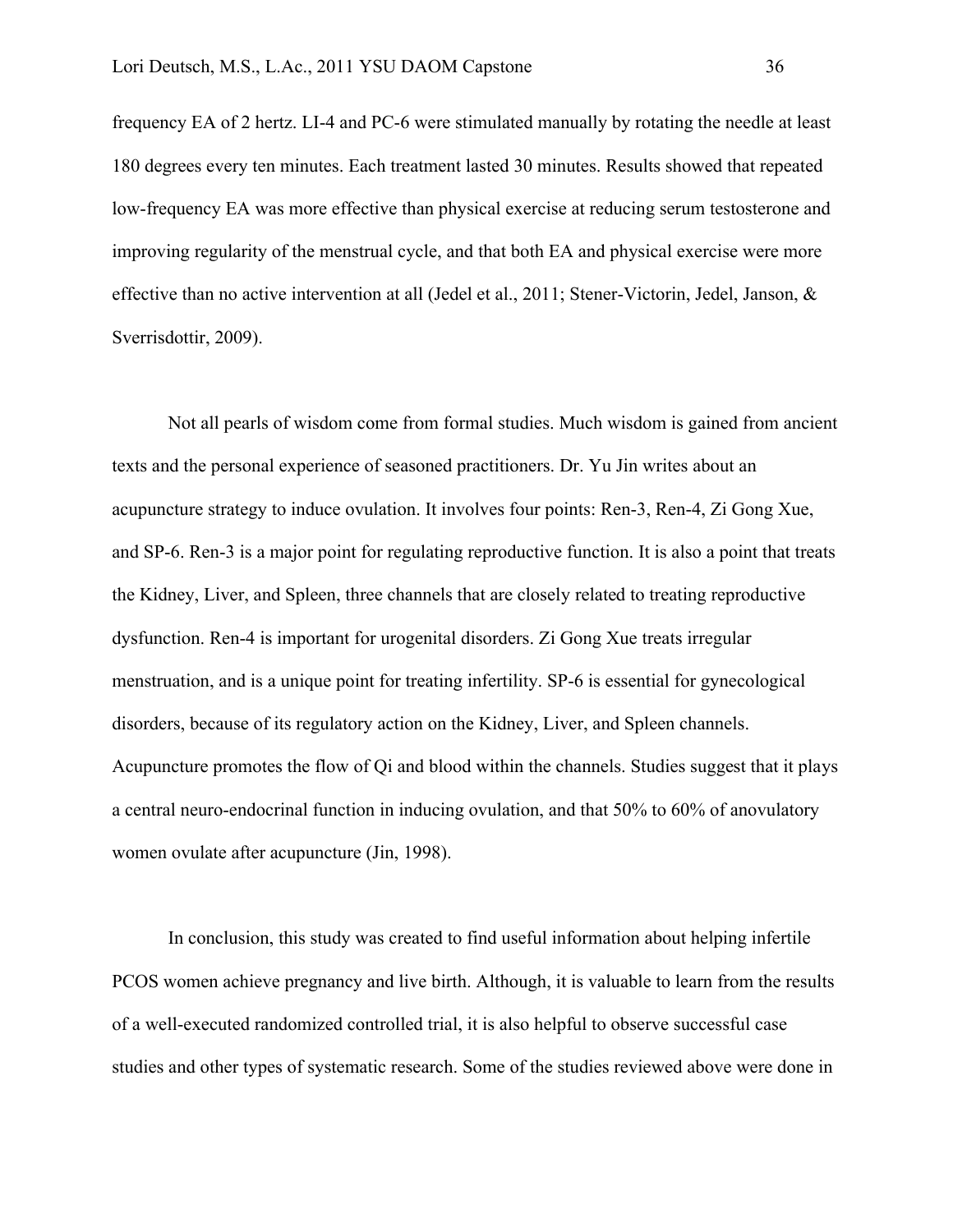China. It is difficult to know what the quality of the research was since the original articles were in Chinese. However, it is the opinion of this author that the information from these studies is important because it provides an opportunity to learn on various levels. Whether the reader chooses to draw conclusions about specific acupuncture and herbal protocols used, or whether he or she simply learns that integrative medicine is being used and studied in China, there is valuable data to be shared. Still, there remains a shortage of studies on the efficacy of Chinese medicine in the treatment of PCOS. On the other hand, PCOS has been well studied by Western medicine, with a plethora of research articles published to date and probably many more on the way. It is assumed that this study might stimulate additional research and provide useful information for the successful treatment of infertile PCOS women who want to achieve pregnancy and live birth.

It is hypothesized that an infertile woman with PCOS who is treated on a consistent basis with weekly acupuncture treatments and daily herbal intake for at least three months will conceive sooner, with fewer Western medicine fertility cycles, than a woman who undergoes similar TCM treatment for less than three months.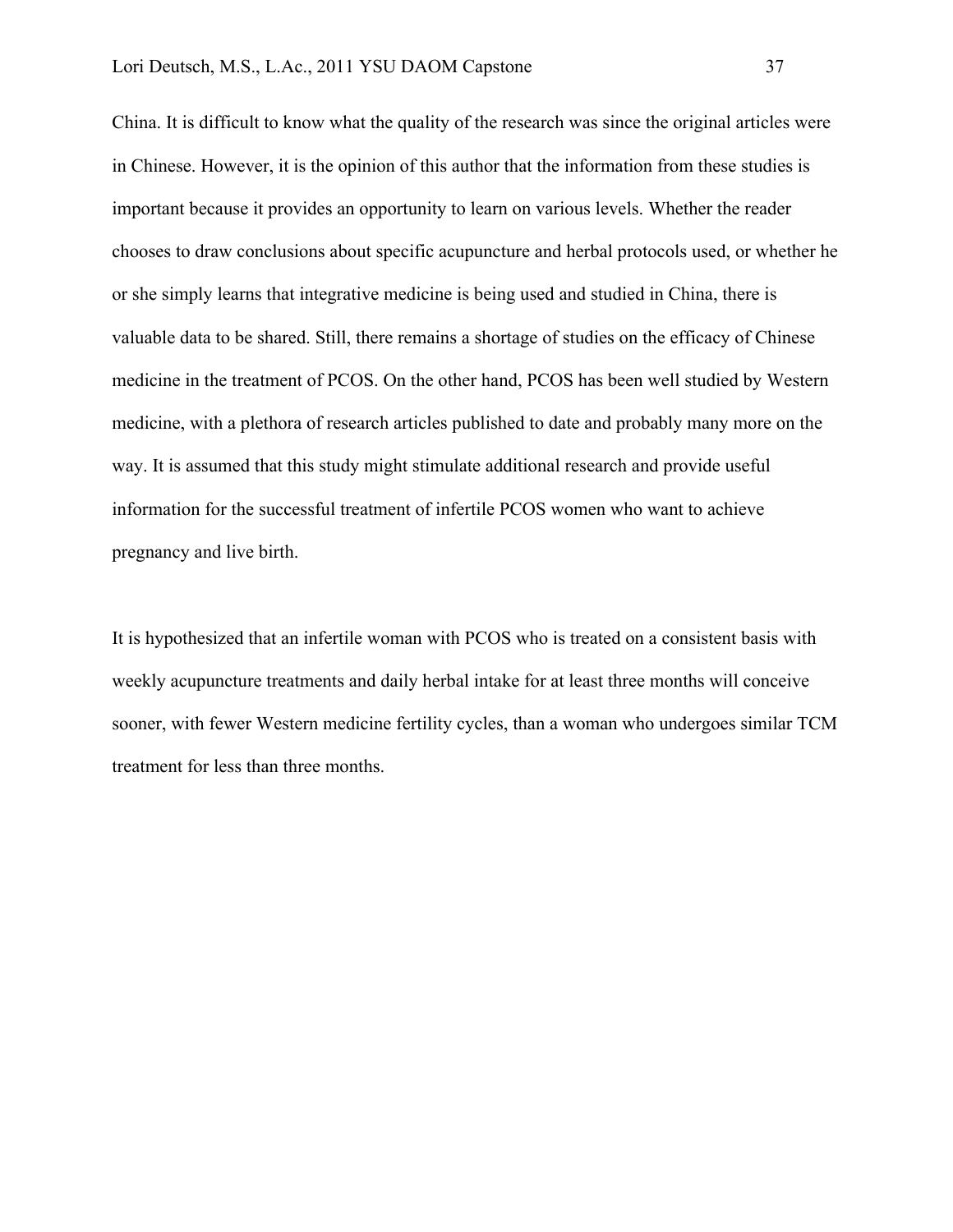#### **CHAPTER 3: METHODOLOGY**

This is a qualitative research study based on the case studies of two patients. The qualitative approach allows a researcher to seek the holistic picture – a comprehensive and complete understanding of the topic they are studying. It is a descriptive approach that takes an in-depth look at the essential character or nature of something. The data gathered in this type of study describe people's knowledge, opinions, perceptions, and the meanings they attach to activities or events. The qualitative approach endeavors to discover and explore concepts. It is a way "to uncover and understand what lies behind any phenomenon about which little is yet known" (Roberts, 2010).

The case study format and qualitative research approach is an effective way to document the PCOS infertility to pregnancy story, because it describes and discusses many aspects of the process – from diagnosis to treatment to results. The study entailed the collection and analysis of data from two medical charts. Comparing and contrasting two cases has demonstrated a couple of ways for infertile women with PCOS to get pregnant using Western and Eastern medicine.

This is a retrospective study, as the research design was based on previously collected data (MacPherson, 2008). Non-probability, purposive sampling was applied (Roberts, 2010). One medical chart was chosen and reviewed through each office of two Los Angeles health practitioners, a reproductive endocrinologist and a Chinese medicine practitioner. Both patients were treated by a practitioner of Traditional Chinese medicine and a reproductive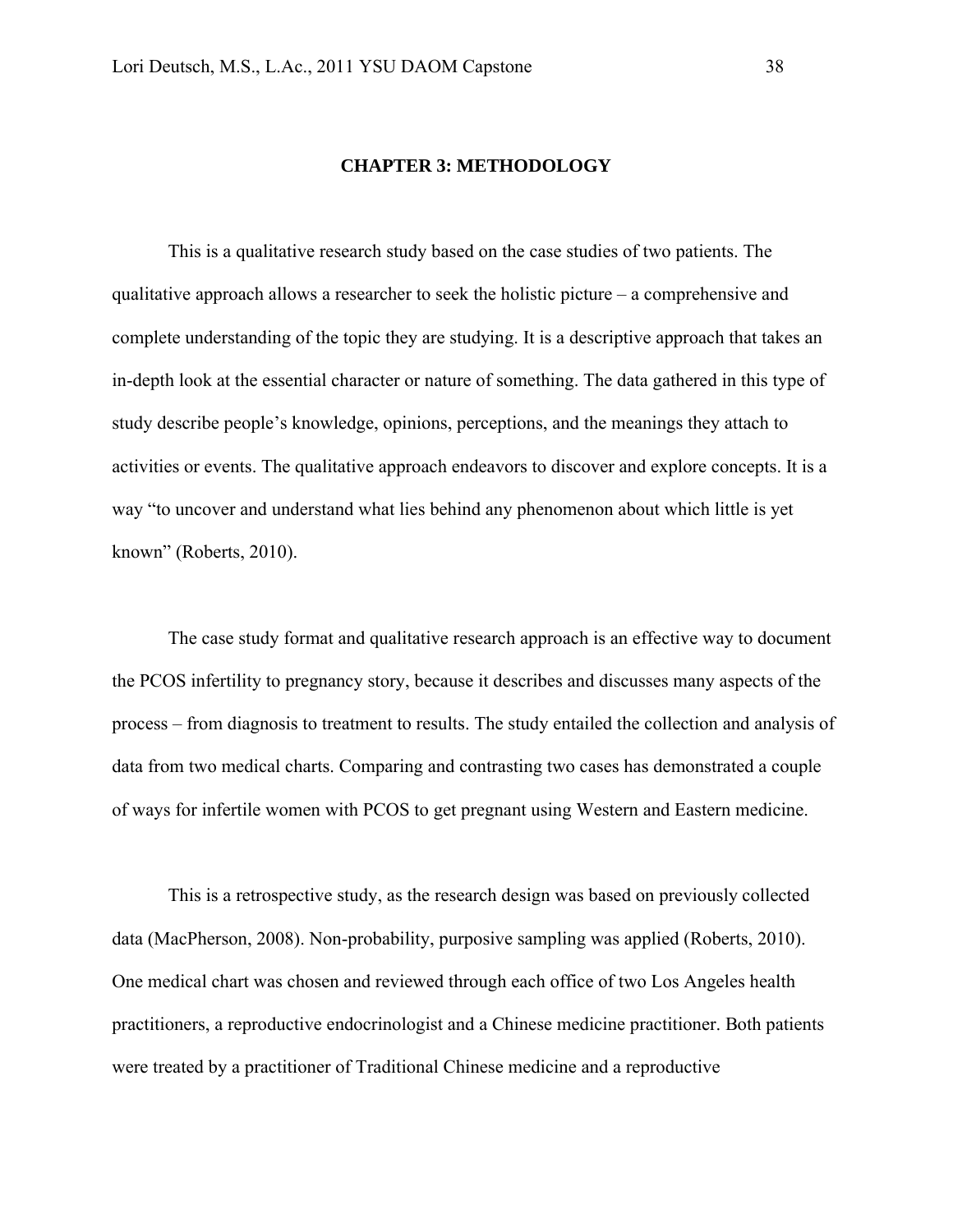endocrinologist (a different pair in each case). Charts were selected on the following predetermined inclusion and exclusion criteria. The inclusion criteria were women with PCOS diagnosed via the 2003 Rotterdam criteria, which depends on two out of three of the following: 1) Oligo- or anovulation, 2) Clinical and/or biochemical signs of hyperandrogenism, and/or 3) Polycystic ovaries diagnosed with a vaginal ultrasound, plus exclusion of other etiologies such as Cushing's syndrome, congenital adrenal hyperplasia, androgen-secreting tumors, and hyperandrogenic-insulin resistant-acanthosis nigricans syndrome (Rotterdam, 2004). Inclusion criteria also included an initial infertility diagnosis, which is defined as one year of unprotected intercourse without conception (Speroff & Fritz, 2005), and subsequent pregnancy with the help of Western and Eastern medicine resulting in a live birth. Exclusion criteria consisted of women over age 45, male factor infertility, hyperprolactinemia, fallopian tube defects, and endometrial lining abnormalities.

The theoretical/conceptual model starts with Eastern and Western fertility treatments. It's about how they work together to treat PCOS effectively enough to result in conception. (See Figure #1)

# *Figure #1: Theoretical/Conceptual Model*

Eastern medicine fertility treatment  $\leftrightarrow$  Western medicine fertility treatment

↓ ↓

Women with Polycystic Ovarian Syndrome

↓

Conception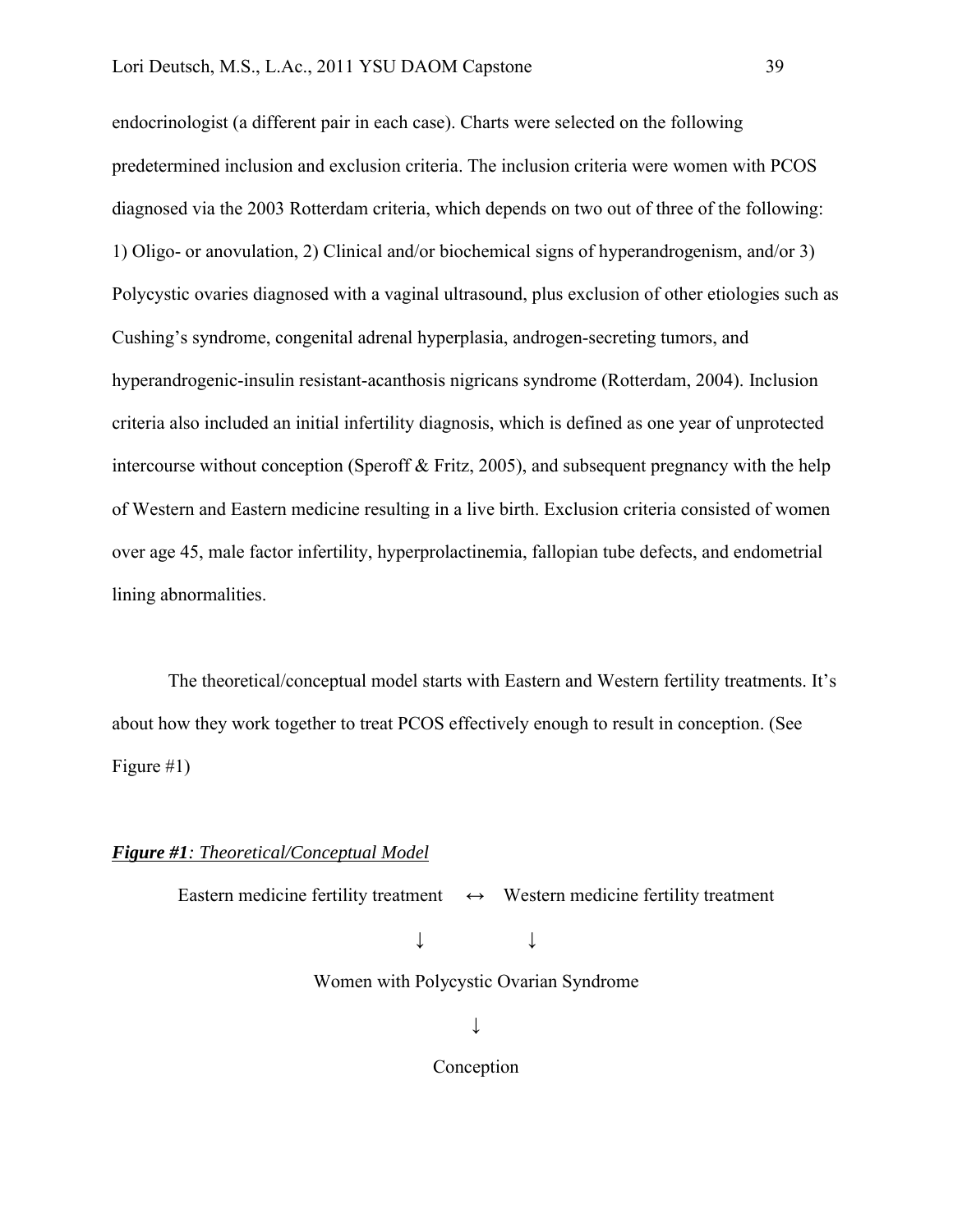In terms of risk-to-benefit ratio, this study was set up so that the benefits would far outweigh the risks. It was assumed that this study would benefit a large community of practitioners and patients by documenting Western and Eastern medical treatment that would help infertile PCOS women conceive and deliver a baby. Patient charts were selected by two independent health practitioners based on the above inclusion and exclusion criteria. As for risks in this retrospective study, case charts and patients' names were handled with the utmost care. Precautions to minimize risks included the author of this study not being privy to either patient's real name. A fake name was given to one patient after recording details of the chart in the practitioner's office (see table #2). No chart was copied or taken out of the office. In the case of the second patient, one of the health practitioners delivered the chart details over the phone to the author. There was no physical contact with the chart or the office. The second patient was given a fake name as well (see table #2).

The data-collection instrument used for this study is entitled "Data Abstraction Chart" (see table #2). Data were reported in chart form to show differences and similarities between the two cases and their use of Western and Eastern treatments to achieve pregnancy. The chart displayed and organized the data, which helped to analyze results qualitatively as data were compared and contrasted. The chart includes age, race/ethnicity, marital status, diagnostic criteria, body mass index and height and weight, and time spent trying to conceive. The chart also includes Western medicine protocols, such as IVF and IUI dates and drugs. Information about follicles, eggs and embryos were also listed when applicable. The chart includes Chinese herbal formulas and acupuncture points for both patients. Miscarriages and other complications, plus pregnancy and live birth, were documented in the data abstraction chart as well. Data were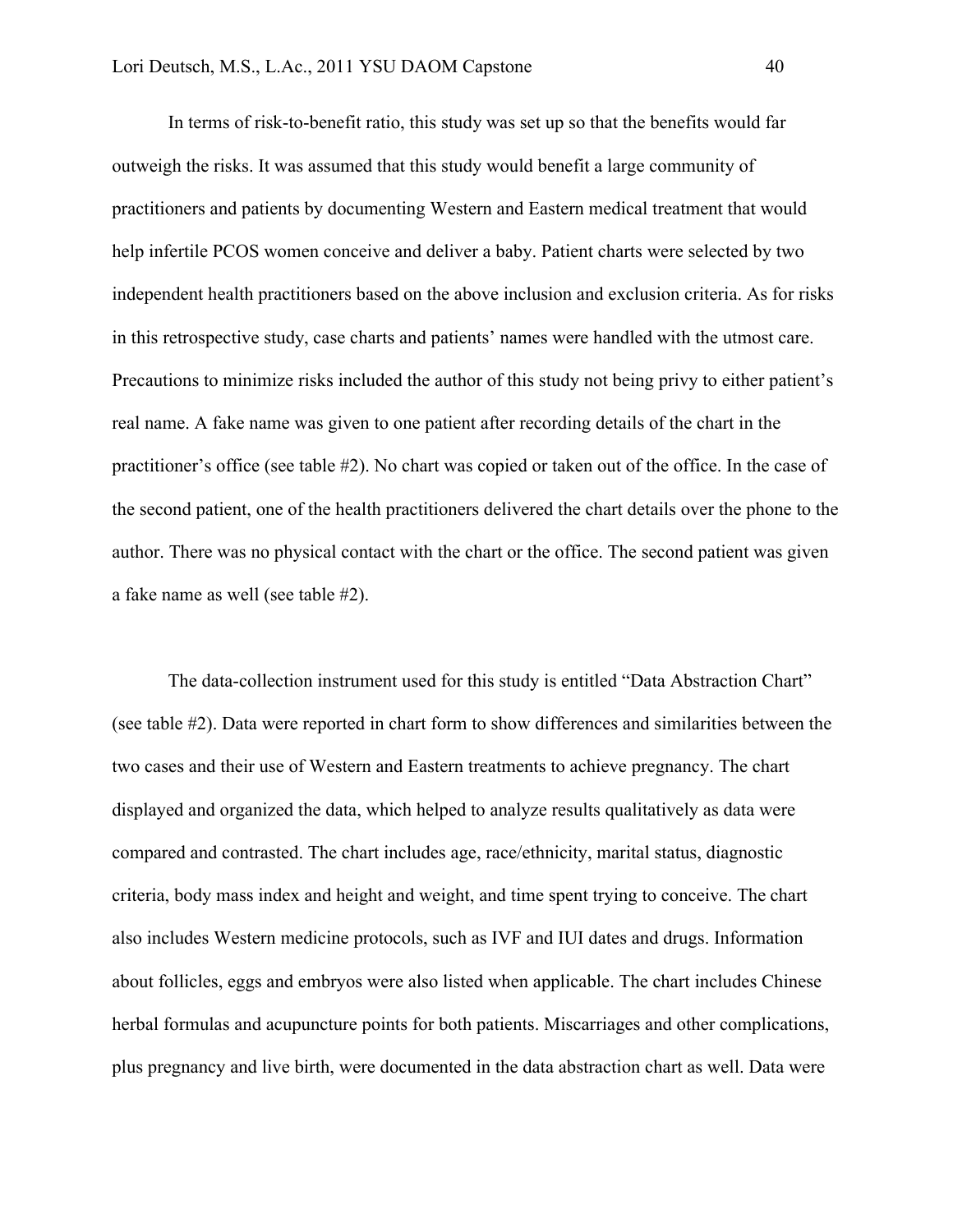also abstracted into a timeline chart for each patient (see tables #3 and #4), allowing the events to be displayed with time as the variable. Data were also reported in the form of case descriptions for each patient.

The following is an explanation of the elements within the data abstraction chart (see table #2), and why they were relevant to this project. At the top of the chart is one of the most important determinants of conception, and that is age. Fertility studies have clearly stated that fertility declines with advancing age (Speroff & Fritz, 2005). As for ART and age, annual reports on "success rates in the U.S. derived from registry data collected by the Society for Assisted Reproductive Technology (SART) and the Centers for Disease Control and Prevention (CDC) since 1989 have consistently demonstrated that age is the single most important factor affecting the probability of success with ART" (Speroff & Fritz, 2005). Thus age is important whether we are dealing with PCOS, endometriosis, thyroid dysfunction, or a woman who appears to be perfectly healthy. Race and ethnicity were also important variables to explore, since PCOS affects such a large segment of the population (DeUgarte et al., 2006).

Obtaining a clear diagnosis of PCOS is not always easy, as was indicated in the literature review. However, having a proper Western medicine diagnosis was critical to this study. The 2003 Rotterdam criteria is part of the inclusion criteria, so only patients that had at least two of the three criteria were included. Space was created for other diagnostic criteria that are not part of the Rotterdam criteria but that may have been important clues to the presence of PCOS, such as acne or hirsutism. Interest in body fat, due to a high risk of obesity in PCOS (Azziz et al., 2009), explains the inclusion of height/weight and body mass index as an entry on the chart.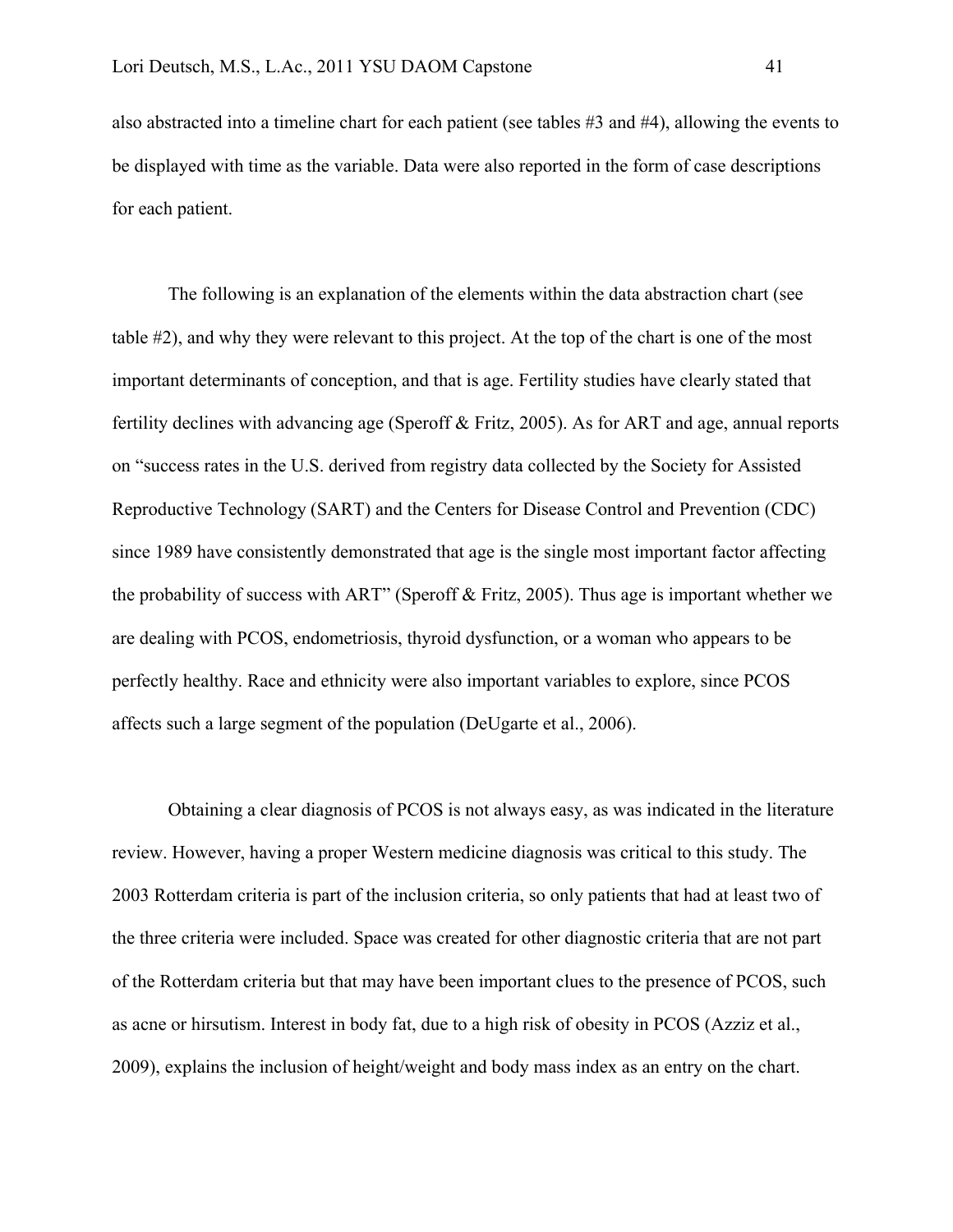Since the study tracked conception success in patients receiving Western fertility treatments, the data abstraction chart was designed to include all dates for those procedures. Whether a patient did IVF, IUI, or timed intercourse, it was important to know how many cycles were done, what the timeframe was for each cycle, and how much time was between cycles. A variety of drugs were used. It was assumed that the type, dosage and frequency of these drugs would be significant in the ability to conceive and maintain a pregnancy. Therefore, the chart was used to report the many drugs that were prescribed for each patient. Drug side effects were also important to note especially since women with PCOS are prone to developing Ovarian Hyperstimulation Syndrome (OHSS) when undergoing ART (Salamalekis et al., 2004).

The number of follicles within each ovary, the eggs retrieved, and the ensuing fertilization and embryo transfer process were bound to provide data worth investigating, so these items were included in the data abstraction chart. The Chinese medicine aspect of the study necessitated a diagnosis, as well as treatment protocols. Dates for the TCM treatments, as well as specific acupuncture points, herbs, and dosages were systematically listed in the chart to help with data evaluation. Since miscarriages are a frequent occurrence in PCOS (Stone et al., 2009), it was also an important entry to have on the chart, as was live birth, part of the inclusion criteria.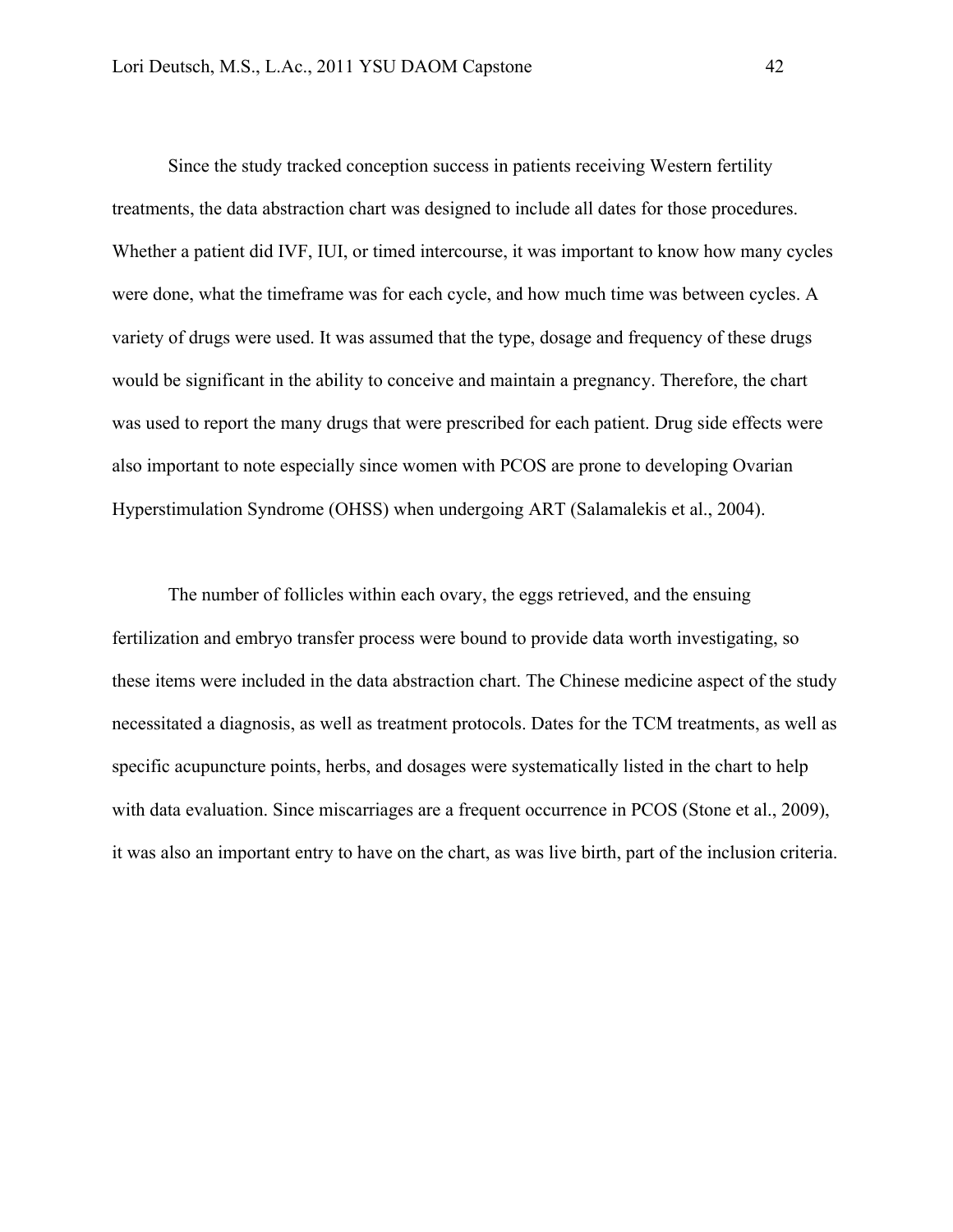# **CHAPTER 4: RESULTS**

This retrospective study employed qualitative analytic methods, such as finding themes within the data, categorizing the variables, and finding and discussing similarities and differences. A total of two patient charts were evaluated for this study. The patients are referred to as Claire and Katie. Case descriptions of each patient are as follows:

# **Description of Claire's Case**

The following description of Claire's case is based on her chart notes, which were partially abstracted into table 2 and table 3. Claire was a 34 year-old Caucasian, nulligravida female who presented to her RE Clinic in September 2008. Her chief complaints were irregular periods and infertility. She was married for 10 years, and had been trying to conceive for 1.5 years. Her fertility workup with the Reproductive Endocrinologist (RE) provided a diagnosis of PCOS, oligo-ovulation, and oligomenorrhea. There were no excess androgens or hirsutism.

Claire had a stressful job, and often had back pain from sitting too much. She exercised regularly and slept well, but her energy was sometimes low. She had frequent urination, increased thirst, and was prone to urinary tract infections. She had no allergies, and did not drink or smoke. She maintained a normal weight at 5'8" and 138 pounds.

Menarche was at age 13. She was on OCP for 17 years, starting at age 14. She stopped in May 2007, and it took four months to get her menses back. Whenever she was off oral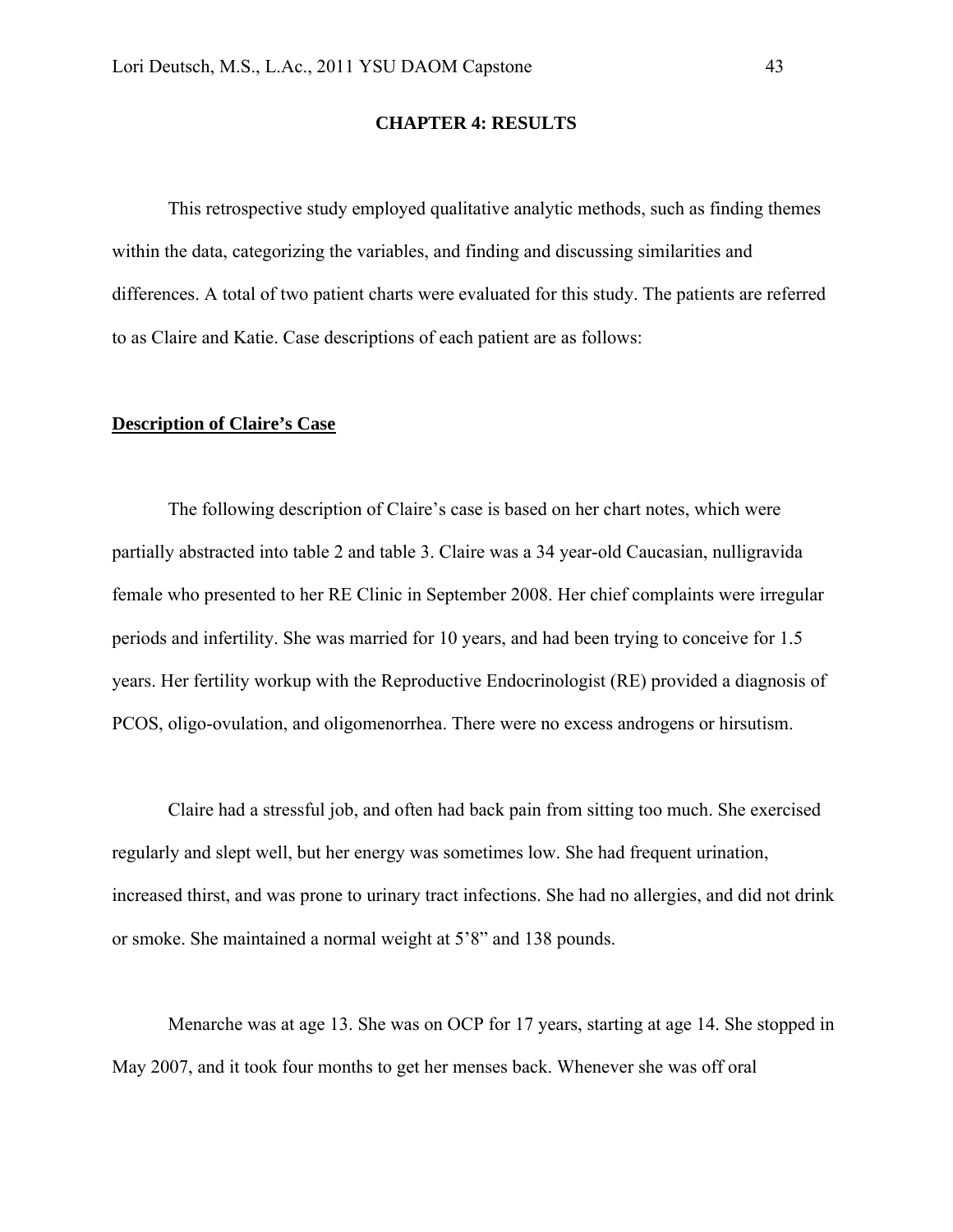contraceptive pills (OCP), her periods were irregular and her acne flared up. The irregularity of her menstrual cycle was such that her periods came anywhere between 28 days to more than 90. It flowed between one and ten days, but most typically four days. The color was red. The first day was typically heavy. There were some clots and dysmenorrhea, for which she used over-thecounter medication. The second day was heavier, but the clots and cramps decreased. By days three and four, the flow had lightened up considerably.

Premenstrually, she was slightly moody, craved sugar, and retained water. She never detected signs or symptoms of ovulation, and did not know if or when she ovulated. She had a normal libido, good lubrication, no sexual difficulties, no abnormal pap smears, no pelvic inflammatory disease (PID), and no sexually transmitted diseases (STDs). There were no problems regarding her thyroid, skin, heart, lungs, breasts, urination, or bowel movements. Her abdomen was soft, non-tender, non-distended and without masses. Her external genitalia, vagina, cervix, uterus and ovaries were all within normal limits. There was no edema, and no fibroids.

During her first visit to the RE in September 2008, Claire had a vaginal ultrasound. The right ovary had 20 follicles, and the left had 12. Blood tests revealed a normal complete blood count (CBC). Her Thyroid Stimulating Hormone (TSH) was 1.09, FSH was 5.2, and estradiol was 51. Two weeks later, an ultrasound revealed a six millimeter lining, but no dominant/preovulatory follicles were seen.

In November 2008, Claire did her first cycle of Clomid with timed intercourse. She began the Clomid on cycle day three (CD 3), and took 50 milligrams a day for five days. Later, an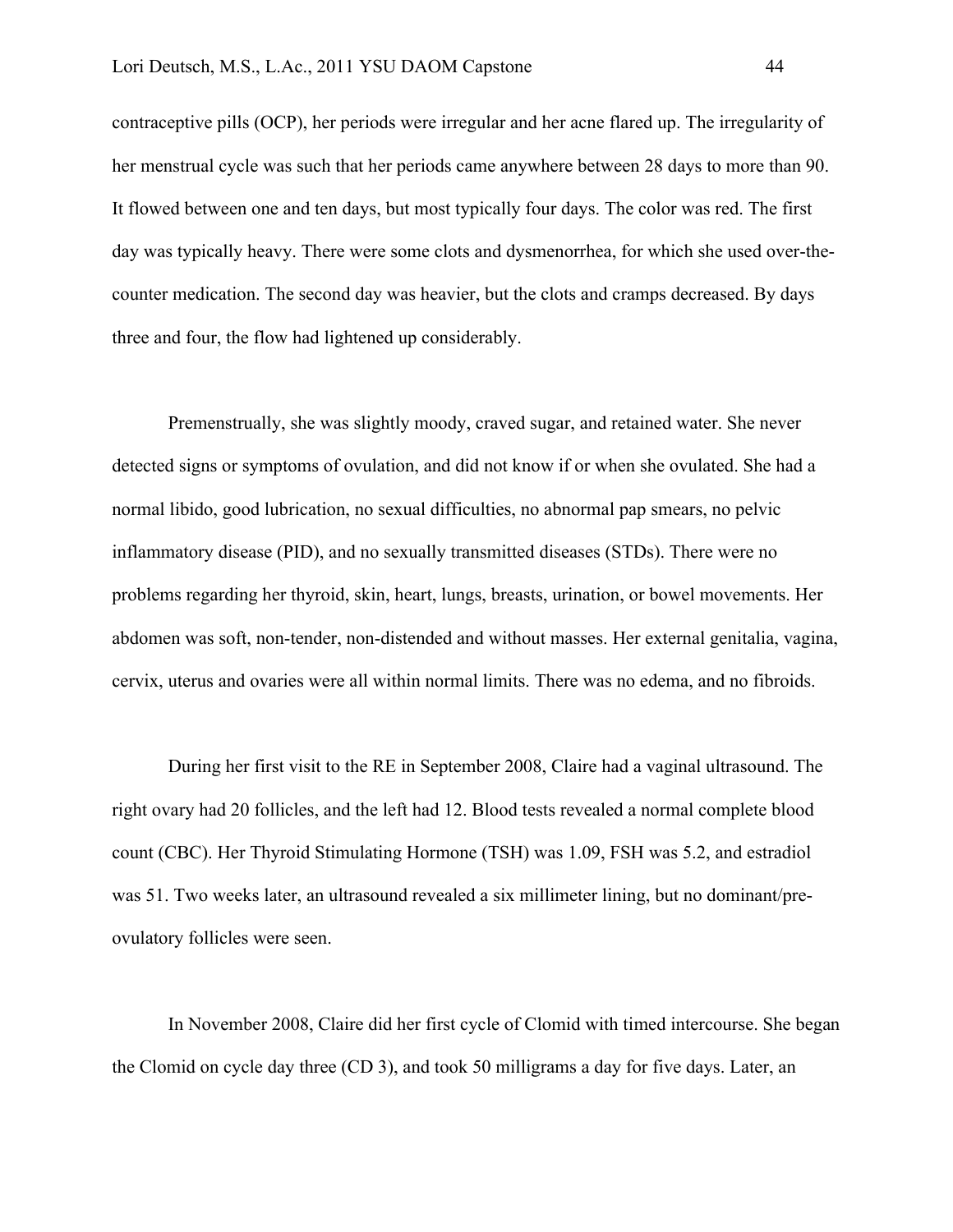ultrasound revealed no dominant follicles, which showed that she did not respond well to that dosage. So the cycle was cancelled.

A month later, in December 2008, Claire did another cycle of Clomid with timed intercourse. She began the Clomid on CD 3, with an increased dose of 100 milligrams a day for five days. An ultrasound revealed a 14 millimeter follicle on the right ovary. The couple then had intercourse, but Claire did not get pregnant.

In January 2009, she tried Clomid with timed intercourse one last time. The RE had upped the dose to 150 milligrams a day for five days. She did grow a 16 millimeter follicle on the right ovary, but there was still no pregnancy.

In February 2009, the RE suggested that Claire try gonadotropin therapy. However, she wanted to do things more naturally, so she chose Ovidrel with timed intercourse, without Clomid. On February  $23<sup>rd</sup>$ , she had a 15 millimeter follicle on the right ovary. The lining was seven millimeters. On February  $25<sup>th</sup>$ , that same follicle was 19 millimeters, and the lining was a 10 triple. All follicles on the left ovary were less than 10 millimeters. She took a shot of Ovidrel (6500 units) to induce ovulation and had intercourse, but no success.

In March 2009, Claire had a fluid ultrasound. Results showed the uterus and ovaries to be within normal limits without evidence of cysts, polyps, or fibroids. The tubes were patent bilaterally. The left was not open initially, but opened with increased pressure. She was still hesitant about doing shots, and wanted to try another cycle of Ovidrel and timed intercourse. On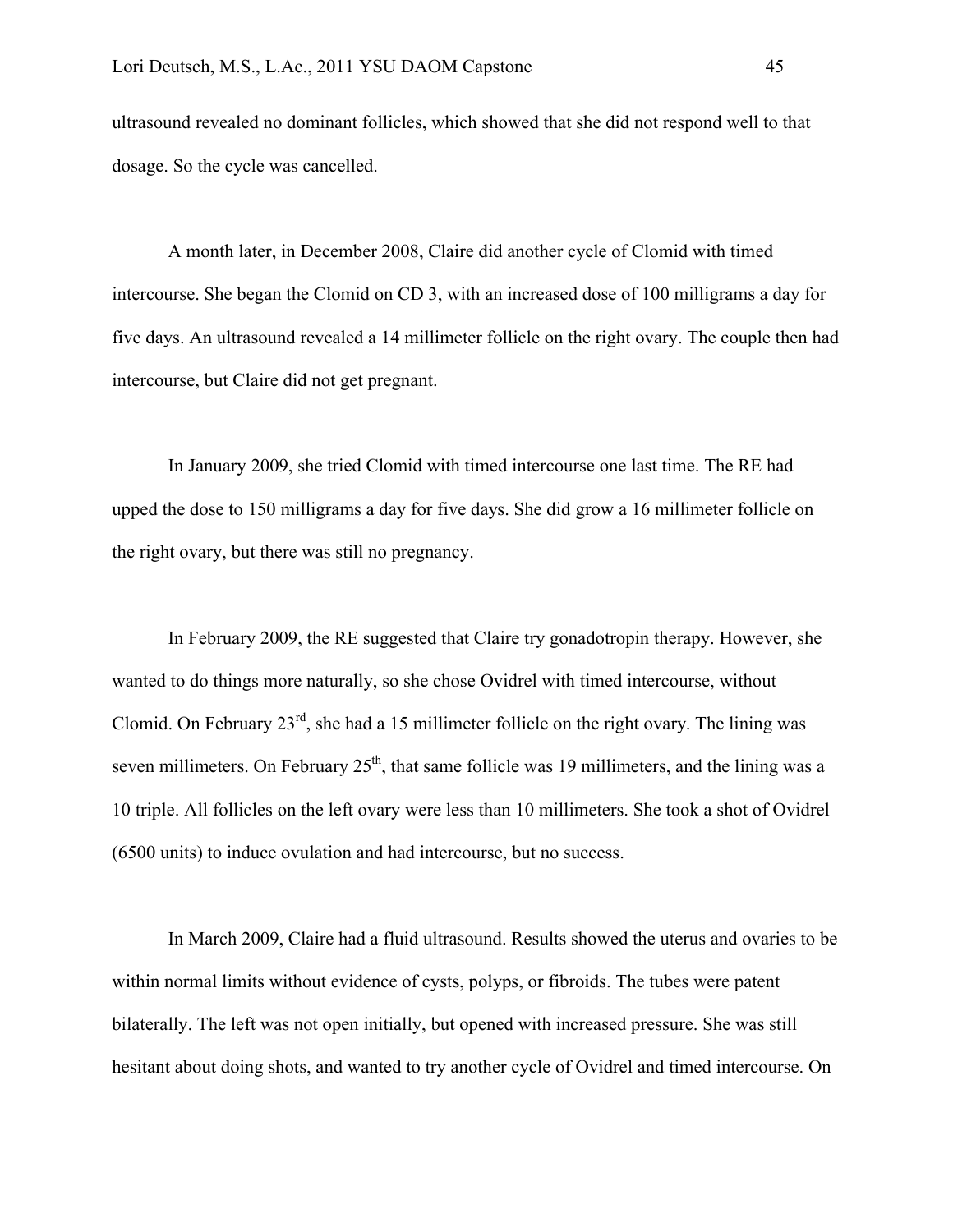March  $26<sup>th</sup>$ . Claire had an 18 millimeter follicle on the left ovary, and a nine millimeter lining. She tried Ovidrel, but did not get pregnant. The RE finally convinced her to try gonadotropin therapy.

On April 8<sup>th</sup>, 2009 (CD-2), Claire began self-injecting 75 units of Gonal-F. An ultrasound on April  $17<sup>th</sup>$  revealed that she was not responding well enough. The right ovary had 12 follicles with the largest measuring nine and ten millimeters. The left ovary had seven follicles with the largest measuring nine and eleven millimeters. The Gonal-F was increased to 112 units. Another ultrasound was done on April  $20<sup>th</sup>$ . The right ovary had two dominant follicles measuring ten millimeters, and the left had two dominant follicles measuring ten and nine millimeters. The Gonal-F was increased to 150 units. She continued on that dose until April 24<sup>th</sup> when another ultrasound was done. Her lining was nine millimeters. The right ovary had three dominant follicles, two measuring 16 millimeters, and one measuring 11. There were no dominant follicles on the left ovary. She was instructed to stop the Gonal-F. To aid ovulation, Claire injected Ovidrel the next evening. She had an IUI on the morning of April  $27<sup>th</sup>$ , approximately 36 hours after the Ovidrel shot. She did not get pregnant.

The May cycle was skipped because Claire had developed an ovarian cyst from the Gonal-F. She took time off to let her body heal. On May  $14<sup>th</sup>$ , she started Metformin at 750 milligrams once a day, to be increased to twice a day in one week. The next cycle was done in July, when she no longer had the ovarian cyst. On July  $15<sup>th</sup>$ , she started Gonal-F at 112 units. By July 23rd, her E2 was 190. She increased the Gonal-F to 150 units on July 24th. The Ovidrel shot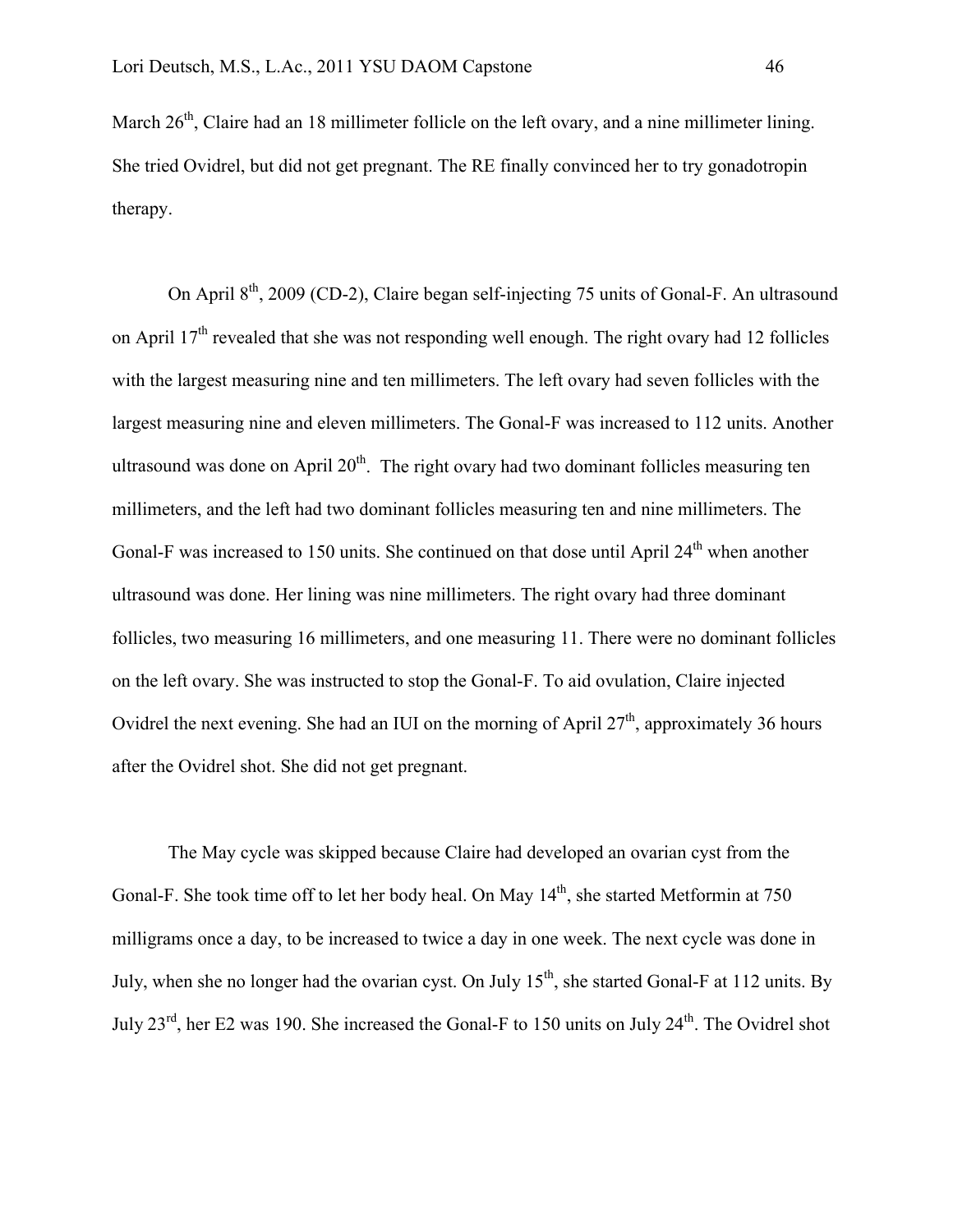was scheduled for the evening of July  $25<sup>th</sup>$ . An IUI was done 36 hours later on July  $27<sup>th</sup>$ . She did not get pregnant.

On August  $8<sup>th</sup>$ , 2009, Claire prepared for an IVF cycle by taking OCP for three weeks. She had been taking Metformin since May. She continued her Elite prenatal vitamins. On August  $24<sup>th</sup>$ , she began taking 15 units of Lupron in order to control the follicles and stop them from ovulating, so that all the follicles could grow at the same rate.

At that time, Claire decided to add Chinese medicine to her protocol. She began acupuncture treatments at a TCM Clinic on August  $27<sup>th</sup>$ . She presented with a pale tongue, a yellow greasy coat and dusky sides. Her pulses were slippery and thready. Her TCM diagnosis was damp-phlegm accumulation. Points used were Ren-10, Ren-12, ST-25, Ren-6, Ren-4, ST-28, ST-29, LI-11, LI-4, SP-9, SP-6, Liv-3, Kid-3, DU-20, and DU-24. Her herbal formula, a decoction of raw herbs that she cooked herself, was designed to resolve phlegm and drain damp. It contained the following herbs: Qing Pi (6 grams), Chen Pi (6 grams), Ban Xia (6 grams), Xiang Fu (6 grams), Mu Dan Pi (9 grams), Chuan Lian Zi (6 grams), Dang Gui (9 grams), Bai Shao (9 grams), Shen Qu (6 grams), Shan Zha (6 grams), Lai Fu Zi (6 grams), and Gan Cao (3 grams).

She got her period on August  $30<sup>th</sup>$ . On September  $4<sup>th</sup>$ , she decreased the Lupron to 10 units, and added 150 units of Gonal-F and 75 units of Menopur for seven days. On September 8<sup>th</sup>, her E2 was 318 and there were no follicles larger than 11 millimeters. She continued to take the Lupron, Gonal-F, and Menopur for two more days.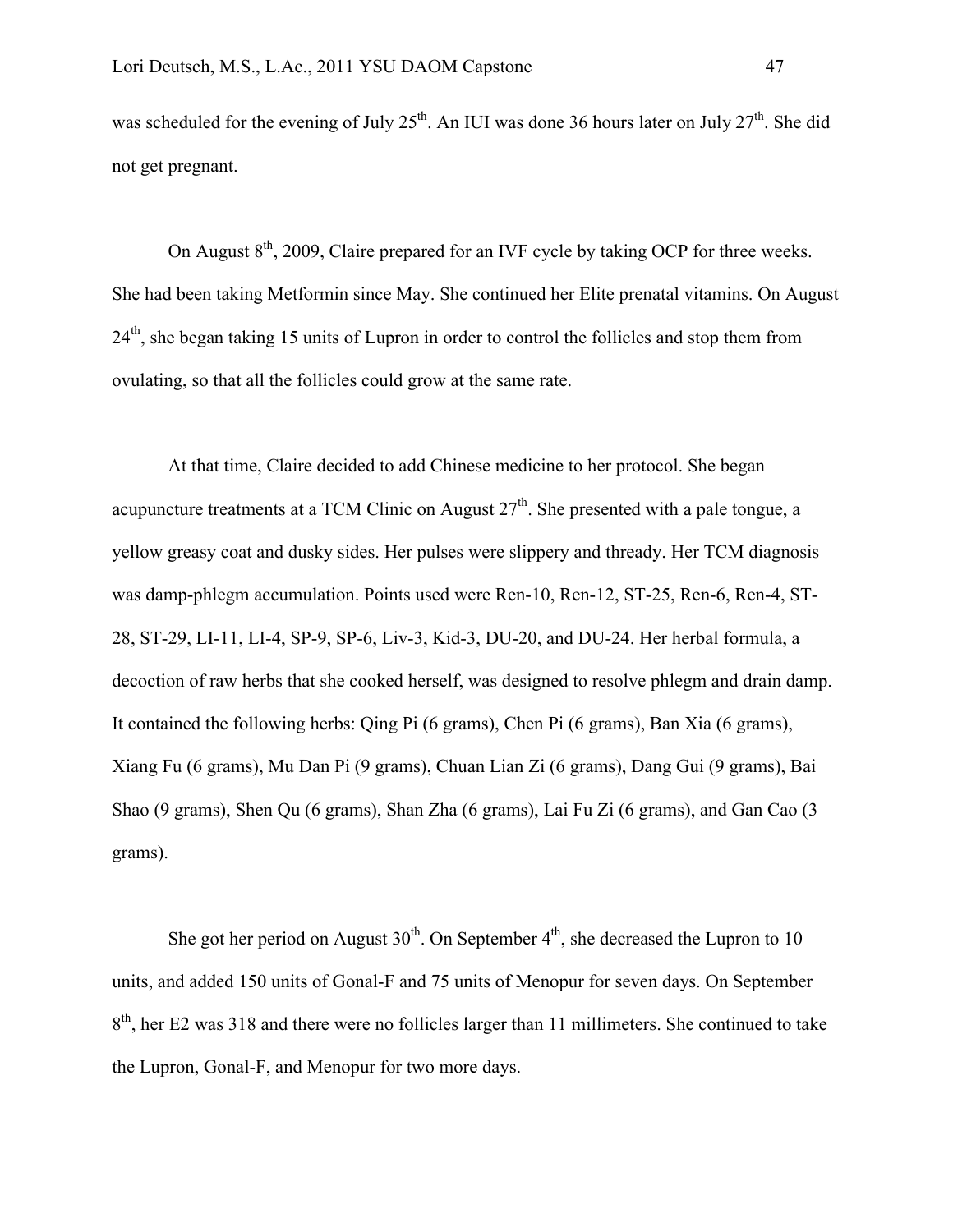She had another acupuncture treatment on September  $10<sup>th</sup>$ . Her tongue had a white coat, and her pulse was slippery and thready. She was tired, slightly bloated, and had mild hot flashes from the Lupron. She was given the same herbal formula minus Mu Dan Pi, and with the addition of Rou Gui (6 grams), Yin Yang Huo (9 grams), and Tu Si Zi (9 grams).

On September  $11<sup>th</sup>$ , there were 13 follicles on the right ovary, with the largest being 16, 15, 13 and 13 millimeters, and 12 follicles on left ovary, with the largest being 14, 14, 13 and 13 millimeters. On September  $12<sup>th</sup>$ , Claire's E2 was 3008, which was too high, and they almost cancelled the IVF cycle. Instead, she was instructed to inject a half dose (5,000 units) of human chorionic gonadotropin (hCG) at 8:30 p.m. to promote ovulation. A half dose (as opposed to a full dose) would decrease the chance of hyperstimulation.

Claire also had an acupuncture treatment on September  $12<sup>th</sup>$ . She arrived feeling bloated, mildly constipated, tired, and slightly nauseous. Her herbal formula was modified to include Mu Xiang.

On September  $14<sup>th</sup>$  at 7:30 a.m., the egg retrieval was performed with general anesthesia. The RE retrieved 16 oocytes. Four were germinal vesicle (GV), meaning they were immature. Of the 12 remaining oocytes, the RE fertilized eight with intracytoplasmic sperm injection (ICSI) and four with standard IVF. On September  $15<sup>th</sup>$ , 100% of the eggs in the IVF group fertilized, while only 60% of the eggs in the ICSI group fertilized. Also on the  $15<sup>th</sup>$ , Claire began taking 1cc (50 milligrams) intramuscular injections of Gestone, which is progesterone.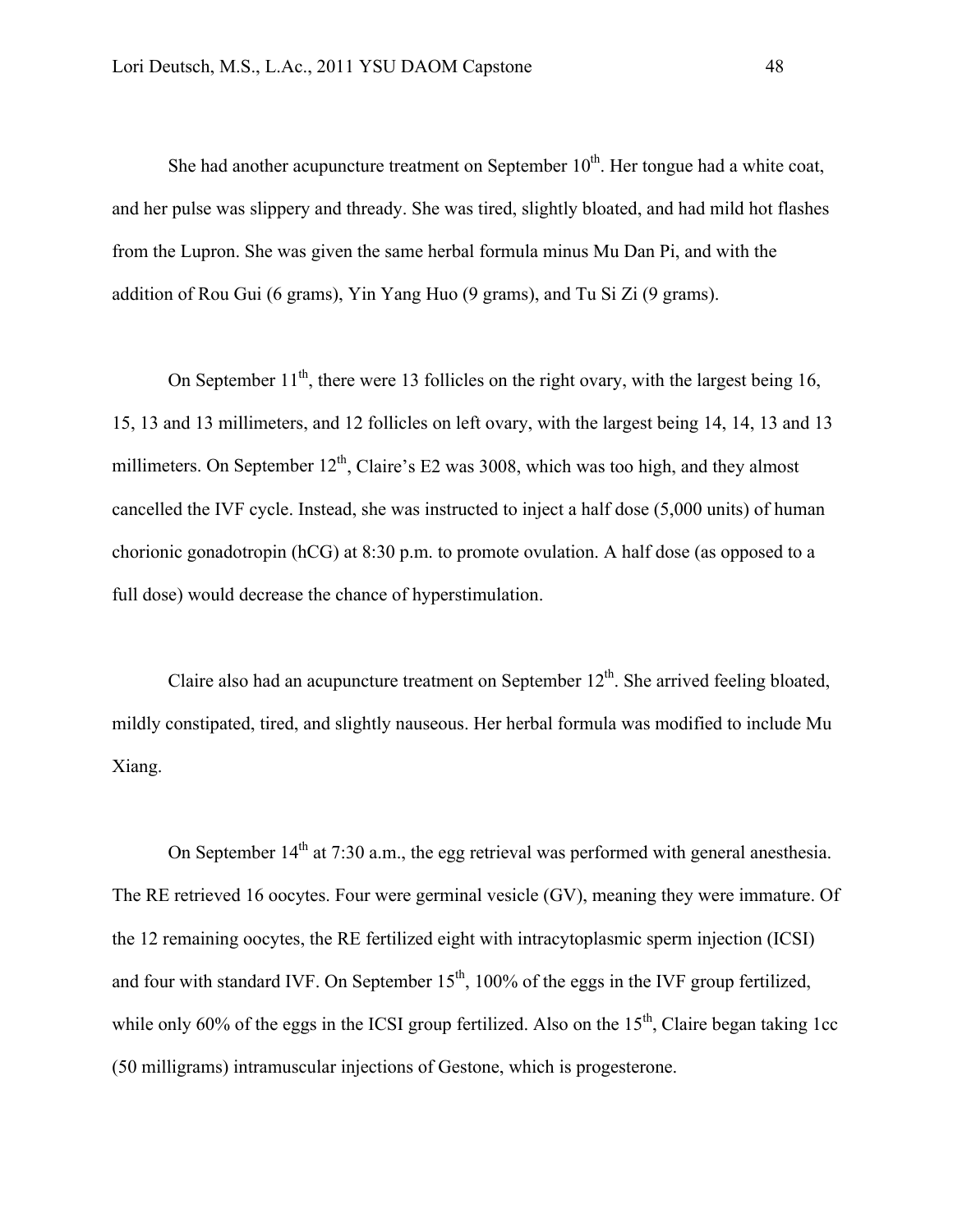On September  $17<sup>th</sup>$ , Claire arrived for her acupuncture treatment slightly bloated and mildly constipated. Her breasts were swollen. She was only slightly nauseous, and there was no shortness of breath. Her energy was fine. She had a white, thin tongue coat, and her pulses were wiry and thready. She received a new herbal formula in preparation for her upcoming embryo transfer. It was designed to tonify and slightly move Qi and contained the following herbs: Chai Hu (6 grams), Chen Pi (6 grams), Mu Xiang (6 grams), Dang Gui (9 grams), Chuan Xiong (6 grams), Bai Shao (9 grams), Gou Qi Zi (9 grams), Nu Zhen Zi (9 grams), Fu Pen Zi (9 grams), Sheng Jiang (2 pieces), Shen Qu (6 grams), Shan Zha (6 grams), and Lai Fu Zi (6 grams).

On September  $18<sup>th</sup>$ , an ultrasound was done to rule out hyperstimulation. The right ovary measured 4.5 x 4.7 cm, and the left ovary measured 5.8 x 4.7 cm. Since both ovaries were minimally enlarged, Dostinex was prescribed at a dose of 0.5 milligrams for eight days to prevent hyperstimulation.

On September  $19<sup>th</sup>$ , a Day-5 embryo transfer was performed without complications. In the end, seven eggs had fertilized and six had matured. Out of the six, four were grade A. Out of those four, the two best embryos were a blastocyst and an expanded blastocyst. The RE transferred those two fresh embryos. Claire continued to inject Gestone.

On September 22<sup>nd</sup>, Claire had an acupuncture treatment. She presented with abdominal bloating and slight nausea, but her risk for hyperstimulation was minimal at that point. She had incomplete dry stool, a slight low backache, and a runny nose, but her sleep was fine. Her tongue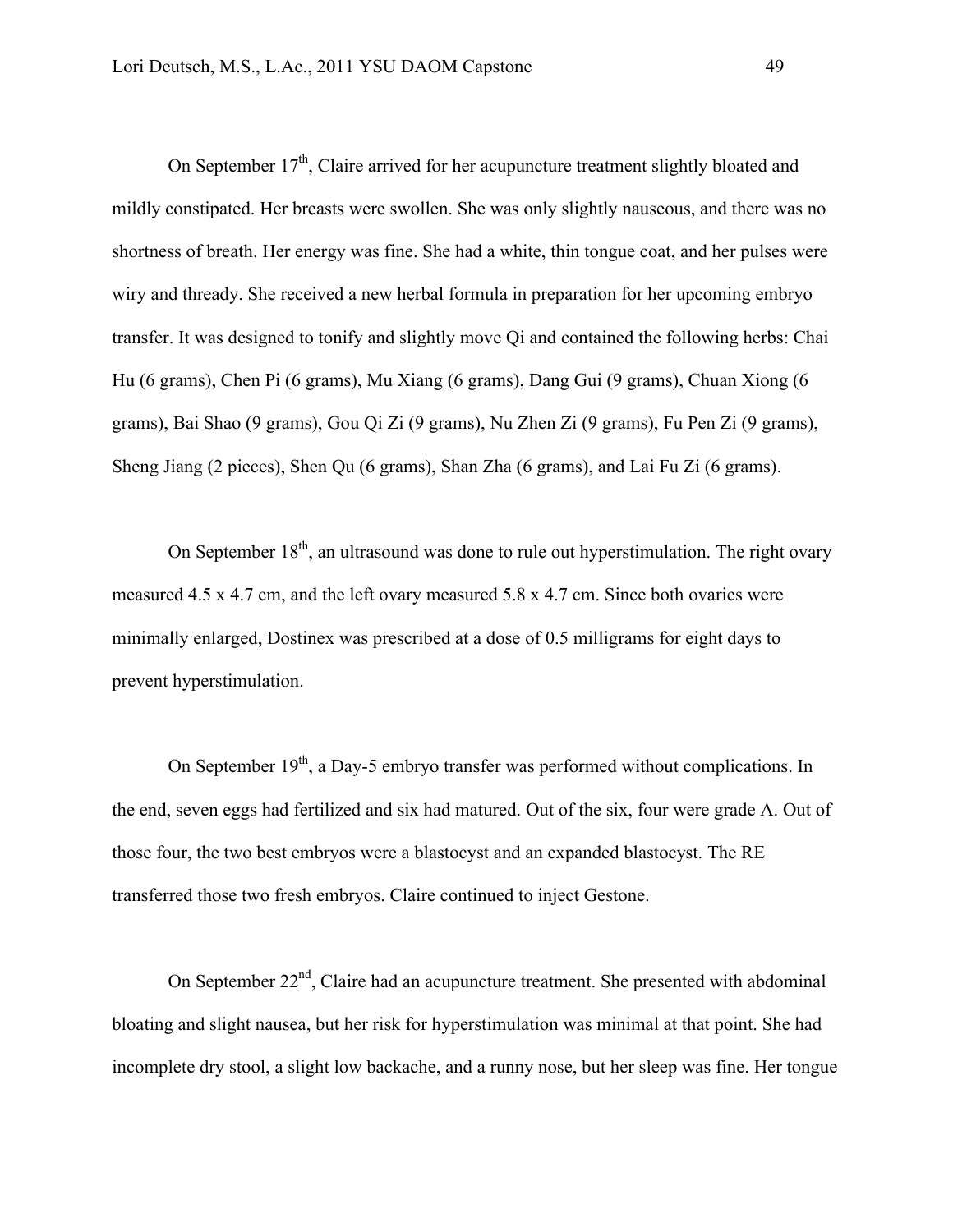was dusky with a yellow coat and a red tip. Her pulse was wiry and slippery. The herb formula that she received was the same as the one on September  $17<sup>th</sup>$ , minus Chuan Xiong, which was too moving at this point, and plus Dao Zao (2 pieces).

Claire got a positive pregnancy test. On September  $30<sup>th</sup>$ , Claire switched from Gestone to Endometrin, vaginal progesterone inserts at a dosage of 100 mg three times a day. An ultrasound taken on October  $14<sup>th</sup>$ , confirmed the presence of a yolk sac. Her dosage of Metformin was cut back to 500 milligrams twice a day. On October 23rd, cardiac activity and adequate amniotic fluid were noted. She continued the Endometrin three times a day for three days, and then cut down to two times a day.

On November  $12<sup>th</sup>$ , a fetus was seen with fetal cardiac activity (heart rate), and it measured 10.4 weeks. At that time, progesterone was discontinued, and Metformin was decreased to 500 milligrams once a day. Claire was referred to her obstetrician. Metformin was continued through the first trimester, tapered down and then stopped at week 13. She went on to deliver a healthy baby.

# **Description of Katie's Case**

The following description of Katie's case is based on her chart notes, which were partially abstracted into table 2 and table 4. Katie was a 35 year-old Caucasian, nulligravida female who presented to her RE Clinic in July 2005. Her chief complaint was infertility. She had been trying to conceive for approximately a year. The RE had diagnosed her with primary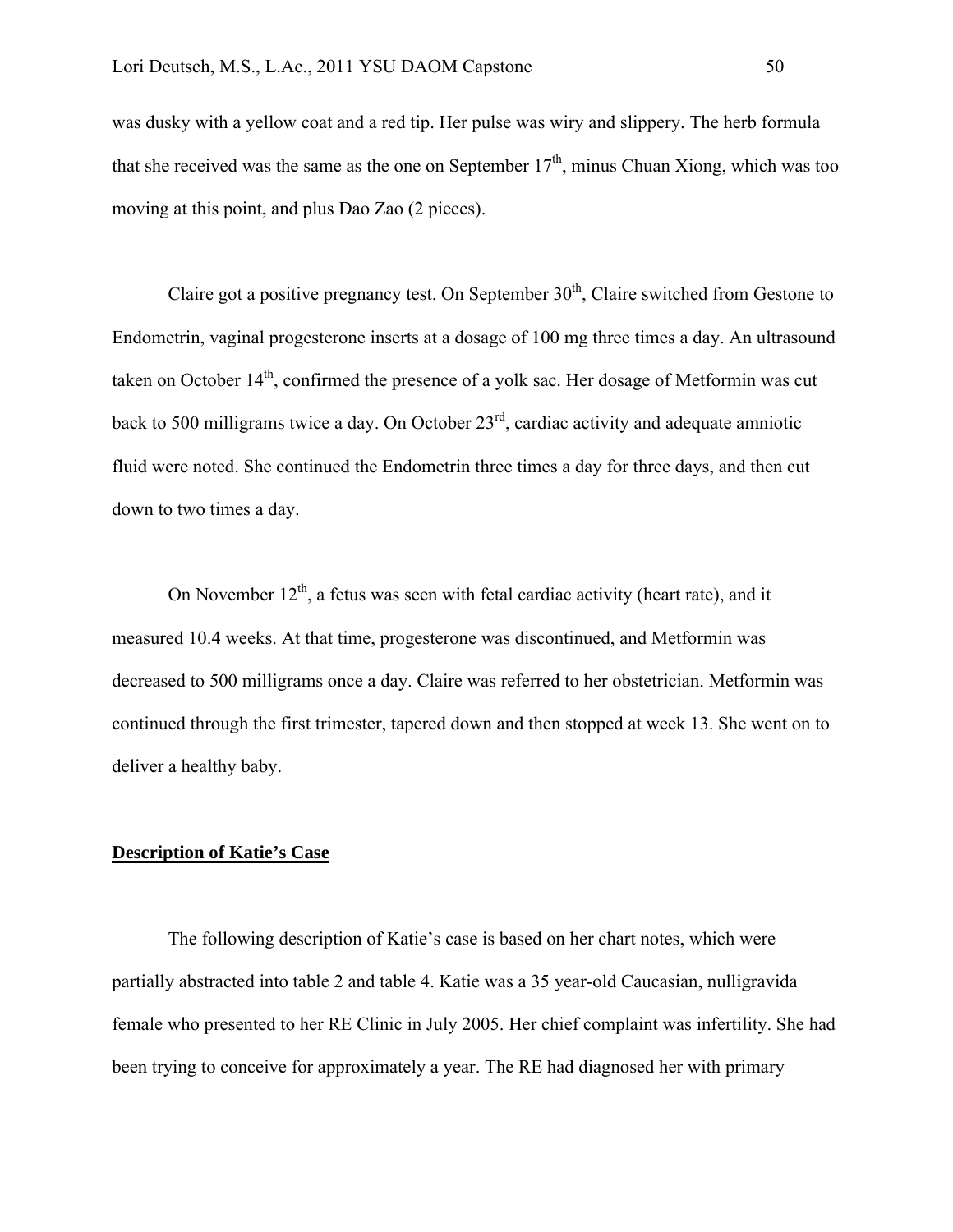infertility, chronic anovulation and PCOS. Her husband, 32 years old and in good health, had no prior paternity. He did not smoke or take medication, and his semen analysis was normal, so male factor was not considered an issue.

Katie had a stressful job, but she was an energetic person. She worked out five to six days a week, either at the gym, or by running, hiking or biking. She suffered with neck, shoulder, and back pain, and had rib pain on occasion. She was 5'6" and her weight was 148.

Her appetite was good. She would sometimes feel bloated or heavy, and had intestinal pain or cramping on occasion. Her hands and feet were cold, yet she preferred cold drinks. Her bowel movements were normal. Her urination was frequent and urgent. She had night sweats from time to time. She was on prenatal multivitamins and probiotics.

Menarche was at age 13. However, she had a perimenarchal onset of chronic anovulation. She took OCP for five years, and had regular episodes of withdrawal bleeding. However, without the OCP, she would have only two to three spontaneous menstrual cycles per calendar year. When she did bleed, there were no clots or pain. When not bleeding, her vaginal discharge was clear, meaning there was no sign of the stretchy cervical mucus that indicates ovulation.

There was no history of cervical dysplasia, IUDs, salpingitis, or surgery. She had been diagnosed with hypothyroidism and took 88 micrograms of Levothroid a day. She was gluten sensitive, but her work-up for celiac sprue proved negative.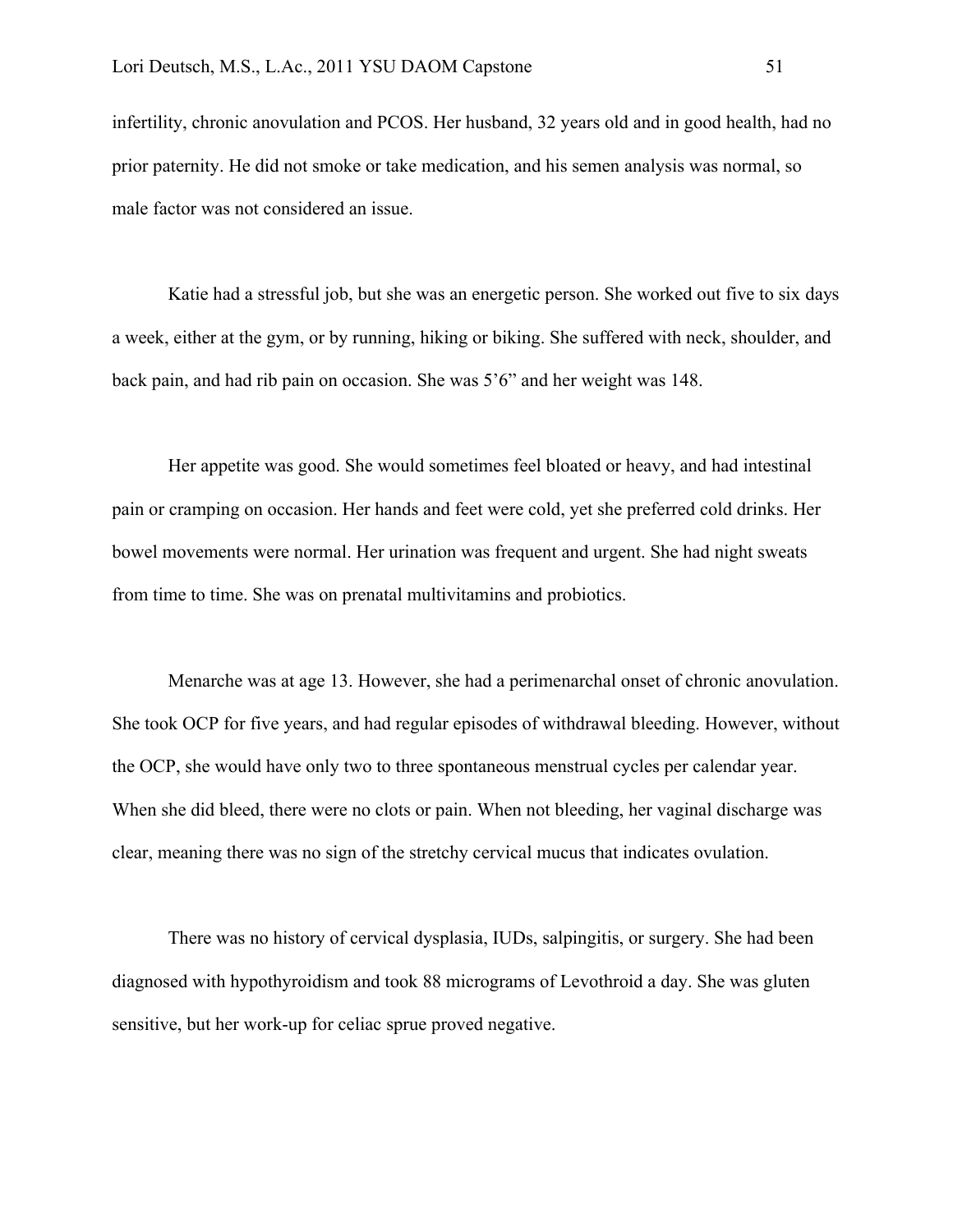A vaginal ultrasound showed her uterus to be slightly retroverted, but otherwise normal. The endometrial thickness was within normal limits. The left and right ovaries had classic PCOS morphology. Their longest diameters were approximately 2.8 and 2.9 centimeters respectively. An HSG showed her tubes to be patent.

Katie stated that she had normal serum prolactin levels in the past and her androgens had been tested as well. A fasting insulin and glucose level was suggested to check for hyperinsulinemia and see if an insulin-sensitizing agent was needed. She was put on Metformin for an unknown time, but she went off. Her 17-hydroxy progesterone level was also taken to exclude non-classic adrenal hyperplasia, and that test was negative.

In July 2005, Katie tried Clomid at 100 mg/day for five days, but proved to have Clomid resistant PCOS, meaning she was still anovulatory. In October 2005, she was scheduled for a ten-day protocol of Letrozole (5 milligrams) in combination with Repronex (75 units). However, she had a vigorous response to stimulation and was coasted for the last two days. An ultrasound revealed more than 10 mature follicles bilaterally. Katie was given the option of converting the cycle to IVF, but preferred to cancel it and begin a repeat stimulation using gonadotropin therapy at a later time. To minimize development of persistent corpora lutea, she was given Desogen, a low dose OCP, and advised to use barrier contraception for one week.

In December 2005, Katie began an IUI cycle. She did low-dose gonadotropin therapy with 150 units of Follistim a day for approximately ten days. However, the dose was altered as the follicles grew, which was a standard procedure for all of her subsequent cycles. This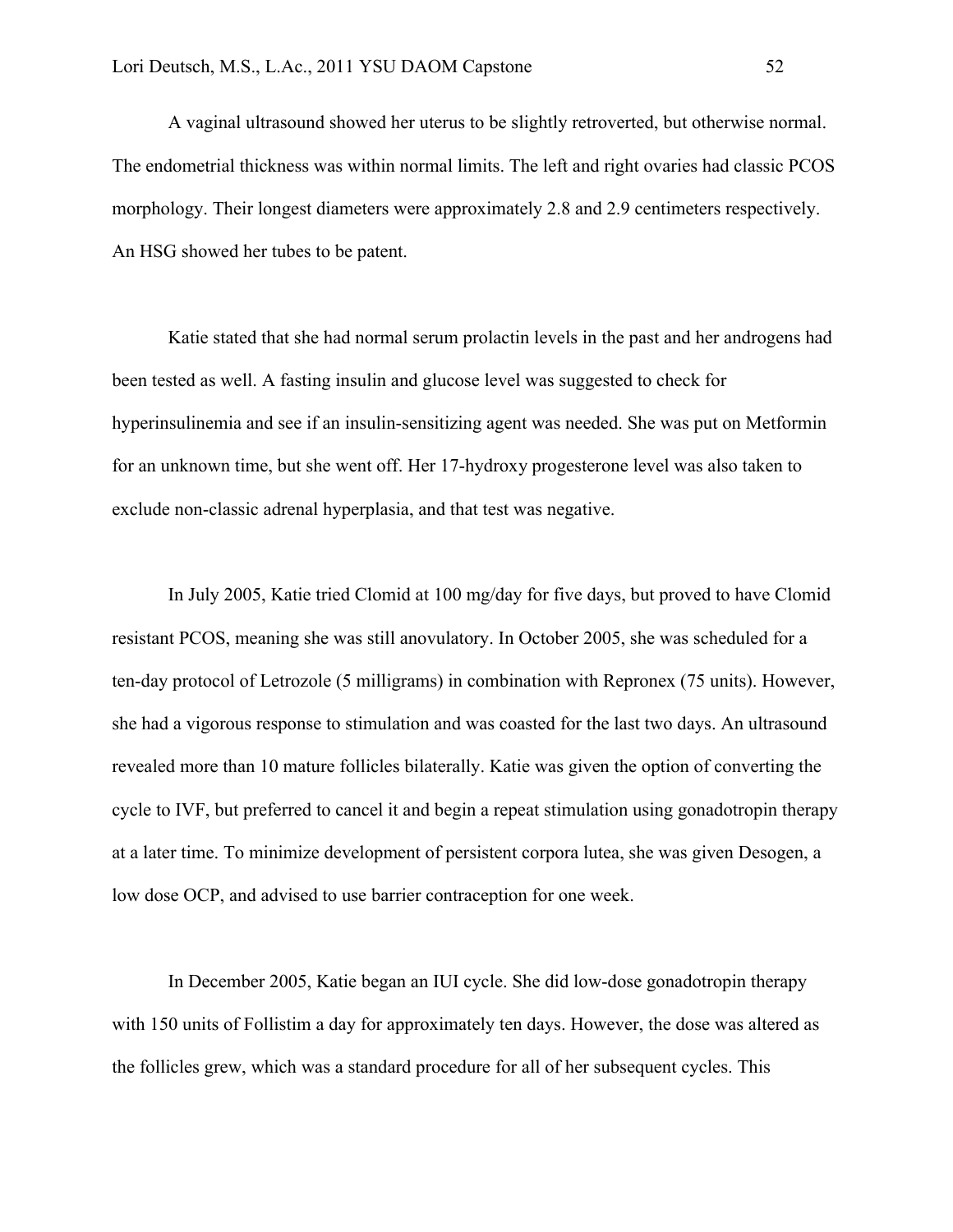produced two dominant follicles on the right ovary. The plan was to trigger ovulation using one milligram of Lupron. She had a number of small follicles that were 12 to 14 millimeters. She was then coasted and did not receive any more gonadotropins. Since Katie had PCOS, she had an increased risk of multiple births. The couple would not consider selective reduction in the case of high-order multiples. Therefore, the RE recommended IVF with a one or two embryo transfer, as opposed to a repeat cycle of gonadotropin therapy and IUI with its increased tendency toward multiples.

In April 2006, Katie began an IVF cycle. She injected 200 units of Follistim a day for around ten days, which was followed by a Lupron trigger of one milligram. The cycle failed, but she had eight fertilized embryos, which were frozen. In June 2006, she did another IVF cycle with the same protocol: 200 units of Follistim a day for around ten days and a Lupron trigger of one milligram. Two of her frozen embryos were thawed and transferred. That cycle failed as well.

In September 2006, Katie started another stimulation cycle, but had a sluggish rise in serum estradiol, and a significant rise in progesterone. It was thought that this imbalance of hormones might result in poor ovum quality and compromised fertilization. Some ovarian cysts had also developed. The cycle was cancelled. A progestin withdrawal was given to expedite withdrawal bleeding. She was then followed clinically until her cysts resolved. The next stimulation was to be a low dose gonadotropin therapy, incorporating LH in the early stages. However, at that point, Katie took time off from her Western fertility treatments.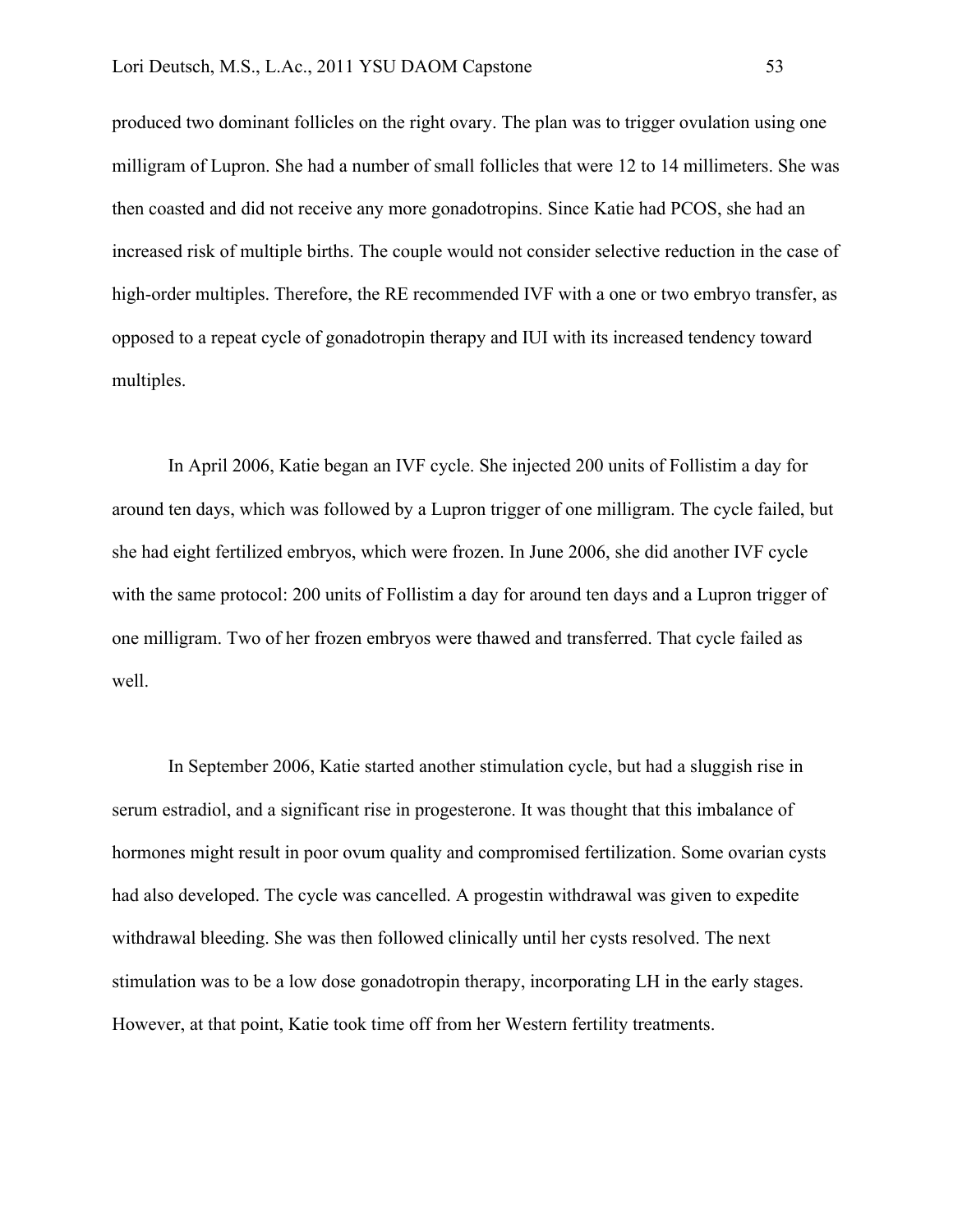In June 2007, she began Chinese medicine treatment at a TCM Clinic. Katie came in once a week for the next six months to receive acupuncture and herbs. She presented with a slightly slippery pulse. Her tongue was pale and dusky, with teeth marks and cracks. The diagnosis was Spleen Qi deficiency, Kidney Yin deficiency with mild heat, and Blood deficiency. The treatment plan was to nourish Yin and Blood, strengthen Spleen Qi, and regulate menses.

Katie began her herbal protocol right away. The herbs were decocted off-site, and placed into sealed packages for her to drink. Her customized prescription was for one bag twice a day of the following formula: Dang Gui (10 grams), Shu Di Huang (15 grams), Bai shao (18 grams), Xiang Fu (10 grams), Tu Si Zi (10 grams), Fu Ling (15 grams), Dang shen (12 grams), Shan Yao (10 grams), Ren Shen (6 grams), Yin Yang Huo (10 grams), Ze Xie (5 grams), Bai Zhu (10 grams), and Gan Cao (3 grams).

The following acupuncture points were used throughout her treatment: ST-30 to Zi Gong Xue with electro-acupuncture, two to ten hertz, with mixed frequencies; plus Ren-6, Ren-4, Ren-3, Ren-2, ST-29, ST-36, SP-6, SP-10, PC-6, DU-20, Kid-3, Liv-3 directed toward Liv-2, Ear Shen Men, and Ear Sympathetic.

In July 2007, Katie's libido started to improve, but there were still no sign of menstruation. Toward the end of July, her period came. On CD 10, she started using an OPK to see if she was ovulating. The treatment plan was to build her Yin and Blood. She also received a new herbal formula, which included the following: Dang Gui (10 grams), Shu Di Huang (15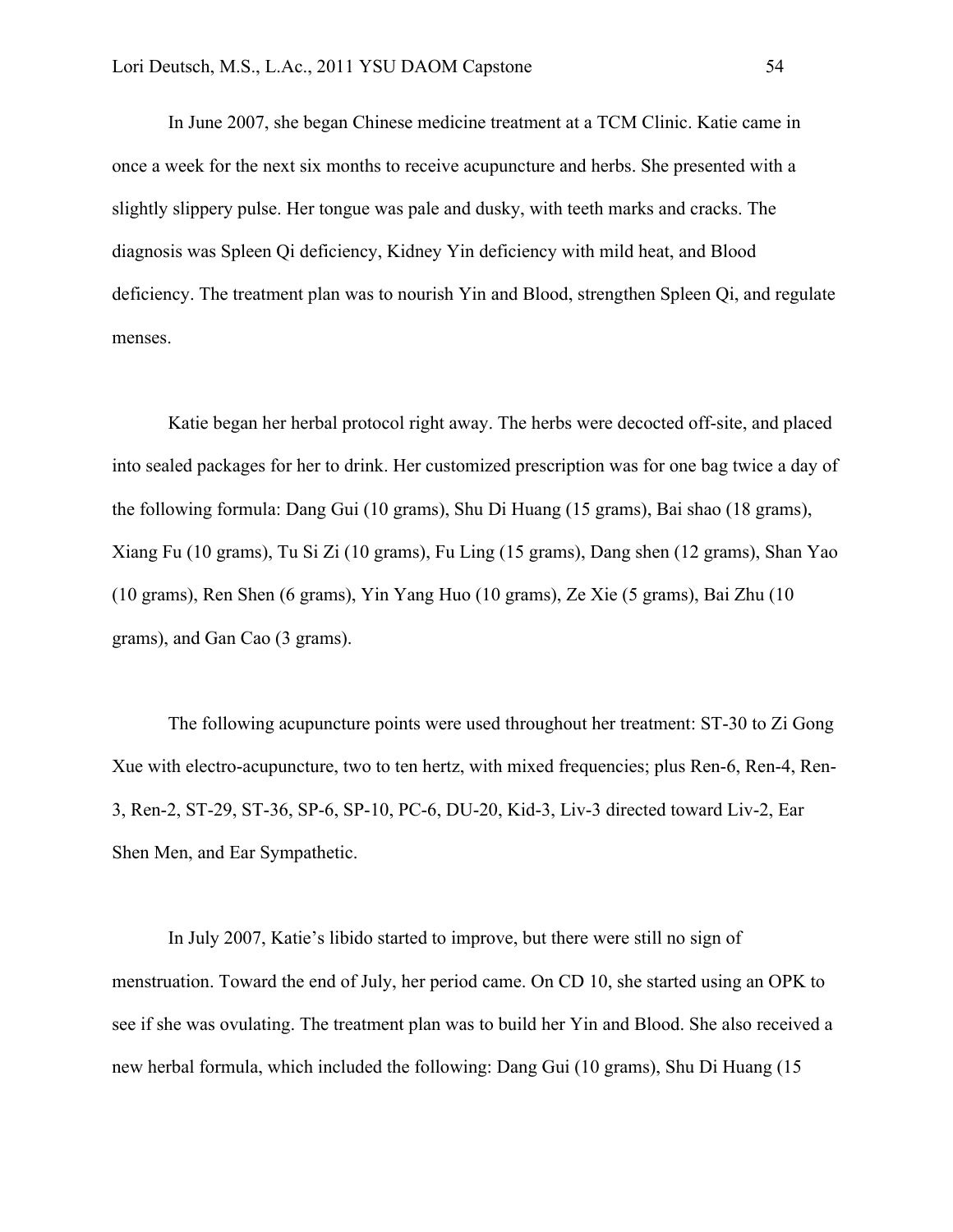grams), Chi Shao (10 grams), Bai shao (15 grams), Shan Yao (10 grams), Nu Zhen Zi (10 grams), Fu Ling (15 grams), Xu Duan (10 grams), Tu Si Zi (10 grams), Hong Hua (5 grams), Chuan Xiong (5 grams), and Du Zhong (10 grams).

In August 2007, she started getting headaches and hot ears. She was instructed to dilute her herbal formula. She also got a slight pink line on her OPK one morning, which was good news that she was ovulating. However, there was no discharge. The treatment plan was to induce ovulation and continue to regulate her cycle. By the end of August, she was at CD 37, and her period had not yet arrived. In September 2007, there was still no sign of her menses.

In October 2007, with her menses still absent, she went to see the RE. An ultrasound showed her ovaries in the resting state, an endometrial thickness of four millimeters, and multiple cysts, which were consistent with the PCOS type morphology. Options were discussed regarding ovulation induction with IUI versus IVF. The couple chose IUI. The RE started Katie on 150 units of Follistim a day for around 10 days to avoid developing more than two mature follicles. Katie also resumed Metformin, using a sustained release formula of 1,000 milligrams per day. A Lupron trigger of one milligram was given to induce ovulation. The IUI did not result in pregnancy.

In November 2007, she started another stimulation cycle in preparation for an IUI. Once again she injected 150 units of Follistim per day for around 10 days, and one milligram of Lupron as an ovulation trigger. On the morning of the IUI, she had many follicles and the lining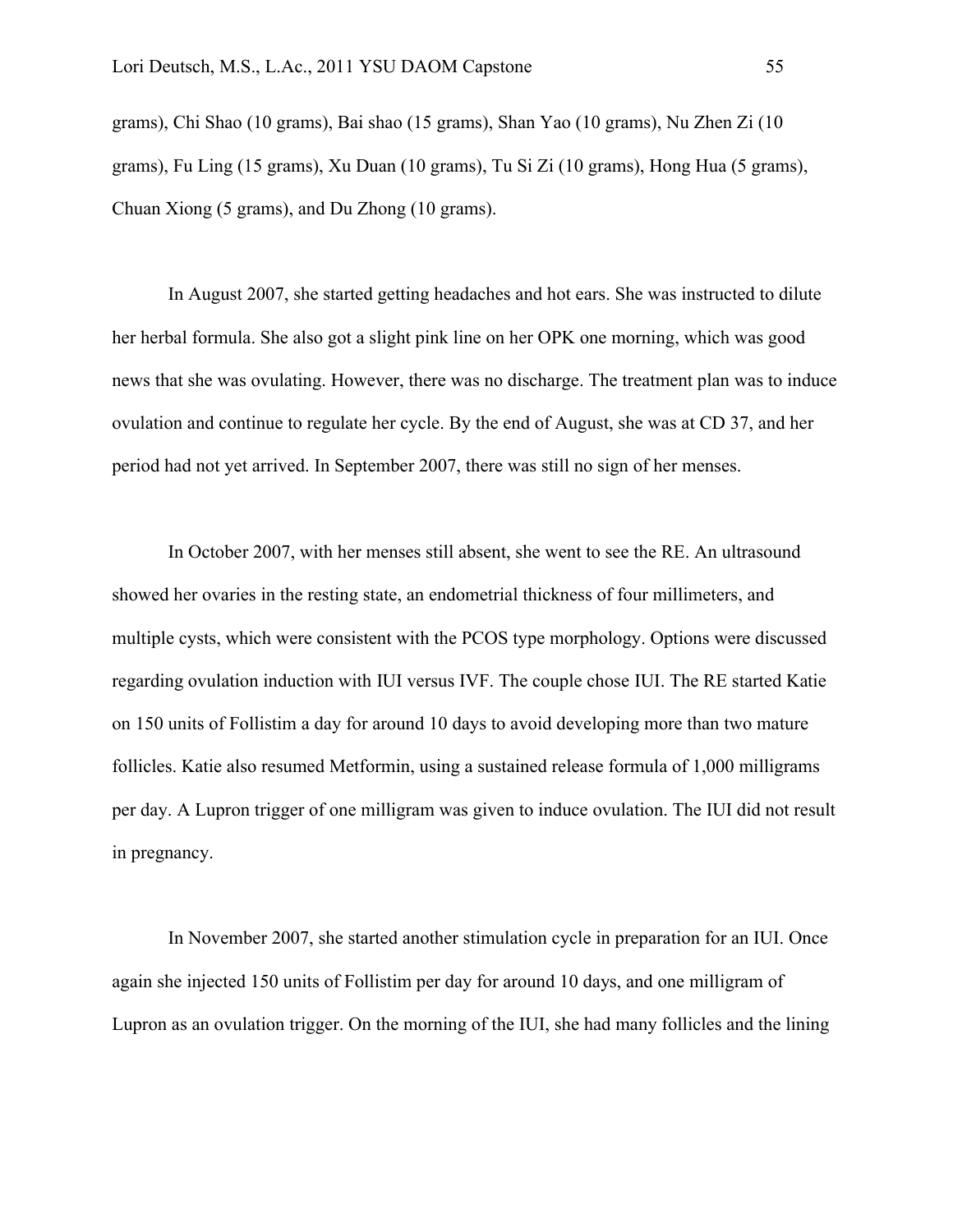looked good. Abdominal cupping was done at the AOM Clinic to bring more Blood and Qi to the uterus and ovaries. The IUI did not result in pregnancy.

In December 2007, she began a stimulation cycle in preparation for another IVF. Again, the drug of choice was Follistim, and the dose was 200 units a day for around 10 days, to be followed by a Lupron trigger of one milligram. She received a new Chinese herbal formula to support the upcoming stimulation: Dang Gui (10 grams), Shu Di Huang (15 grams), Bai shao (15 grams), Tu Si Zi (10 grams), Fu Ling (15 grams), Xu Duan (10 grams), Du Zhong (10 grams), Dang shen (12 grams), Ren Shen (10 grams), Yin Yang Huo (20 grams), Wang Bu Liu Xing (9 grams), Xiang Fu (10 grams), Zhi Gan Cao (10 grams), Lu Jiao Jiao (5 grams). There were special instructions to salt fry the Xu Duan, and to toast the Shu Di Huang with Chen Pi, to make it more digestible.

On 12-17-07, her follicles were a good size, and they decided to do an IUI instead of an IVF. It was scheduled for later that week. In the meantime, she got a new formula to push ovulation: Dang Gui (10 grams), Shu Di Huang (15 grams), Chi Shao (10 grams), Bai shao (15 grams), Tu Si Zi (10 grams), Fu Ling (15 grams), Shan Yao (10 grams), Nu Zhen Zi (10 grams), Xu Duan (10 grams salt fried), Hong Hua (5 grams), Chuan Xiong (5 grams), Du Zhong (10 grams), Dan Shen (10 grams), Shu Di Huang (9 grams fried). Katie got pregnant with this last IUI and went on to deliver a healthy pair of twins.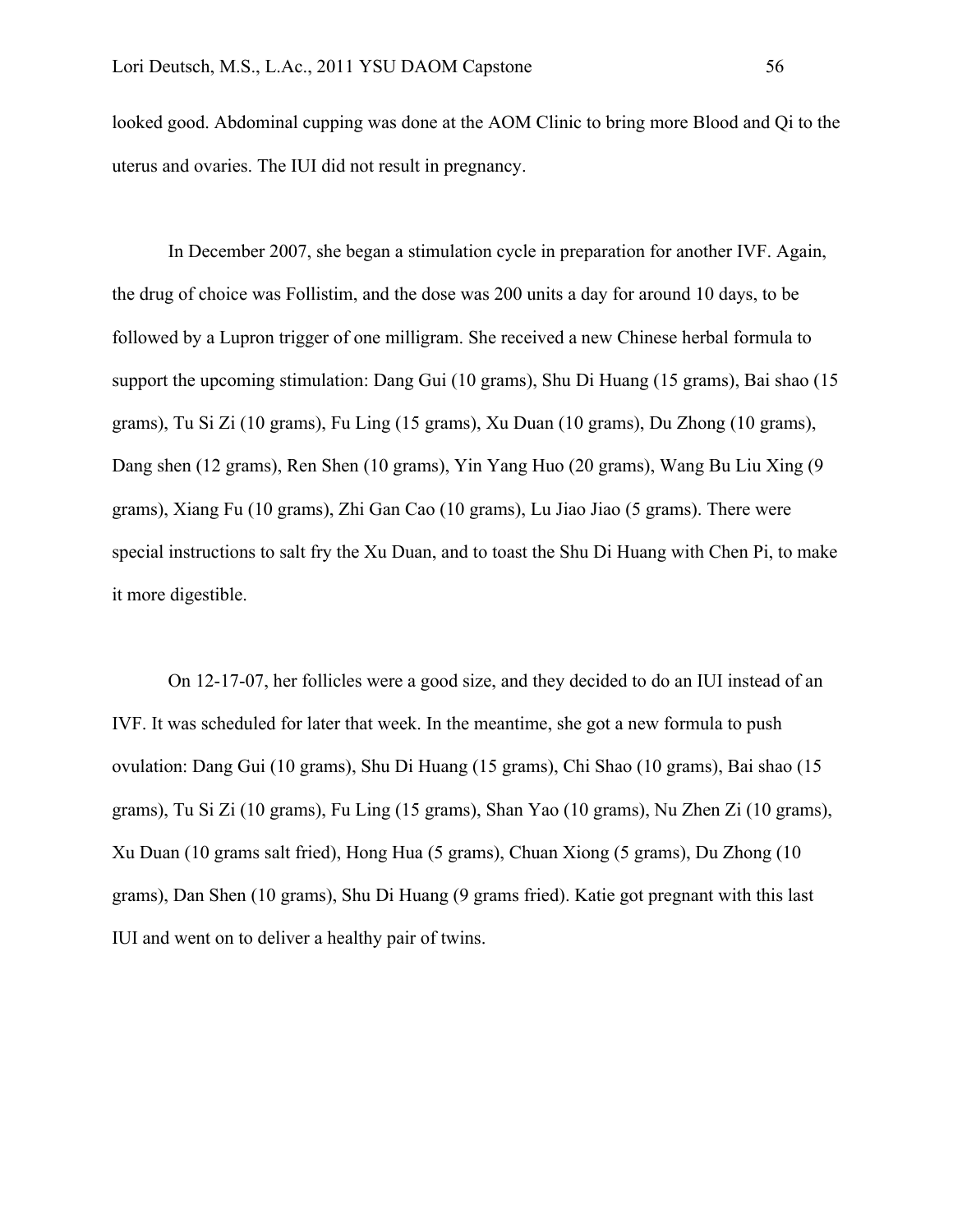#### **Comparison of the Two PCOS Cases**

A Data Abstraction Chart summarizes the results of this study (see table #2). Both patients were diagnosed with PCOS by the same Rotterdam diagnostic criteria. Meaning, they both had anovulation and polycystic ovaries. However, Katie's anovulation was diagnosed as chronic anovulation. Her bleeding cycles occurred around 120 days apart. Claire's ovulatory dysfunction was diagnosed as oligo-ovulation. Her menstrual cycle was every 28 to 90 (or more) days.

Hyperandrogenism did not occur in either case. Although Claire had slight acne, neither patient had hirsutism or significant acne. Both patients were within normal limits for weight and body mass index (BMI). Claire had a BMI of 21, and Katie's BMI was 23.9. They were of similar age. Claire was 34 when she began fertility treatment, and Katie was 35. One difference is that Katie had been diagnosed with hypothyroidism and took 88 micrograms of Levothroid every day, and Claire had no thyroid dysfunction.

Both patients had been trying to conceive for at least a year before consulting an RE. Claire had been trying to conceive for one and a half years before consulting an RE, and began her TCM treatments one year after beginning Western treatment. Katie had been trying to conceive for one year before consulting an RE, and began her TCM treatments two years after beginning Western treatment. Claire began TCM treatments 20 days *into* her last Western fertility cycle, and received acupuncture and herbs five times during a period of approximately four weeks (see table #3). Katie began TCM treatments six months *before* her last Western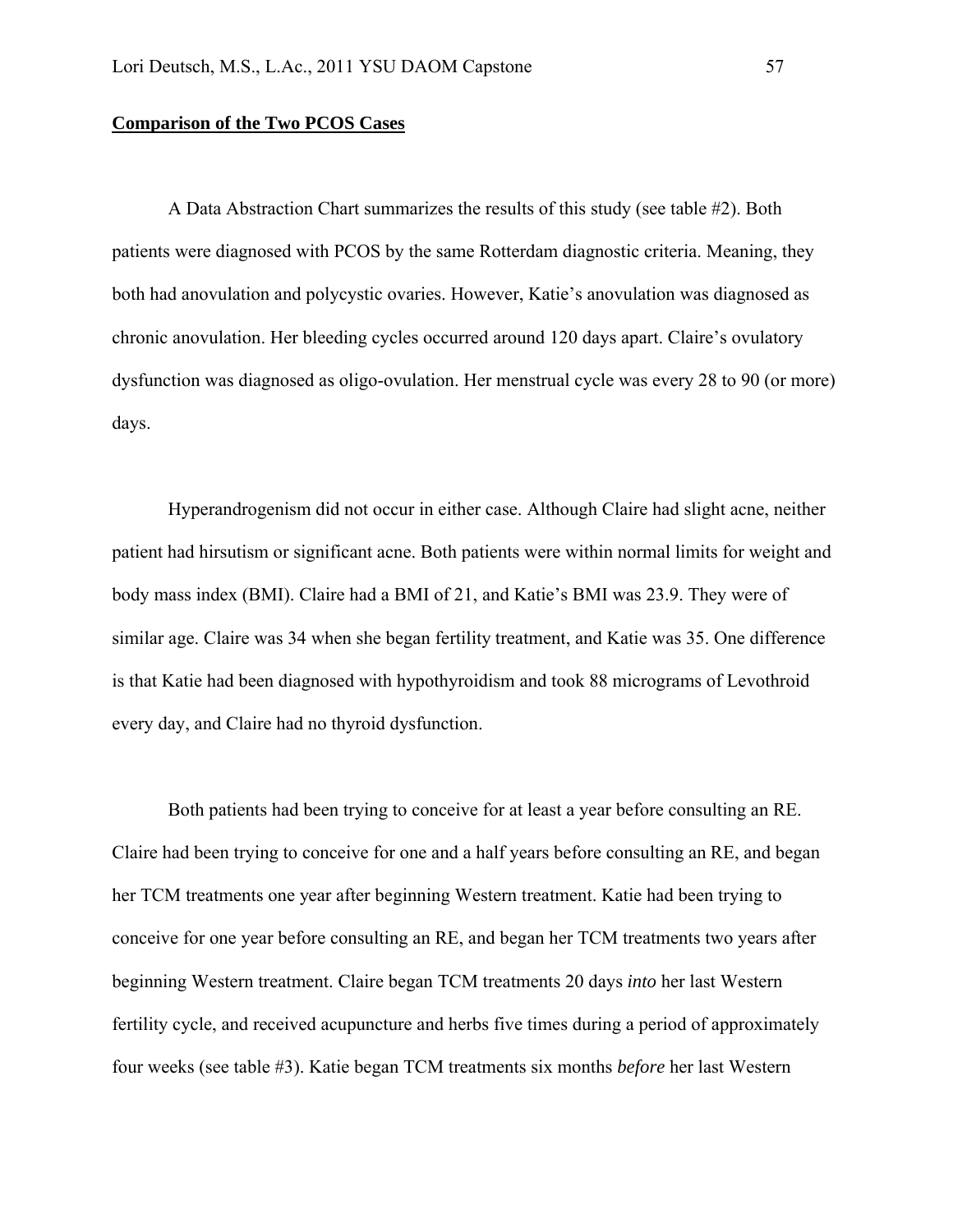fertility cycle, and received acupuncture and herbs once a week during those six months (see table #4). In terms of their total time receiving both Western and Eastern fertility treatments, Claire's was one year, and Katie's was two and a half years.

# **Comparison of the Western Medicine Treatment Between the Two Cases**

Both women began their fertility treatment with Clomid. Claire did not respond to Clomid at 50 milligrams, but did respond to 100 milligrams by producing a 14 millimeter follicle. She later developed a 16 millimeter follicle in response to 150 milligrams of Clomid, but none of these cycles resulted in pregnancy. Katie's dose of Clomid began at 100 milligrams. With no response at all, she was declared Clomid resistant. Katie then tried Letrozole (5 milligrams a day) in combination with Repronex (75 units a day) for eight days. Her follicles were over-stimulated and she wound up canceling the cycle.

Both women began Metformin before their final cycles, but with very different timeframes and dosages. Claire began Metformin around three months before her final IVF cycle. She started with 750 milligrams once a day and increased it to 750 milligrams twice a day a week later. She continued that dose into her pregnancy. Once she was six weeks pregnant, the dose was decreased, until she tapered down and stopped completely at 13 weeks of pregnancy. Katie began Metformin in early 2005, but stopped the drug before her initial visit with the RE six months later. She resumed Metformin in October 2007. Her dose was 1000 milligrams a day with a sustained release formula, which she was still taking when she became pregnant.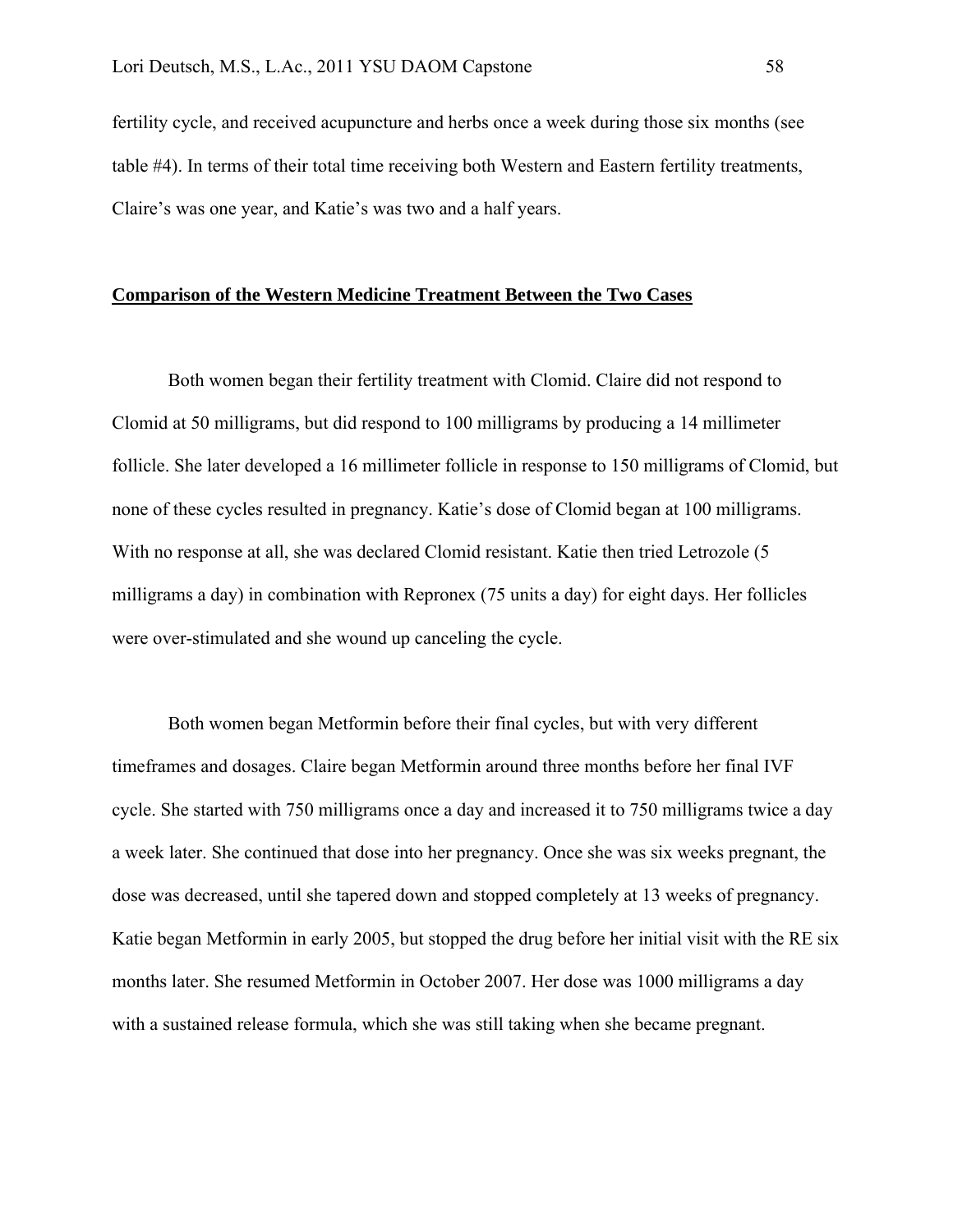Both women did many Western fertility cycles before becoming pregnant. Claire first did three cycles of timed intercourse with Clomid, and then two cycles of timed intercourse with Ovidrel. She then did two IUI cycles and one IVF cycle, in that order. Therefore, she did eight Western fertility cycles in total. Katie did one cycle of Clomid, and then one cycle of Letrozole with Repronex. She then did one IUI cycle in 2005, two IVF cycles in 2006, and three IUI cycles in 2007. Therefore, like Claire, she did eight Western fertility cycles in total.

Drugs and dosages differed between the two cases. For Claire's first IUI cycle, she used Gonal-F with an initial dose of 75 units. When the follicles did not respond to that dose, the Gonal-F was increased to 112 units. To attain larger follicles, the dose was increased to 150 units. With Claire's second IUI cycle, Gonal-F was begun at a dose of 112 units, but based on the slow growth of the follicles, was again increased to 150 units. The drug of choice for all of Katie's IUI cycles was Follistim, for which the dose may have been 150 units right from the start.

Claire's IVF cycle included oral contraceptive pills (OCP), Lupron, Gonal-F and Menopur. Lupron was started at a dose of 15 units for 11 days and then reduced to 10 units for seven days. Dosages for Gonal-F and Menopur were 150 units and 75 units, respectively. Katie was given Follistim for her IVF cycles at a dose of 200 units. The one shift in this protocol was when the RE gave her 200 units of Follistim for her last IVF cycle, which subsequently was converted to an IUI cycle.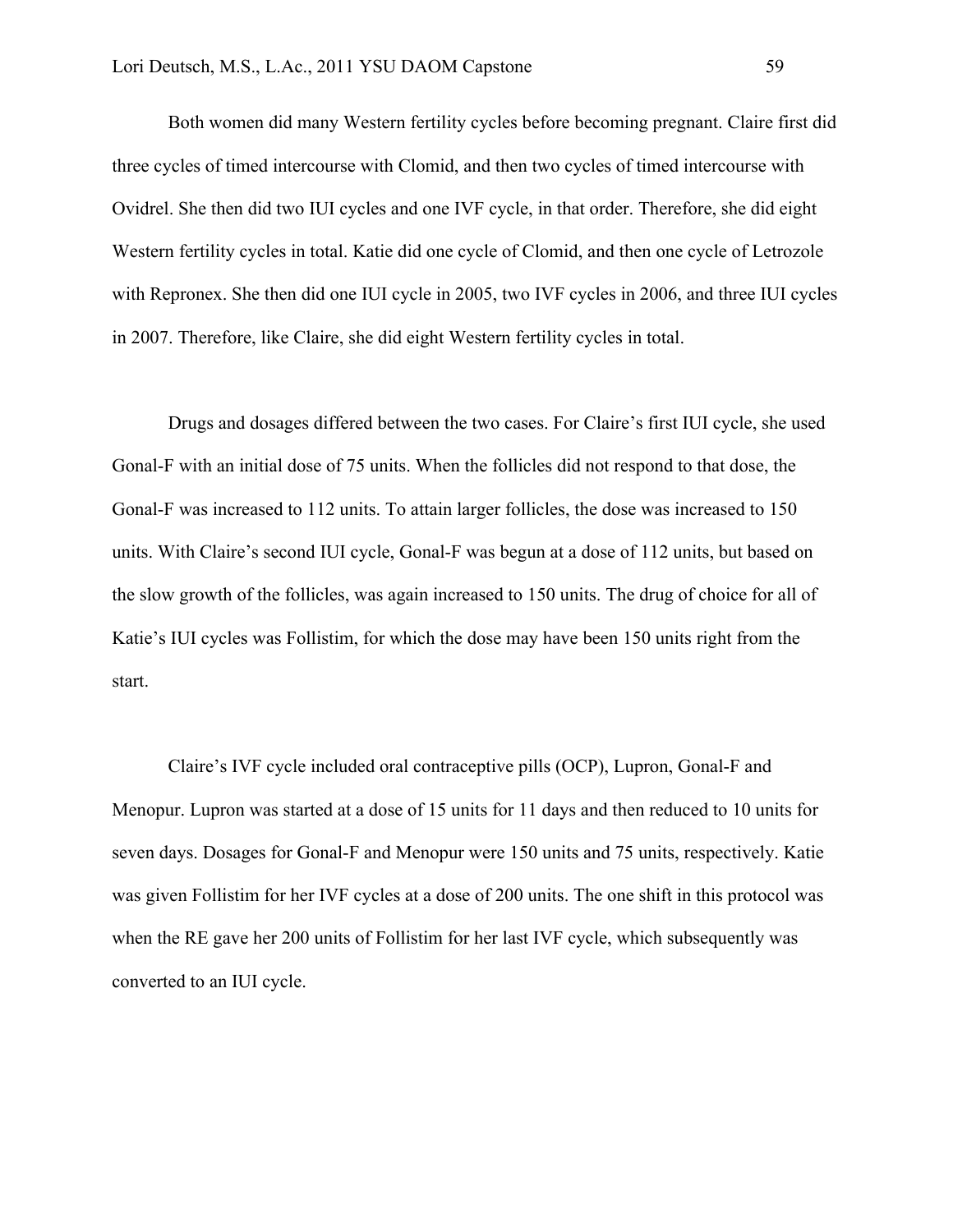Claire used Ovidrel at 6500 units to facilitate ovulation with each IUI cycle. For her IVF cycle, she used a half dose of hCG at 5000 units to promote ovulation. For each of Katie's cycles, she was given Lupron to trigger ovulation at a dose of one milligram.

Summarizing their final cycles, the cycle that resulted in pregnancy for Claire was an IVF that used Lupron, Gonal-F and Menopur at 15/10 units, 150 units, and 75 units, respectively, and 5000 units of hCG to trigger ovulation. Claire delivered a single baby. For Katie, the cycle that resulted in pregnancy was an IUI that used 200 units of Follistim, and one milligram of Lupron to trigger ovulation. Katie had twins.

Claire used two different forms of progesterone to support her IVF cycle. She began injecting Gestone immediately after her egg retrieval, and then switched to Endometrin after her positive pregnancy test. The Endometrin was continued through 10 weeks of her pregnancy. Due to lack of data in Katie's chart, it is unclear whether she took any progesterone.

Both women experienced side effects from the drugs. Claire developed an ovarian cyst from the Gonal-F that measured 3.6 centimeters. She had to skip a month of treatment to resolve the cyst. For Katie, the combination of Letrozole and Repronex caused her to hyperstimulate, for which coasting off the drugs was a necessary strategy.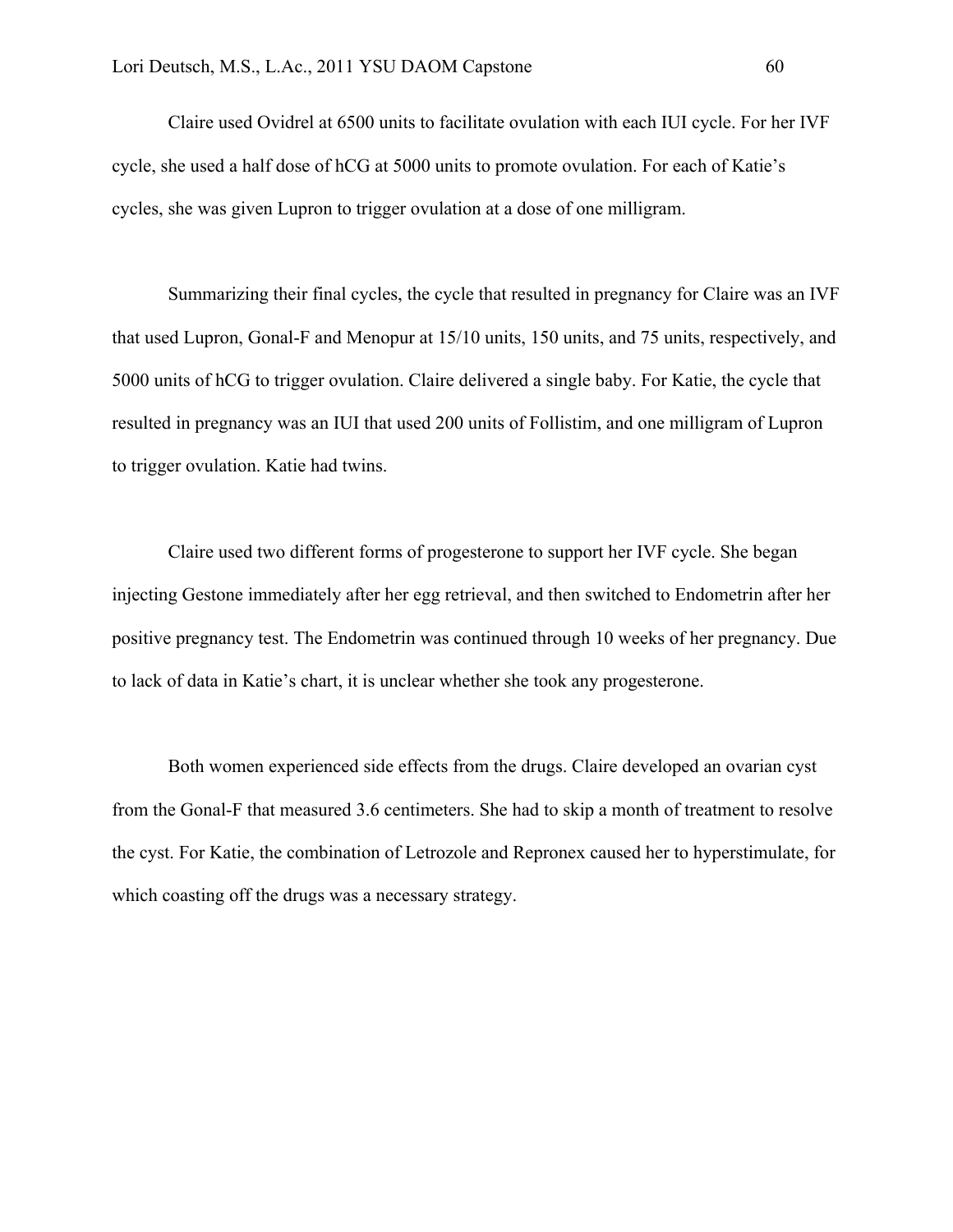#### **Comparison of the Chinese Medicine Treatment Between the Two Cases**

Both Claire and Katie received Chinese medical treatment along with their Western medical treatment. There were similarities and differences. Claire started her TCM treatment 20 days *into* her final Western fertility cycle, and two and a half years into her fertility treatment. Katie started her TCM treatment six months *before* her final Western fertility cycle, and three years into her fertility treatment. Even though they had the same Western diagnosis, they had different TCM diagnoses. Claire's TCM diagnosis was Damp-Phlegm accumulation. Katie's TCM diagnosis was Spleen Qi deficiency, Kidney Yin deficiency with mild heat, and Blood deficiency. Each patient received a combination of acupuncture and herbs.

# *Acupuncture Comparison Between the Two Cases*

Both Claire and Katie received acupuncture at least once a week during their Chinese medicine treatment. Each of their charts documented only one set of acupuncture points. Katie had electro-acupuncture, and Claire did not. Many acupuncture points were different between the cases, but these seven points were used in both: SP-6, Ren-6, Ren-4, ST-29, DU-20, Kid-3, and  $Liv-3$ .

Comparing acupuncture points in both cases, four points were used on the Ren channel in each case. Both cases used three Stomach points and two Spleen points. There was only one Liver point in both cases, which was Liv-3. There was only one Kidney point in both cases, which was Kid-3.There were two DU points used in Claire's case, but only one DU point in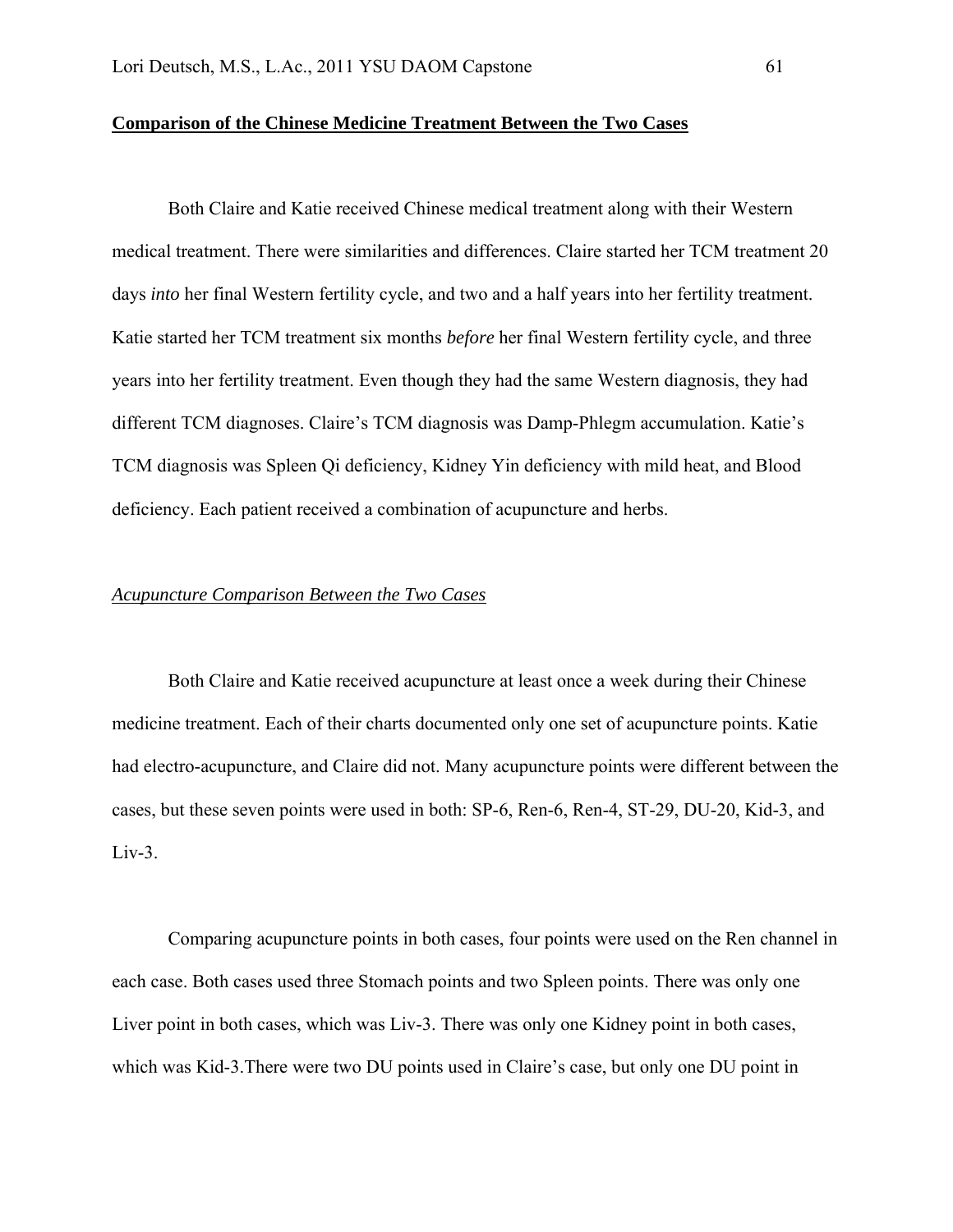Katie's. There were two Large Intestine points in Claire's point protocol, but none in Katie's. There were two ear points used in Katie's case, but none in Claire's. There was one Extra point (Zi Gong Xue) and one pericardium point (PC-6) used in Katie's case, but not in Claire's.

A comparison chart of the acupuncture points used in Claire and Katie's point protocols shows how the points influenced multiple channels (see table #5). In Claire's case, the Spleen and Stomach channels were accessed most frequently according to her point protocol, followed by the Kidney, Liver and Ren channels. In Katie's case, the Liver channel was accessed most frequently according to her point protocol, followed by the Spleen and Kidney channels.

| Acupuncture        | <b>Channels Accessed by</b>    | <b>Channels Accessed by</b>   |
|--------------------|--------------------------------|-------------------------------|
| <b>Points Used</b> | <b>Claire's Point Protocol</b> | <b>Katie's Point Protocol</b> |
| $Ren-10$           | REN, ST, SP                    | n/a                           |
| Ren-12             | REN, ST, SP                    | n/a                           |
| Ren-6              | REN, KID                       | REN, KID                      |
| Ren-4              | REN, SP, LIV, KID              | REN, SP, LIV, KID             |
| Ren-3              | n/a                            | REN, SP, LIV, KID             |
| Ren-2              | n/a                            | REN, LIV                      |
| $SP-6$             | SP, LIV, KID                   | SP, LIV, KID                  |
| $SP-9$             | <b>SP</b>                      | n/a                           |
| $SP-10$            | n/a                            | <b>SP</b>                     |
| <b>ST-25</b>       | LI, ST, SP                     | n/a                           |
| <b>ST-28</b>       | ST, UB                         | n/a                           |
| ST-29              | <b>ST</b>                      | <b>ST</b>                     |
| ST-30              | n/a                            | ST, CHONG                     |
| ST-36              | n/a                            | ST, SP                        |
| $LI-11$            | LI                             | n/a                           |
| $LI-4$             | LI                             | n/a                           |
| $LIV-3$            | <b>LIV</b>                     | <b>LIV</b>                    |
| $KID-3$            | KID, LU                        | KID, LU                       |
| <b>DU-20</b>       | DU, UB, GB, SJ, LIV            | DU, UB, GB, SJ, LIV           |
| DU-24              | DU, UB, ST                     | n/a                           |
| $PC-6$             | n/a                            | PC, HT, SP, ST, LU, LIV       |

*Table #5: Comparison of Acupuncture Points and Channels Accessed according to Deadman & Al-Khafaji (2001) in the Two PCOS Cases*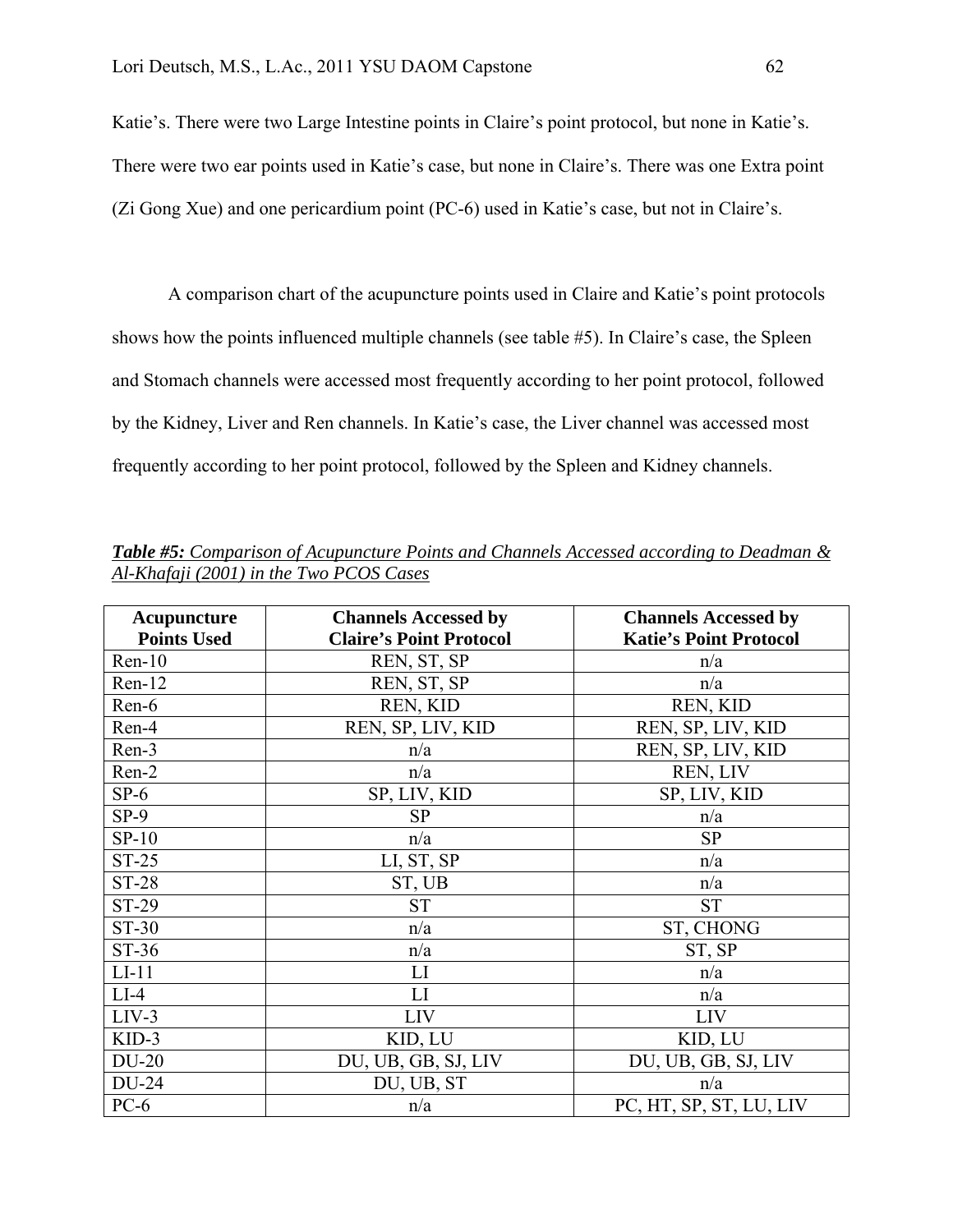#### *Herbal Formula Comparison Between the Two Cases*

Multiple herbal formulas were given to each woman over the course of their treatment. They both drank decoctions made from raw herbs. Claire cooked the herbs herself, whereas Katie's were cooked for her through a decocting company contracted by her TCM practitioner. They were given very different formulas, but within the various formulas, the following eight herbs were used in both cases: Xiang Fu, Dang Gui, Bai Shao, Gan Cao, Tu Si Zi, Yin Yang Huo, and Nu Zhen Zi.

Katie's herbal formulas used higher dosages of the herbs across the board. For example, nine grams of Yin Yang Huo were given in Claire's formula, while twenty grams of Yin Yang Huo were used in Katie's. Another example was Bai Shao, where nine grams were given in Claire's formula, and fifteen grams were given in Katie's. There was also six grams of Xiang Fu given in Claire's case, and ten grams given in Katie's. Those differences in dosages were more significant than the others, which were only one gram apart in dosage.

Claire's herbal formulas, during her final Western fertility cycle, contained an assortment of herbs exerting various (and sometimes multiple) actions. There were five herbs that warm, supplement or stabilize the Kidneys; five that regulate Qi; four that dry Damp and/or transform Phlegm; four that move, soothe or harmonize the Liver; and three that regulate menstruation. There were three Blood movers; three Blood tonics; three that nourish Yin, three that fortify the Yang; and three that nourish, bind or secure the Essence. There were three digestives; three that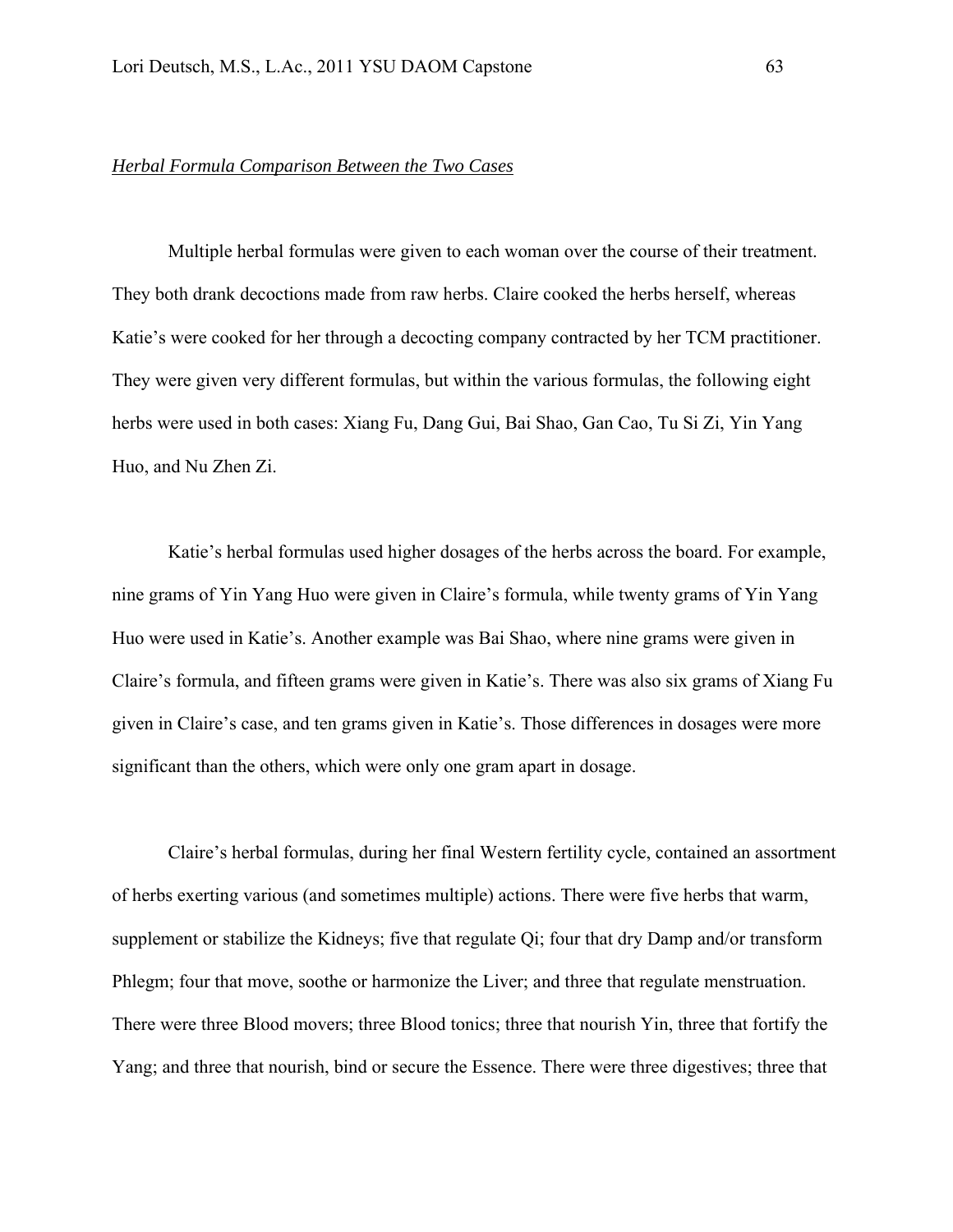harmonize the Stomach; one that strengthens Spleen; and one that raises Spleen Yang. There were two warming herbs at one point, and two clear heat herbs at another point, plus two herbs that tonified the Qi (Bensky, 2003).

Katie's herbal formulas, leading up to her final Western fertility cycle, contained an assortment of herbs exerting various (and sometimes multiple) actions. There were seven herbs that move blood; five that regulate and unblock menstruation; five that fortify Yang; four that nourish Yin; four that tonify Blood; four that strengthen the Spleen; and four that tonify Qi. There were three herbs that harmonize and/or regulate the Liver; three that supplement the Kidneys; three that secure the Essence; and two that harmonize the Stomach. There were two herbs that clear heat, and two that calm the spirit. There was one herb that regulates Qi, one that benefits Heart Qi, and one that drains damp and transforms phlegm (Bensky, 2003).

Herbs as categorized by their TCM functions were compared between the two PCOS cases (see table #6). The formulas preceding Katie's final Western fertility cycle were mostly focused on moving Blood, regulating menstruation, and tonifying Kidney Yang. The formulas preceding Claire's final Western fertility cycle were mostly focused on regulating Qi, supplementing Kidneys, transforming Damp/Phlegm, and harmonizing the Liver.

Both women got pregnant, and both pregnancies resulted in a live birth. Claire conceived during an IVF cycle and wound up having one baby. Katie conceived during an IUI cycle and wound up having twins.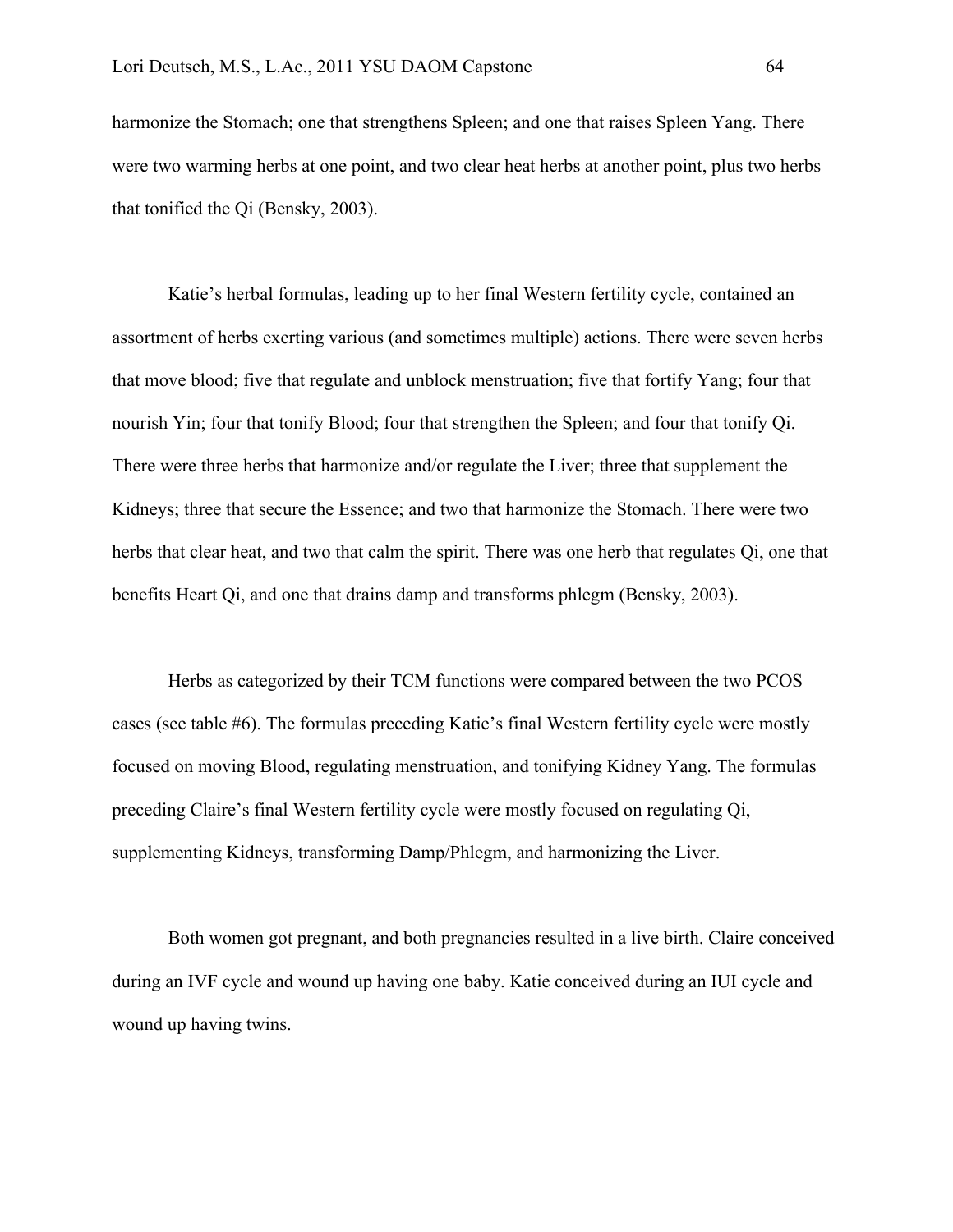| <b>Herb Categories</b>                | <b>Claire</b>  | Katie          |
|---------------------------------------|----------------|----------------|
| Warm, supplement or stabilize Kidneys | 5              |                |
| Regulate Qi                           | 5              |                |
| Dry Damp and/or transform Phlegm      | 4              |                |
| Soothe, harmonize or regulate Liver   | 4              |                |
| Regulate menstruation                 | 3              |                |
| Move Blood                            | 3              |                |
| <b>Tonify Blood</b>                   | 3              |                |
| Nourish Yin                           | 3              | 4              |
| Fortify Yang                          | 3              | 5              |
| Nourish, bind or secure the Essence   | 3              |                |
| Harmonize Stomach                     | 3              | $\overline{2}$ |
| Strengthen Spleen                     |                |                |
| Raise Spleen Yang                     |                | n/a            |
| Warm                                  | $\overline{2}$ | n/a            |
| Clear heat                            | $\overline{2}$ | 2              |
| Tonify Qi                             | $\overline{2}$ | 4              |
| Calm the spirit                       | n/a            |                |
| Benefit Heart Qi                      | n/a            |                |
| Digestives                            | 3              | n/a            |

*Table #6***:** *Comparison of Herbal Categories Used in the Two PCOS Cases*

It was hypothesized that an infertile woman with PCOS who is treated on a consistent basis with weekly acupuncture treatments and daily herbal intake for at least three months will conceive sooner, with fewer Western medicine fertility cycles, than a woman who undergoes similar TCM treatment for less than three months. However, the comparison of these two PCOS cases did not confirm the hypothesis. Contradictory to the hypothesis, Katie had more than three months of TCM treatment, but she took longer to conceive than Claire, who had less than three months of TCM treatment. Compared to Claire, Katie did not have fewer Western medicine fertility cycles. Both women received the same number of Western fertility cycles (eight) before they conceived.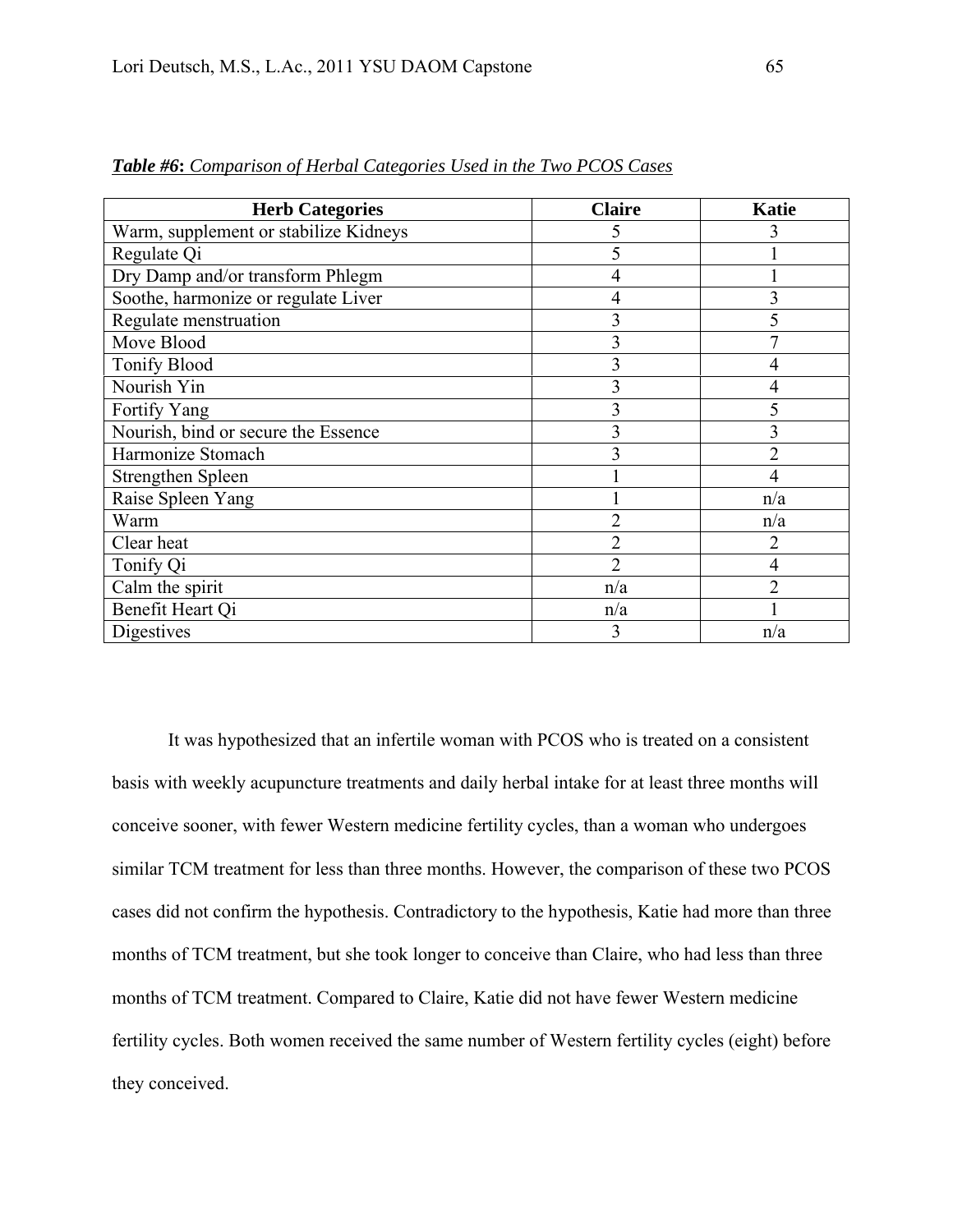#### **CHAPTER 5: DISCUSSION**

This study contrasts and compares two PCOS cases. A combination of Western and Eastern medicine was used in each case to bring about pregnancy and create a live birth. Both patients, Claire and Katie, went through numerous Western fertility cycles, with various drugs and procedures. They also used Chinese medicine, with a combination of acupuncture and herbs. There are a host of differences and similarities between the two cases, but in the end they achieved the same result (live birth) through different means.

It was hypothesized that an infertile woman with PCOS who is treated on a consistent basis with weekly acupuncture treatments and daily herbal intake for at least three months will conceive sooner, with fewer Western medicine fertility cycles, than a woman who undergoes similar TCM treatment for less than three months. However, the comparison of these two PCOS cases did not confirm the hypothesis. Contradictory to the hypothesis, Katie had more than three months of TCM treatment (actually six months), but she took longer to conceive than Claire, who had less than three months of TCM treatment (actually one month). Also, Katie did not have fewer Western medicine fertility cycles than Claire. The two women had an equal number (eight) of Western fertility cycles before they conceived. In addition, Katie spent two and a half years on her integrated approach of Western and Eastern fertility treatments before getting pregnant. Whereas, Claire spent one year on her combined approach before conceiving. However, as will be discussed below, Katie had a more severe form of anovulation, which may have been a factor in her delayed success.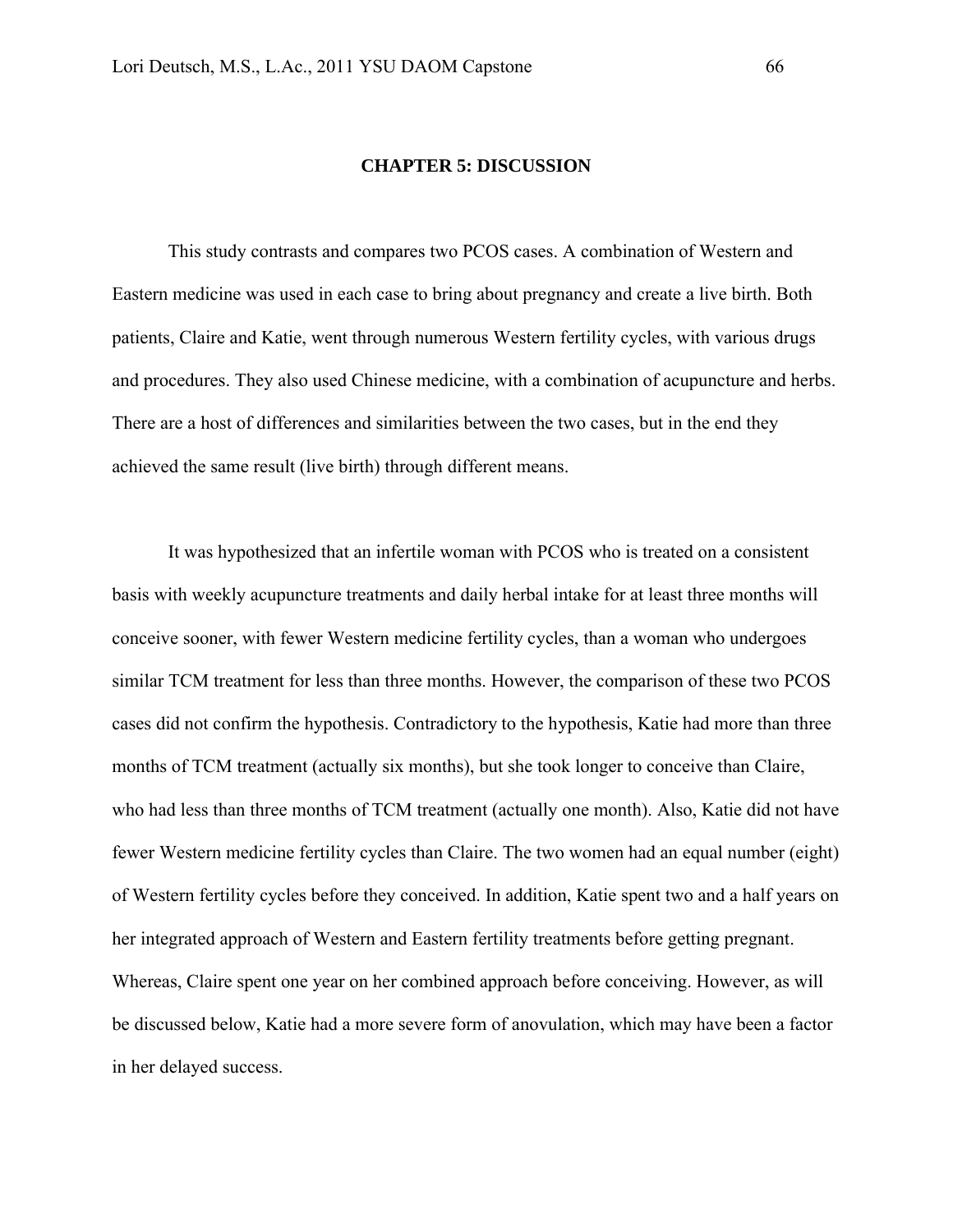Both patients had irregular cycles, but Katie had chronic anovulation and Claire had oligo-ovulation. The length of Katie's menstrual cycle reflects the severity of her condition. Her bleeding cycles occurred approximately every 120 days, with about two to three spontaneous bleeds per calendar year. The bleeding was dysfunctional. Anovulatory bleeding may reflect declining estrogen levels due to immature follicles fading into atresia (the breakdown of ovarian follicles), or "estrogen breakthrough bleeding due to focal breakdown of an overgrown and structurally fragile endometrium under continuous estrogen stimulation" (Speroff & Fritz, 2005). Claire's menstrual cycle occurred more often, every 28 to 90 or more days. She was diagnosed with oligomenorrhea, which is defined as a recent history of less than eight menstrual periods annually (Svendsen et al., 2010).

Another difference between the two women is that Katie had been diagnosed with hypothyroidism. Claire did not have any thyroid problems. However, Katie took thyroid medication, and her hypothyroidism was under control. The Androgen Excess and PCOS Society task force report states that the exclusion of hypothyroidism may not be mandatory to make a PCOS diagnosis if there are no signs or symptoms of thyroid dysfunction (Azziz et al., 2009).

The total time that Claire received Western and Eastern fertility treatments was one year, while Katie received two and a half years. Claire started her TCM treatment one year after beginning Western treatment, while Katie started TCM treatment two years after beginning Western treatment. However, Katie received acupuncture and herbs once a week for six months, and Claire received acupuncture and herbs only five times during a one month period. TCM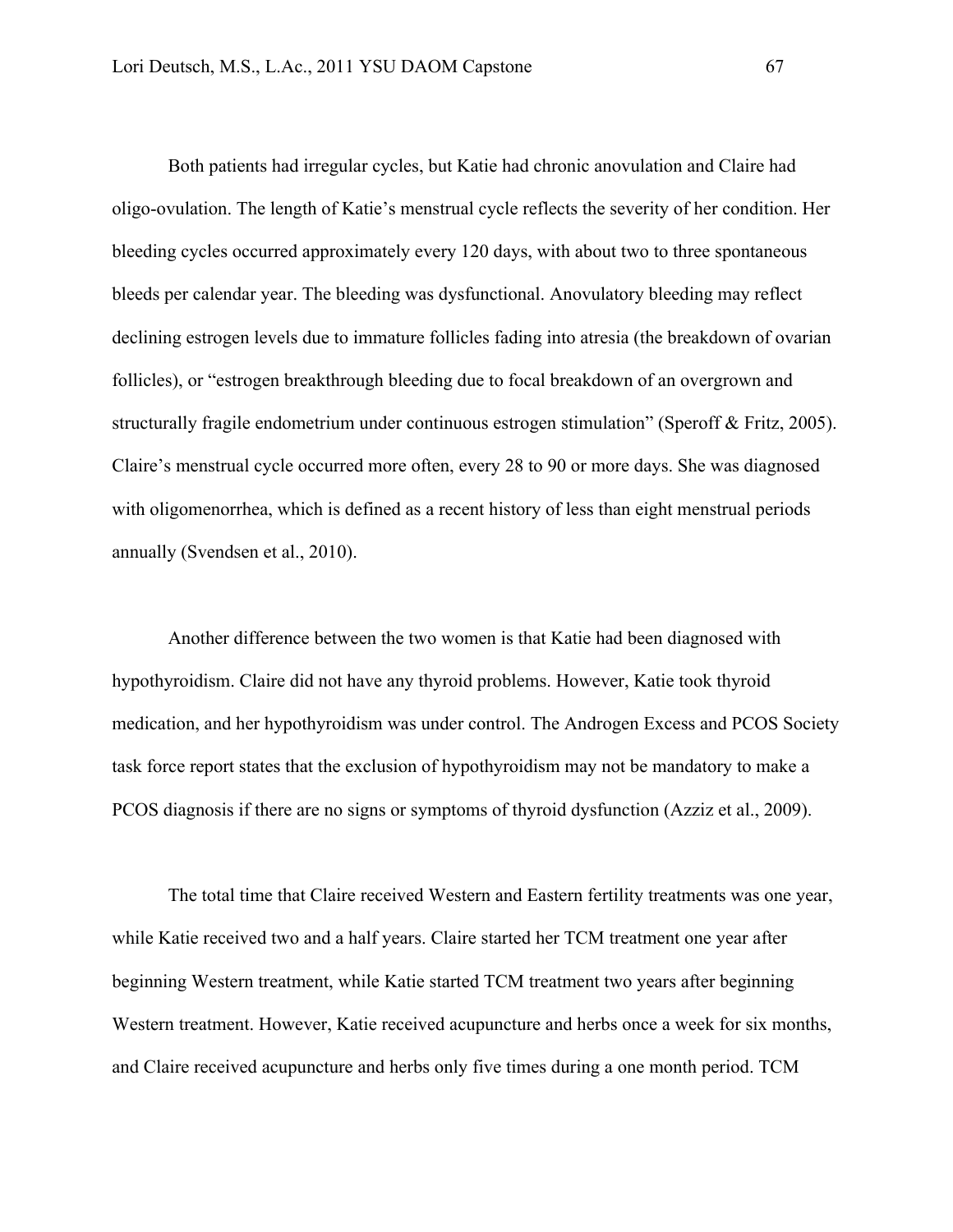fertility treatment is a cumulative process. Although TCM practitioners can begin whenever a patient presents to the clinic, three to six months of treatment is thought to be optimal (Lyttleton, 2004). Especially with PCOS, Chinese medicine seeks to modify the entire hormonal environment that revolves around a woman's ovaries (Lewis, 2004), which takes time. However, both women arrived at their desired goal of pregnancy and live birth even though their timelines were very different, which illustrates the fact that each case is unique.

# **Western Medicine Treatment for Both PCOS Cases**

Both women were diagnosed with polycystic ovaries. Polycystic ovaries have been defined by the presence of twelve or more follicles in each ovary, with each follicle measuring two to nine millimeters in diameter (Rotterdam, 2004). In a woman with normal ovulation, a mature follicle is around twenty millimeters in diameter before it ruptures and releases an egg. If a woman has irregular menses and develops small follicles that do not reach normal size, ovulation will not occur. Clomid can help small, immature follicles grow to maturity (Liang, 2003).

Both women were initially treated with Clomid. Clomid is not only used to induce ovulation, but it is also used to correct irregular ovulation (Lewis, 2004). Although neither of these patients conceived with Clomid, it is understandable why their doctors thought to give it a try. Clomid is an anti-estrogen regarded as the treatment of choice for ovulation induction in anovulatory women with PCOS (Thessaloniki, 2008). In early clinical trials, 80% of anovulatory women achieved ovulation, and half of those who ovulated also conceived (Macgregor, Johnson,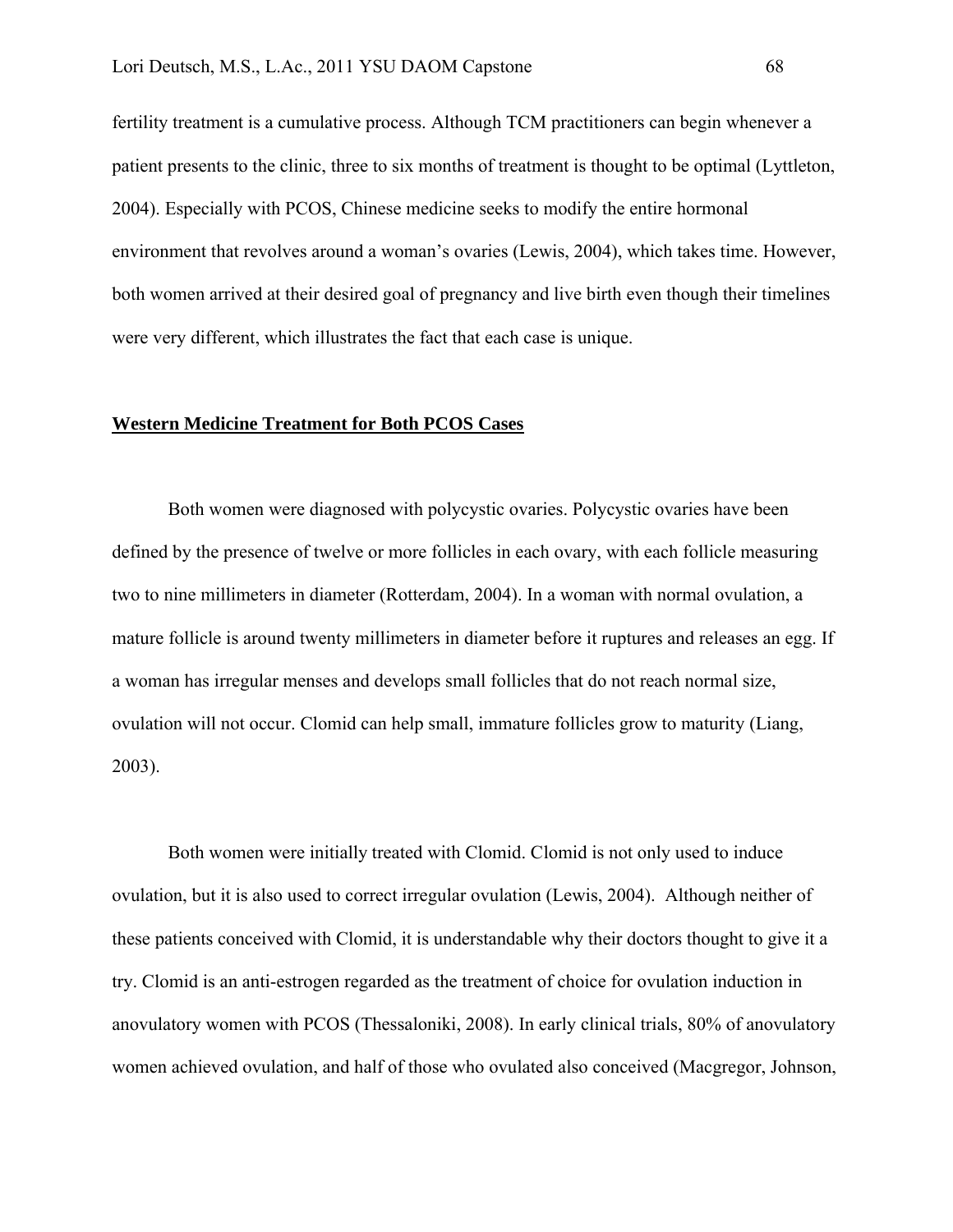& Bunde, 1968). Besides the efficacy of Clomid, there are other reasons to consider it. It is inexpensive. It is given orally, and therefore patient friendly. It does not necessitate a lot of ovarian monitoring, and there is an abundance of clinical data touting its safety. Plus, there are relatively few side effects (Thessaloniki, 2008).

Claire's protocol for Clomid was fairly standard. She started with 50 milligrams a day for five days. When that did not work, it was increased to 100 milligrams the next month, and then to 150 milligrams the following month. Although Clomid helped Claire ovulate, it did not help her conceive. Katie also tried Clomid, but started her protocol at 100 milligrams a day. However, Katie proved to be Clomid resistant, meaning she was still anovulatory in response to the Clomid. It has been shown that 20% to 25% of women are resistant to Clomid and do not ovulate when given the drug (Mitwally & Casper, 2001).

In response to Katie's failed Clomid cycle, she tried a combination of Letrozole and Repronex. Letrozole is an aromatase inhibitor that is used for inducing ovulation in anovulatory women. In one study of PCOS women who did not have a positive response to Clomid, Letrozole brought success. Ovulation occurred in 75% of the Letrozole treatment cycles, and clinical pregnancy happened in 17% of those cycles (Mitwally & Casper, 2001). Additionally, compared to Clomid's long half-life of around two weeks, aromatase inhibitors have a short halflife of about 40 hours, and are therefore eliminated from the body rapidly, causing less negative effects (Mitwally & Casper, 2004).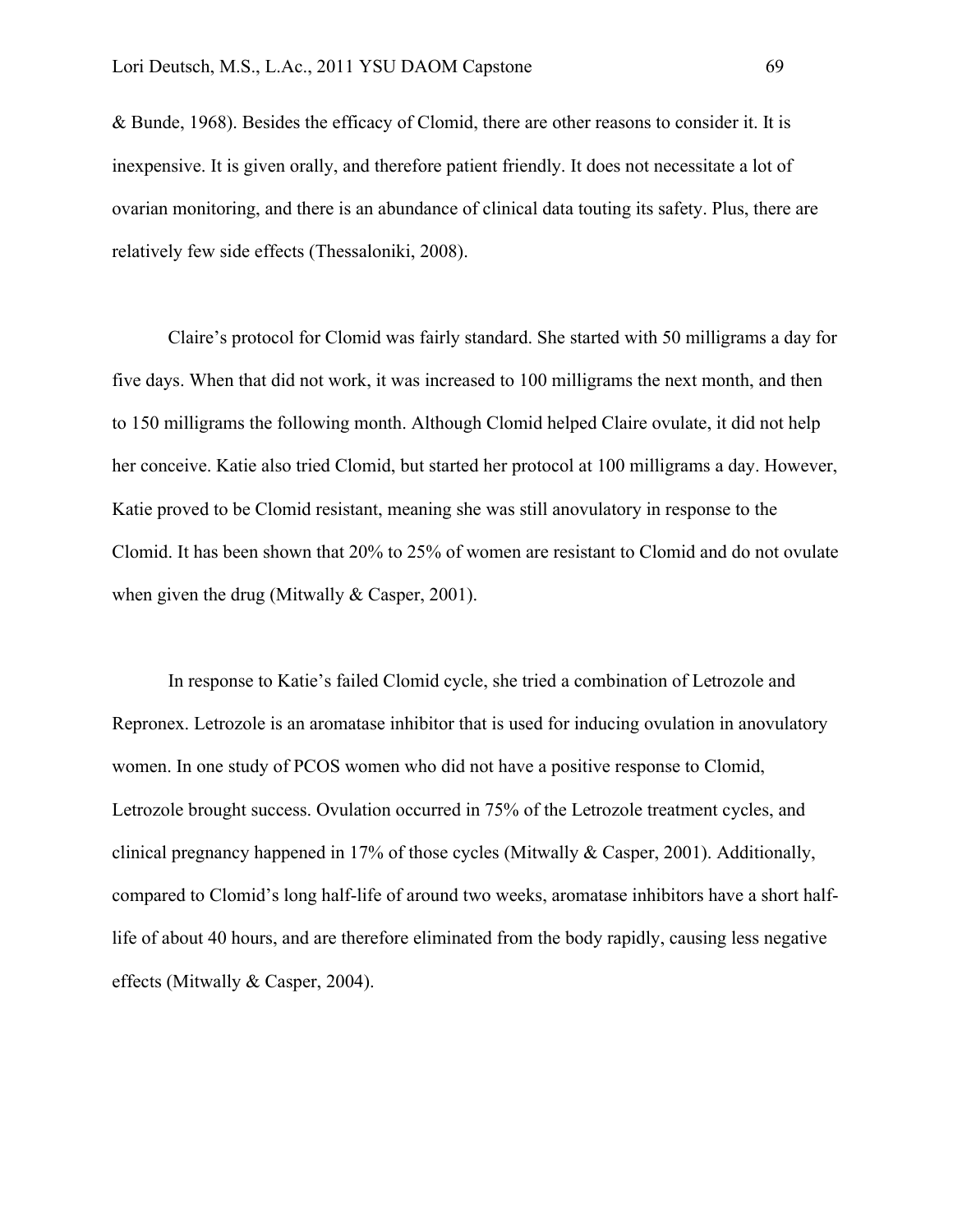Repronex is a human menopausal gonadotropin (hMG) used for follicular stimulation in ART protocols (Keye et al., 2004). When Katie used Repronex and Letrozole together, she had a vigorous response to the stimulation, and was coasted for 48 hours. Coasting is a way to decrease the risk of ovarian hyperstimulation syndrome (OHSS), and also reduce cancellation rates. Coasting implies the suspension of gonadotropin therapy when there are high E2 levels (more than 3,000 pg/mL), and the follicles have not reached full maturation (Abdallah, Kligman, Davis, & Rosenwaks, 2010). However, Katie's ultrasound revealed more than ten mature follicles bilaterally. In that case, the RE chose a common coasting technique called "late coasting," which involves stopping gonadotropins when the lead follicles are mature (more than fifteen millimeters) and estradiol levels are excessively high. The reasoning here is that larger follicles are less dependent on FSH and can continue to develop without exogenous gonadotropins (Abdallah et al., 2010). Ultimately, Katie was given an option to convert the cycle to IVF, but she preferred to cancel it altogether.

Another similarity between the cases is that both patients were treated with Metformin. Studies have shown that Metformin can treat many features of PCOS, including insulin resistance, hyperandrogenism, menstrual irregularities, decreased ovulation rates, and infertility (Maciel et al., 2004). Both women began Metformin before their final cycles. Claire began Metformin three months before her final IVF cycle, and remained on 750 milligrams twice a day into pregnancy. Katie began Metformin early in her fertility quest, but stopped taking the drug. Two years later, she began Metformin again, taking it for two months before her final IUI cycle. Her dosage was 1000 milligrams a day with a sustained release formula. She was still taking it when she became pregnant.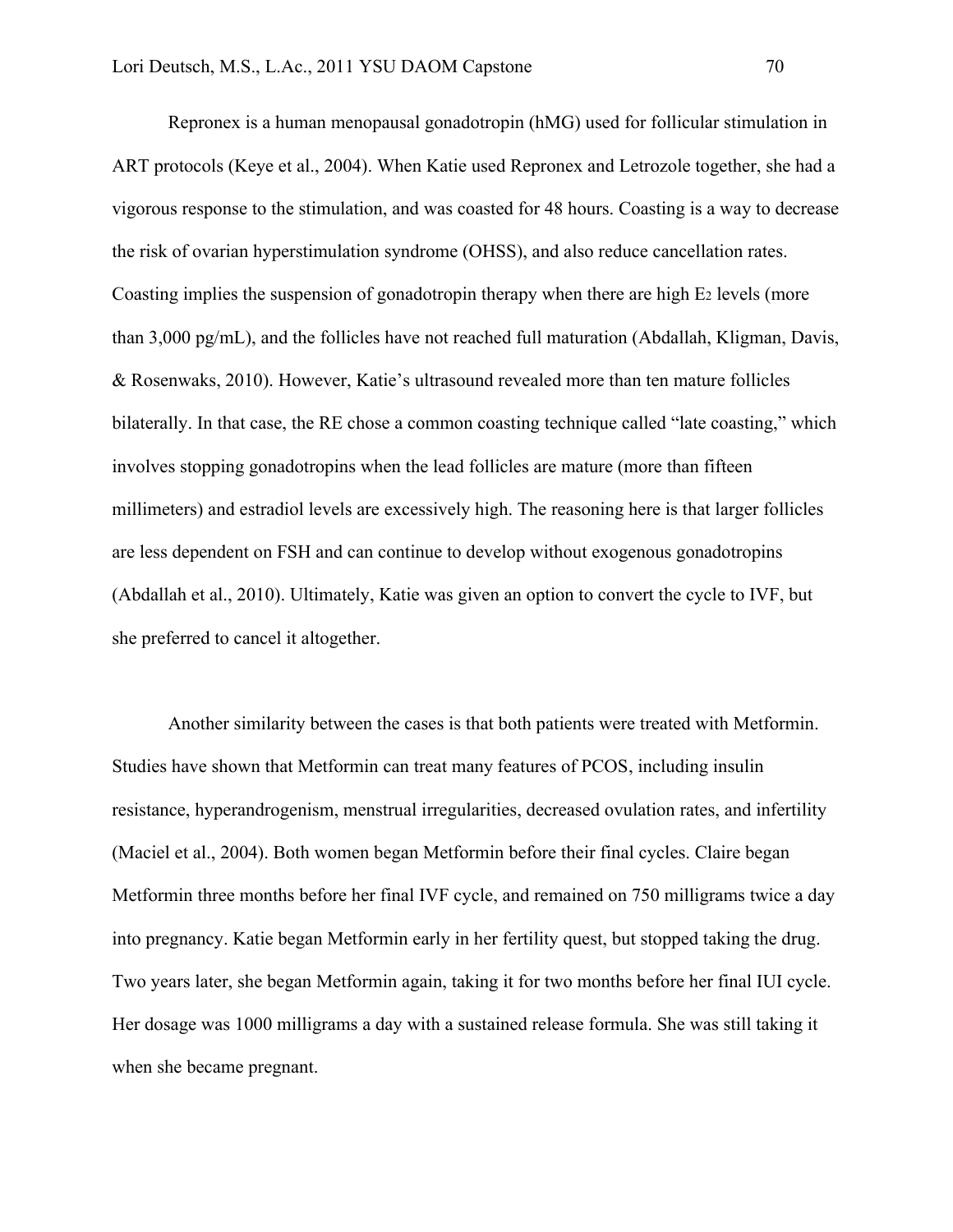There has been growing interest in insulin-sensitizing drugs, like Metformin, due to widespread belief that insulin resistance and hyperinsulinemia play a major role in the pathophysiology of PCOS. Between 50% and 70% of PCOS patients have varying degrees of insulin resistance and hyperinsulinism (Bayrak et al., 2007). It is also interesting to note that women with polycystic ovaries, chronic anovulation, and hyperandrogenism are more likely to have insulin resistance and hyperinsulinemia than those who have regular cycles (Franks, 2006) Both women had polycystic ovaries, but Katie also had chronic anovulation. Claire did not have insulin resistance according to her blood values. Katie's insulin status was unclear, as there was a lack of data in her chart. However, statistically speaking, it could be possible that Katie had some degree of insulin resistance associated with her chronic anovulation.

Another factor to consider is that methods used for testing insulin resistance may be questionable. In clinical practice, the most frequently used methods for testing glucose metabolism in PCOS women are fasting plasma glucose, fasting insulin, and the oral glucose tolerance test. However, these tests may not detect early changes in insulin resistance. According to some researchers, that can only be detected with the euglycemic hyperinsulinemic clamp technique, which is primarily used in research settings (Svendsen et al., 2010). With that in mind, it may be possible that more PCOS women are insulin resistant than have been diagnosed.

Metformin has been proposed as a first-line treatment in obese or overweight women with both PCOS and hyperinsulinemia. Randomized trials showed Metformin to successfully improve insulin sensitivity, body mass index, menstrual cycle patterns, and androgen levels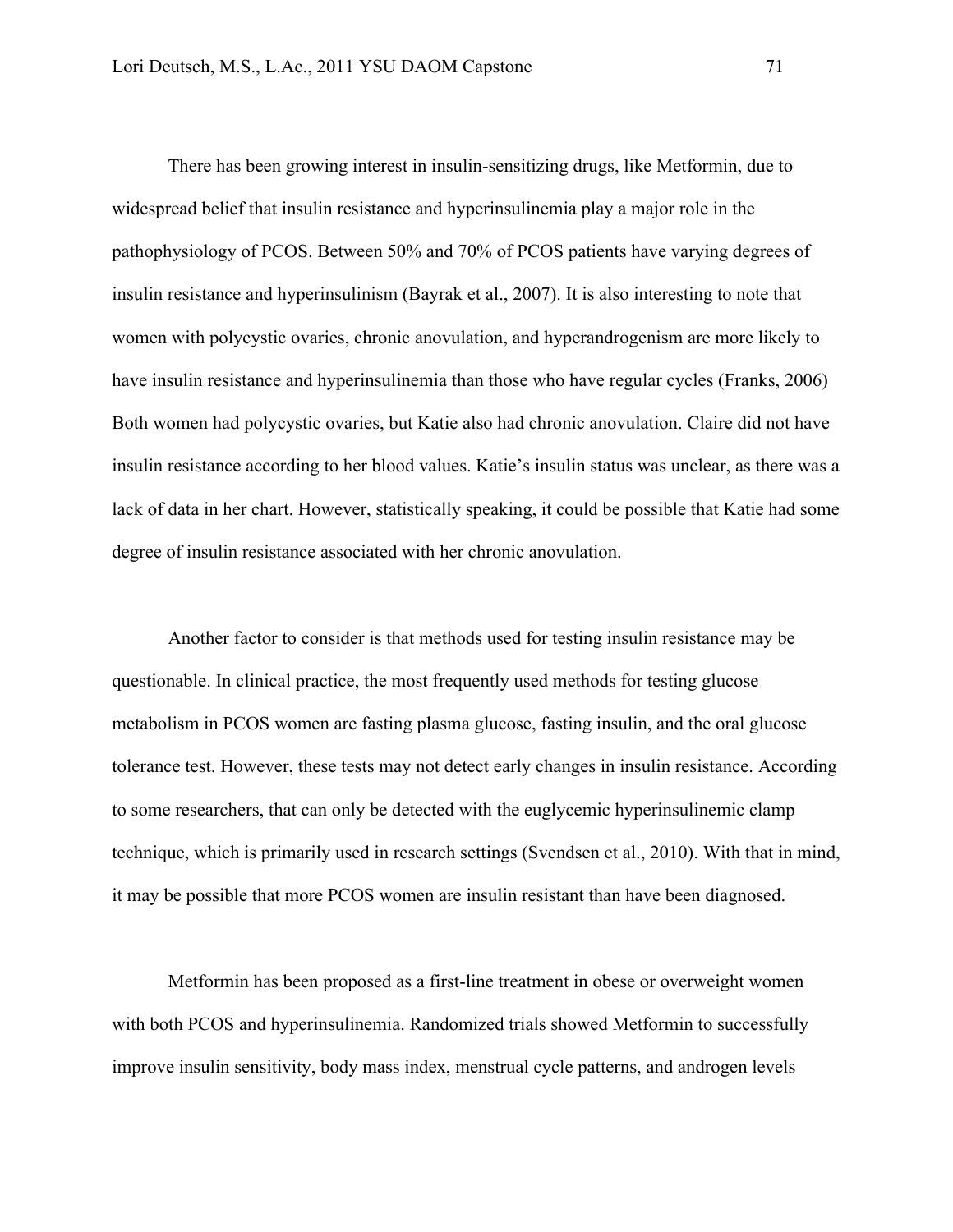(Romualdi et al., 2010). Body mass index (BMI) is used as an estimate of obesity. Women are considered obese when the BMI exceeds 30 kg/m² (Maciel et al., 2004). Claire had a BMI of 21, and Katie had a BMI of 23.9, which reflects a non-obese population for this study. The effects of Metformin have been studied in both obese and non-obese women with PCOS. Most of the studies in normal weight patients showed a significant decrease in fasting insulin and androgen levels, plus a normalization of the menstrual cycle (Romualdi et al., 2010).

It appears that insulin resistance does not need to be present to benefit from Metformin. A study was done on 28 PCOS women with normal weight and normal insulin levels. They took 500 milligrams of Metformin twice a day. The majority of the patients (70%) had their menstrual cycles regulated and restored to normal after six months of treatment (Romualdi et al., 2010). Another study showed that Metformin was effective in decreasing hyperandrogenemia and increasing ovulatory frequency in non-obese PCOS women with normal markers of insulin sensitivity (Baillargeon et al., 2004). However, when comparing the effects of Clomid or Metformin, or a combination of the two, one study found Clomid to be superior to Metformin in achieving live birth in infertile women with PCOS (Legro et al., 2007).

From a TCM point of view, Clomid is considered a heating drug. Clomid has been shown to be effective in women with Kidney Yang deficiency and Phlegm-Damp. However, women diagnosed with Kidney Yin deficiency and heat must use the drug cautiously, as it can dry up the fertile mucous, thin the endometrial lining, and damage Kidney and Liver Yin (Lyttleton, 2004). It is interesting to note that Claire had a TCM diagnosis of Phlegm-Damp, and Clomid did help her ovulate, whereas Katie had a TCM diagnosis of Kidney Yin deficiency with heat, and she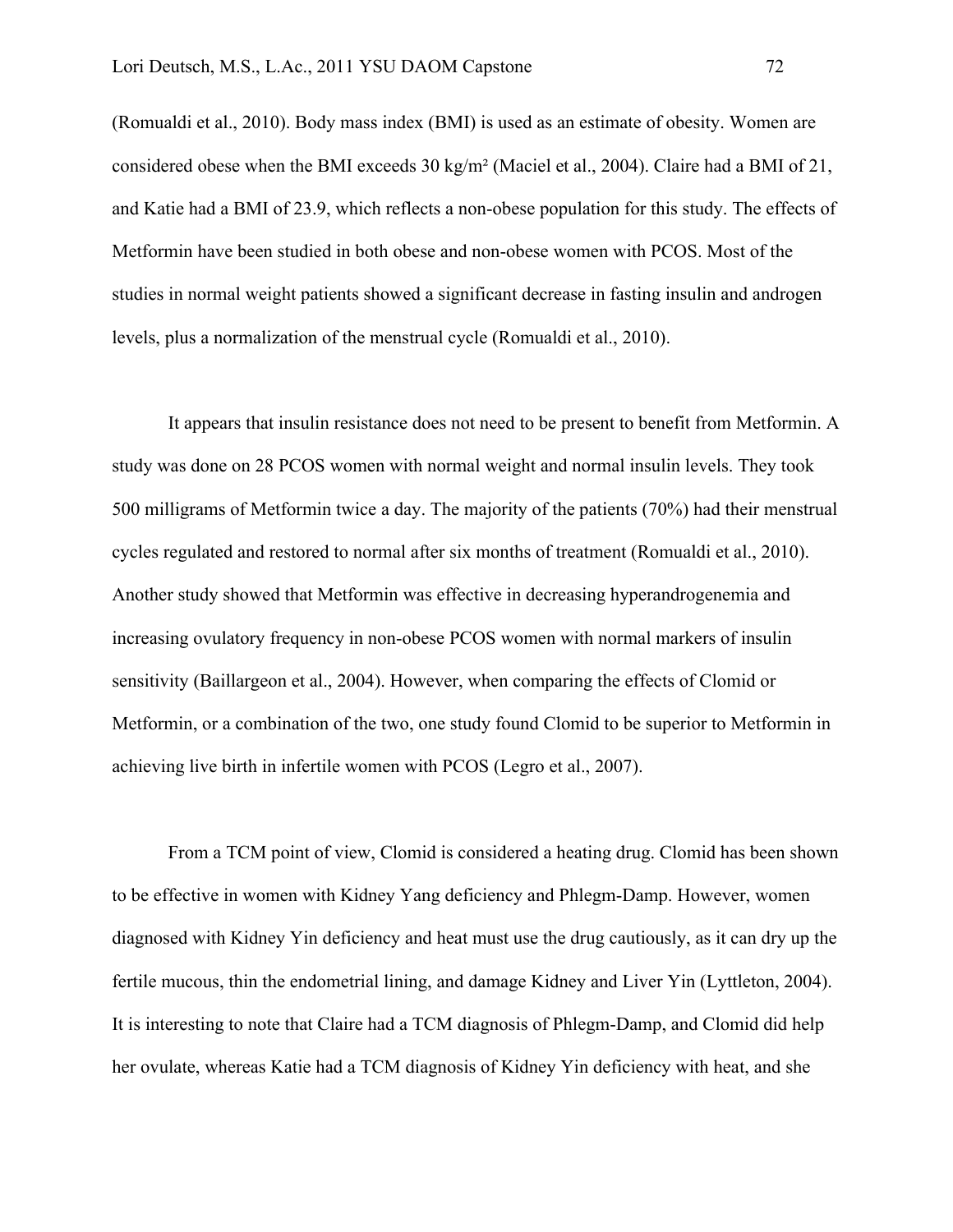was diagnosed with Clomid resistance. Metformin, on the other hand, "can seriously undermine Spleen function, causing diarrhea and nausea in susceptible women. The concurrent use of Spleen tonic formulas can increase tolerance to the drug" (Lyttleton, 2004). Neither Claire nor Katie complained of side effects from Metformin.

Both Claire and Katie went through many Western fertility cycles with various drugs and procedures before conceiving and giving birth. Claire was initially avoiding gonadotropin therapy in an effort to keep her treatments as natural as possible. She first did three cycles of timed intercourse with Clomid, followed by two cycles of timed intercourse with Ovidrel. Then she tried two IUI cycles with Gonal-F before agreeing to an IVF cycle with Menopur and Gonal-F. Therefore, she did eight Western fertility cycles in total. Claire's final cycle of IVF resulted in the delivery of a baby.

Katie's story was different. She and her husband were opposed to selective reduction in the case of multiple births. Katie's RE informed her that PCOS women have an increased risk of high-order multiples. Therefore, the recommendation was to use gonadotropin therapy and IVF with the transfer of one or two embryos, as opposed to gonadotropin therapy and IUI with its increased tendency toward multiples. However, Katie preferred to try IUI and other fertility cycles before resorting to IVF, which resulted in cancelled cycles for fear of multiples. Her various cycles included one cycle of Clomid, one cycle of Letrozole with Repronex, four IUI cycles with Follistim, and two IVF cycles with Follistim. Therefore, she did eight Western fertility cycles in total. Katie's final IUI cycle resulted in the live birth of twins. Coincidentally,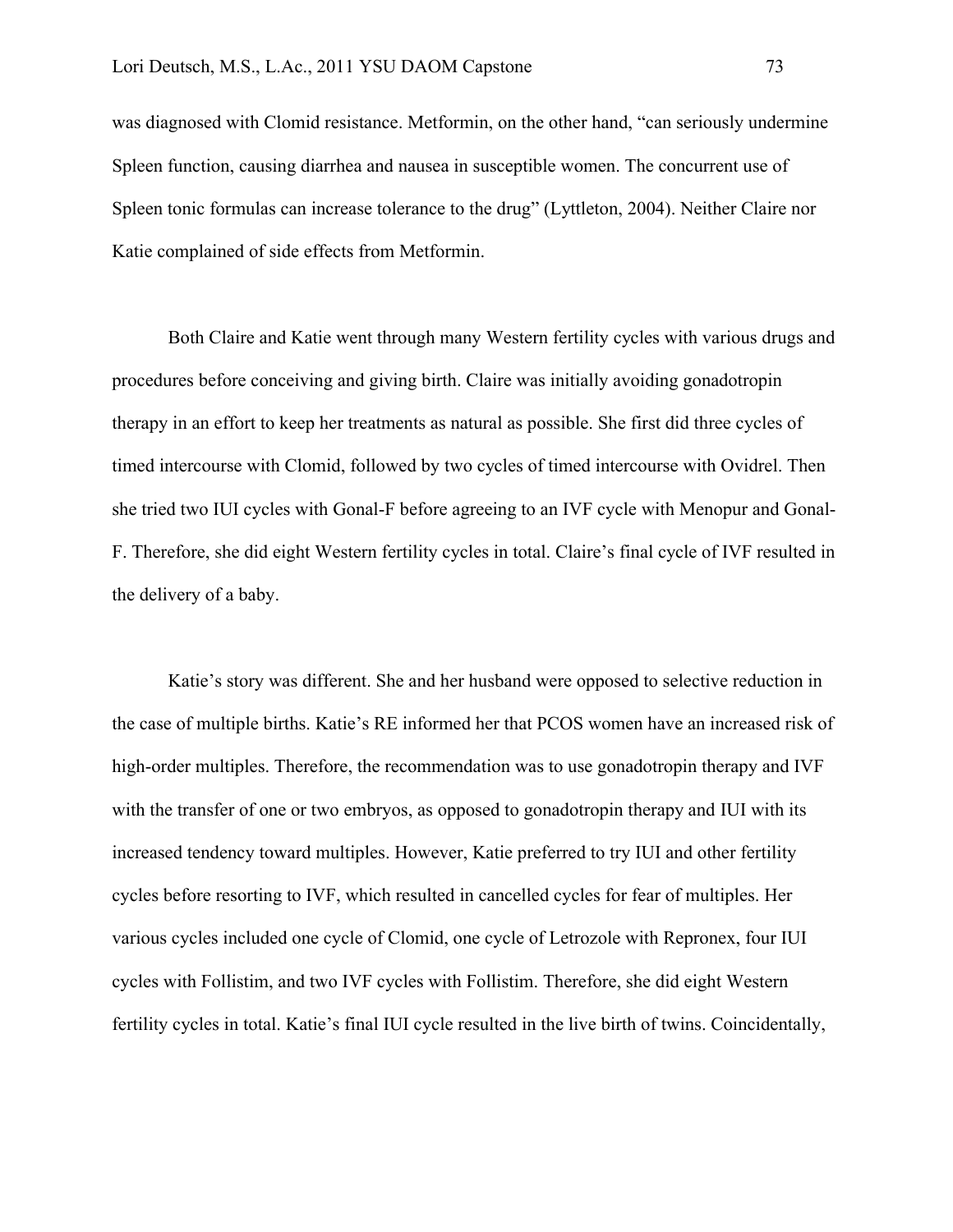both women completed eight Western fertility cycles before reaching pregnancy, which increased the comparability of the two cases.

Ovulation induction with gonadotropin therapy is based on the concept that follicular growth may be achieved with a transient increase in FSH above a threshold dose for just enough time to generate a limited number of developing follicles. This concept is particularly important for PCOS women, because they are prone to having too many immature follicles (Baird, 1987). The conventional protocol of gonadotropin therapy for anovulation had been a starting dose of 150 units a day. However, this was considered excessive for PCOS women due to an increased risk of OHSS (Wang & Gemzell, 1980). In order to reduce the risk of OHSS, starting doses of 150 units of FSH a day were no longer recommended (Brzyski, Grow, Sims, & Seltman, 1995), and low-dose protocols starting at 37.5 to 75 units a day were prescribed instead (Hayden, Rutherford, & Balen, 1999). There are protocols such as the "step-up regimen" that allows for slow increases in FSH to determine the threshold for follicular growth. For example, in one study, infertile PCOS women were treated with low-dose FSH starting at 75 units for two weeks before stepping up the gonadotropin dose. However, it was noted that the obese PCOS women required a longer period of stimulation and a higher dose to achieve follicular maturation (Dale, Tanbo, Lunde, & Abyholm, 1993). By keeping a close watch on follicular growth via ultrasounds and blood tests (measuring E2), dosages can be increased slowly to reduce the risk of ovarian hyper-responsiveness (Thessaloniki, 2008).

The RE who treated Claire seems to have followed the dosing recommendations above. Her first IUI cycle began with 75 units of Gonal-F. The dose was then increased based on the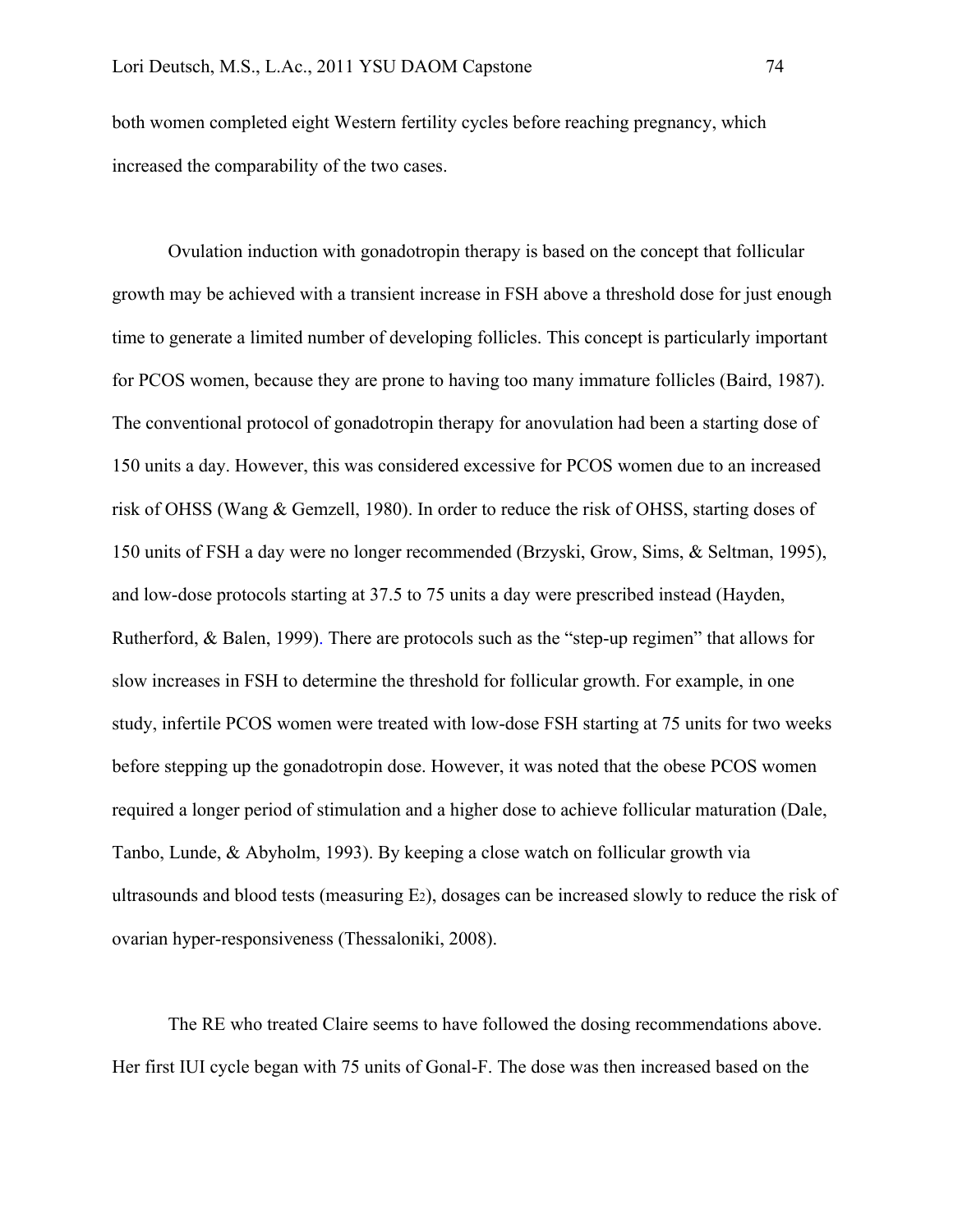growth of the follicles, working from 112 units up to 150 units. Katie's RE, on the other hand, started her at 150 units of Follistim on her first IUI. Her subsequent IVF cycles began with 200 units of Follistim. Claire's IVF cycle also started with a higher dosage: 150 units of Follistim in combination with 75 units of Menopur. Neither patient hyperstimulated on any of these drugs or dosages. That may be because the dosages used are still considered relatively low, considering that the dosing range for Follistim is 75 to 600 units (Liang, 2003). "Overall, low-dose regimens result in a monofollicular ovulation rate of 70%, a pregnancy rate of 20% and a multiple live birth rate of 5.7%" (Thessaloniki, 2008).

Gonal-F and Follistim are both recombinant FSH drugs, which act like naturally produced FSH by stimulating the development of follicles within the ovary. However they do not induce ovulation. For that to occur, FSH drugs must be followed by a single injection of 5,000 to 10,000 units of human chorionic gonadotropin (hCG) (Liang, 2003), or Ovidrel, a recombinant hCG. Claire used Ovidrel to induce ovulation with her IUI cycles, and hCG to induce ovulation with her IVF cycle. Katie's RE took a different approach to inducing ovulation with a GnRH agonist called Lupron at a trigger dose of one milligram. Lupron is a synthetic version of the naturally occurring GnRH (Liang, 2003). Because of the long-half life of hCG, some patients may develop hCG-dependent OHSS. Triggering ovulation with a GnRH agonist, such as Lupron, has been shown to avoid OHSS (Manzanares, Gomez-Palomares, Ricciarelli, & Hernandez, 2010). However, Lupron has another, more common use, which is to "produce a clean slate for the next drug-stimulated cycle" (Lewis, 2004). Lupron was used in Claire's IVF cycle along with Gonal-F and Menopur. Lupron controls the follicles and stops them from ovulating, so that all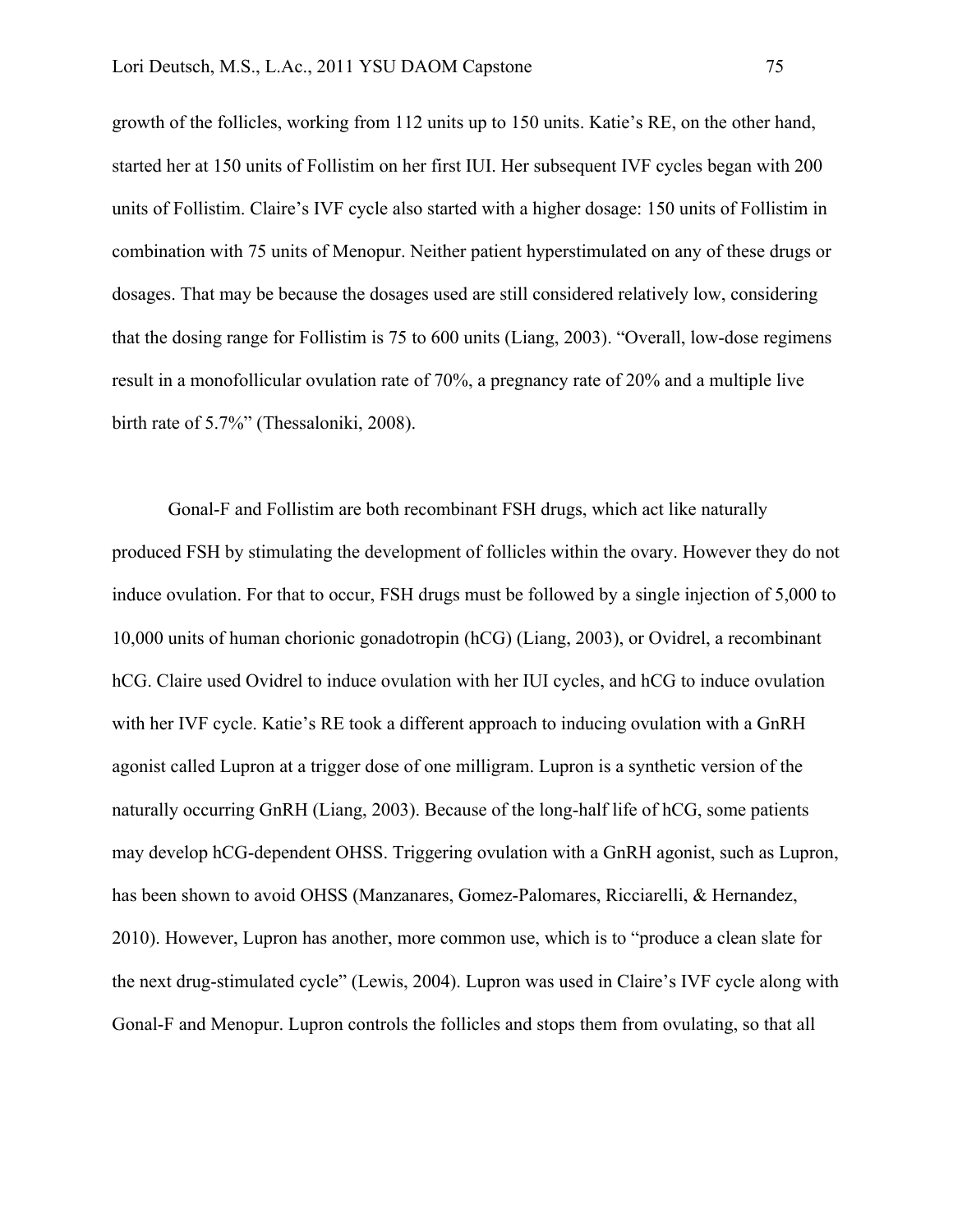the follicles can grow at the same rate. For this purpose, its dosage is in units, which is a much smaller dose than the milligram used to induce ovulation.

Menopur is a purified preparation of human menopausal gonadotropin (hMG) extracted from the urine of postmenopausal women (Lewis, 2004). It contains equal amounts of FSH and LH. Many studies have found that urinary FSH and recombinant FSH are equivalent in terms of clinical efficacy. One randomized, investigator-blind trial showed no difference in mean oocyte number, clinical pregnancy rate, or live birth rate between highly purified urinary FSH and recombinant FSH (Baker et al., 2009).

In fertility clinics, progesterone is given by intramuscular injection (IM) and through vaginal suppositories. It is an important hormone to prevent miscarriage (Liang, 2003). "Increased risk of miscarriage after spontaneous or assisted conception has been reported up to 50% in PCOS patients, with rates that are threefold higher than in healthy women" (Neto et al., 2011). Claire used IM progesterone (Gestone) after her egg retrieval and then switched to vaginal progesterone inserts (Endometrin) once she became pregnant. Progesterone use was not noted in Katie's chart, but it is possible that she took some form of it as well.

#### **Chinese Medicine Treatment for Both PCOS Cases**

By regulating hormones and improving blood flow to the reproductive organs, Chinese medicine helps improve ovarian function and follicular development, and create better quality eggs and strong, healthy embryos (Liang, 2003). When Western medicine is used, acupuncture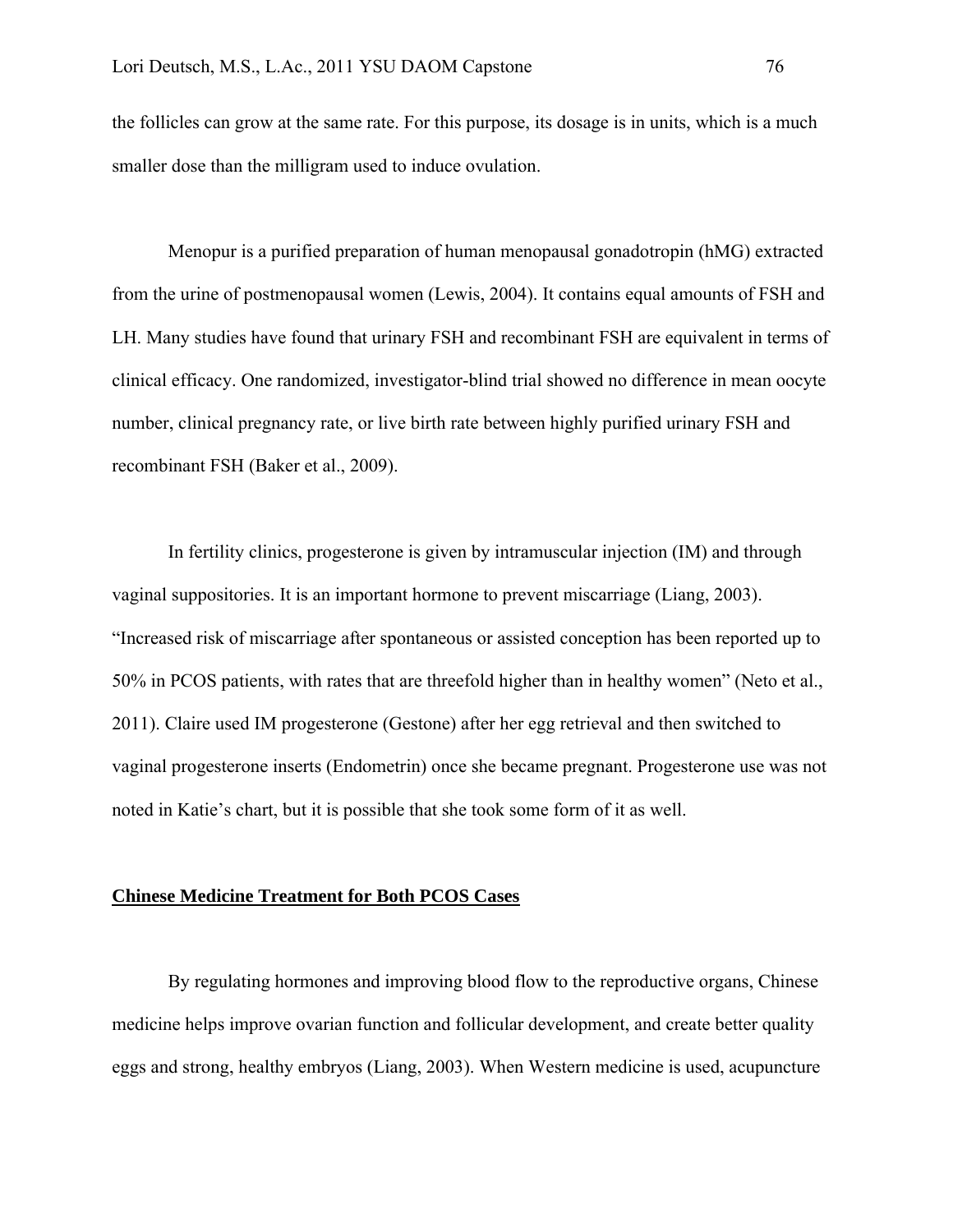and Chinese herbs can help the ovaries respond better to fertility drugs by producing more follicles and better quality eggs. In patients who use IVF alone (without TCM), fewer follicles are produced. Chinese medicine can help the ovaries develop at least double the number of follicles, as well as enhance the quantity and quality of the embryos (Liang, 2003).

Both Claire and Katie received Chinese medical treatment, including both acupuncture and Chinese herbs, along with their Western medical treatment. Claire's TCM diagnosis was Damp-Phlegm accumulation. Katie's TCM diagnosis was Spleen Qi deficiency, Kidney Yin deficiency with mild heat, and Blood deficiency. It is typical to see women with the same Western diagnosis of PCOS have different TCM diagnoses and different treatment plans (Lyttleton, 2004). However, with a condition such as PCOS, it is assumed that there is some element of phlegm that is very deep, although it may not produce external symptoms (Lewis, 2004). It is also assumed that there is some element of Kidney deficiency, as the Kidney dominates reproduction. Both Kidney Yin and Yang must be properly balanced for the reproductive organs to function properly. Therefore, the treatment of Kidney Yin and Yang underlies all Chinese medicine prescriptions for infertility (Lyttleton, 2004).

There are five channels that are closely related to treating reproductive dysfunction: the Kidney, Spleen, and Liver (Jin, 1998), and the Chong and Ren (Maciocia, 1989). The Kidney stores essence, and governs birth, growth, reproduction, and development (Maciocia, 1989). Kidney Qi deficiency can cause subfertility and poor embryo quality (Stone et al., 2009). The Spleen is the central organ in the production of Qi, which is the basis for the formation of Blood. The Spleen Qi holds the Blood in the vessels, and also controls the muscles. The Spleen controls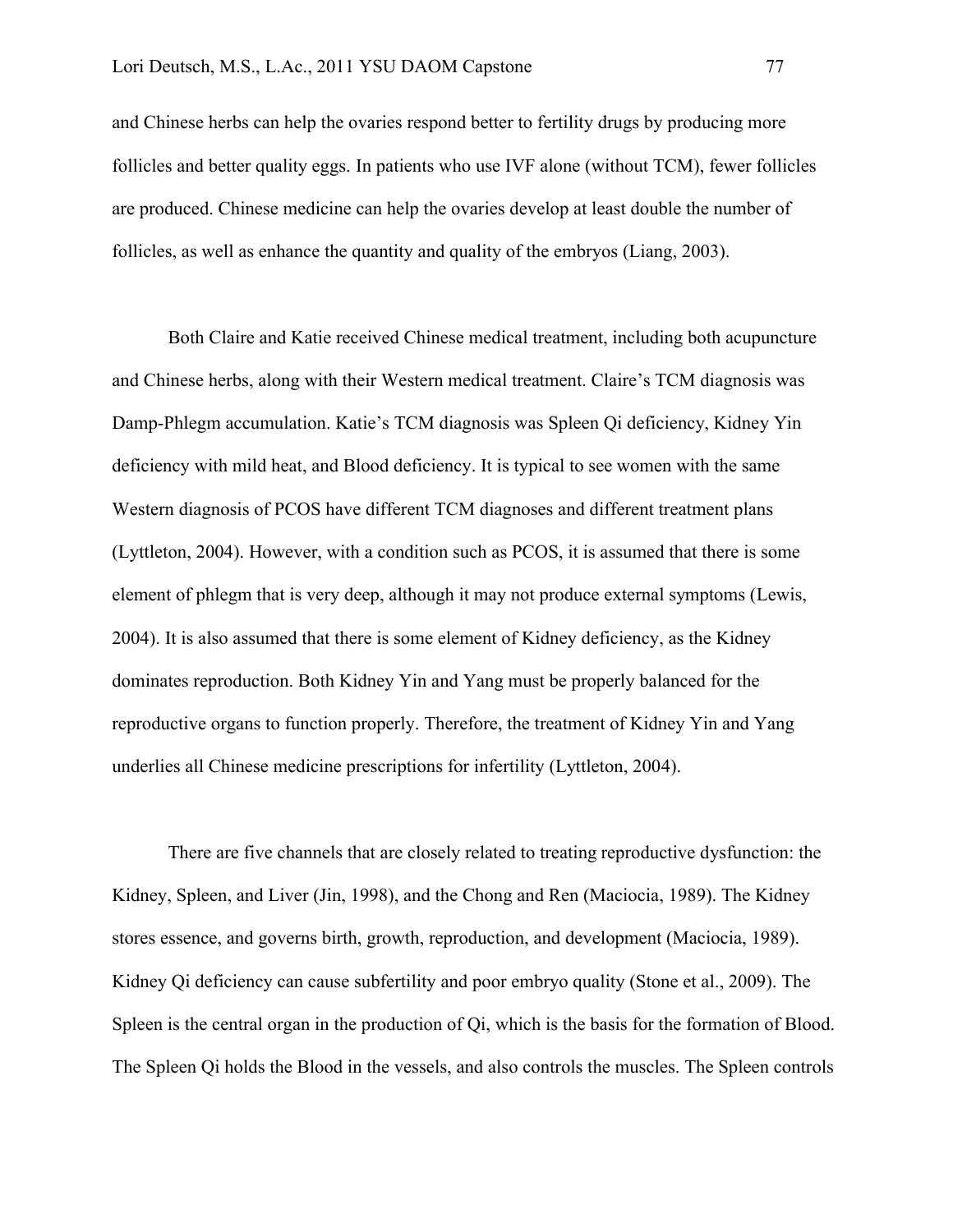the raising of Qi, producing a lifting effect to make sure that the internal organs remain in their proper place (Maciocia, 1989). When the Spleen Qi is deficient, uterine bleeding, organ prolapse, and/or miscarriage can occur. Deficiency of the Spleen causes weak muscles and membranes that are not able to support the placenta and embryo (Stone et al., 2009). Spleen deficiency can cause damp and phlegm, and the Spleen must be treated when damp and phlegm are present (Maciocia, 1989). The Liver ensures the smooth flow of Qi, and stores the Blood. Therefore it regulates menstruation. Stagnation of Liver Qi prevents a smooth flow of Qi and Blood in the whole body. It impairs blood flow in the Ren and Chong vessels thereby affecting the uterus and ovaries. This can create irregular menstruation (Maciocia, 1989), and contribute to infertility. Liver Blood deficiency can create scanty menstruation and also contribute to fertility (Liang, 2003).

The Chong vessel has a profound influence on the supply and proper movement of blood in the Uterus and controls menstruation (Maciocia, 1998). The Ren is also closely related to the Uterus and the whole reproductive system. The Ren is more responsible for conception, fertility and pregnancy, whereas the Chong is responsible for menstruation and most of its irregularities (Maciocia, 1998). Many of the acupuncture points and herbs used to treat Claire and Katie were linked to the five channels discussed above.

#### *Katie's Acupuncture Treatment*

Katie began acupuncture treatments six months *before* her final Western fertility cycle. She presented with a slightly slippery pulse. Her tongue was pale and dusky, with teeth marks and cracks. The TCM diagnosis was Spleen Qi deficiency, Kidney Yin deficiency with mild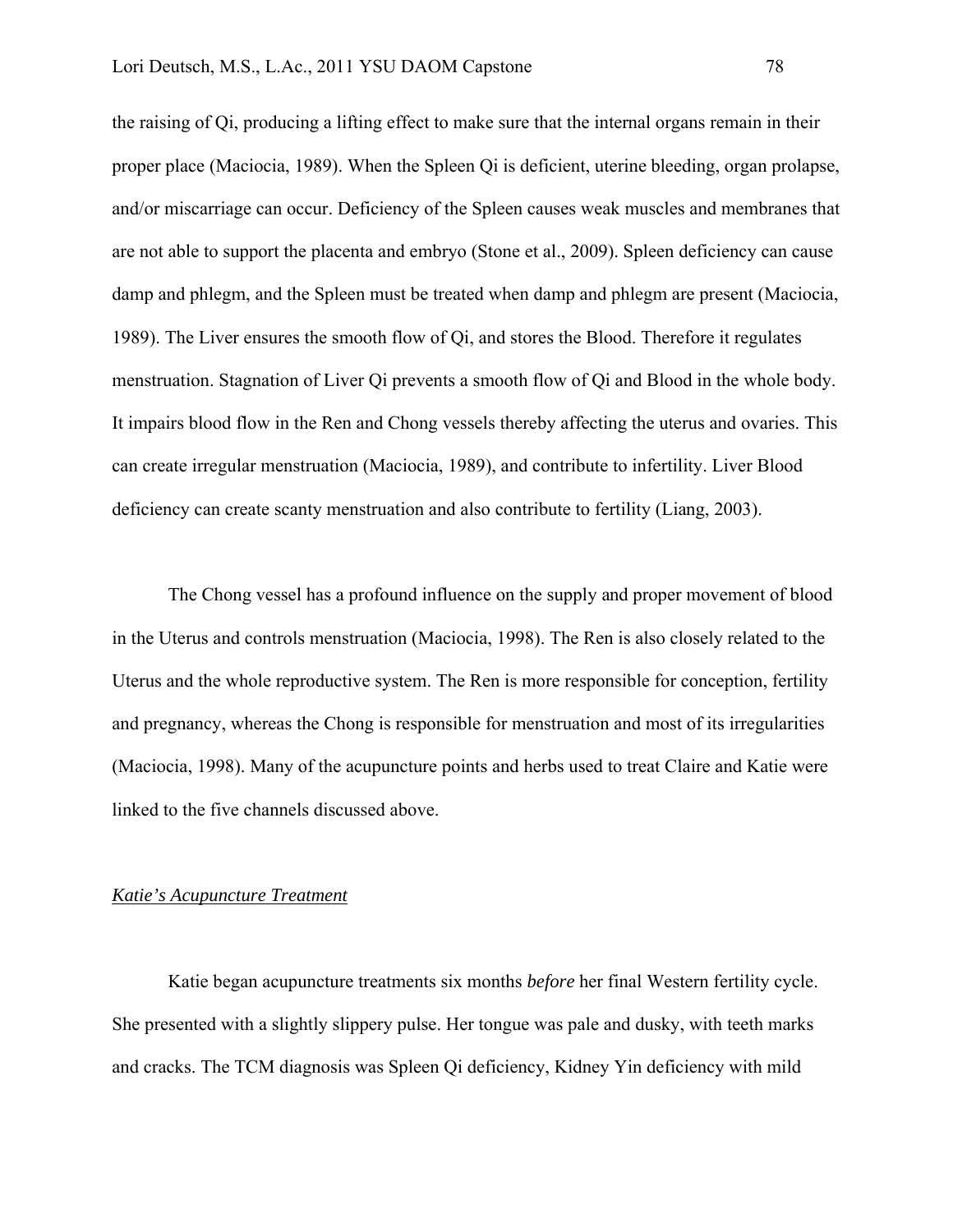heat, and Blood deficiency. The following acupuncture points were used throughout her treatments: ST-30 to Zi Gong Xue with electro-acupuncture; plus Ren-6, Ren-4, Ren-3, Ren-2, ST-29, ST-36, SP-6, SP-10, PC-6, DU-20, Kid-3, Liv-3 directed toward Liv-2, Ear Shen Men, and Ear Sympathetic.

An analysis of Katie's points shows a relationship to the five channels. An important point on the Chong is ST-30, because it is where the vessel emerges from the space between the kidneys and the uterus. This point controls all the channels of the abdomen. The Liver and Spleen channels go through this point as well. In terms of gynecology, ST-30 benefits Kidney, regulates menstruation, pacifies Liver, promotes essence, regulates Blood, and promotes fertility (Maciocia, 1998). Zi Gong Xue stimulates the ovaries, produces more follicles, improves egg quality, and thickens the uterine lining to improve embryo implantation (Liang, 2003). In Katie's case, ST-30 was connected to Zi Gong Xue with electro-acupuncture. One study found that a series of electro-acupuncture treatments increased the blood supply to the uterus (Stener-Victorin, Waldenstrom, Anderson, & Wikland, 1996). Anovulatory women with PCOS have been able to restore ovulation with electro-acupuncture (Lewis, 2004).

Katie's point prescription included four points on the Ren channel: 2, 3, 4, and 6. Ren-2 regulates menstruation. Ren-3 and Ren-4 are meeting points for the Ren, Spleen, Liver and Kidney channels. Ren-3 is a genito-urinary point that regulates menstruation and treats infertility. Ren-4 treats irregular periods, plus amenorrhea and dysmenorrhea. Ren-4 also nourishes Blood and Yin, while Ren-6 strengthens Qi and Yang. Ren-6 also moves Qi, and is an effective point for regulating menstruation, treating amenorrhea and dysmenorrhea, and resolving damp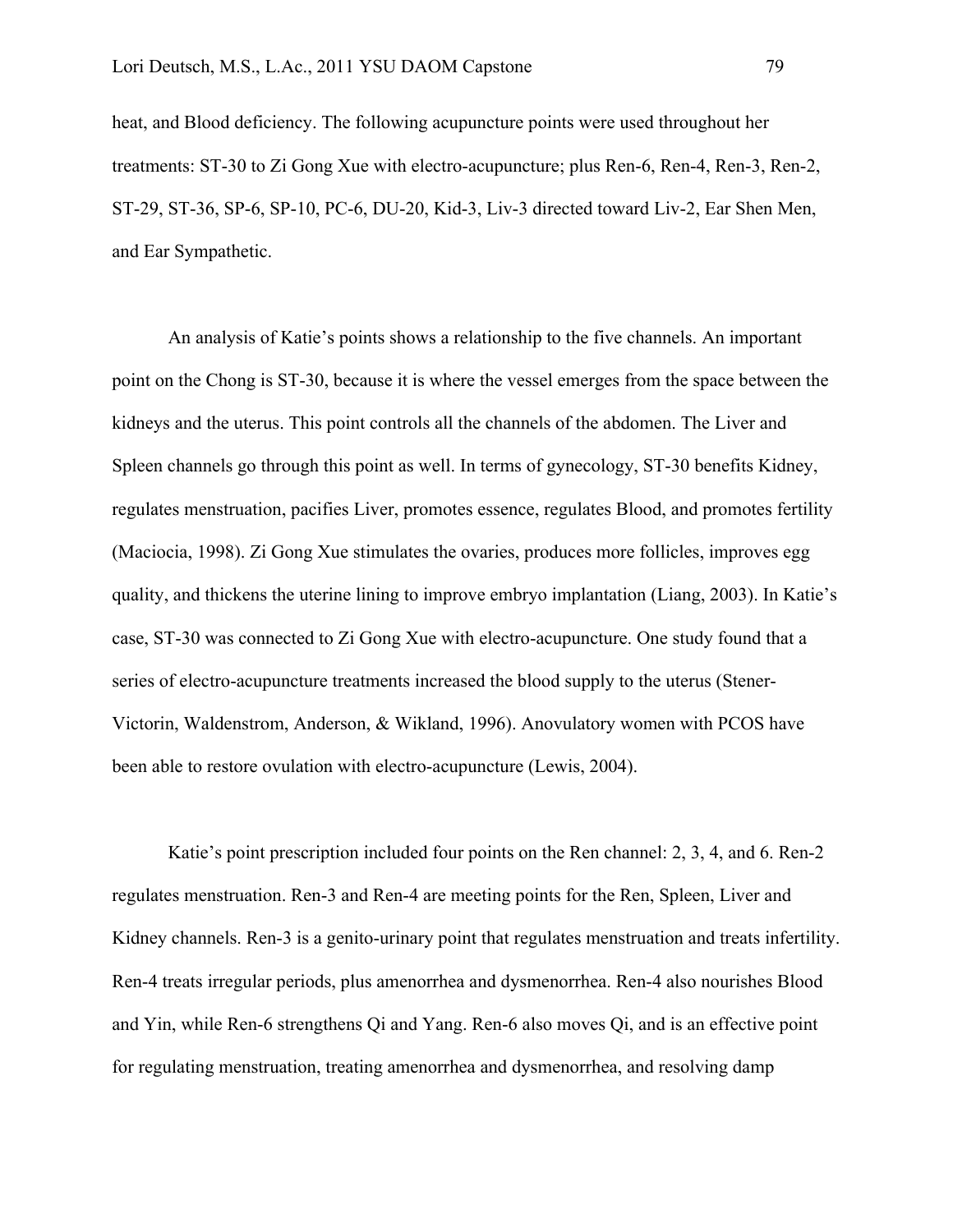(Maciocia, 1998). Dr. Yu Jin's acupuncture strategy to induce ovulation involves four of the points in Katie's protocol: Ren-3, Ren-4, Zi Gong Xue, and SP-6. SP-6, also used in Katie's protocol, is essential for gynecological disorders, because of its regulatory action on the Kidney, Liver, and Spleen channels (Jin, 1998). In the ovulation phase, SP-6 is used to promote blood circulation and enhance the action of the Spleen as an intermediary between the Heart and Kidneys (Lyttleton, 2004).

Besides anovulation, Katie also had amenorrhea. One point that regulates Qi in the area of the ovaries is ST-29, which is used to return the menses. SP-10 helps eliminate blood stasis in the uterus and regulate menstruation (Lyttleton, 2004). Liv-3 is the primary point for promoting the free flow of Liver Qi and can resolve Liver Qi stagnation in any part of the body. Liv-3 can treat menstrual disorders such as amenorrhea and irregular menstruation (Deadman & Al-Khafaji, 2001). The Liver channel passes through the lateral abdomen, thereby promoting a better flow of Qi and blood to aid ovulation. PC-6 pacifies the Liver and calms the mind, which is also a key factor in promoting ovulation (Lyttleton, 2004). In Katie's case, Liv-3 was directed toward Liv-2, to help clear heat (Maciocia, 1998). DU-20 "stimulates the pituitary gland, thereby increasing FSH levels and stimulating the ovaries" (Liang, 2003).

Kid-3 is the primary point to benefit the Kidneys, both Kidney Yin and Kidney Yang. It is used to nourish Yin and clear deficiency heat, which can help patients with occasional nightsweats, which Katie presented with. It is used to strengthen Kidney Yang, which can help patients with frequent and urgent urination, which Katie also presented with. The Chong and Ren channels are nourished by and have their root in the Kidneys. In the *Essential Questions*, it is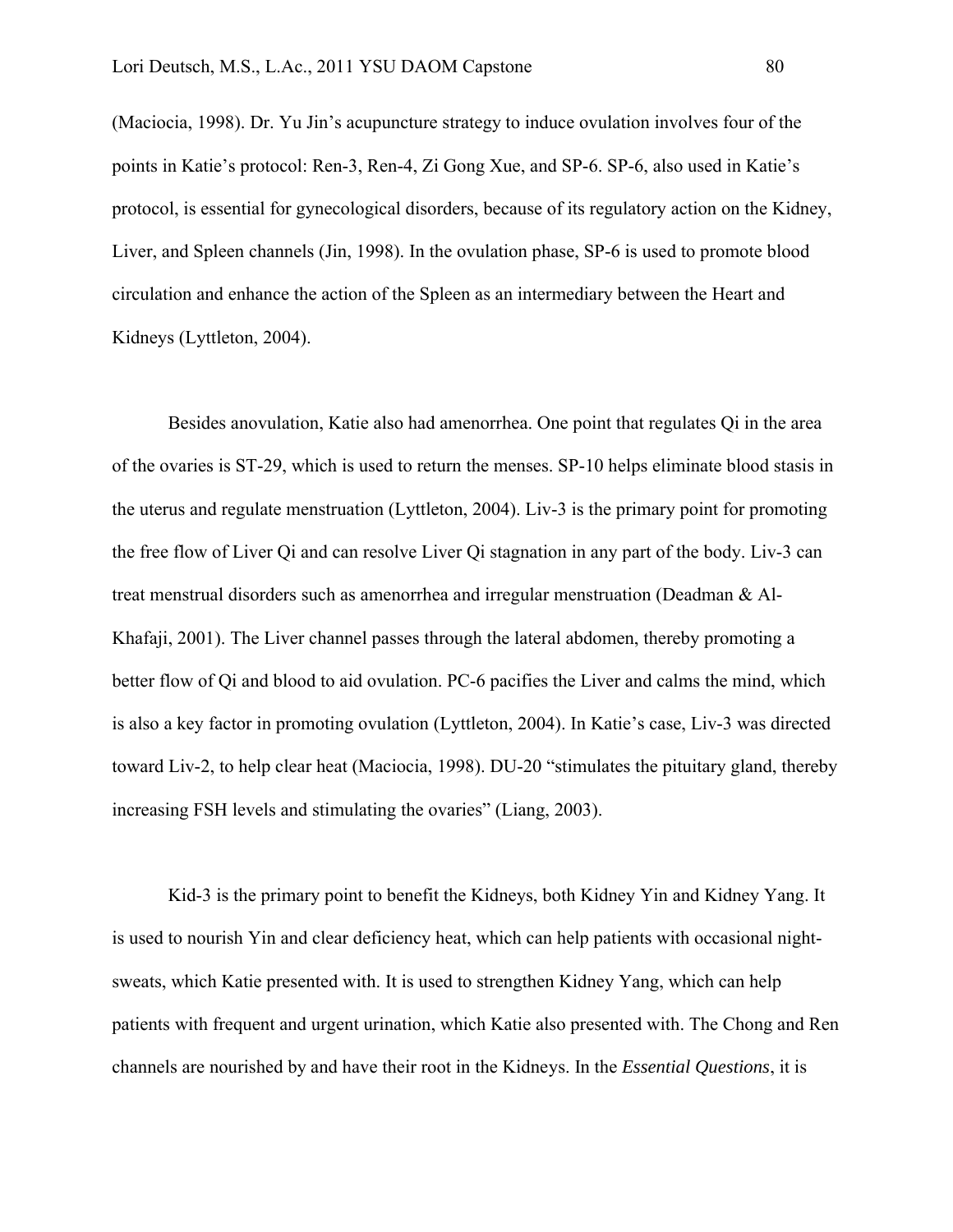said that the "vessel of the uterus connects with the Kidneys." Therefore, Kid-3 can be used when Kidney deficiency leads to disharmony of the Chong and Ren and results in irregular menstruation (Deadman & Al-Khafaji, 2001).

Zusanli is the Chinese name for ST-36. The name translates to "leg three miles," and is said to enable a person to walk for three extra miles even when they are exhausted. ST-36 was included by Ma Dan-yang, the great physician of the Jin dynasty, in his list of the most vital acupuncture points. Its use is widespread and includes supporting Qi, nourishing Blood, strengthening Yin, reviving Yang, and resolving Damp. It harmonizes the Stomach and fortifies the Spleen. Katie reported that she sometimes felt bloated or heavy, and had intestinal pain or cramping on occasion. ST-36 is used to treat all of those symptoms. In fact, Qin Cheng-zu of the Song dynasty declared that "all diseases can be treated" by using ST-36 (Deadman & Al-Khafaji, 2001).

## *Katie's Herbal Treatment*

Katie began taking Chinese herbs six months *before* her final Western fertility cycle. In early December 2007, she began another round of fertility drugs in preparation for IVF. The following herbs were given to support that stimulation cycle: Dang Gui, Shu Di Huang, Bai shao, Tu Si Zi, Fu Ling, Xu Duan, Du Zhong, Dang shen, Ren Shen, Yin Yang Huo, Wang Bu Liu Xing, Xiang Fu, Zhi Gan Cao, and Lu Jiao Jiao.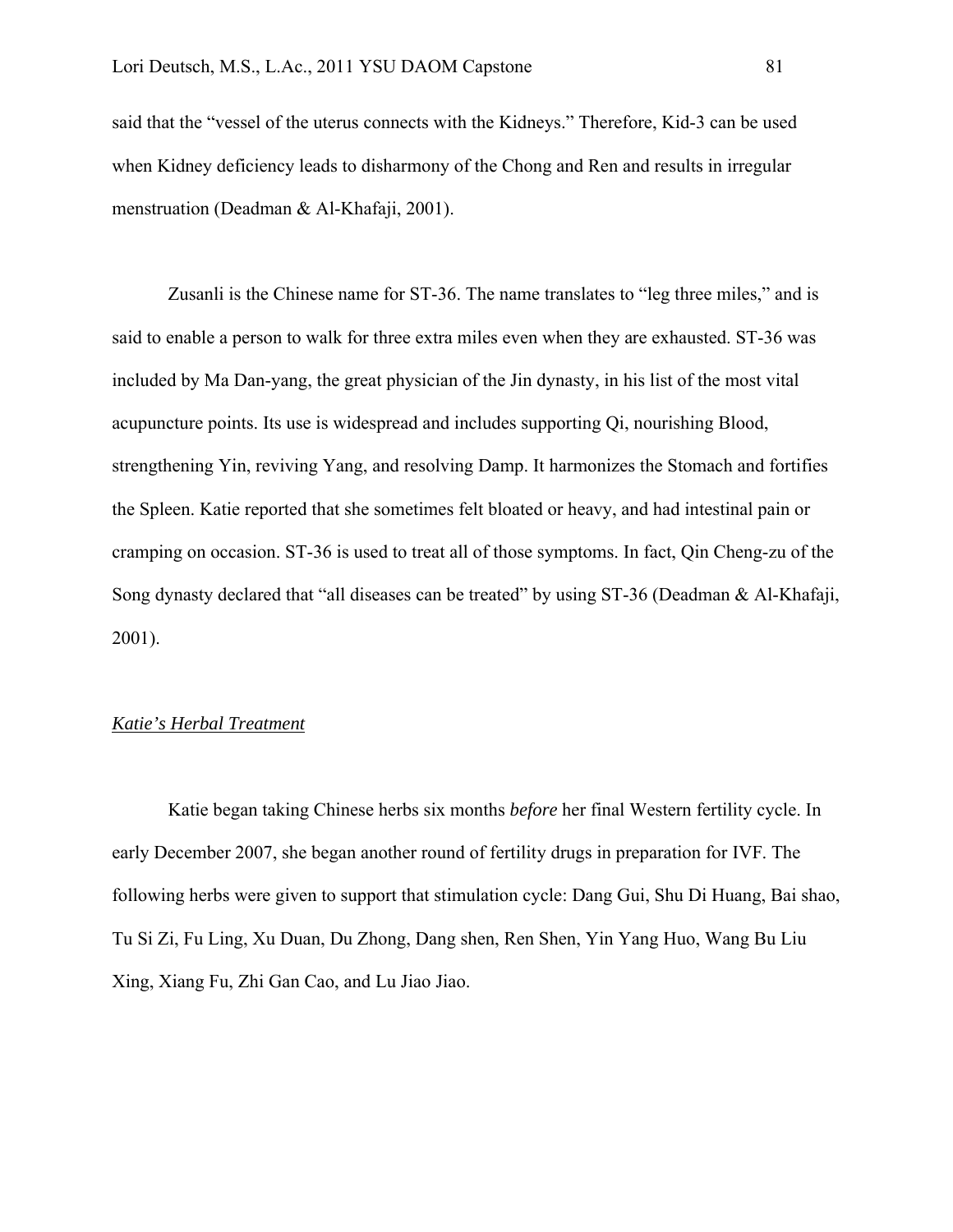Dang Gui nourishes and moves Blood. Shu Di Huang nourishes Blood and Yin. Bai Shao nourishes Blood, harmonizes Liver, and preserves Yin. Tu Si Zi supplements Kidney, boosts Yang, enriches Yin, and secures the Essence. Fu Ling drains damp, transforms phlegm, strengthens Spleen, and calms the spirit. Xu Duan fortifies Yang and moves Blood. Du Zhong fortifies Yang. Dang shen tonifies Qi and strengthens Spleen. Ren Shen tonifies Qi, strengthens Spleen and Stomach, benefits Heart Qi and calms the spirit. Yin Yang Huo fortifies Yang. Wang Bu Liu Xing moves Blood and unblocks menstruation. Xiang Fu regulates Liver Qi and improves menstruation. Zhi Gan Cao tonifies Qi. Lu Jiao Jiao is a Yang tonic that nourishes Blood and Essence (Bensky, 2003).

Katie had amenorrhea. She did not have a period for almost six months at the point this herbal formula was given. Therefore, the formula was based on her constitutional diagnosis rather than a menstrual cycle. However, Western drugs were given to stimulate the growth of the follicles, and, in a sense, create a follicular phase. For this stage, it was important to nourish Yin and build Blood (Lyttleton, 2004), which was exactly what the formula was doing. Taking Katie's TCM diagnosis into account as well, the formula was strengthening the Kidneys and Spleen, and tonifying Qi. One herb that drains damp and transforms phlegm was also included, even though she has Yin deficiency and no apparent damp. Once again, with a condition such as PCOS, it is assumed that there is some element of phlegm that is very deep, although it may not produce external symptoms (Lewis, 2004).

In mid December, Katie's follicles were adequately enlarged, and a decision was made to do an IUI instead of an IVF. She received a new formula to encourage ovulation. The following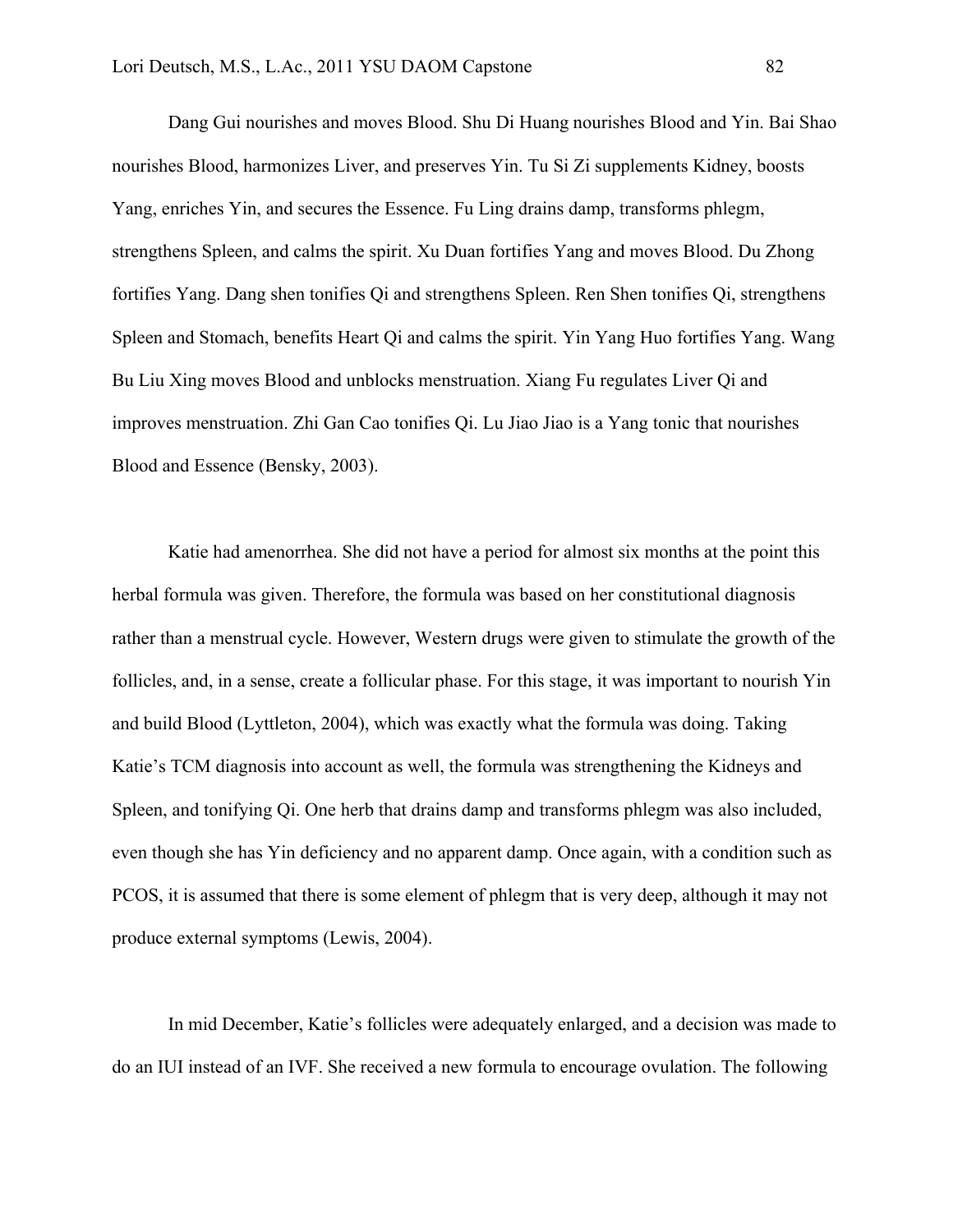herbs were carried over from the last formula: Dang Gui, Shu Di Huang, Bai shao, Tu Si Zi, Fu Ling, Xu Duan, and Du Zhong. The following herbs were added: Chi Shao, Shan Yao, Nu Zhen Zi, Hong Hua, Dan Shen, and Chuan Xiong.

Chi Shao moves Blood and clears heat. Shan Yao tonifies Qi and strengthens Spleen, Stomach, and Kidneys. Nu Zhen Zi nourishes Liver and Kidney Yin. Hong Hua moves Blood and unblocks menstruation. Dan Shen moves Blood and clears heat. Chuan Xiong invigorates the Blood.

In preparing for ovulation, Yin levels grow and Yang is consumed. So it is important for Yang tonics, such as Tu Si Zi and Xu Duan, to be in the formula at this point, which they were. The ovulation phase is a critical time. It requires Qi and Blood to be active as Yin switches to Yang. Strong treatment is needed to promote ovulation, and using many blood moving herbs is one way to do it (Lyttleton, 2004).

## *Claire's Acupuncture Treatment*

In contrast to Katie, Claire began acupuncture 20 days *into* her final Western fertility cycle. She presented with a pale tongue, yellow greasy coat and dusky sides. Her pulses were slippery and thready. The TCM diagnosis was Damp-Phlegm accumulation. The following acupuncture points were used throughout her treatments: Ren-10, Ren-12, ST-25, Ren-6, Ren-4, ST-28, ST-29, LI-11, LI-4, SP-9, SP-6, Liv-3, Kid-3, DU-20, and DU-24. Many of these points were also used in Katie's treatments. Points that were the same for both cases include: SP-6,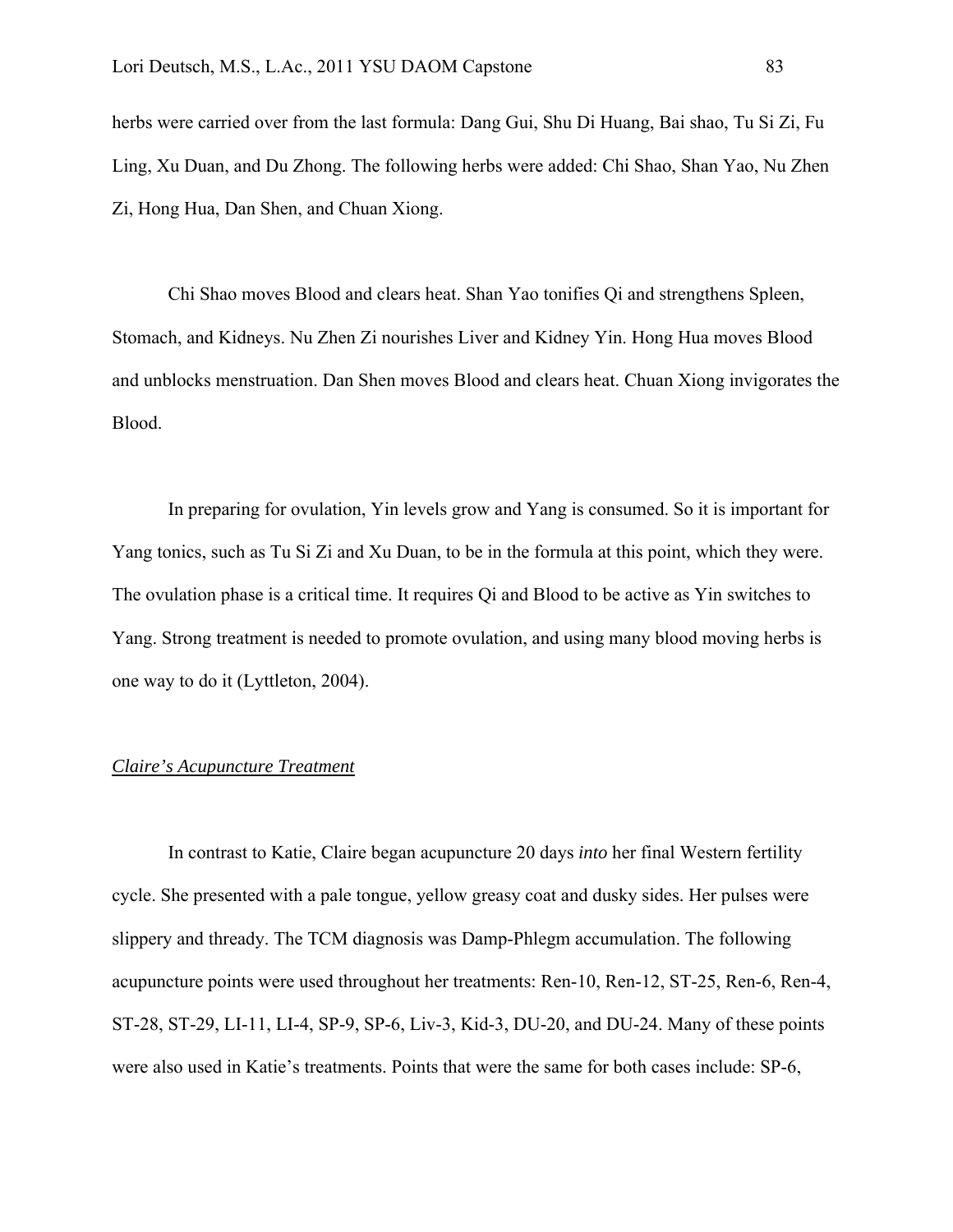Ren-6, Ren-4, ST-29, DU-20, Kid-3, and Liv-3. Points that were unique to Claire's case include: SP-9, Ren-10, Ren-12, ST-28, ST-25, LI-11, LI-4, and DU-24.

Claire's diagnosis explains the use of SP-9, a premier damp resolving point. Since she tended toward low energy and damp, Spleen Qi deficiency was probably present. Spleen Qi deficiency with damp is one of the most common patterns in clinical practice. "By far the most common and pervasive symptom of Spleen Qi deficiency is tiredness: a very high proportion of patients present with this as their main complaint" (Maciocia, 1998). Ren-10, a meeting point with the Spleen channel, helps promote the transformation and transportation of the Spleen. It relieves abdominal distention and can help patients presenting with bloating issues, which Claire presented with. Ren-12 is a major point for tonifying Stomach and Spleen and resolving damp, and also helps decrease abdominal distention. Both Ren-10 and Ren-12 help descend Stomach Qi (Maciocia, 1989), and were probably used to treat Claire's nausea, which may have been caused by the fertility drugs.

Shuidao, meaning "Water Passage," is the Chinese name for ST-28 (Deadman & Al-Khafaji, 2001). ST-28 is one of the main points for treating damp (Maciocia, 1998). It is also used for difficult urination (Maciocia, 1989), which Claire tended to have in the form of frequent urination and urinary tract infections. "The great  $7<sup>th</sup>$  century physician Sun Simiao referred to left Shuidao as *Baomen* (Gate of the Uterus) and right Shuidao as *Zihu* (Child's Door), emphasizing its action on gynaecological disorders" (Deadman & Al-Khafaji, 2001). This point is useful in clearing Qi and Blood stasis from the uterus (Deadman & Al-Khafaji, 2001).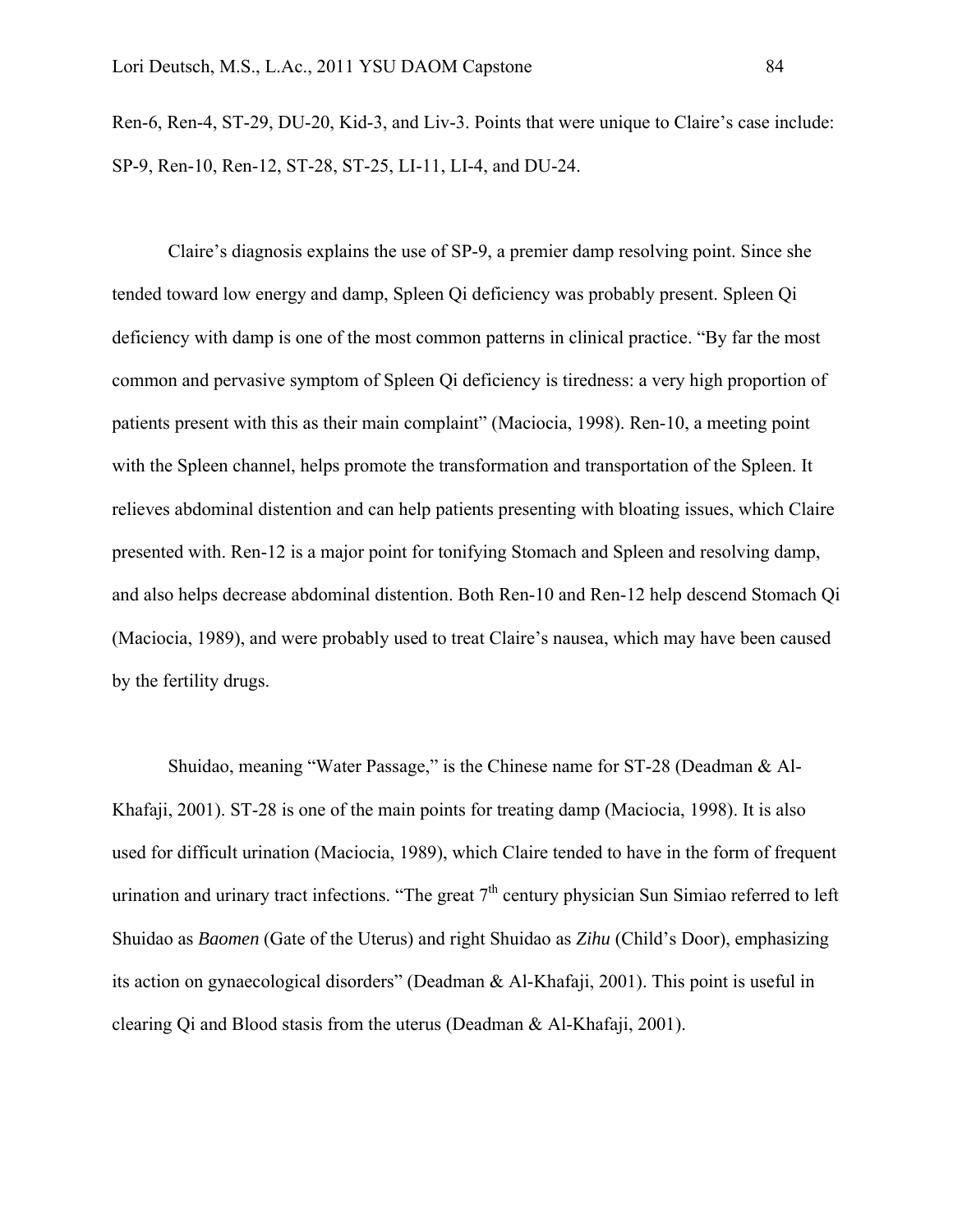Claire also struggled with constipation and incomplete evacuation of stool. ST-25 was probably used to address those symptoms. LI-11 may have been chosen to clear damp heat, as she first presented to the clinic with a yellow, greasy tongue coat. Both LI-4 and DU-24 soothe the mind and allay anxiety (Maciocia, 1989).

Points used by both Claire and Katie included SP-6, Ren-6, Ren-4, ST-29, DU-20, Kid-3, and Liv-3. Ren-4 is as a meeting point for the Spleen, Liver, Kidney and Ren channels, which are all channels that treat reproductive dysfunction. Ren-6 moves Qi and helps to resolve damp (Maciocia, 1998). SP-6, an essential point for gynecological disorders, exerts a regulatory action on the Kidney, Liver, and Spleen channels (Jin, 1998), and helps promote blood circulation (Lyttleton, 2004).

Although Claire's main TCM diagnosis was Phlegm-Damp accumulation, her tongue initially presented with dusky sides and her pulse was occasionally wiry, both indicating a Liver component. Liv-3 helps move Qi in the liver channel, which is a channel that passes through the lateral abdomen, thereby promoting the movement of Qi and blood in the area of the ovaries (Lyttleton, 2004). Kid-3 is an extremely important point used to strengthen the Kidneys, benefit the Essence, and regulate the function of the Uterus. DU-20 lifts the spirit and strengthens the ascending function of the Spleen (Maciocia, 1989).

Since Claire struggled with oligomenorrhea, ST-29 would have been a good point to use in order to regulate menstruation. However, since her acupuncture treatment took place solely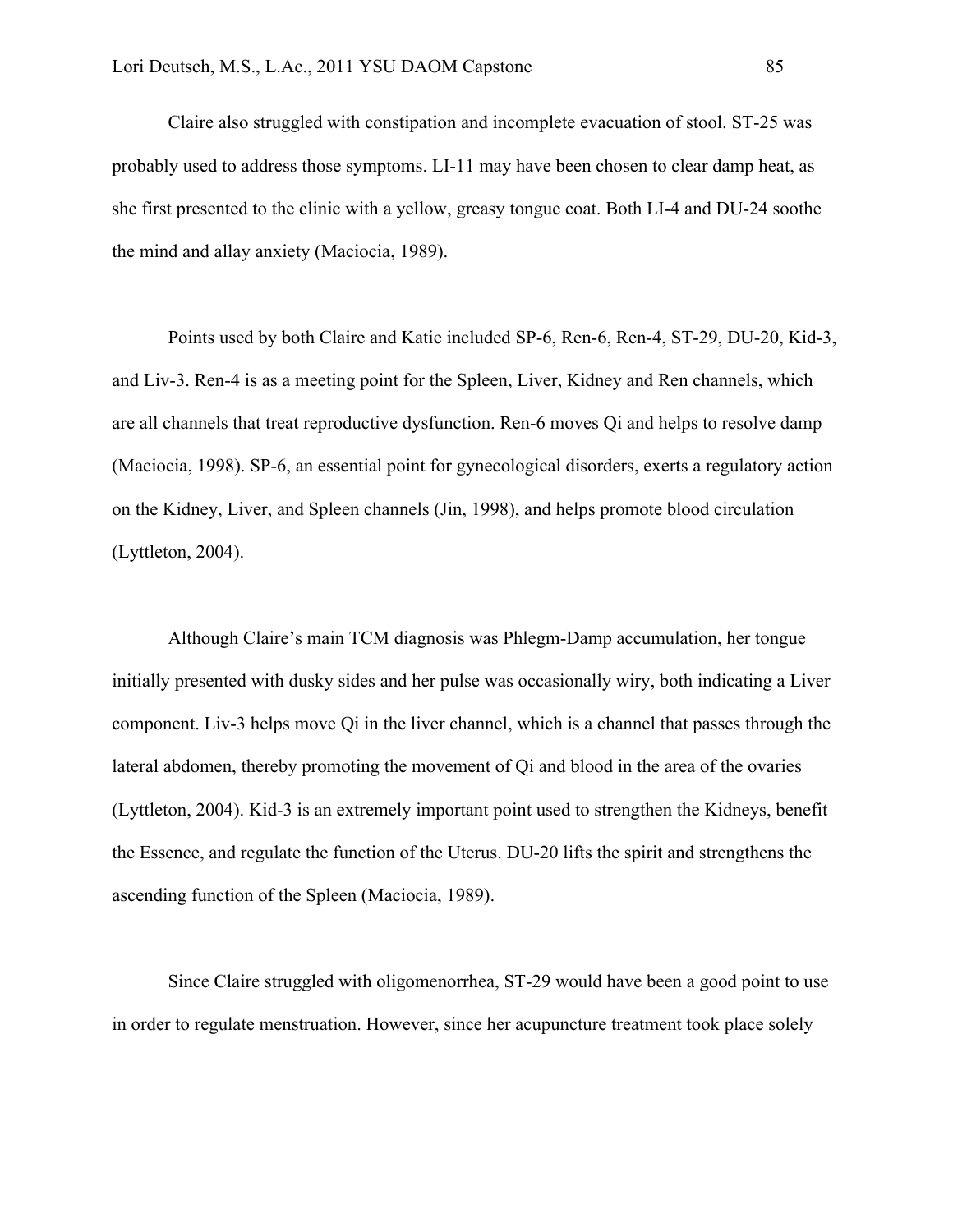during her IVF cycle, ST-29 was probably used to promote a healthy flow of blood in the uterus to prepare the endometrial lining for implantation (Maciocia, 1989).

#### *Claire's Herbal Treatment*

In contrast to Katie, Claire began taking Chinese herbs 20 days *into* her final Western fertility cycle. Claire's first herbal formula consisted of the following herbs: Qing Pi, Chen Pi, Ban Xia, Xiang Fu, Mu Dan Pi, Chuan Lian Zi, Dang Gui, Bai Shao, Shen Qu, Shan Zha, Lai Fu Zi, and Gan Cao.

Within this formula, Qing Pi and Chen Pi regulate Qi, dry damp and transform phlegm. Chen Pi also improves the transportation function of the Spleen. Ban Xia dries damp, transforms phlegm, and harmonizes the Stomach. Xiang Fu regulates Liver Qi and improves menstruation. Chuan Lian Zi moves Liver Qi, and harmonizes Liver and Stomach. Mu Dan Pi clears heat, moves blood, and dispels blood stasis. Dang Gui nourishes Blood, moves Blood, and regulates menstruation. Bai Shao nourishes Blood, harmonizes Liver, regulates menstruation, and preserves Yin. Shen Qu, Shan Zha, and Lai Fu Zi are digestives used to reduce food stagnation and harmonize the Stomach. Lai Fu Zi also reduces phlegm. Gan Cao tonifies Spleen Qi, and harmonizes the other herbs in the formula (Bensky, 2003).

Overall, this formula was used to regulate Qi, strengthen Spleen, harmonize Stomach, and transform Damp-Phlegm accumulation, but it also nourished Blood, moved Blood, preserved Yin, and soothed Liver Qi. The formula was given in the follicular phase when it is necessary to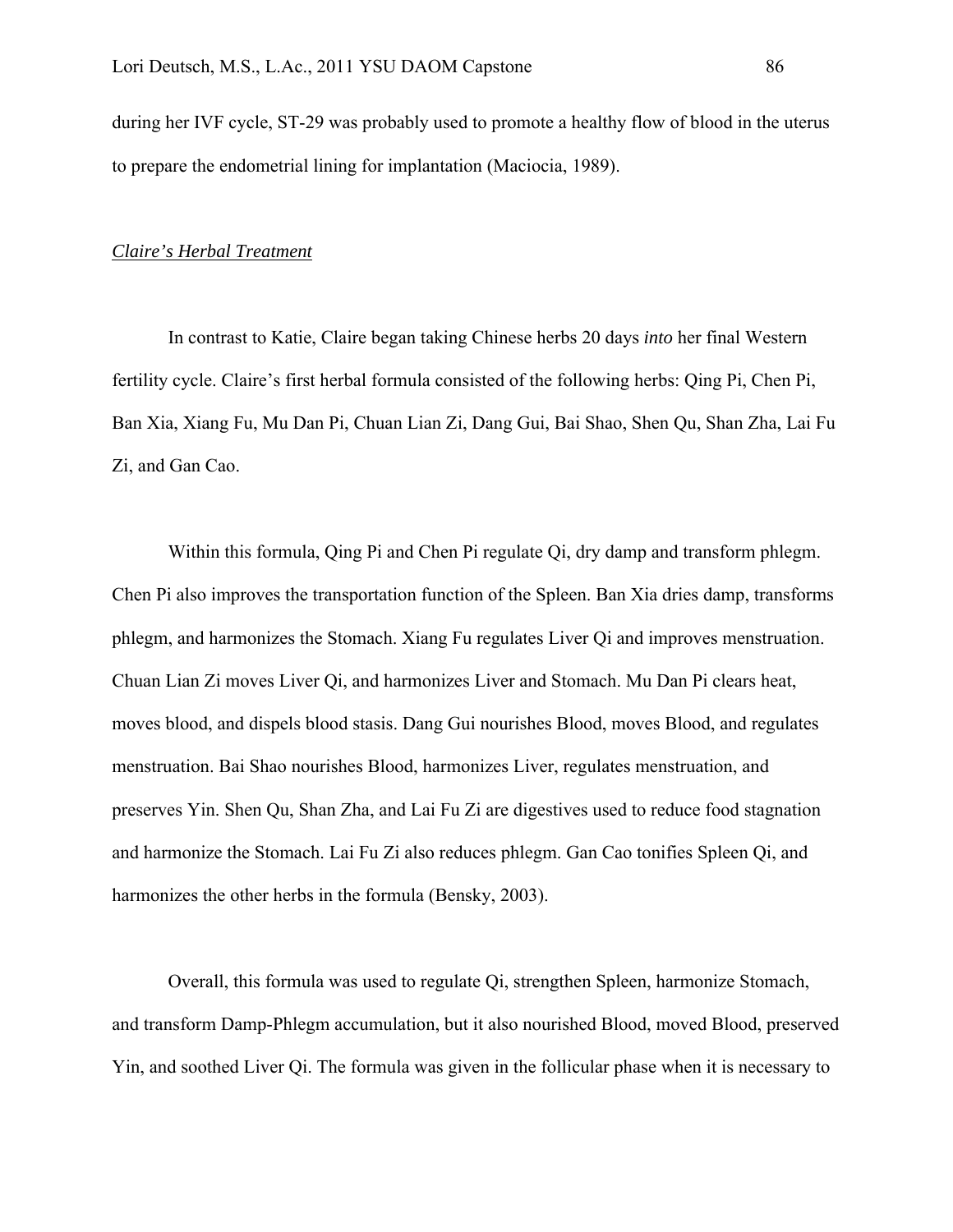strengthen Spleen and nourish blood in order to facilitate the growth of the follicles, produce more follicles, and thicken the uterine lining (Liang, 2003).

Claire's next herbal formula was the same as the first with some modifications. Since her tongue was no longer yellow, Mu Dan Pi was eliminated since it had already done its job of clearing heat. Rou Gui, Yin Yang Huo, and Tu Si Zi were added. Rou Gui warms the Kidneys and fortifies Yang. Yin Yang Huo fortifies Kidney Yang. Tu Si Zi supplements the Kidneys, boosts Yang, enriches Yin, and secures the Essence. These herbs were appropriate for the current phase of Claire's IVF cycle. She was still on gonadotropin therapy and the follicles were getting larger. The newly added herbs were meant to facilitate the process of going from Yin (the follicular phase) to Yang (the ovulation phase). Yang tonics support ovulation. The next step of the IVF cycle was a trigger dose of hCG to promote ovulation. So there was an integrated approach to support ovulation.

Two days before the embryo transfer, Claire began the following herbal formula: Chai Hu, Dang Gui, Bai Shao, Gou Qi Zi, Chuan Xiong, Nu Zhen Zi, Fu Pen Zi, Chen Pi, Mu Xiang, Sheng Jiang, Shen Qu, Shan Zha, and Lai Fu Zi.

Chai Hu soothes Liver Qi, harmonizes Liver and Spleen, and raises Spleen Yang. Dang Gui nourishes and moves Blood. Bai Shao nourishes Blood, harmonizes Liver, and preserves Yin. Gou Qi Zi tonifies Liver and Kidney, and nourishes Blood, Yin and Essence. Chuan Xiong moves Blood. Nu Zhen Zi is a Yin tonic that nourishes the Liver and Kidneys. Fu Pen Zi stabilizes the Kidneys and binds the Essence. Sheng Jiang warms the middle jiao and harmonizes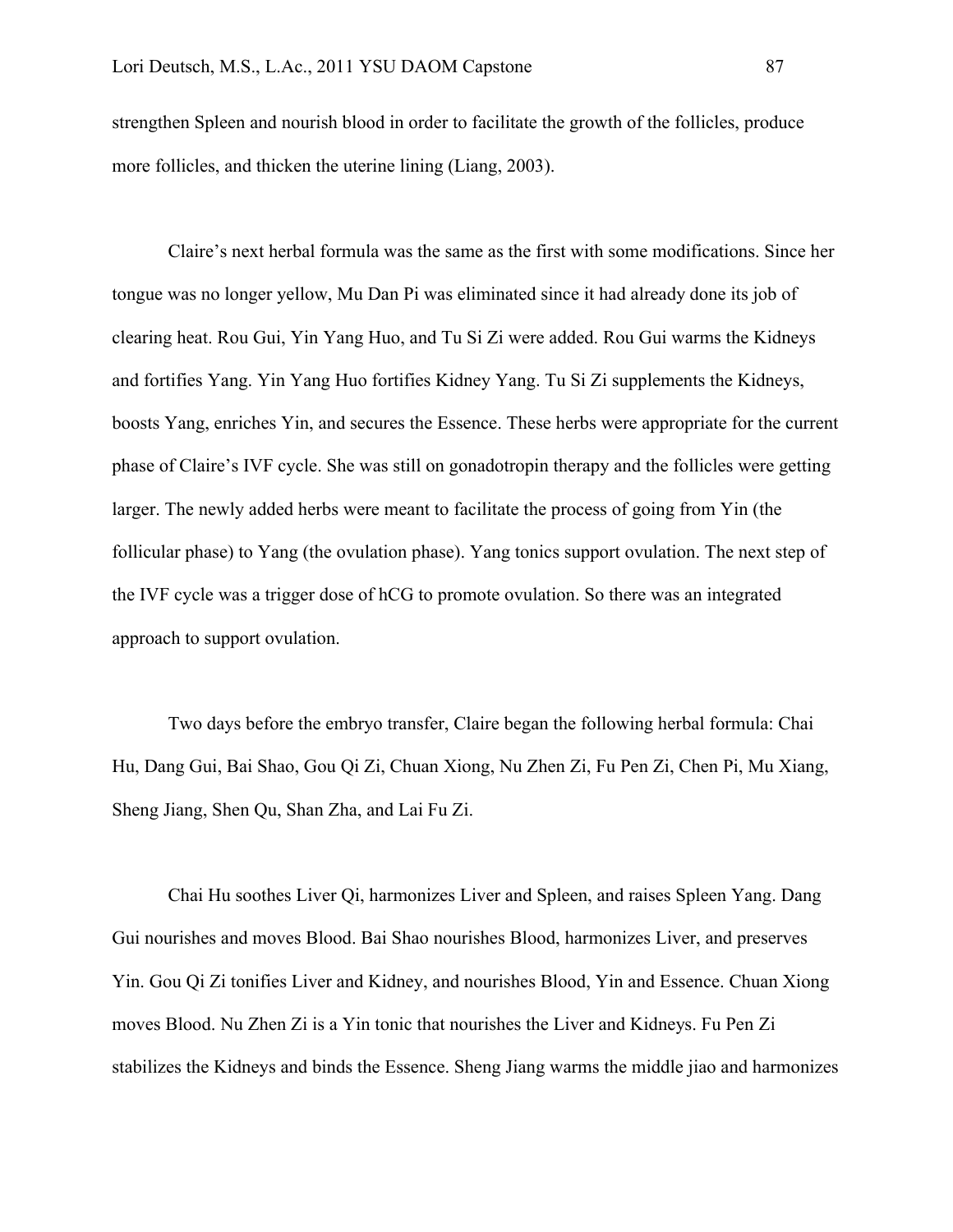the Stomach. Chen Pi regulates Qi, dries damp, transforms phlegm, and improves the transportation function of the Spleen. Mu Xiang regulates Qi and strengthens Spleen. Shen Qu, Shan Zha, and Lai Fu Zi aid the digestive system (Bensky, 2003).

In comparison, Dr. Lifang Liang uses a formula called Huo Jing Zhong Zi Fang before the embryo transfer. Her chosen formula also includes Chai Hu, Dang Gui, Bai Shao, as well as the following herbs: Fu Ling, Bai Zhu, Zhi Ke, Dan Shen, and Gan Cao. This formula is designed to "soothe the Liver Qi and nourish the Heart Blood in order to quiet the spirit, and to fortify the Spleen and supplement the Qi in order to hold the embryo in the uterus" (Liang, 2003).

After an embryo transfer, it is important to maintain a good circulation of blood in the uterus to preserve embryo implantation and nourish embryo growth (Liang, 2003). Claire received one more herbal formula after the embryo transfer. It was the preceding formula with the removal of Chuan Xiong, which is too moving for embryo implantation, and the addition of Dao Zao, a Qi tonic that nourishes Blood and calms the spirit.

## *Herbal Formula Comparison Between the Two Cases*

Both patients had unique herbal formulas based on their TCM diagnoses, their menstrual cycle, and their Western fertility treatment. Claire and Katie were given very different formulas, but within the various formulas, the following eight herbs were used in both cases: Xiang Fu,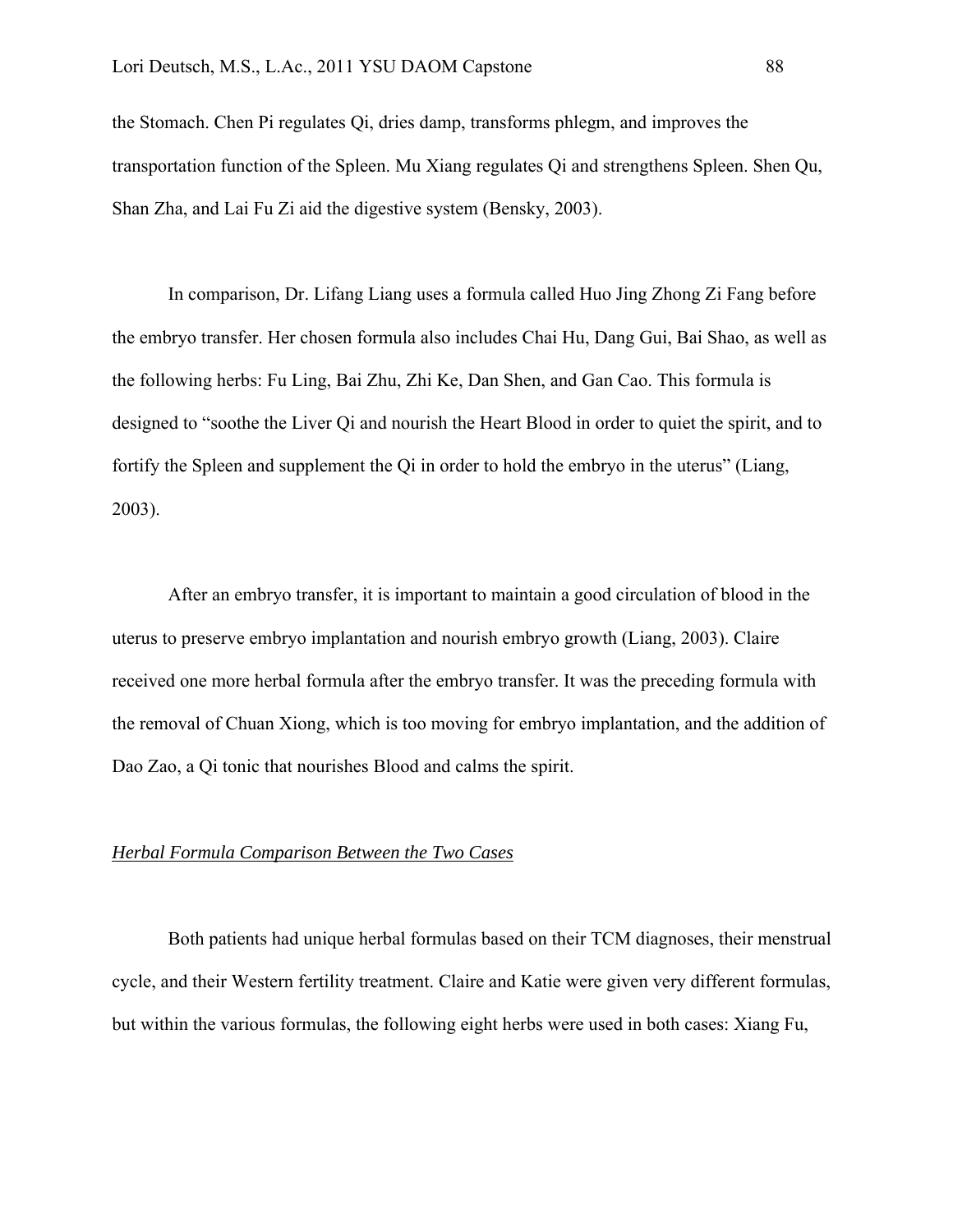Dang Gui, Bai Shao, Gan Cao, Tu Si Zi, Yin Yang Huo, and Nu Zhen Zi. This group of herbs includes Qi tonics and Qi movers, Blood tonics and Blood movers, Yin tonics and Yang tonics.

The formulas used during Katie's final Western fertility cycle were mostly focused on moving Blood, regulating menstruation, and tonifying Kidney Yang. Since she had amenorrhea, it was important to invigorate the blood and move the Qi, especially in her reproductive organs.

The formulas used for Claire's final Western fertility cycle were mostly focused on regulating Qi, supplementing Kidneys, transforming Damp/Phlegm, and harmonizing the Liver. This strategy took her TCM diagnosis of Damp/Phlegm accumulation into account, as well as the side effects she was having from the fertility drugs, such as bloating and constipation. For this it was important to regulate the Qi. The formulas were also supplementing her Kidneys and Liver, which, as mentioned above, are two of those five important organ channels that are key to reproductive success.

Katie's herbal formulas used higher doses of herbs than Claire's formulas. For example, twenty grams of Yin Yang Huo were used in Katie's formula, while nine grams were used in Claire's. In Bensky's Materia Medica text, the dosage for Yin Yang Huo is stated to be six to fifteen grams. The Materia Medica text gives cautionary advice about toxicity in "very large doses," but does not say how large a toxic dose would be (Bensky, 2003). It is interesting to note that six months earlier, Katie's first herbal formula had only ten grams of Yin Yang Huo. Therefore, it appears that during her last IUI cycle, higher doses of both herbs and drugs were used. Katie's dose of Follistim had been 150 units for her previous IUI cycles, but in her last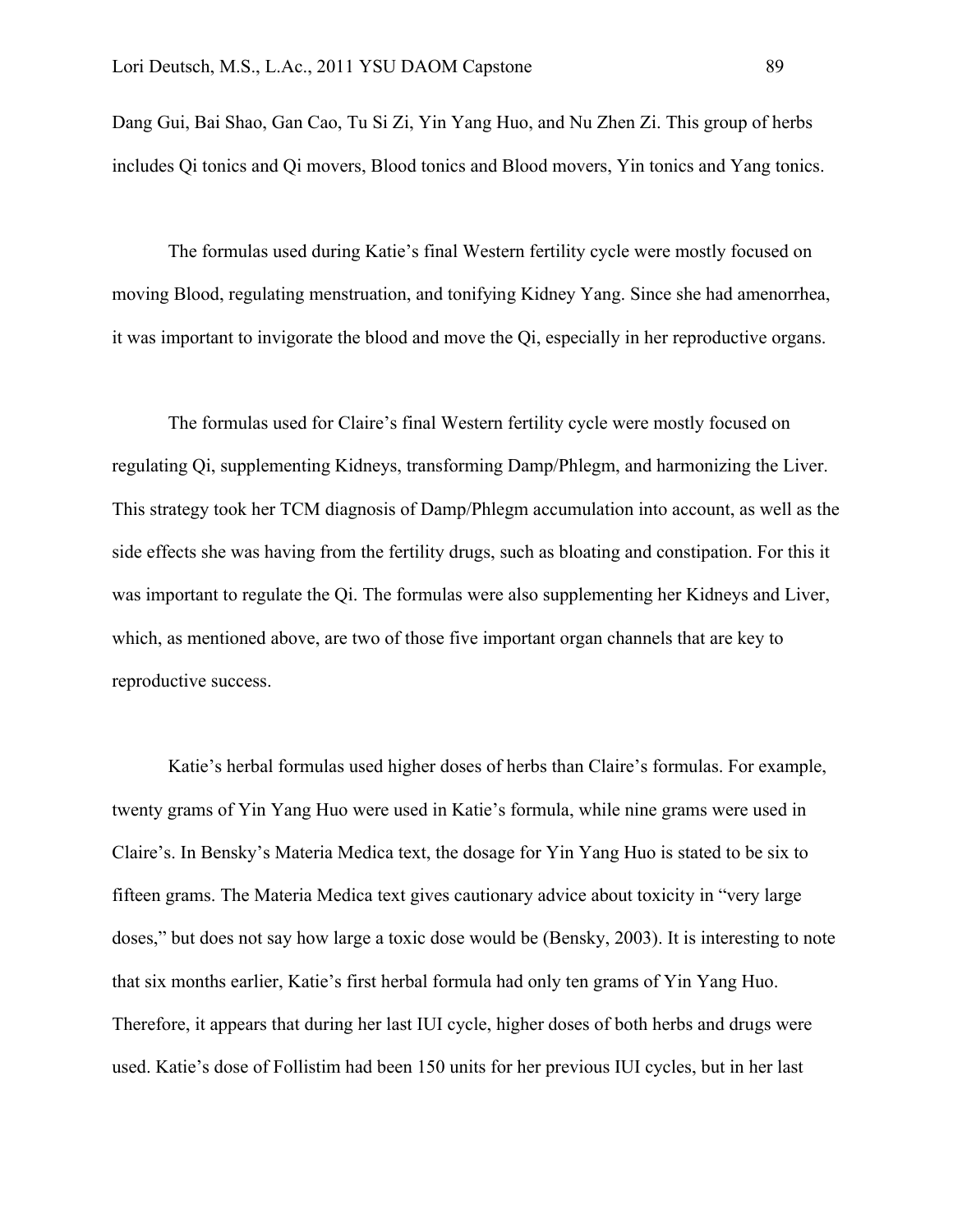cycle, scheduled to be an IVF, she was given 200 units. At the last moment, that IVF cycle was converted to an IUI cycle, so her IUI dose was higher than it had been in the past. It is possible that these higher doses helped contribute to her positive outcome.

### *Acupuncture Point Comparison Between the Two Cases*

Acupuncture points typically have multiple actions and are often able to exert influence on more than one channel. A comparison chart of the acupuncture points used in Claire and Katie's cases (see table #5) shows how these points can affect multiple channels.

As discussed above, there are five channels that are important in the treatment of reproductive dysfunction. They are the Kidney, Spleen, Liver, Chong and Ren channels. In Claire's case, the Spleen and Stomach channels were accessed most frequently according to her acupuncture protocol, followed by the Kidney, Liver and Ren channels. Therefore, the acupuncture points used in Claire's treatment made use of four of the five channels mentioned above. Her TCM diagnosis of Damp-Phlegm accumulation would explain the predominant use of the Spleen and Stomach channels.

The acupuncture points used in Claire's treatment also accessed points on the Large Intestine and DU channels and made contact with the Urinary Bladder channel. Use of these additional channels took her symptoms into account, which included constipation, incomplete evacuation of stool and urinary issues.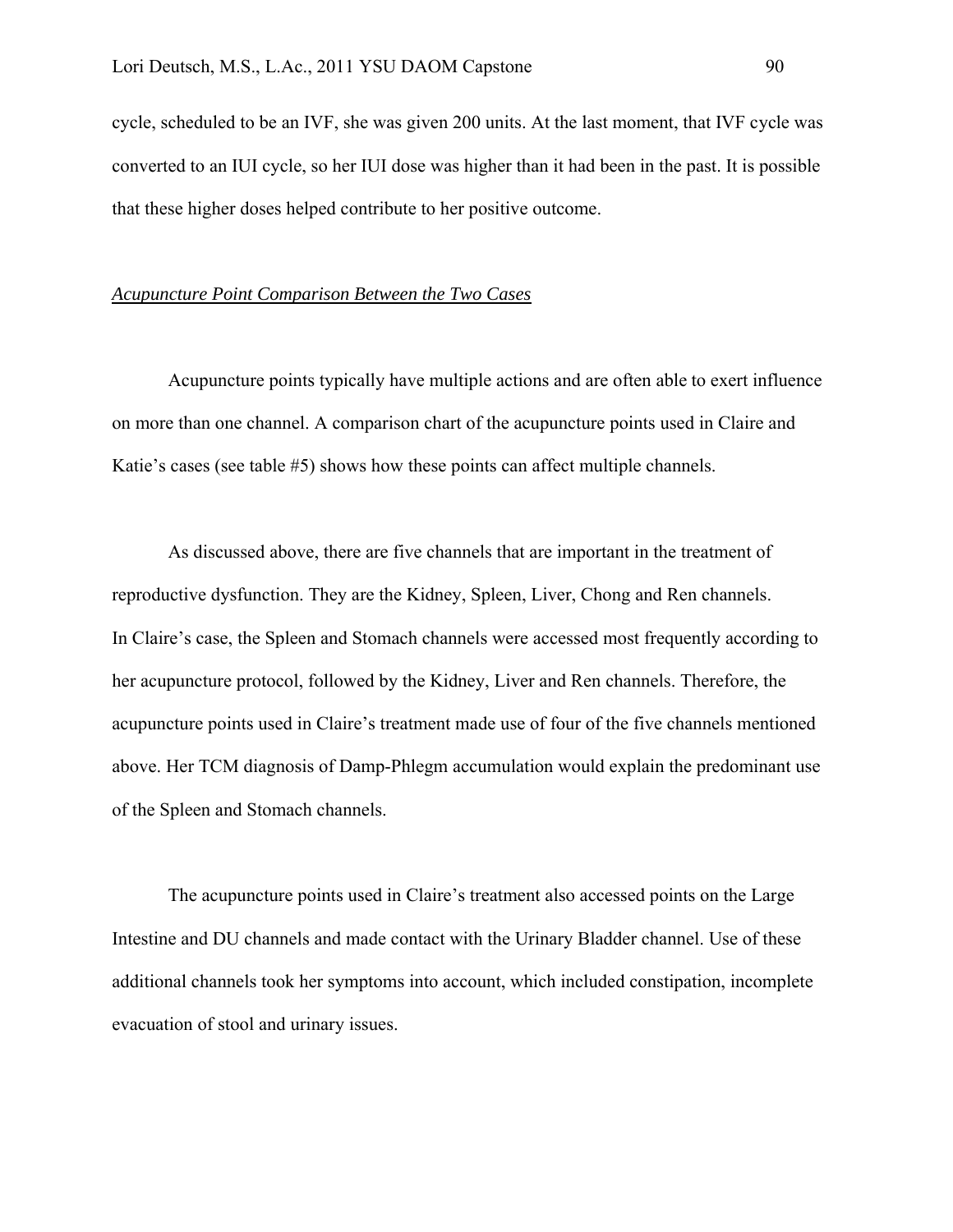In Katie's case, the Liver channel was accessed most frequently according to her acupuncture protocol, followed by the Spleen and Kidney channels. The Ren channel was also largely used. Katie's point protocol also accessed the Chong channel through one of its most important points, ST-30. From that perspective, Katie's point protocol used all five of the key channels mentioned above.

### **Implications for Theory and Practice**

This study includes two cases, which demonstrate how women who tried many drugs and Western fertility procedures over a long period of time and added TCM to their treatment protocol conceived and gave birth.

This study showed how short-term use of Chinese medicine (one month) was as successful as long-term use (six months), when combined with Western fertility treatments. This could have significant implications for practice because more Western health practitioners might be more open to include a short-term Chinese medical adjunct into their protocols. On the other hand, Claire, who got pregnant with short-term use of Chinese medicine had also employed IVF for the first time, so it is difficult to ascertain if IVF or Chinese medicine or a combination of the two were responsible for her successful outcome. The same reasoning can be applied to Katie. She received numerous Western fertility cycles and many months of acupuncture and herbs. Therefore, it is difficult to know what caused her to finally conceive. If future studies were to look into these scenarios further, successful protocols might come to light and advance the relationship between Western and Eastern fertility medicine.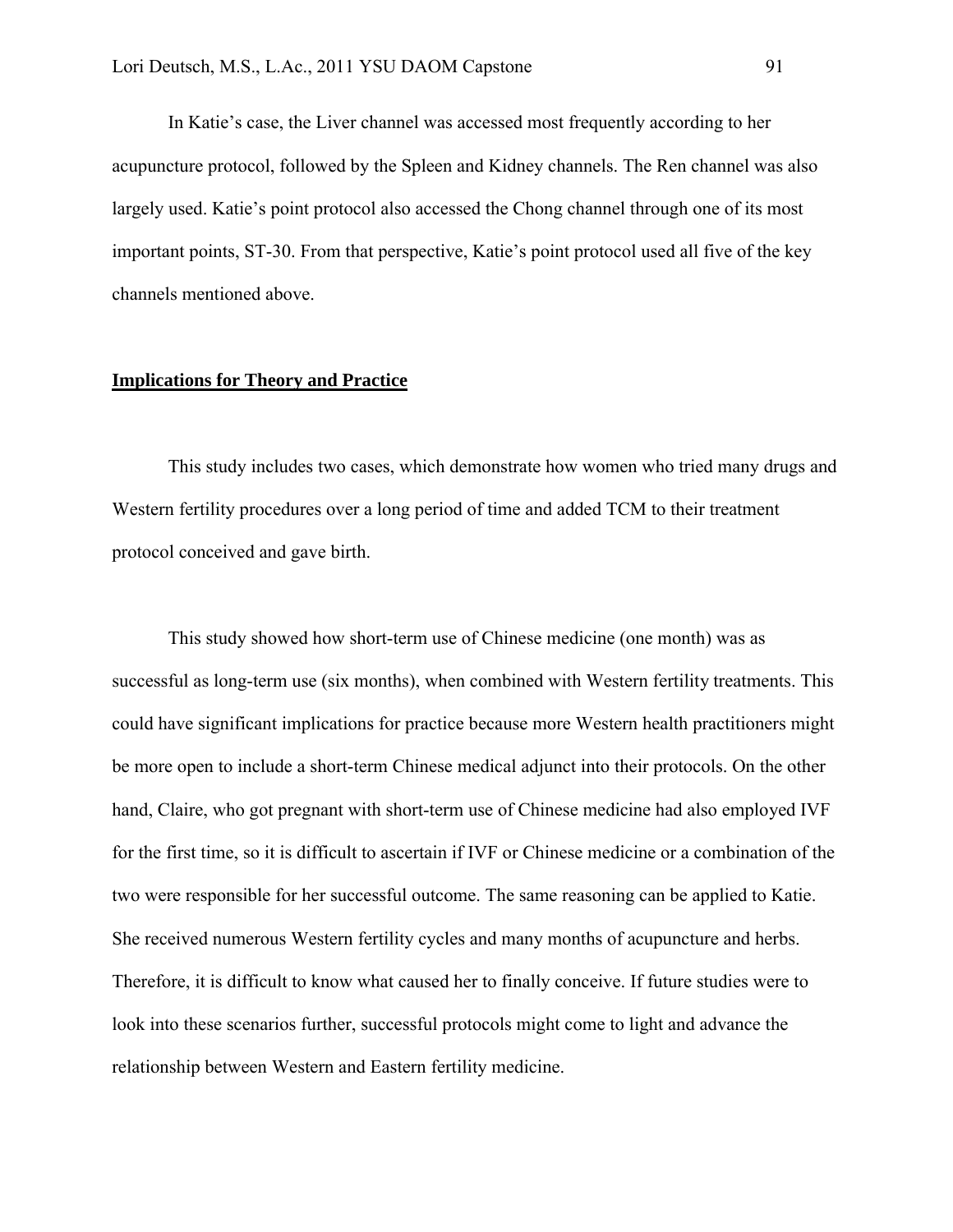This study can also be of benefit to individual practitioners of both Eastern and Western medicine. Western practitioners might get a better impression of TCM theory and practice by learning how it can increase their chances of success in treating infertile patients with PCOS. They may come to understand how acupuncture and/or herbs can complement Western fertility treatments, and they might discover various acupuncture and herb protocols that can be used in conjunction with IUI and IVF.

TCM practitioners may gain an understanding of how reproductive endocrinologists treat women with infertility. Specifically, they can get to know the course of events that is likely to occur when their PCOS patient steps into the RE's office. They will come away with a better understanding of the drugs and dosages used by reproductive endocrinologists, as well as the pros and cons of various procedures.

## **Limitations of Study**

The limitations of the present study include sample size. It was a small study comparing only two cases. Another limitation is that the two patients were approximately the same age (34 and 35 years old). This is a weakness because the results of the study cannot be extrapolated to other age groups, whether older or younger. In fact, women over age 45 are less likely to get pregnant with either TCM or Western fertility treatments, so the results can not be applied to that population. However, on the other hand, the two women being approximately the same age can be considered a strength because it makes the comparison between the two women more valid.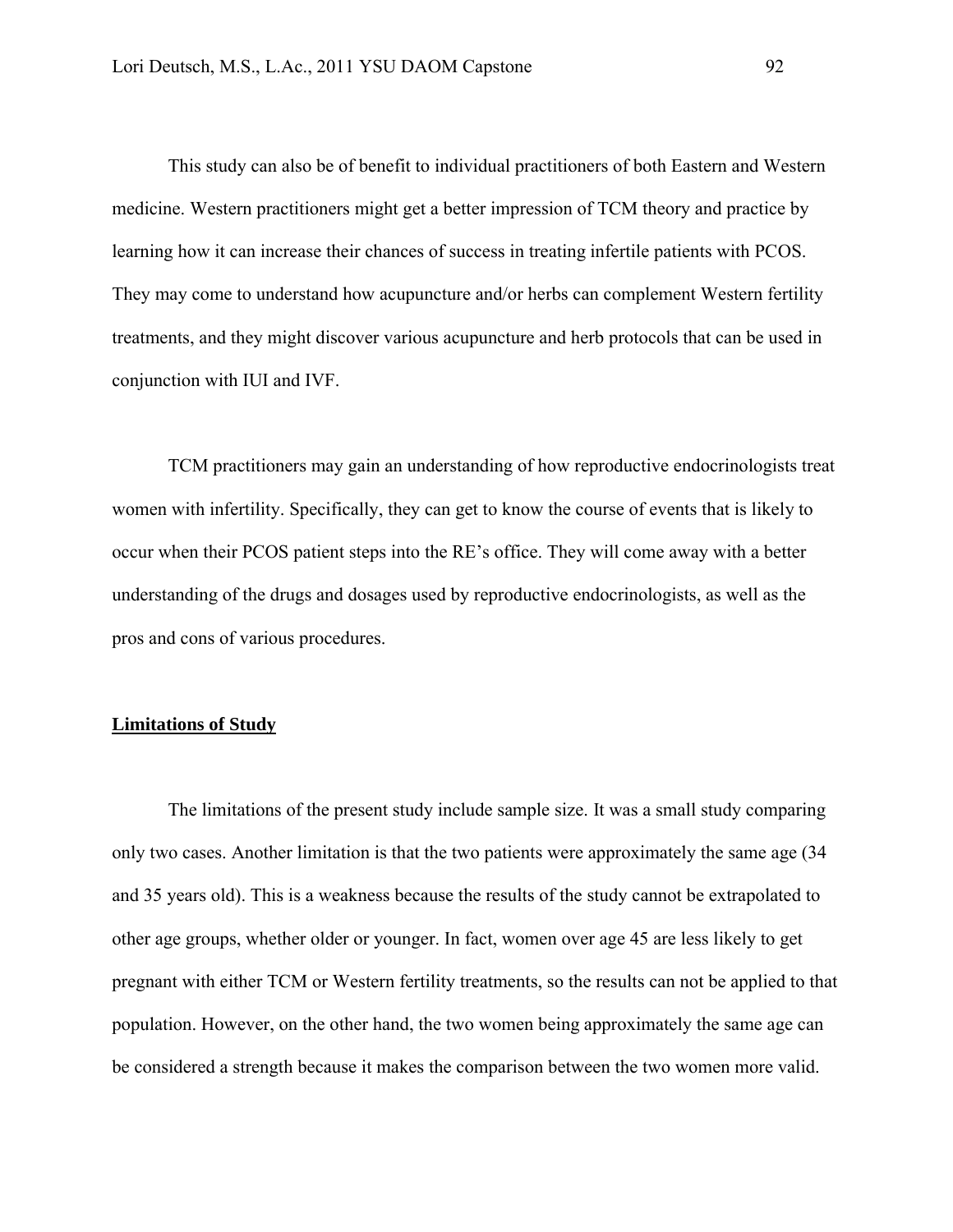In a small, qualitative study such as this, one must even be careful about generalizing and extrapolating results to the *same* age group, because both patients had positive outcomes with very different protocols: different herbs, drugs, acupuncture points, and doctors.

The limitations of the study also include a lack of chart notes, and therefore a lack of data. Western medical information was missing from Katie's chart. Not all drugs and dosages were listed. For example, she probably took progesterone after her ART cycles, but there was no mention of that. Other limitations include a lack of progress report notes on how the patients felt after each treatment. There was also inadequate documentation of acupuncture points used, with only one set of acupuncture points listed in each chart.

With regard to the limitations listed above, the data for this study may not be externally valid. The term *trustworthiness* is often used to refer to the concept of validity. Validity is the degree to which one's instrument measures what it claims to measure (Roberts, 2010). External validity refers to whether the results of the study might be true for a larger population (MacPherson, 2008). A larger study, with both treatment and control groups, would be needed to determine whether or not data is externally valid.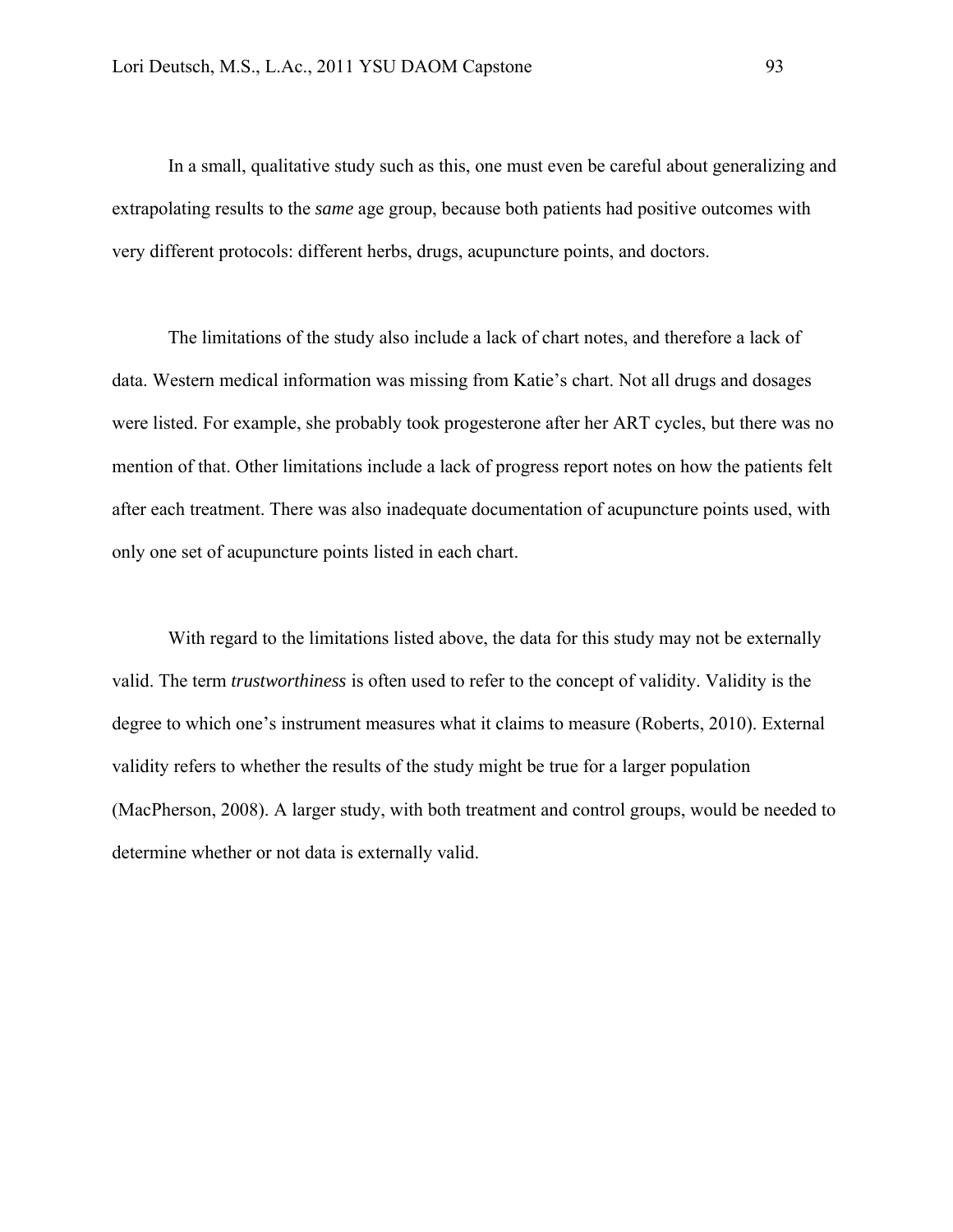### **Suggestions for Future Research**

For future research, a retrospective study would need to use cases that had more detailed documentation than the ones available for this study. However, a study with treatment and control groups would provide the best possible scenario to investigate this subject further.

In the current study, it was hypothesized that an infertile woman with PCOS who is treated on a consistent basis with weekly acupuncture treatments and daily herbal intake for at least three months will conceive sooner, with fewer Western medicine fertility cycles, than a woman who undergoes similar TCM treatment for less than three months. However, the comparison of these two PCOS cases did not confirm the hypothesis. Contradictory to the hypothesis, Katie had more than three months of TCM treatment and took longer to conceive than Claire who had less than three months of TCM treatment. Compared to Claire, Katie did not have fewer Western medicine fertility cycles. The two women had an equal number of Western fertility cycles before they conceived.

The next logical step might be to do a retrospective case study with a larger number of cases. However based on the difficulty in finding well-documented charts for comparison needed for this study, a more advanced approach, such as a randomized controlled trial (RCT), is suggested for future research.

A RCT could test the hypothesis that infertile women diagnosed with PCOS, chronic anovulation and polycystic ovaries, who are treated on a consistent basis with weekly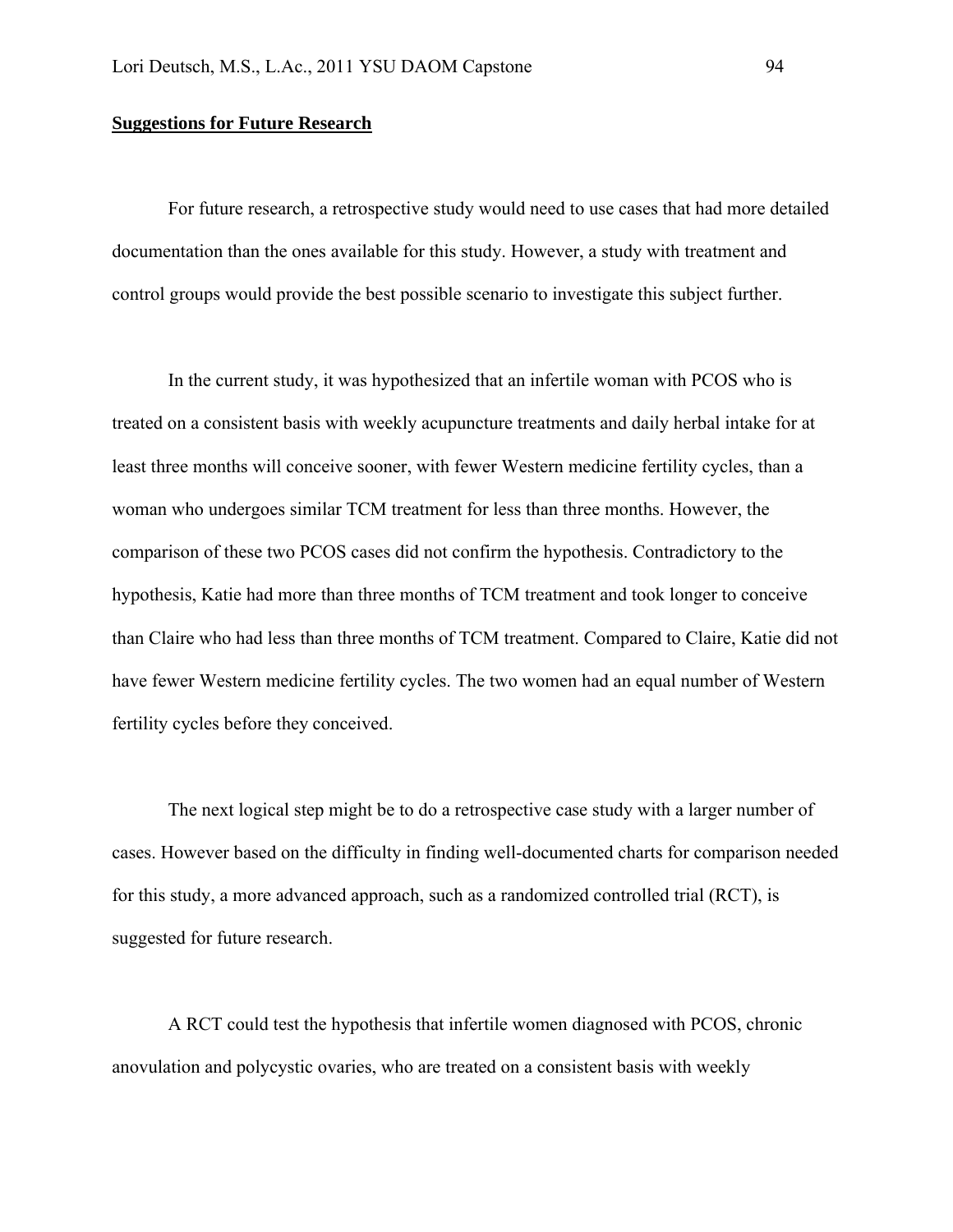acupuncture treatments and daily herbal intake for at least three months will conceive sooner, with fewer Western medicine fertility cycles, than women with the same diagnosis who undergo similar TCM treatment for less than three months.

The inclusion criteria would be infertile women between the ages of 31 and 35, with a Western diagnosis of PCOS, chronic anovulation and polycystic ovaries. The exclusion criteria would be male factor infertility, hyperprolactinemia, thyroid disorders, fallopian tube defects, and endometrial lining/uterine abnormalities.

The research design would consist of three groups, with 50 women in each group. One treatment group would receive acupuncture and herbs for three months before receiving IVF. A second treatment group would receive acupuncture and herbs for one month before receiving IVF. The third group, a control group, would receive IVF only. All study subjects would be treated within the same group practice of reproductive endocrinologists, and they would use the same fertility drugs. Both Chinese medicine treatment groups would receive acupuncture and herbs within the same group practice of acupuncturists and herbalists. The study would continue for one month after the Embryo Transfer with both Chinese medicine (acupuncture and herbs) and Western medicine (progesterone).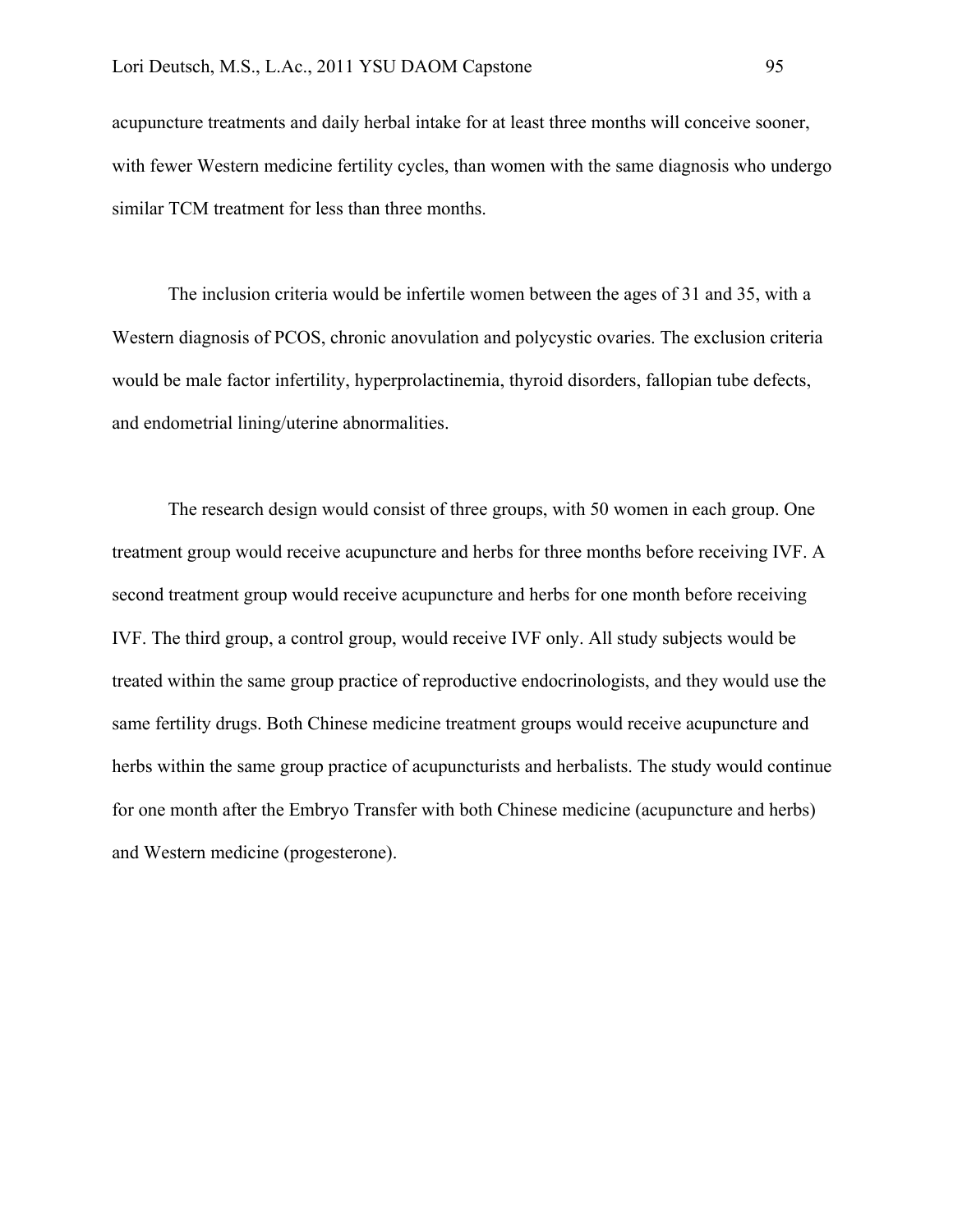# **Conclusion**

Although the outcome of pregnancy and live birth was required for the cases to be included in this comparative study, it is interesting to see how two individual PCOS cases treated by independent practitioners both led to successful outcomes despite differences in their approaches and treatments.

Western medicine and Chinese medicine complement each other well. The patient who is lucky enough to have access to both modalities is likely to get the best of both worlds. Together they can produce a more complete diagnosis and provide better treatment options.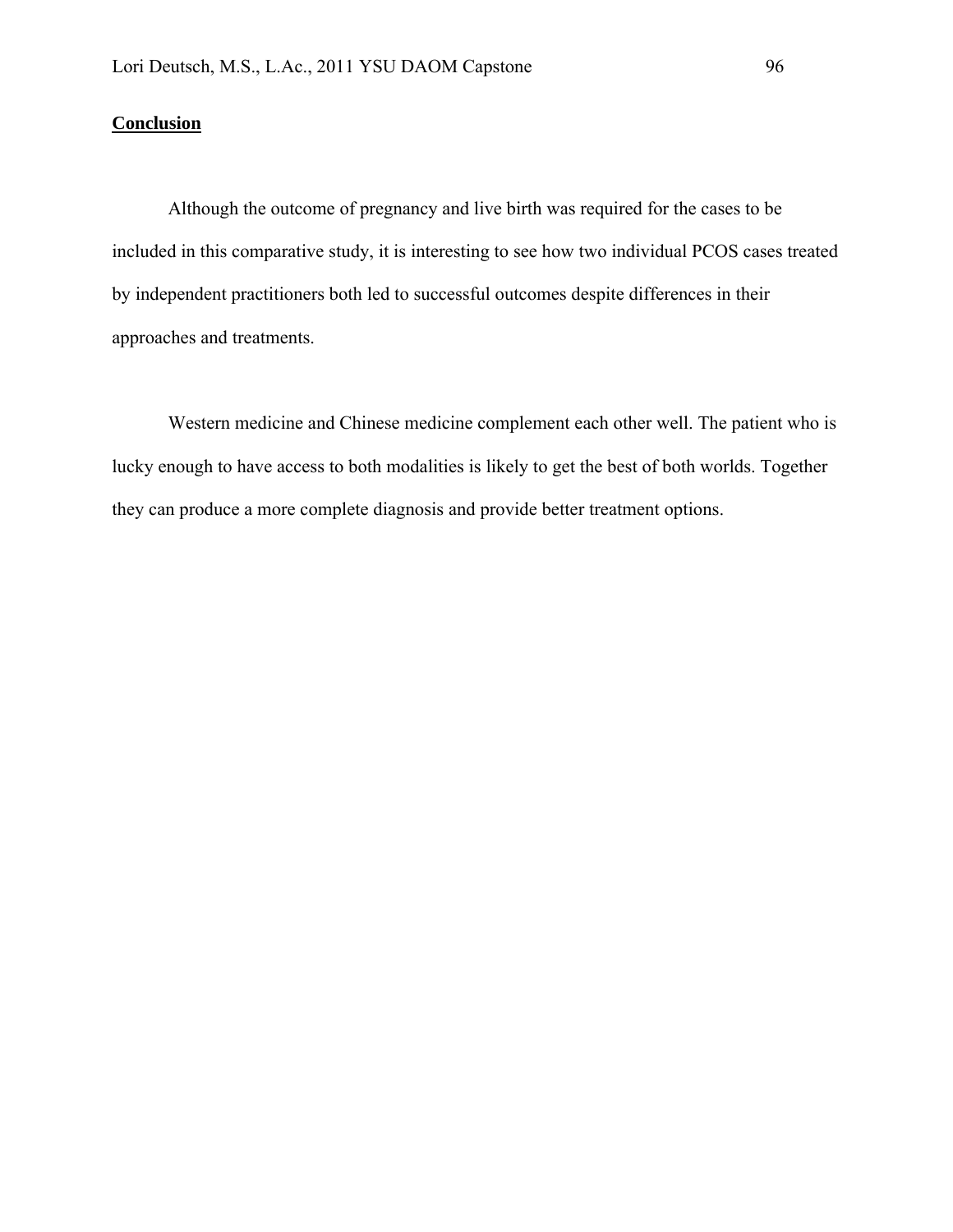# *References*

- Abdallah, R., Kligman, I., Davis, O., & Rosenwaks, Z. (2010). Withholding gonadotropins until human chorionic gonadotropin administration. *Seminars In Reproductive Medicine*, 28(6), 486–492.
- *Acupuncture Benefits Polycystic Ovary Syndrome PCOS*. (n.d.). Retrieved October 14, 2011 from MediGogy.com website: http://medigogy.com/archives/acupuncture-benefitspolycystic-ovary-syndrome-pcos.
- Azziz, R., Carmina, E., Dewailly, D., Diamanti-Kandarakis, E., Escobar-Morreale, H. F., Futterweit, W., ... Witchel, S. F. (2009). The androgen excess and PCOS society criteria for the polycystic ovary syndrome: The complete task force report. *Fertility and Sterility*, 91(2), 456–488.
- Azziz, R, Sanchez, L. A., Knochenhauer, E. S., Moran, C., Lazenby, J., Stephens K. C., . . . Boots, L. R. (2004). Androgen excess in women: experience with over 1000 consecutive patients. *The Journal of Clinical Endocrinology & Metabolism*, 89(2), 453–462.
- Baillargeon, J., Jakubowicz, D. J., Iuorno, M. J., Jakubowicz, S., & Nestler, J. E. (2004). Effects of metformin and rosiglitazone, alone and in combination, in nonobese women with polycystic ovary syndrome and normal indices of insulin sensitivity. *Fertility and Sterility*, 82(4), 893–902.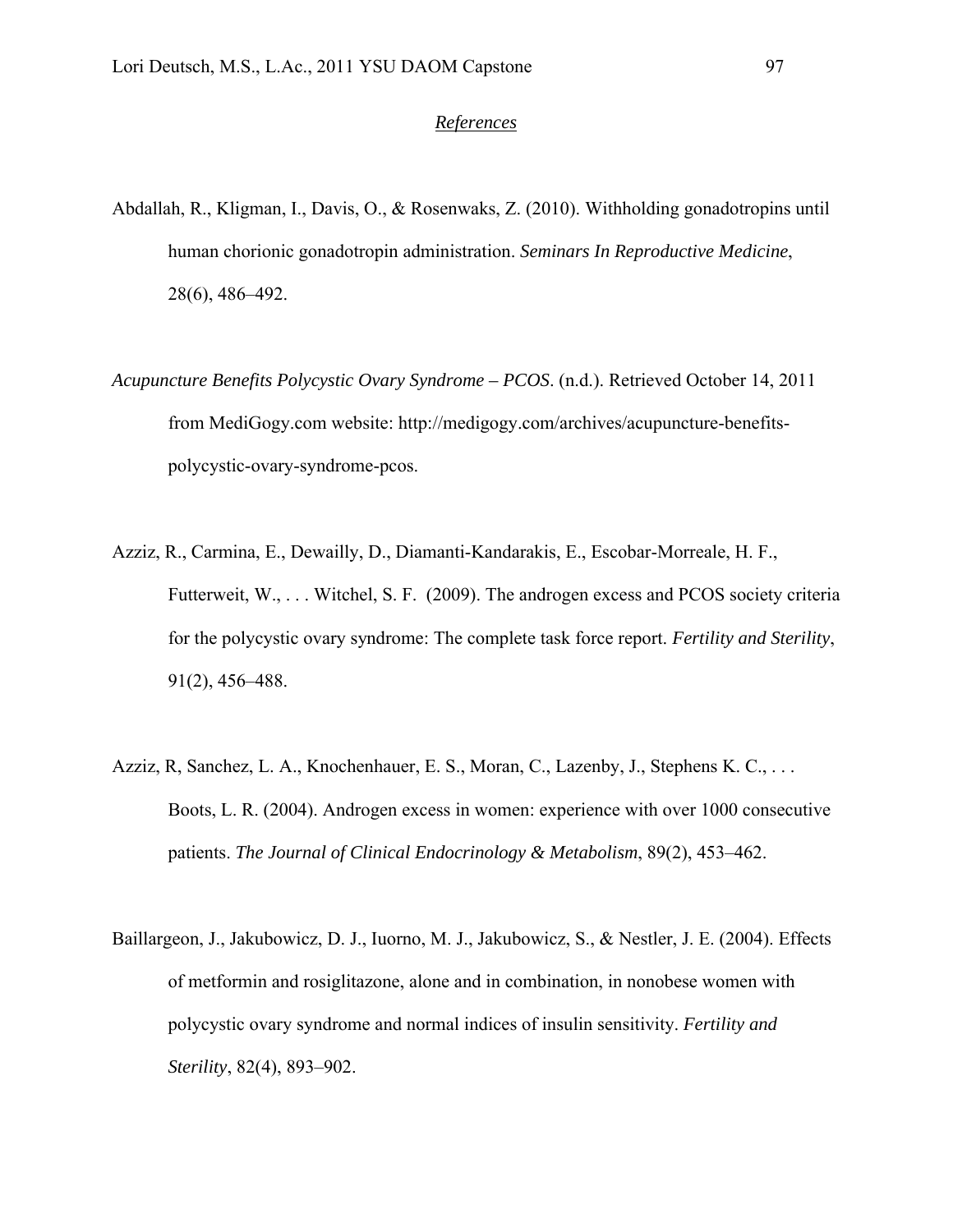- Baird, D. T. (1987). A model for follicular selection and ovulation: Lessons from superovulation. *Journal of Steroid Biochemistry*, 27(1-3), 15–23.
- Baker, V., Fujimoto, V. Y., Kettel, L. M., Adamson, G. D., Hoehler, F., Jones, C. E., & Soules, M.R. (2009). Clinical efficacy of highly purified urinary FSH versus recombinant FSH in volunteers undergoing controlled ovarian stimulation for in vitro fertilization: A randomized, multicenter, investigator-blind trial. *Fertility and Sterility*, 91(4), 1005– 1011.
- Bayrak, A., Terbell, H., Urwitz-Lane, R., Mor, E., Stanczyk, F. Z., & Paulson, R.J. (2007). Acute effects of metformin therapy include improvement of insulin resistance and ovarian morphology. *Fertility and Sterility*, 87(4), 870–875.
- Beilby, J. (2004). Definition of metabolic syndrome: Report of the National Heart, Lung, and Blood Institute/American Heart Association conference on scientific issues related to definition. *Clinical Biochemist Reviews*, 25(3), 195–198.
- Bensky, D. (2003). *Chinese Herbal Medicine: Materia Medica* (pp. 49–388). Seattle, WA: Eastland Press, Incorporated.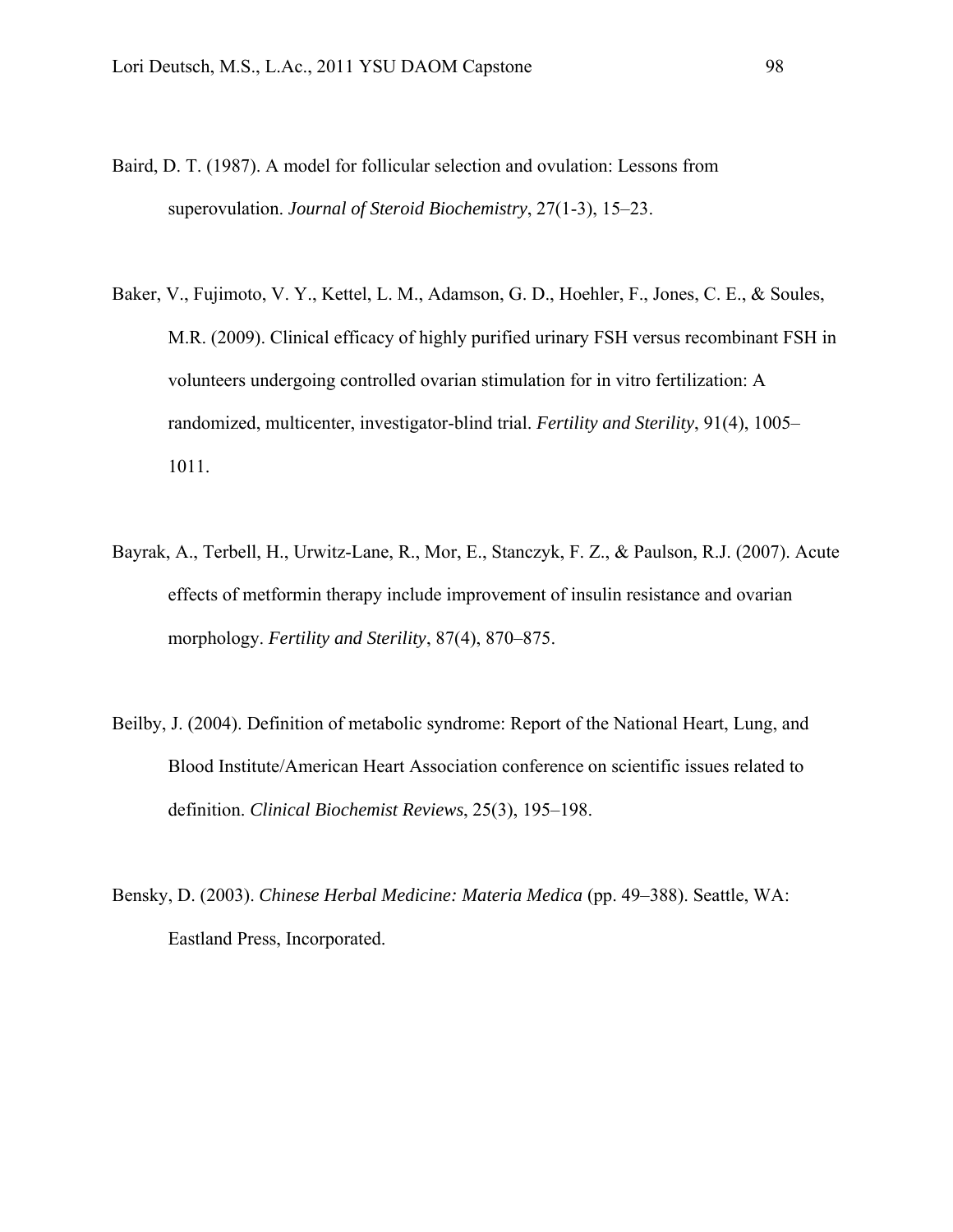- Brzyski, R. G., Grow, D. R., Sims, J. A., & Seltman, H. J. (1995). Increase in androgen:estrogen ratio specifically during low-dose follicle-stimulating hormone therapy for polycystic ovary syndrome. *Fertility and Sterility*, 64(4), 693–697.
- Buckett, W. M., Bouzayen, R., Watkin, K. L., Tulandi, T., & Tan, S. L. (1999). Ovarian stromal echogenicity in women with normal and polycystic ovaries. *Human Reproduction*, 14(3), 618–621.
- Carmina, E., Orio, F., Palomba, S., Longo, R. A., Lombardi, G., & Lobo, R. A. (2005). Ovarian size and blood flow in women with polycystic ovary syndrome and their correlations with endocrine parameters. *Fertility and Sterility*, 84(2), 413–419.
- Carmina, E., Rosato, F., & Janni, A. (1986). Increased DHEAs levels in PCO syndrome: Evidence for the existence of two subgroups of patients. *Journal Endocrinol Invest*, 9(1), 5–9.
- Carmina, E., Wong, L., Chang, L., Paulson, R. J., Sauer, M. V., Stanczyk, F. Z., . . . Lobo, R. A. (1997). Endocrine abnormalities in ovulatory women with polycystic ovaries on ultrasound. *Human Reproduction*, 12(5), 905–909.
- Chang, R. J. (2004). A practical approach to the diagnosis of polycystic ovary syndrome. *American Journal of Obstetrics and Gynecology*, 191, 713–717.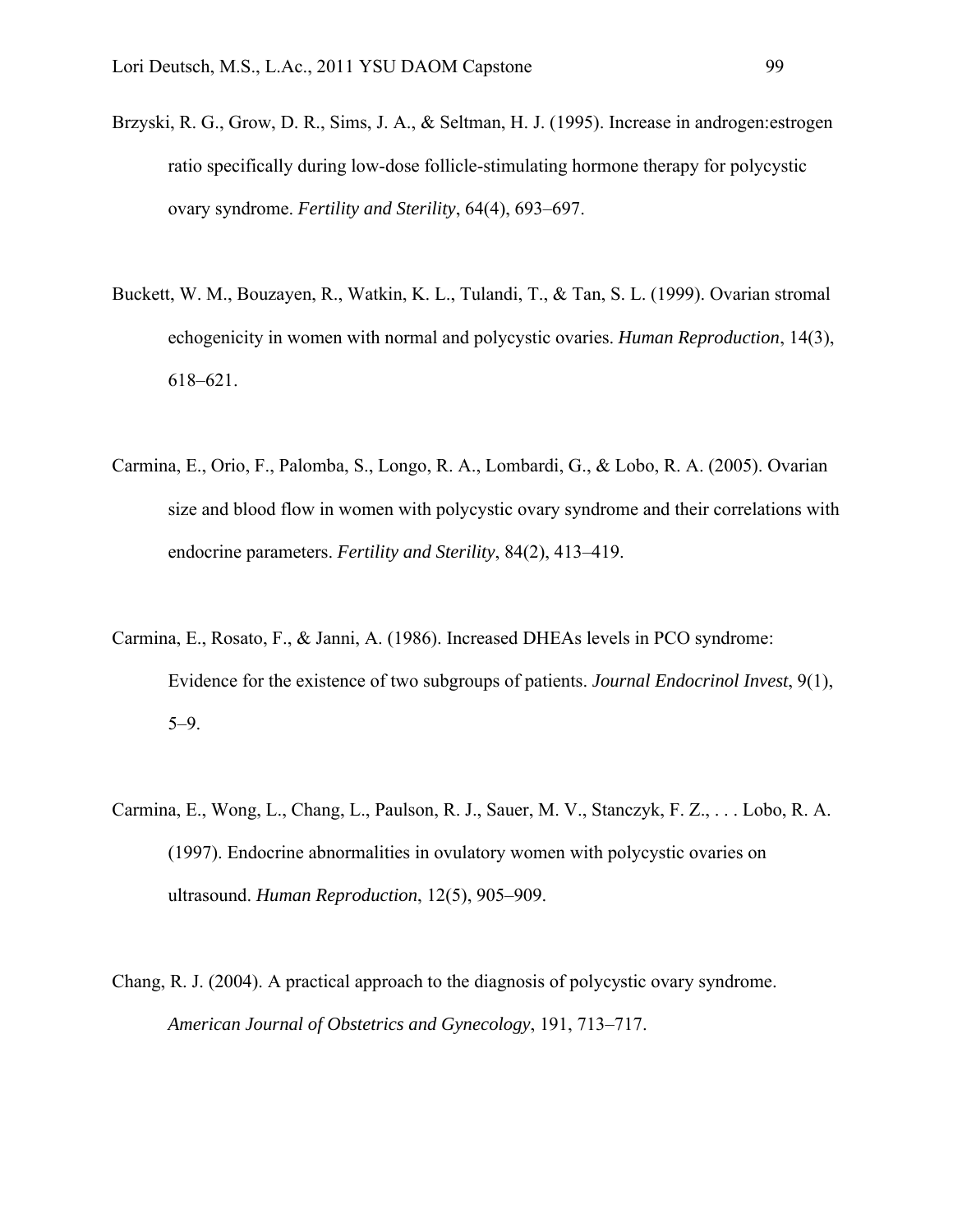- Chang, W. Y., Knochenhauer, E. S., Bartolucci, A. A., & Azziz, R. (2005). Phenotypic spectrum of polycystic ovary syndrome: clinical and biochemical characterization of the three major clinical subgroups. *Fertility and Sterility*, 83(6), 1717–1723.
- Clayton, R. N., Ogden, V., Hodgkinson, J., Worswick, L., Rodin, D. A., Dyer, S., & Meade, T. W. (1992). How common are polycystic ovaries in normal women and what is their significance for the fertility of the population? *Clinical Endocrinology*, 37, 127–34.
- Dale, O., Tanbo, T., Lunde, O., & Abyholm, T. (1993). Ovulation induction with low-dose follicle-stimulating hormone in women with the polycystic ovary syndrome. *Acta Obstetricia et Gynecologica Scandinavica*, 72(1), 43–46.
- Deadman, P., & Al-Khafaji, M. (2001). *A Manual of Acupuncture* (p. 151–552). East Sussex: Journal of Chinese Medicine Publications.
- DeUgarte, C. M., Woods, K. S., Bartolucci, A. A., & Azziz, R. (2006). Degree of facial and body terminal hair growth in unselected black and white women: Toward a populational definition of hirsutism. *The Journal of Clinical Endocrinology & Metabolism*, 91(4), 1345–1350.
- Di Fede, G., Mansueto, P., Pepe, I., Battista Rini, G., & Carmina, E. (2010). High prevalence of polycystic ovary syndrome in women with mild hirsutism and no other significant clinical symptoms. *Fertility and Sterility*, 94(1), 194–197.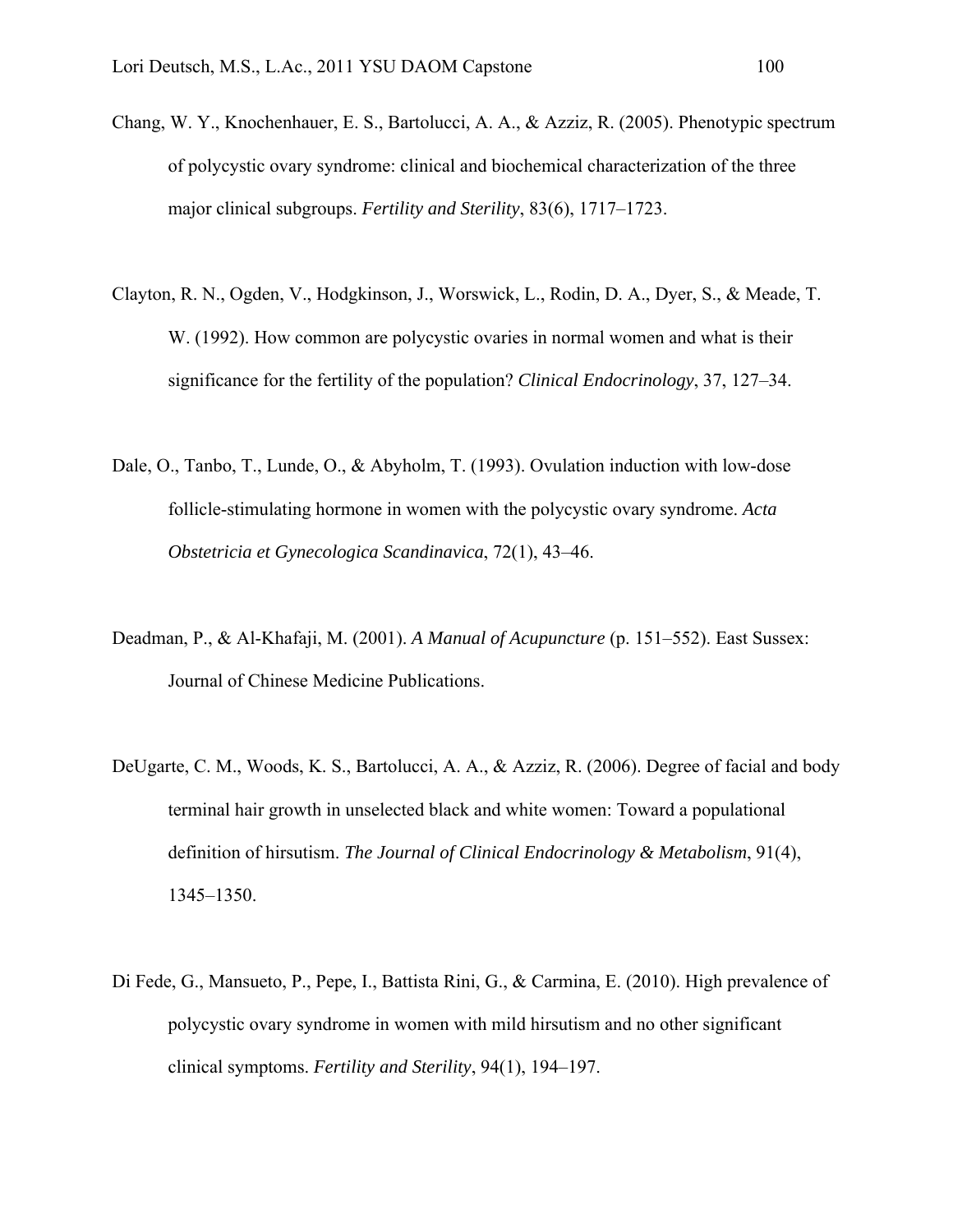- Elmashad, A. I. (2011). Impact of laparoscopic ovarian drilling on anti-mullerian hormone levels and ovarian stromal blood flow using three-dimensional power Doppler in women with anovulatory polycystic ovary syndrome. *Fertility and Sterility*, 95(7), 2342–2346.
- Escobar-Morreale, H. F. (2004). Macroprolactinemia in women presenting with hyperandrogenic symptoms: Implications for the management of polycystic ovary syndrome. *Fertility and Sterility*, 82(6), 1697–1699.
- Ferriman, D., & Gallwey J. D. (1961). Clinical assessment of body hair growth in women. *The Journal of Clinical Endocrinology and Metabolism*, 21, 1440–1447.
- Franks, S. (2006). Diagnosis of polycystic ovarian syndrome: In defense of the Rotterdam criteria. *The Journal of Clinical Endocrinology and Metabolism*, 91(3), 786–789.
- Griesinger, G. (2010). Ovarian hyperstimulation syndrome prevention strategies: Use of gonadotropin-releasing hormone antagonists. *Seminars In Reproductive Medicine*, 28(6), 493–499.
- Hatch, R., Rosenfield, R. L., Kim, M. H., & Tredway, D. (1981). Hirsutism: Implications, etiology, and management. *American Journal of Obstetrics & Gynecology*, 140(7), 815– 830.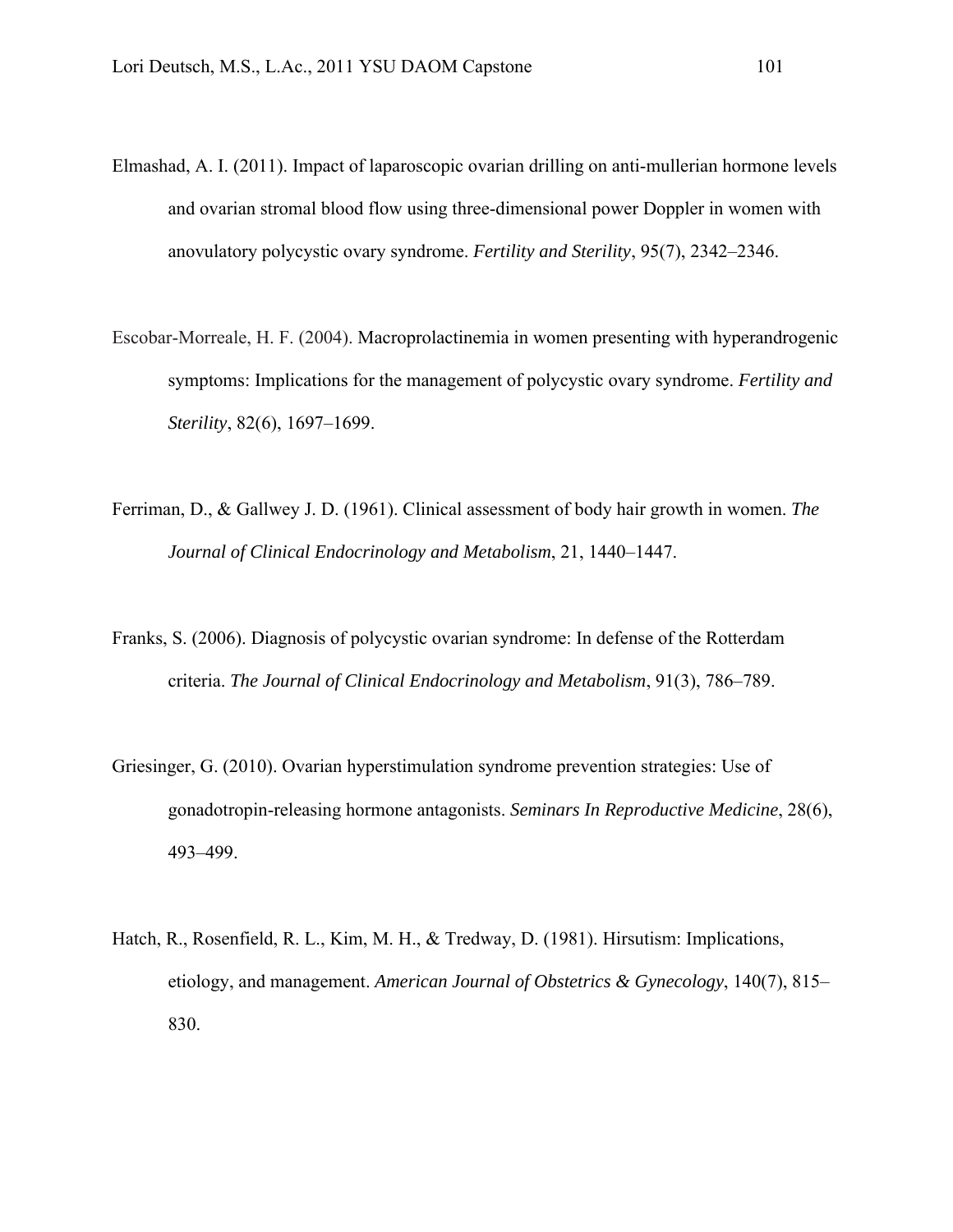- Hayden, C. J., Rutherford, A. J., & Balen, A. H. (1999). Induction of ovulation with the use of a starting dose of 50 units of recombinant human follicle-stimulating hormone (Puregon). *Fertility and Sterility*, 71(1), 106–108.
- He, L. Z. (2004). Clinical study of Chinese herbs artifical periodical therapy in treating hyperandrogenism of polycystic ovary syndrome. *Shandong Journal Traditional Chinese Medicine*, 23(8), 467–468.
- Heiman, D. L. (2009). Amenorrhea. *Primary Care: Clinics in Office Practice*, 36(1), 14–16.
- Hou, J. M., Yu, J., & Wei, M. J. (2000). Study on treatment of hyperandrogenism and hyperinsulinism in polycystic ovary syndrome with Chinese herbal formula Tiangui Fang. *Chinese Journal of Integrated Traditional and Western Medicine*, 20(8), 589–592.
- Hua, Q., Wu, Y. N., & Zhang, J. M. (2003). Clinical study on Yishen Jianpi Yangxue Tongli therapy in treating polycystic ovary syndrome. *Chinese Journal of Integrated Traditional and Western Medicine*, 23(11), 819–822.
- Huang, A., Brennan, K., & Azziz, R. (2010). Prevalence of hyperandrogenemia in the polycystic ovary syndrome diagnosed by the National Institutes of Health 1990 criteria. *Fertility and Sterility*, 93(6), 1938–1941.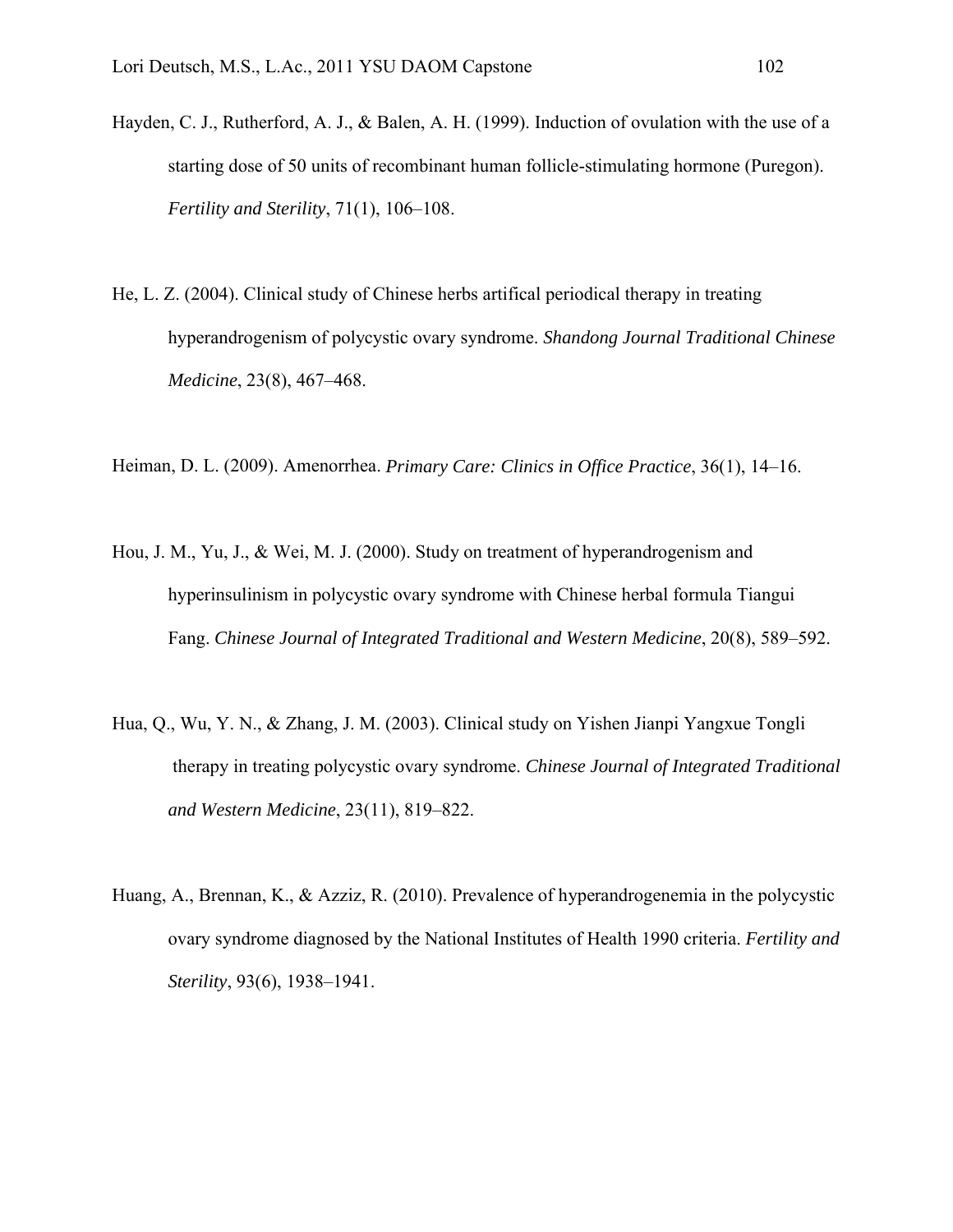- Huang, J., Chian, R., & Tan, S. (2010). Ovarian Hyperstimulation Syndrome Prevention Strategies: In Vitro Maturation. *Seminars In Reproductive Medicine*, 28(6), 519–531.
- Jedel, E., Labrie F., Odén, A., Holm, G., Nilsson, L., Olof Janson, P., . . . Stener-Victorin, E. (2011). Impact of electro-acupuncture and physical exercise on hyperandrogenism and oligo/amenorrhea in women with polycystic ovary syndrome: A randomized controlled trial. *American Journal of Physiology – Endocrinology and Metabolism*, 300, E37–E45.
- Jin, Y. (1998). *Handbook of obstetrics and gynecology in Chinese medicine: An integrated approach* (pp. 69–71). Seattle, WA: Eastland Press.
- Jonard, S., Robert, Y., Cortet-Rudelli, C., Pigny, P., Decanter, C., & Dewailly, D. (2003). Ultrasound examination of polycystic ovaries: Is it worth counting the follicles? *Human Reproduction*, 18(3), 598–603.
- Jungheim, E. & Odibo, A. O. (2010). Fertility treatment in women with polycystic ovary syndrome: A decision analysis of different oral ovulation induction agents. *Fertility and Sterility*, 94(7), 2659–2664.
- Kasa-Vubu, J. Z., Jain, V., & Welch, K. (2010). Impact of fatness, insulin, and gynecological age on luteinizing hormone secretory dynamics in adolescent females. *Fertility and Sterility*, 94(1), 221–229.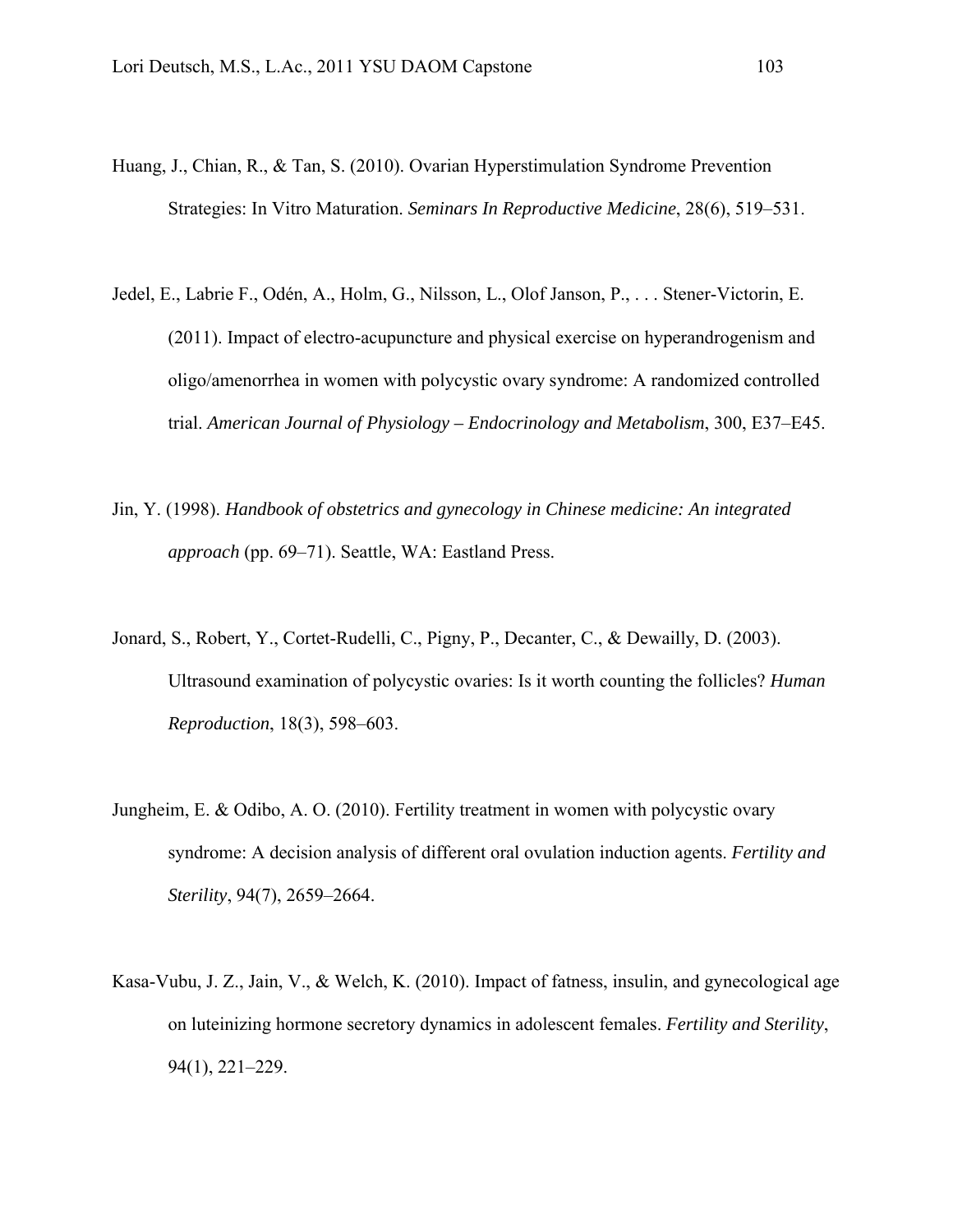- Keye, W. R., Marrs, R. P., Check, J. H., Schnell, V., Surrey, M., & Marshall, D. C. (2004). Evaluation of mixed protocols with bravelle® (human-derived FSH) and repronex® (hMG) to assess clinical efficacy (EMBRACE) in women undergoing in vitro fertilization. *Fertility and Sterility*, 82(2), 348–357.
- Koivunen, R., Laatikainen, T., Tomas, C., Huhtaniemi, I., Tapanainen, J., & Martikainen, H. (1999). The prevalence of polycystic ovaries in healthy women. *Acta Obstetricia et Gynecologica Scandinavica*, 78(2), 137–141.
- Kousta, E., Cela, E., Lawrence, N., Penny, A., Millauer, B., White, D., . . . Franks, S. (2000). The prevalence of polycystic ovaries in women with a history of gestational diabetes. *Clinical Endocrinology*, 53(4), 501–507.
- Legro, R. S., Barnhart, H. X., Schlaff, W. D., Carr, B. R., Diamond, M. P., Carson, S. A., . . . Myers, E. R. (2007). Clomiphene, Metformin, or both for infertility in the polycystic ovary syndrome. *The New England Journal of Medicine*, 356(6), 551–566.
- Lewis, R. (2004). *The infertility cure: The ancient Chinese wellness program for getting pregnant and having healthy babies* (pp. 228–268). New York, NY: Little, Brown and Company.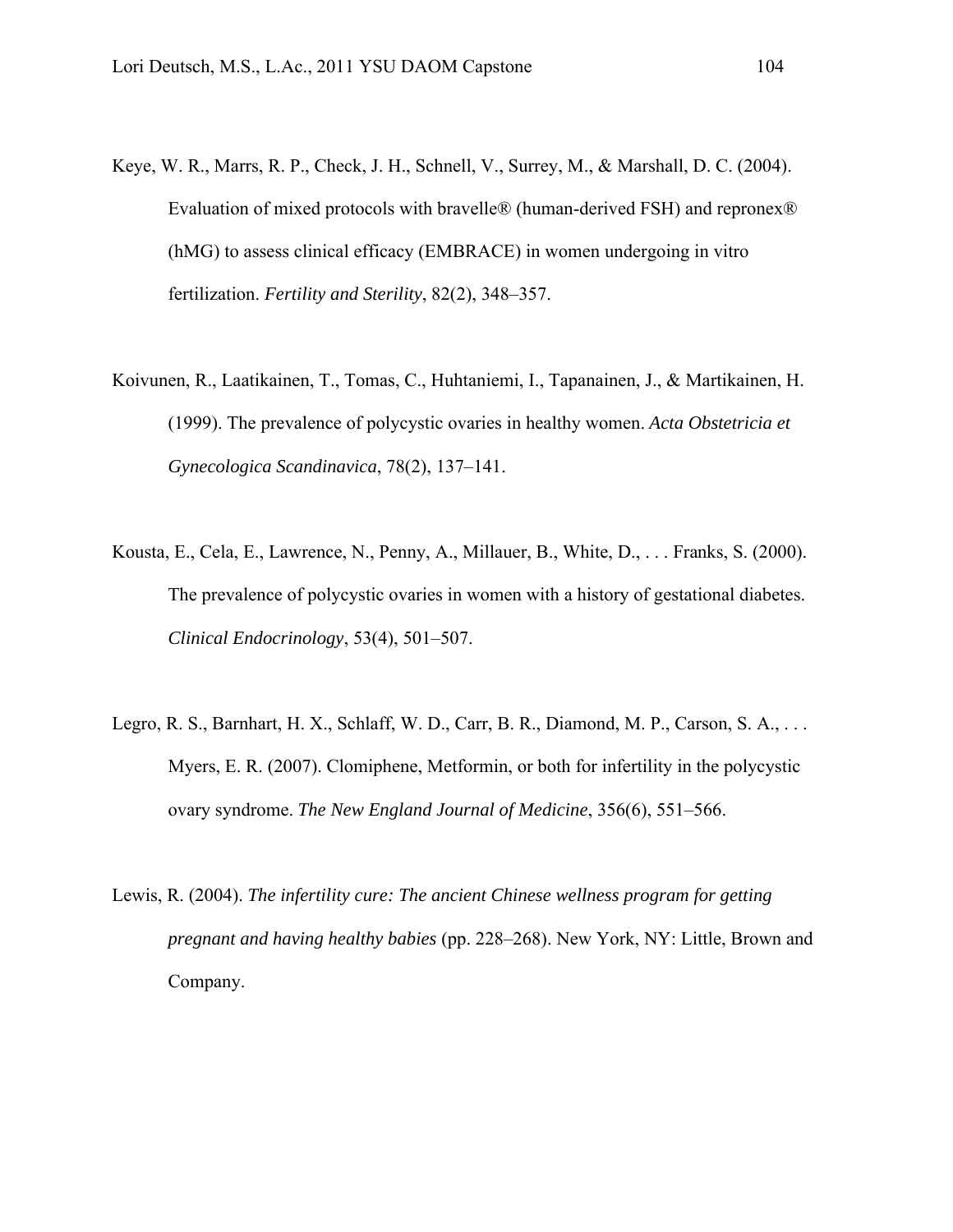- Liang, L. (2003). *Acupuncture & IVF: Increase IVF Success By 40-60%* (pp. 21–139). Boulder, CO: Blue Poppy Press.
- Lobo, R. A., Paul, W. L., & Goebelsmann, U. (1981). Dehydroepiandrosterone sulfate as an indicator of adrenal androgen function. Obstetrics & Gynecology, 57, 69–73.
- Lyttleton, J. (2004). *Treatment of infertility with Chinese medicine* (pp. xvi–361). Edinburgh: Churchill Livingstone.
- Macgregor, A.H., Johnson, J.E., & Bunde, C.A. (1968). Further clinical experience with clomiphene citrate. *Fertility and Sterility*, 19(4), 616–622.
- Maciocia, G. (1989). *The foundations of Chinese medicine: A comprehensive text for acupuncturists and herbalists* (pp. 77–471). Edinburgh: Churchill Livingstone.
- Maciocia, G. (1998). *Obstetrics and gynecology in Chinese medicine* (pp. 15–146). Edinburgh: Elsevier Churchill Livingstone.
- Maciel, G. A., Soares Junior, J. M., Alves da Motta, E. L., Abi Haidar, M., Rodrigues de Lima, G., & Baracat, E. C. (2004). Nonobese women with polycystic ovary syndrome respond better than obese women to treatment with Metformin. *Fertility and Sterility*, 81(2), 355– 360.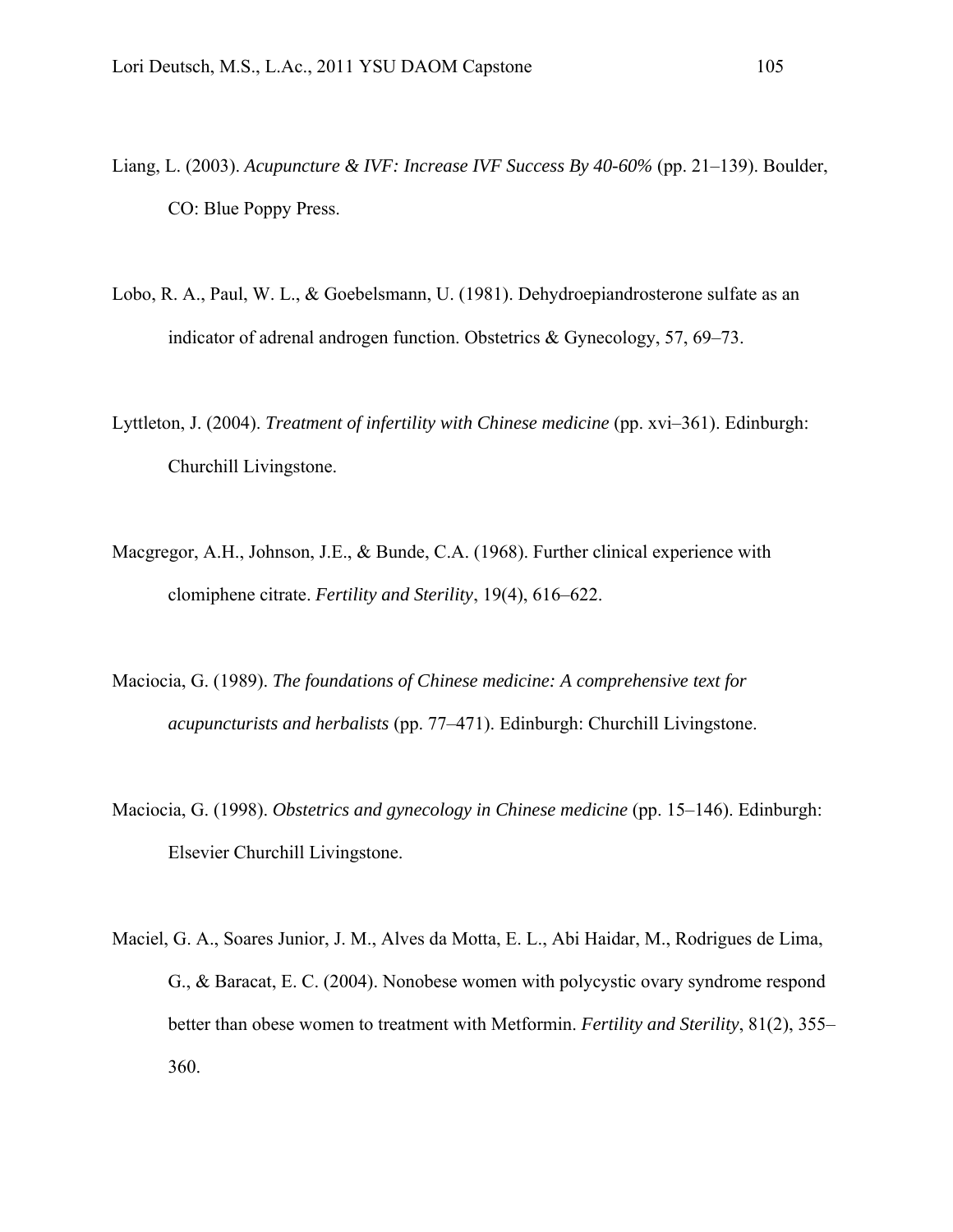- MacPherson, H., et al. (2008). *Acupuncture research: Strategies for establishing an evidence base* (pp. xix–169). Edinburgh: Churchill Livingstone, Elsevier.
- Manzanares, M., Gomez-Palomares, J. L., Ricciarelli, E., & Hernandez, E. R. (2010). Triggering ovulation with gonadotropin-releasing hormone agonist in in vitro fertilization patients with polycystic ovaries does not cause ovarian hyperstimulation syndrome despite very high estradiol levels. *Fertility and Sterility*, 93(4), 1215–1219.
- Mercorio, F., Mercorio, A., Di Spiezio Sardo, A., Vincenzo Barba, G., Pellicano, M., & Nappi, C. (2008). Evaluation of ovarian adhesion formation after laparoscopic ovarian drilling by second-look minilaparoscopy. *Fertility and Sterility*, 89(5), 1229–1233.
- Michelmore, K. F., Balen, A. H., Dunger, D. B., & Vessey, M. P. (1999). Polycystic ovaries and associated clinical and biochemical features in young women. *Clinical Endocrinology*, 51(6), 779–786.
- Mitwally, M. F., & Casper, R. F. (2001). Use of an aromatase inhibitor for induction of ovulation in patients with an inadequate response to clomiphene citrate. *Fertility and Sterility*, 75(2), 305–309.
- Mitwally, M. F., & Casper, R. F. (2004). Aromatase inhibitors in ovulation induction. *Seminars In Reproductive Medicine*, 22(1), 61–78.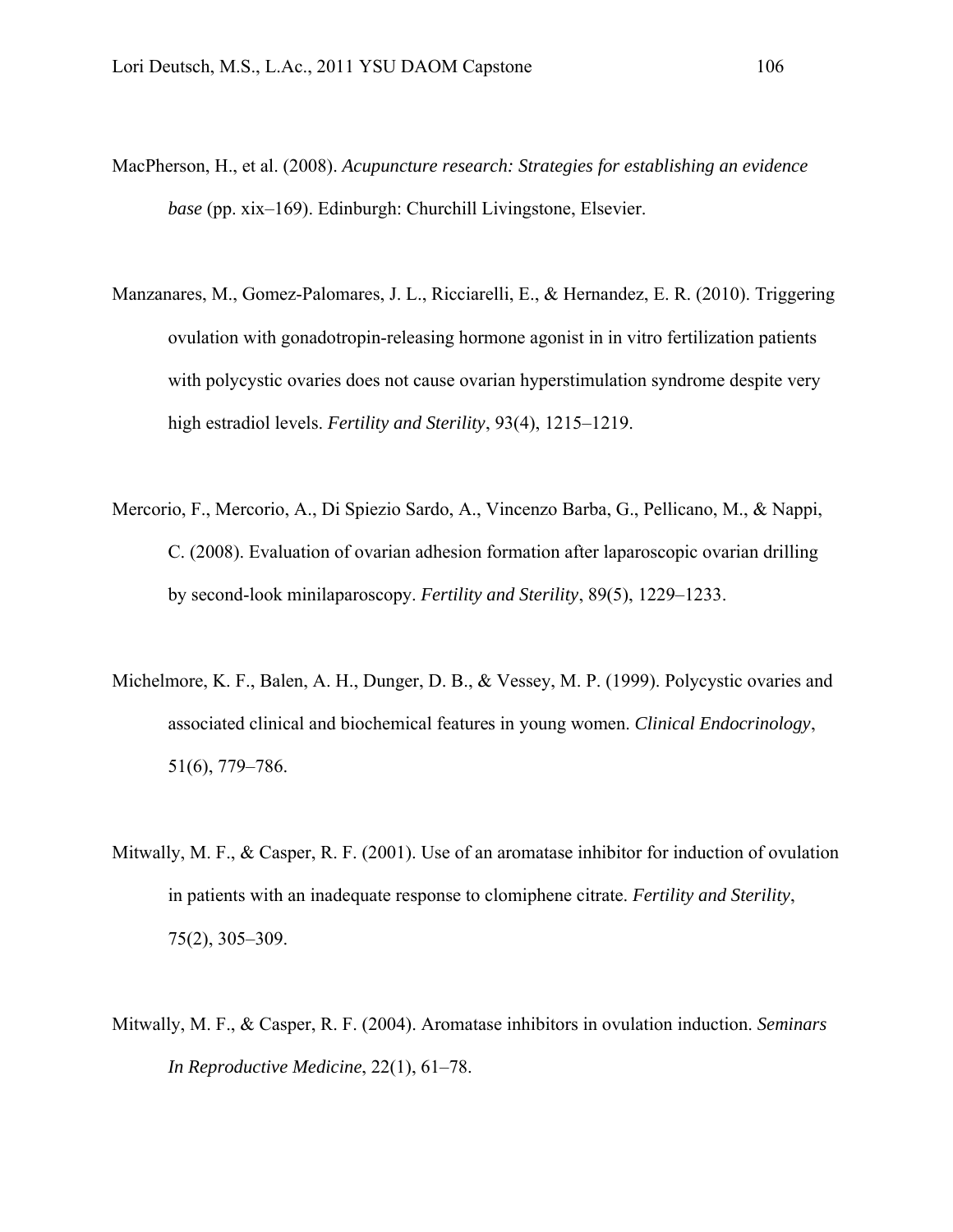- Neto, E., Francalacci Savaris, R., von Eye Corleta, H., Silva de Moraes, G., do Amaral Cristovam, R., & Lessey, B. A. (2011). Prospective, randomized comparison between raloxifene and clomiphene citrate for ovulation induction in polycystic ovary syndrome. *Fertility and Sterility*, 96(3), 769–773.
- Norman, R. J., Hague, W. M., Masters, S. C., & Wang, X. J. (1995). Subjects with polycystic ovaries without hyperandrogenaemia exhibit similar disturbances in insulin and lipid profiles as those with polycystic ovary syndrome. *Human Reproduction*, 10, 2258–2261.
- Orio, Jr., F., Matarese, G., Di Biase, S., Palomba, S., Labella, D., Sanna, V., . . . Lombardi, G. (2003). Exon 6 and 2 peroxisome proliferator-activated receptor-gamma polymorphisms in polycystic ovary syndrome. *The Journal of Clinical Endocrinology & Metabolism*, 88(12), 5887–5892.
- Pall, M., Azziz, R., Beires, J., & Pignatelli, D. (2010). The phenotype of hirsute women: A comparison of polycystic ovary syndrome and 21-hydroxylase–deficient nonclassic adrenal hyperplasia. *Fertility and Sterility*, 94(2), 684–689.
- Pamuk, B. O., Nur Torun, A., Kulaksizoglu, M., Ertugrul, D., Ciftci, O., Kulaksizoglu, S., ... Guvener Demirag, N. (2010). Asymmetric dimethylarginine levels and carotid intimamedia thickness in obese patients with polycystic ovary syndrome and their relationship to metabolic parameters. *Fertility and Sterility*, 93(4), 1227–1233.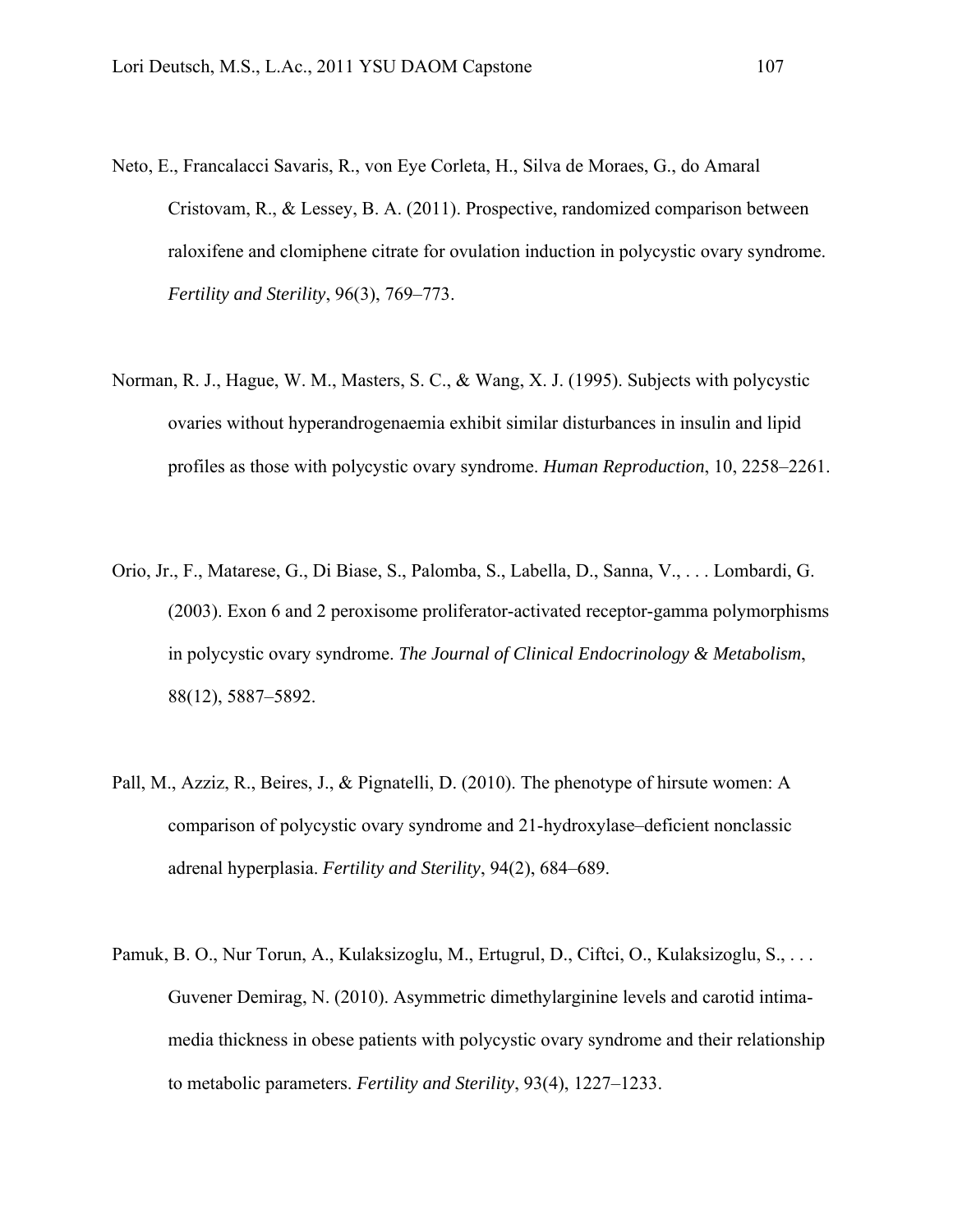- Pfeifer, S. M., & Kives, S. (2009). Polycystic ovary syndrome in the adolescent. *Obstetrics and Gynecology Clinics*, 36(1), 1–22.
- Polson, D. W., Adams, J., Wadsworth, J., & Franks, S. (1988). Polycystic ovaries: A common finding in normal women. *Lancet*, 1, 870–872.
- Reinblatt, S., & Buckett, W. (2008). In vitro maturation for patients with polycystic ovary syndrome. *Seminars In Reproductive Medicine*, 26(1), 121–126.
- Roberts, C. M. (2010). *The dissertation journey: A practical and comprehensive guide to planning, writing, and defending your dissertation* (pp. 129–151). Thousand Oaks, CA: Corwin; A SAGE Company.
- Rodin, D. A., Bano, G., Bland, J. M., Taylor, K., & Nussey, S. S. (1998). Polycystic ovaries and associated metabolic abnormalities in Indian subcontinent Asian women. *Clinical Endocrinology*, 49(1), 91–99.
- Romualdi, D., Giuliani, M., Cristello, F., Fulghesu, A. M., Selvaggi, L., Lanzone, A., & Guido, M. (2010). Metformin effects on ovarian ultrasound appearance and steroidogenic function in normal-weight normoinsulinemic women with polycystic ovary syndrome: A randomized double-blind placebo-controlled clinical trial. *Fertility and Sterility*, 93(7), 2303–2310.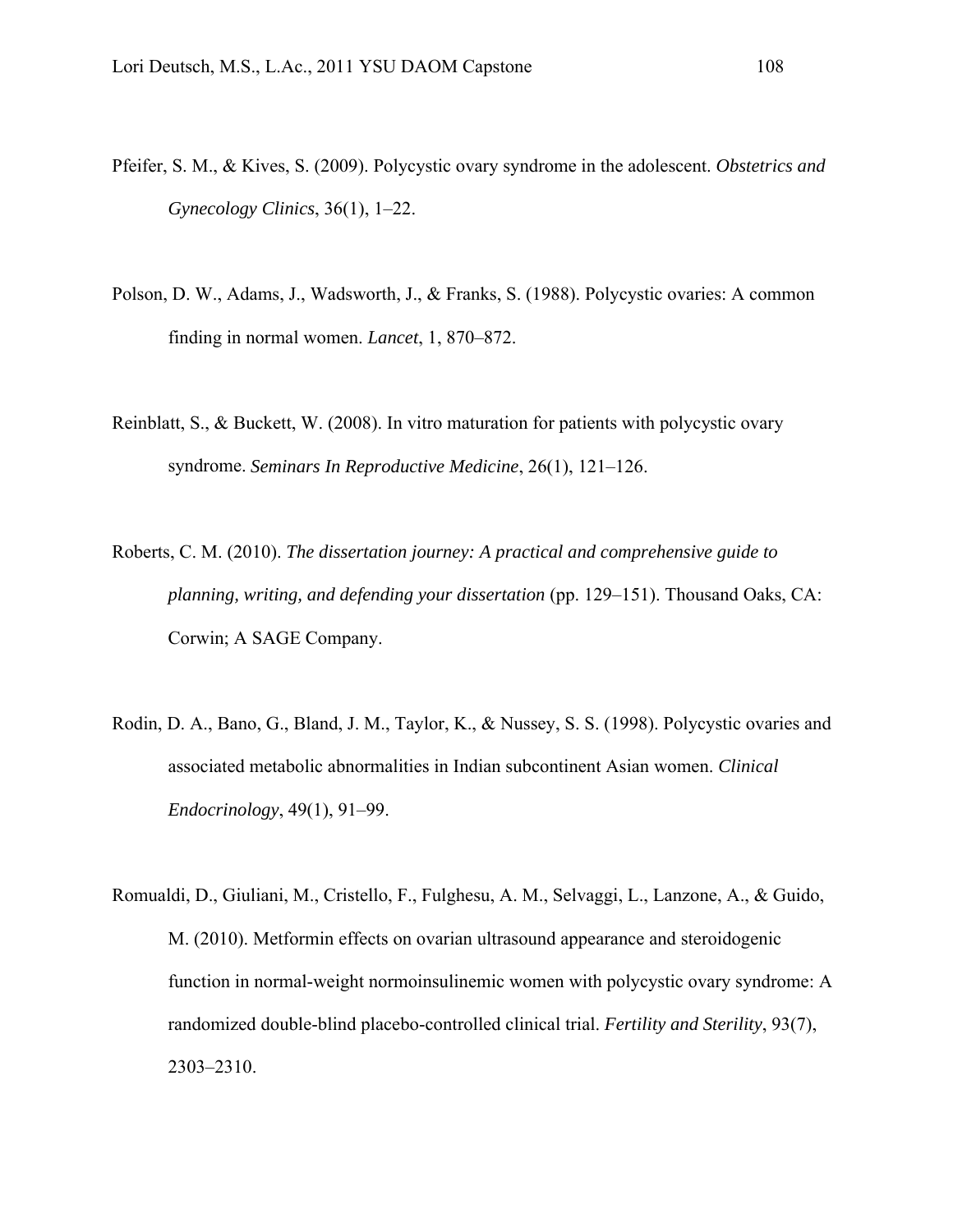- Rotterdam ESHRE/ASRM-Sponsored PCOS Consensus Workshop Group. (2004). Revised 2003 consensus on diagnostic criteria and long-term health risks related to polycystic ovary syndrome. *Fertility and Sterility*, 81(1), 19–25.
- Salamalekis, E., Makrakis, E., Vitoratos, N., Chassiakos, D., Baka, S., & Creatsas, G. (2004). Insulin levels, insulin resistance, and leptin levels are not associated with the development of ovarian hyperstimulation syndrome. *Fertility and Sterility*, 82(1), 244– 246.
- Song, J., Yan, M., Wu, X., & Hou, L. (2006). Progress of integrative Chinese and Western medicine in treating polycystic ovarian syndrome caused infertility. *Chinese Journal of Integrative Medicine*, 12(4), 312–316.
- Speroff, L., & Fritz, M. A. (2005). *Clinical gynecologic endocrinology and infertility* ( $7<sup>th</sup>$  ed.) (pp. 38–1189). Philadelphia, PA: Lippincott Williams & Wilkins.
- Stein, I.F., & Leventhal, M.L. (1935). Amenorrhea associated with bilateral polycystic ovaries. *American Journal of Obstetrics and Gynecology*, 29, 181–191.
- Stener-Victorin, E., Waldenstrom, U., Anderson, S. A., & Wikland, M. (1996). Reduction of blood flow impedance in the uterine arteries of infertile women with electro-acupuncture. *Human Reproduction*, 11(6), 1314–1317.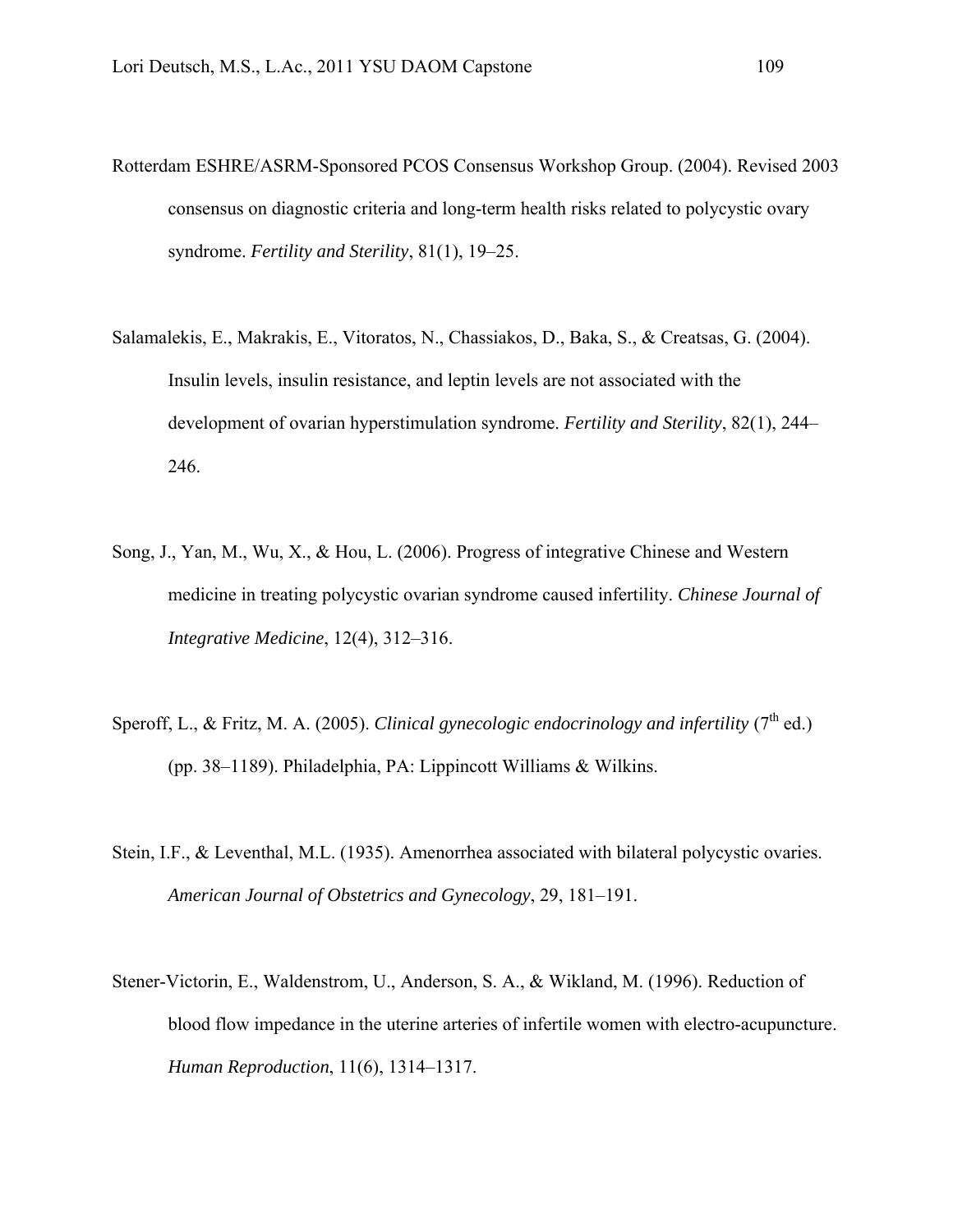- Stener-Victorin, E., Jedel, E., Janson, P. O., & Sverrisdottir, Y. B. (2009). Low-frequency electroacupuncture and physical exercise decrease high muscle sympathetic nerve activity in polycystic ovary syndrome. *American Journal of Physiology – Regulatory, Integrative and Comparative Physiology*, 297, R387–R395.
- Stone, J. A., Yoder, K. K., & Case, E. A. (2009). Delivery of a full-term pregnancy after TCM treatment in a previously infertile patient diagnosed with polycystic ovary syndrome. *Alternative Therapies*, 15(1), 50–52.
- Svendsen, P. F., Madsbad, S., & Nilas, L. (2010). The insulin-resistant phenotype of polycystic ovary syndrome. *Fertility and Sterility*, 94(3), 1052–1058.
- Thessaloniki ESHRE/ASRM-Sponsored PCOS Consensus Workshop Group. (2008). Consensus on infertility treatment related to polycystic ovary syndrome. *Human Reproduction*, 23(3), 462–477.
- Vega, G. L. (2002). Cardiovascular outcomes for obesity and metabolic syndrome. *Obesity Research*, 10(1), 27–32.
- Wang, C. F., & Gemzell, C. (1980). The use of human gonadotropins for the induction of ovulation in women with polycystic ovarian disease. *Fertility and Sterility*, 33(5), 479– 486.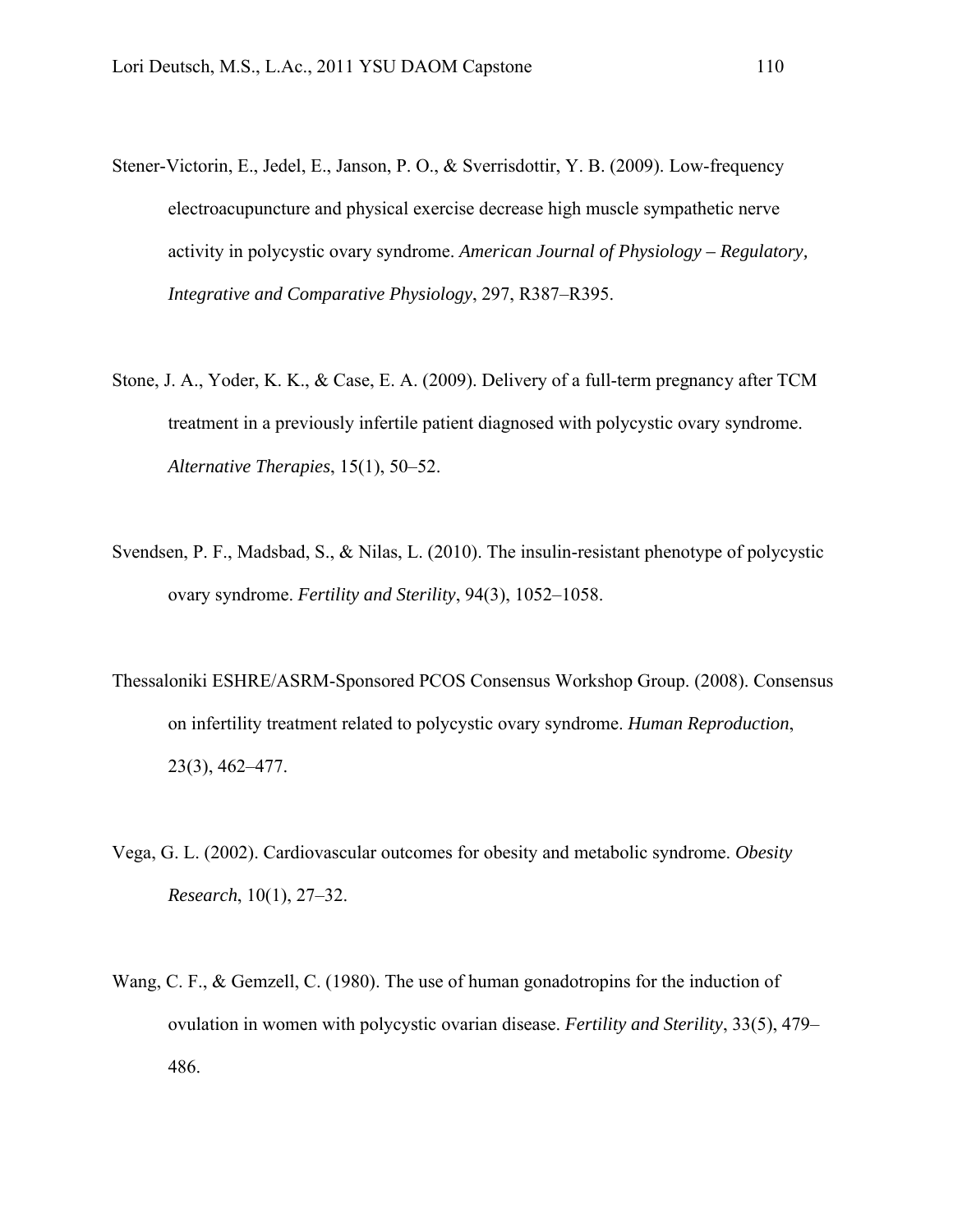- Wijeyaratne, C. N., Balen, A. H., Barth, J. H., & Belchetz, P. E. (2002). Clinical manifestations and insulin resistance in polycystic ovary syndrome among South Asians and Caucasians: Is there a difference? *Clinical Endocrinology*, 57, 343–350.
- Wild, R. A., Umstot, E. S., Andersen, R. N., Ranney, G. B., & Givens, J. R. (1983). Androgen parameters and their correlation with body weight in one hundred thirty-eight women thought to have hyperandrogenism. *American Journal of Obstetrics and Gynecology*. 146(6), 602–606.
- Yang, Y. H., Hong, J. Y., & Wei, D. Y. (2005). Acupuncture on polycystic ovarian syndrome induced infertility. *Journal Guangdong Medical College*, 23(8), 377–378.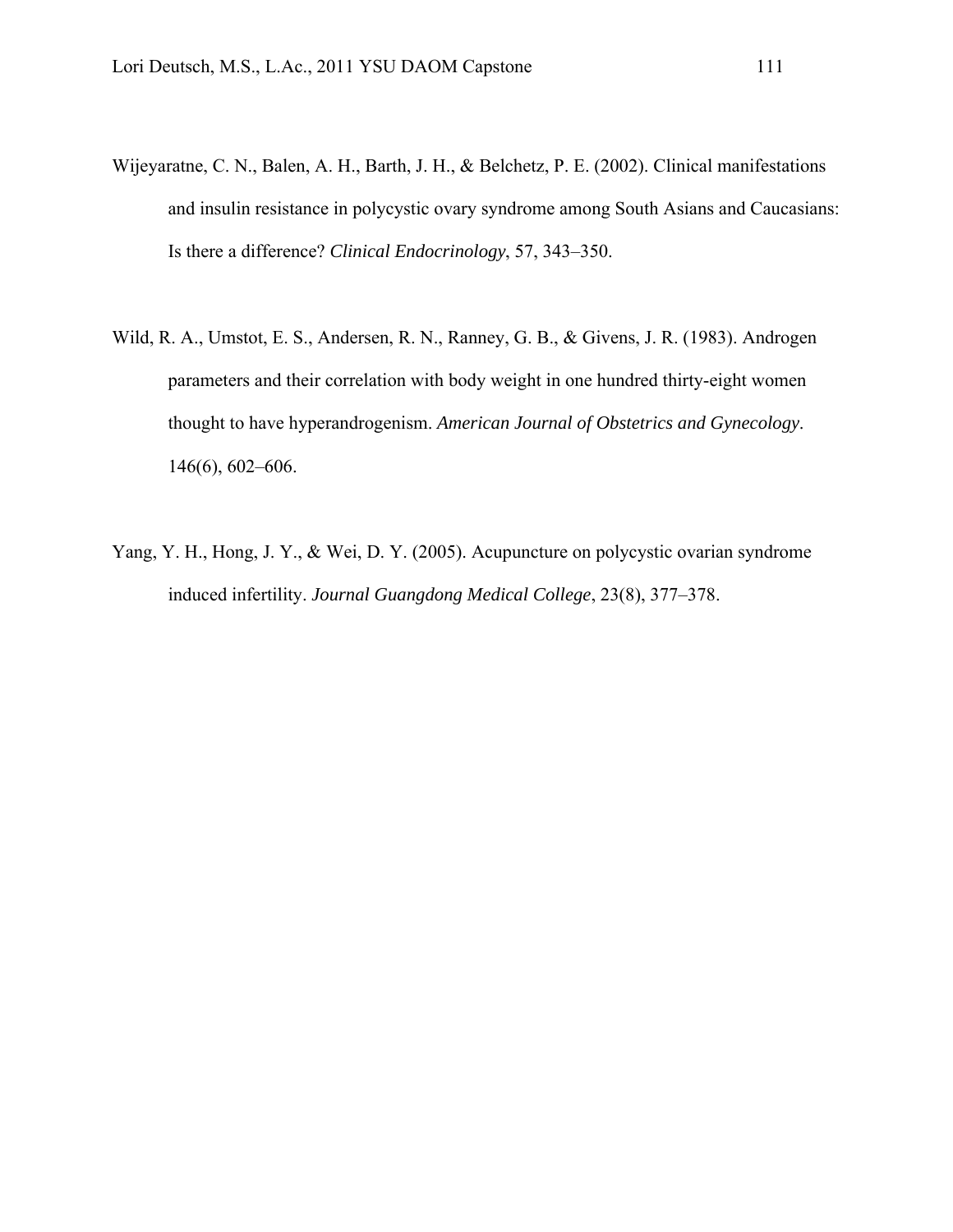| <b>Variables</b>                                                                  | <b>Patient: Claire</b>                                  | <b>Patient: Katie</b>                                         |  |  |
|-----------------------------------------------------------------------------------|---------------------------------------------------------|---------------------------------------------------------------|--|--|
| Age of Patient                                                                    | 34                                                      | 35                                                            |  |  |
| Race/ethnicity                                                                    | Caucasian                                               | Caucasian                                                     |  |  |
| <b>Marital Status</b>                                                             | Married                                                 | Married                                                       |  |  |
| Age of Husband                                                                    | 35                                                      | 32                                                            |  |  |
| Time spent trying to<br>conceive before<br>seeking Western<br>fertility treatment | 1.5 years                                               | 1 year                                                        |  |  |
| Time spent trying to<br>conceive before<br>seeking TCM<br>fertility treatment     | 2.5 years                                               | 3 years                                                       |  |  |
| Total time spent on<br>combined Western<br>and Eastern fertility<br>treatments    | 1 year<br>(September '08 to September '09)              | 2.5 years<br>(July '05 to December '07)                       |  |  |
| Rotterdam 2003<br>Diagnostic Criteria<br>for PCOS                                 | Oligo-ovulation<br>$\bullet$<br>Polycystic ovaries<br>٠ | <b>Chronic Anovulation</b><br>$\bullet$<br>Polycystic ovaries |  |  |
| Length of Menstrual<br>Cycle                                                      | 28 to $\geq$ 90 days                                    | $\approx$ 120 days                                            |  |  |
| Hyperandrogenemia                                                                 | N <sub>o</sub>                                          | N <sub>o</sub>                                                |  |  |
| Other Diagnostic<br>Criteria                                                      | Some acne                                               | Unknown                                                       |  |  |
| Other Pathological<br>Factors                                                     | No Thyroid issues                                       | Thyroid disorder                                              |  |  |
| Height/Weight and<br><b>Body Mass Index</b><br>(BMI)                              | 5'8" & 138 lbs.<br>$BMI = 21$                           | 5'6" & 148 lbs.<br>$BMI = 23.9$                               |  |  |

*Table #2: Data Abstraction Chart*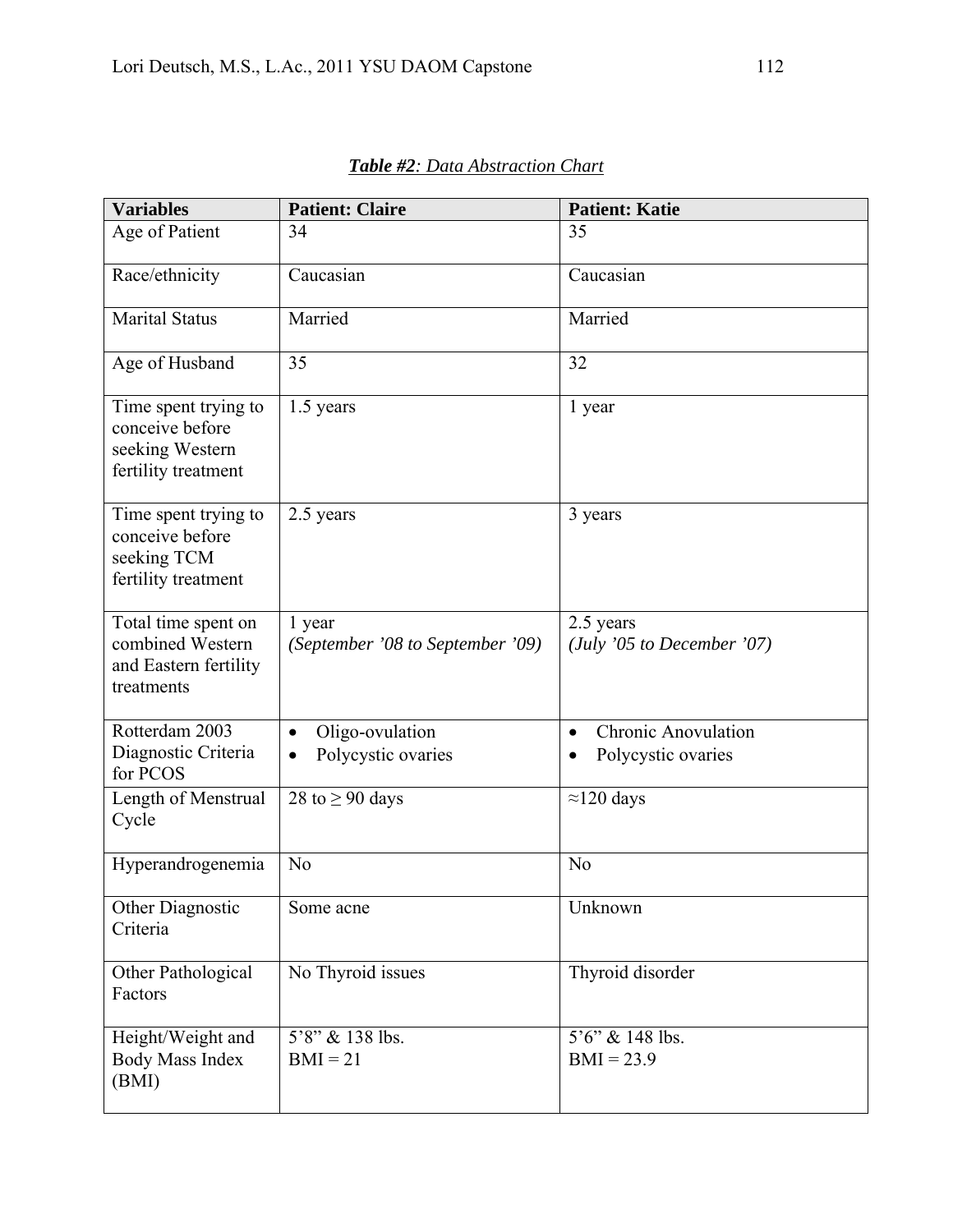| <b>Blood Work Results</b>                                          | $9 - 24 - 08$ :<br>FSH: 5.2<br>E2:51<br>TSH: 1.09<br>$10 - 3 - 08$<br>Insulin level: 1.3<br>Serum glucose: 81<br>$8 - 17 - 09$ :<br>TSH: 1.21                                                              | October 2007:<br>FSH: unavailable<br>E2: unavailable<br>TSH: 4.37<br>T4: 5.7<br>T3:55 |
|--------------------------------------------------------------------|------------------------------------------------------------------------------------------------------------------------------------------------------------------------------------------------------------|---------------------------------------------------------------------------------------|
| Treatments with a<br>Reproductive<br>Endocrinologist               | Yes                                                                                                                                                                                                        | Yes                                                                                   |
| Drug: Clomid<br>(Selective Estrogen<br><b>Receptor Modulator</b> ) | November 2008:<br>50 mg/day for 5 days<br>December 2008:<br>100 mg/day for 5 days<br>January 2009:<br>150 mg/day for 5 days                                                                                | July 2005:<br>100 mg/day for 5 days                                                   |
| Drug: Metformin<br>(Insulin-sensitizing)<br>drug)                  | $5 - 14 - 09 - 5 - 21 - 09$<br>750 mg once a day<br>$5 - 21 - 09 - 10 - 14 - 09$<br>750 mg twice a day<br>$10-14-09 - 11-12-09$<br>500 mg twice a day<br>$11 - 12 - 09 - 12 - 2 - 09$<br>500 mg once a day | 2007<br>1000 mg/day<br>(Sustained Release)                                            |
| Drug: Ovidrel<br>(Recombinant<br>Human Chorionic<br>Gonadotropin)  | February 2009<br>1 shot, 6500 units<br>March 2009<br>1 shot, 6500 units<br><b>April 2009</b><br>1 shot, 6500 units<br><b>July 2009</b><br>1 shot, 6500 units                                               | n/a                                                                                   |
| Drug: OCP<br>(Oral contraceptive<br>Pills)                         | 8-8-09 to 8-28-09:<br>21 days                                                                                                                                                                              | n/a                                                                                   |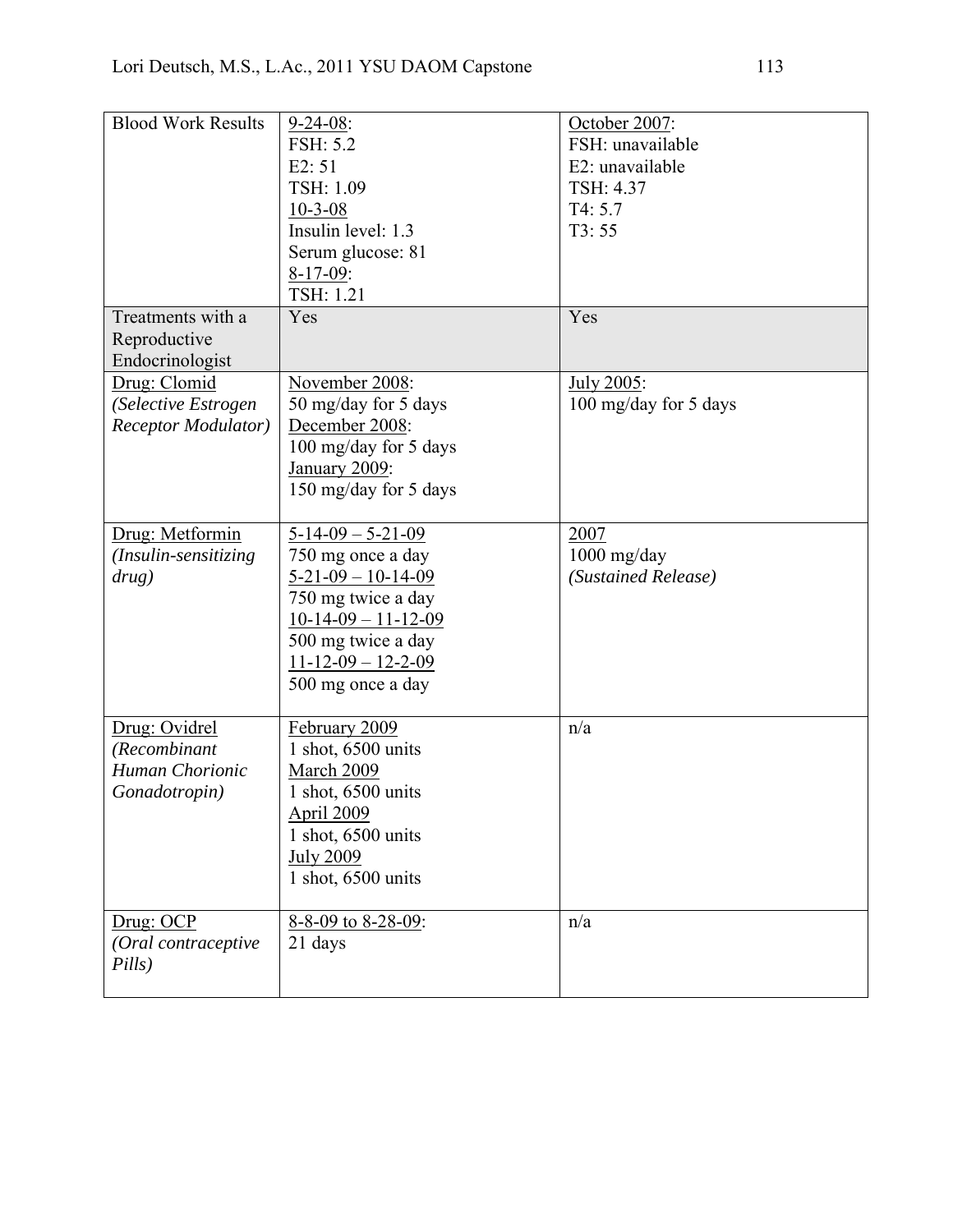| Drug: Letrozole   | n/a                                              | October 2005:                                                           |
|-------------------|--------------------------------------------------|-------------------------------------------------------------------------|
| (Aromatase        |                                                  | 5 mg/day for 8 days                                                     |
| Inhibitor)        |                                                  |                                                                         |
| Drug: Repronex    | n/a                                              | October 2005:                                                           |
| (Human menopausal |                                                  | 75 units/day for 8 days                                                 |
| Gonadotropin:     |                                                  |                                                                         |
| hMG, menotropins) |                                                  |                                                                         |
|                   |                                                  |                                                                         |
| Drug: Lupron      | $8-24-09 - 9-4-09$ :                             | Ovulation trigger dose: 1 mg                                            |
| (GnRH Agonist)    | 15 units/day for 11 days<br>$9-4-09 - 9-10-09$ : |                                                                         |
|                   | 10 units/day for 7 days                          |                                                                         |
|                   |                                                  |                                                                         |
| Drug: hCG         | $9 - 12 - 09$ :                                  | n/a                                                                     |
| (Human Chorionic  | Ovulation trigger dose: 5,000 units              |                                                                         |
| Gonadotropin)     |                                                  |                                                                         |
| Drug: Menopur     | <b>IVF</b> Cycle                                 | n/a                                                                     |
| (Human menopausal | $9-4-09 - 9-10-09$ :                             |                                                                         |
| Gonadotropin:     | 75 units/day for 7 days                          |                                                                         |
| hMG, menotropins) |                                                  |                                                                         |
|                   |                                                  |                                                                         |
| Drug: Follistim   | n/a                                              | Dec '05 IUI Cycle                                                       |
| (Recombinant FSH) |                                                  | 150 units/day for around 10 days                                        |
|                   |                                                  |                                                                         |
|                   |                                                  | <b>April '06 IVF Cycle</b>                                              |
|                   |                                                  | 200 units/day for around 10 days                                        |
|                   |                                                  | <b>June '06 IVF Cycle</b><br>200 units/day for around 10 days           |
|                   |                                                  | Oct '07 IUI Cycle                                                       |
|                   |                                                  | 150 units/day for around 10 days                                        |
|                   |                                                  | Nov '07 IUI Cycle                                                       |
|                   |                                                  | 150 units/day for around 10 days                                        |
|                   |                                                  | Dec '07 IVF Cycle converted to IUI                                      |
|                   |                                                  | 200 units/day for around 10 days<br>(Dosages altered as follicles grew) |
| Drug: Gonal-F     | <b>IUI</b> Cycle                                 | n/a                                                                     |
| (Recombinant FSH) | 4-8-09: 75 units                                 |                                                                         |
|                   | 4-17-09: 112 units                               |                                                                         |
|                   | 4-20-09: 150 units                               |                                                                         |
|                   | <b>IUI</b> Cycle                                 |                                                                         |
|                   | 7-15-09: 112 units                               |                                                                         |
|                   | 7-24-09: 150 units<br><b>IVF</b> Cycle           |                                                                         |
|                   | $9-4-09 - 9-10-09$ :                             |                                                                         |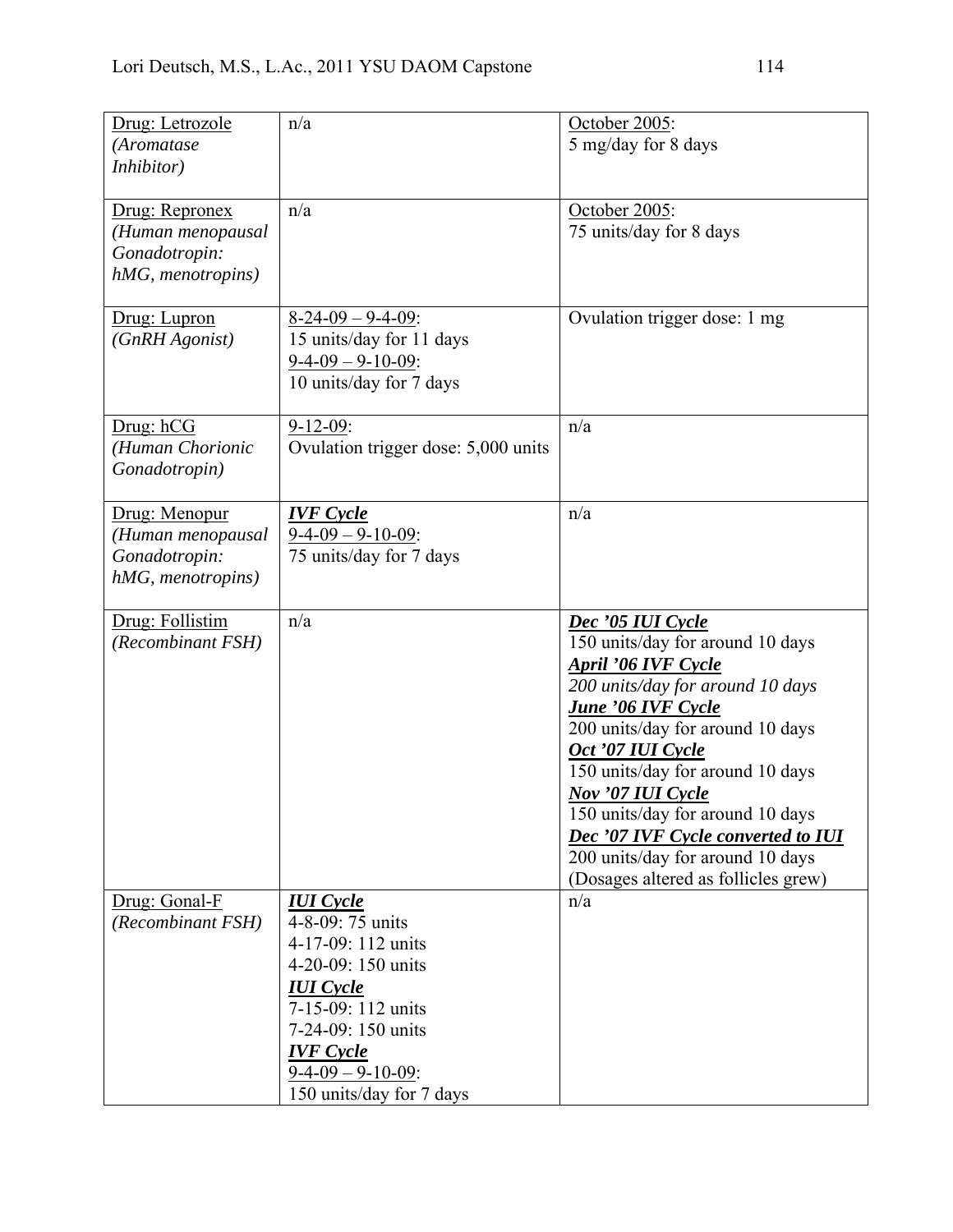| Drug: Gestone            | $9-15-09-9-30-09$ :              | n/a                                 |
|--------------------------|----------------------------------|-------------------------------------|
| (Progesterone:           | 50 mg/day                        |                                     |
| <b>Intramuscular</b>     |                                  |                                     |
| <i>injections</i> )      |                                  |                                     |
|                          |                                  |                                     |
| Drug: Endometrin         | $9 - 30 - 09 - 10 - 25 - 09$ :   | n/a                                 |
| (Vaginal                 | 100 mg 3 times a day             |                                     |
| Progesterone             | $10-26-09-11-12-09$ :            |                                     |
| <i>Inserts</i> )         | 100 mg 2 times a day             |                                     |
|                          |                                  |                                     |
| Drug: Dostinex           | $9-18-09 - 9-25-09$ :            | n/a                                 |
| (Dopamine Receptor       | $0.5$ mg/day for 8 days          |                                     |
| Agonist) [Generic:       |                                  |                                     |
| Cabergoline]             |                                  |                                     |
|                          |                                  |                                     |
| Drug: Desogen            | N <sub>o</sub>                   | October 2005                        |
| (Oral contraceptive      |                                  | Dosage Unavailable                  |
| pills)                   |                                  |                                     |
|                          |                                  |                                     |
| Drug Side Effects        | 2009:                            | 2005:                               |
|                          | 3.6 cm ovarian cyst from Gonal-F | Hyperstimulation from Letrozole and |
|                          |                                  | Repronex                            |
|                          |                                  |                                     |
| <b>Timed Intercourse</b> | November 2008                    | n/a                                 |
| with Clomid              | December 2008                    |                                     |
|                          | January 2009                     |                                     |
|                          |                                  |                                     |
| <b>Timed Intercourse</b> | February 2009                    | n/a                                 |
| with Ovidrel             | March 2009                       |                                     |
|                          |                                  |                                     |
| Dates: IUI               | $4 - 27 - 09$                    | December 2005                       |
| <i>(intrauterine)</i>    | $7 - 27 - 09$                    | October 2007                        |
| <i>insemination</i> )    |                                  | November 2007                       |
|                          |                                  | December 2007                       |
|                          |                                  |                                     |
| Dates: IVF               | $9 - 8 - 09$                     | April 2006                          |
| (in vitro fertilization) |                                  | <b>June 2006</b>                    |
|                          |                                  |                                     |
|                          |                                  |                                     |
|                          |                                  |                                     |
| <b>ICSI</b>              | Yes                              | n/a                                 |
| (Intracytoplasmic        |                                  |                                     |
| sperm injection)         |                                  |                                     |
|                          |                                  |                                     |
| Number of Follicles      | 16                               | n/a                                 |
| for IVF Cycle            |                                  |                                     |
|                          |                                  |                                     |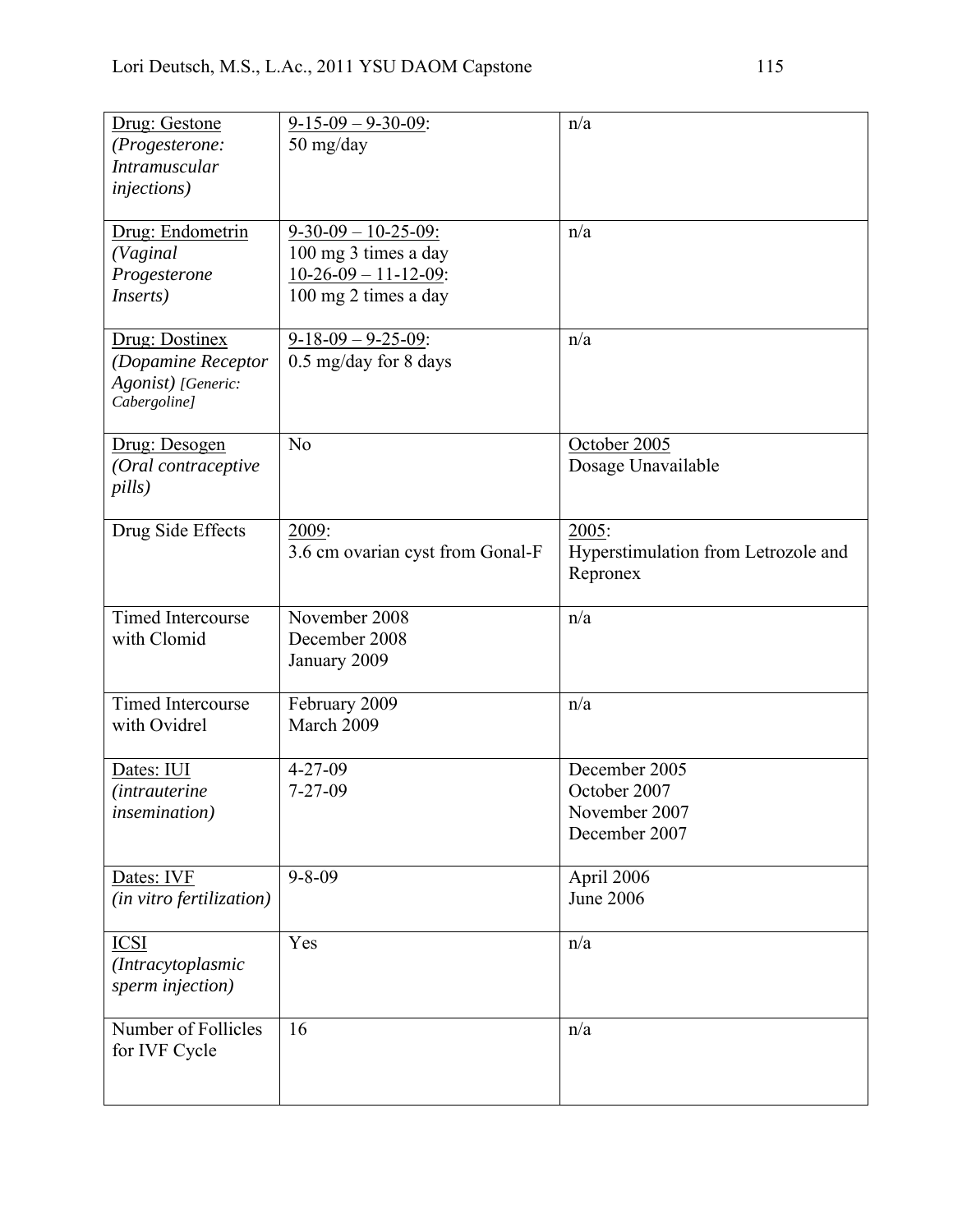| Number of Eggs             | 8 ICSI, 4 IVF                          | n/a                                    |
|----------------------------|----------------------------------------|----------------------------------------|
| retrieved                  | (8 eggs were fertilized with ICSI $\&$ |                                        |
|                            | 4 eggs were fertilized with standard   |                                        |
|                            | <b>IVF</b> procedures.)                |                                        |
|                            |                                        |                                        |
| <b>Embryology Report</b>   | Post 9-19-09:                          | n/a                                    |
|                            | 7 eggs fertilized<br>$\bullet$         |                                        |
|                            | 6 matured                              |                                        |
|                            | 4 were grade A                         |                                        |
|                            | 1 blastocyst                           |                                        |
|                            | 1 expanded blastocyst                  |                                        |
| Embryo Transfer            | Day 5                                  | n/a                                    |
| Day 3 or Day 5             |                                        |                                        |
|                            |                                        |                                        |
| Number of Embryos          | $\overline{2}$                         | n/a                                    |
| Transferred                |                                        |                                        |
|                            |                                        |                                        |
| Type of Embryos            | 1 blastocyst and 1 expanded            |                                        |
| Transferred                | blastocyst                             |                                        |
|                            |                                        |                                        |
| Fresh or Frozen            | Fresh                                  | n/a                                    |
| <b>Embryos Transferred</b> |                                        |                                        |
|                            |                                        |                                        |
| Treatments with a          | Yes                                    | Yes                                    |
| <b>Chinese Medicine</b>    |                                        |                                        |
| Practitioner               |                                        |                                        |
| <b>TCM</b> Diagnosis       | Damp-Phlegm accumulation               | Spleen Qi deficiency, Kidney Yin       |
|                            |                                        | deficiency with mild heat, and Blood   |
|                            |                                        | deficiency                             |
|                            |                                        |                                        |
| Acupuncture                | Yes                                    | Yes                                    |
|                            |                                        |                                        |
| <b>Acupuncture Points</b>  | $8 - 27 - 11$                          | Points used throughout treatment:      |
| at Each Acupuncture        | Ren-10, Ren-12, ST-25, Ren-6,          | ST-30 to Zi Gong Xue with electro-     |
| Treatment                  | Ren-4, ST-28, ST-29, LI-11, LI-4,      | acupuncture, 2 to 10 hertz, with mixed |
|                            | SP-9, SP-6, Liv-3, Kid-3, DU-20,       | frequencies; plus Ren-6, Ren-4, Ren-   |
|                            | DU-24                                  | 3, Ren-2, ST-29, ST-36, SP-6, SP-10,   |
|                            |                                        | PC-6, DU-20, Kid-3, Liv-3 directed     |
|                            |                                        | toward Liv-2, Ear Shen Men,            |
|                            |                                        |                                        |
|                            |                                        | Ear Sympathetic                        |
|                            |                                        |                                        |
|                            |                                        |                                        |
|                            |                                        |                                        |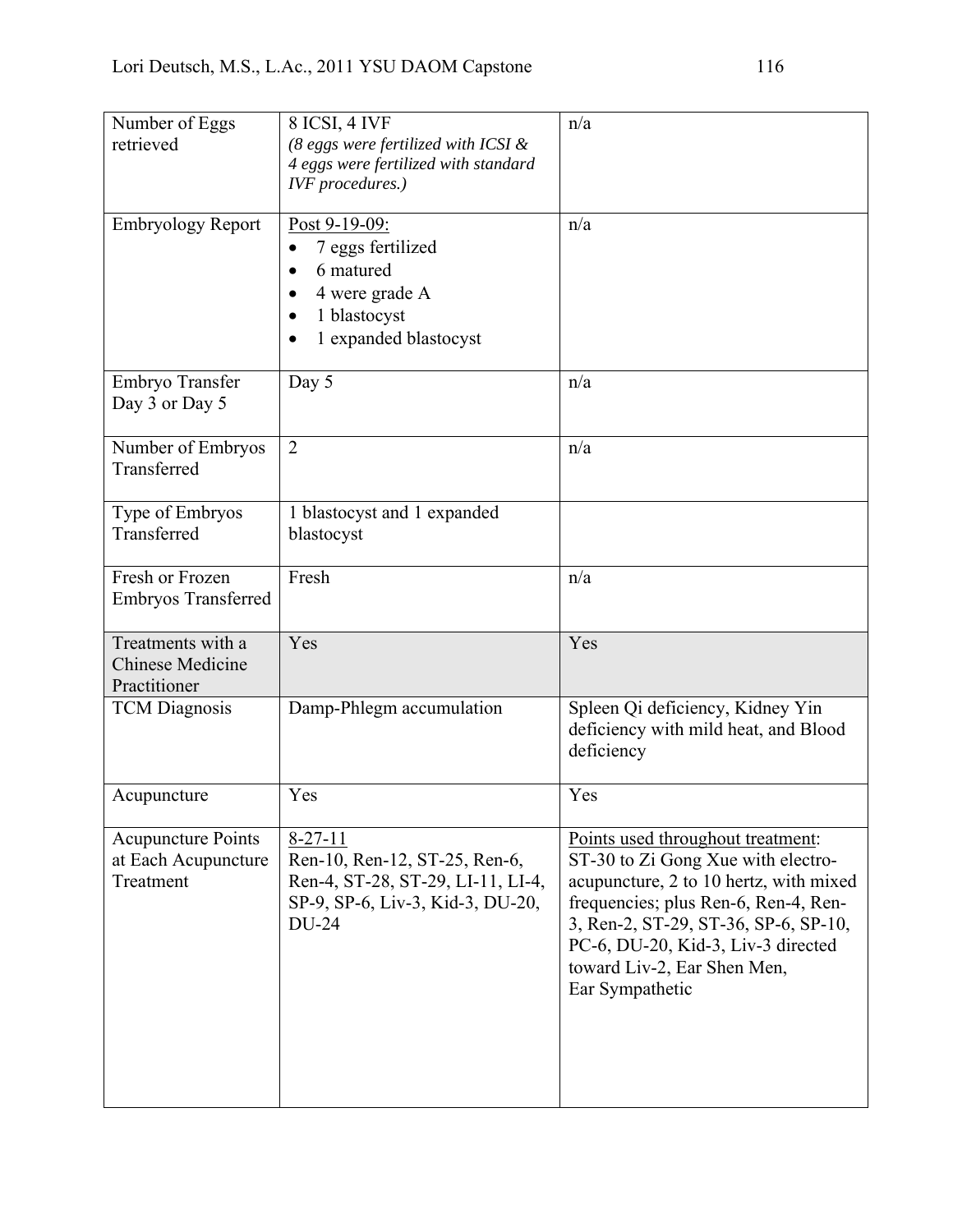| Herbs                                                               | Yes                                                                                                                                                                                                                                                                                                                                                                                                                                                                                                                                                                                                                                                                                                                                                                                                                           | Yes                                                                                                                                                                                                                                                                                                                                                                                                                                                                                                                                                                                                                                                                                                                                                                                                                                                                                                                                                                                                                                                                                                                                                                                                                                                                                                              |
|---------------------------------------------------------------------|-------------------------------------------------------------------------------------------------------------------------------------------------------------------------------------------------------------------------------------------------------------------------------------------------------------------------------------------------------------------------------------------------------------------------------------------------------------------------------------------------------------------------------------------------------------------------------------------------------------------------------------------------------------------------------------------------------------------------------------------------------------------------------------------------------------------------------|------------------------------------------------------------------------------------------------------------------------------------------------------------------------------------------------------------------------------------------------------------------------------------------------------------------------------------------------------------------------------------------------------------------------------------------------------------------------------------------------------------------------------------------------------------------------------------------------------------------------------------------------------------------------------------------------------------------------------------------------------------------------------------------------------------------------------------------------------------------------------------------------------------------------------------------------------------------------------------------------------------------------------------------------------------------------------------------------------------------------------------------------------------------------------------------------------------------------------------------------------------------------------------------------------------------|
| Herbs Given by<br>Acupuncturist at<br>Each Treatment<br>Approximate | 8-27-09: First formula<br>Qing Pi (6 g), Chen Pi (6 g), Ban<br>Xia (6 g), Xiang Fu (6 g), Mu Dan<br>Pi $(9 g)$ , Chuan Lian Zi $(6 g)$ ,<br>Dang Gui (9 g), Bai Shao (9 g),<br>Shen Qu (6 g), Shan Zha (6 g), Lai<br>Fu Zi $(6 g)$ , and Gan Cao $(3 g)$<br>9-10-09: Modification<br>Minus Mu Dan Pi;<br>Add Rou Gui (6 g), Yin Yang Huo<br>$(9 g)$ , and Tu Si Zi $(9 g)$<br>9-12-09: Modification<br>Add Mu Xiang<br>9-17-09: New formula<br>Chai Hu (6 g), Chen Pi (6 g), Mu<br>Xiang $(6 \text{ g})$ , Dang Gui $(9 \text{ g})$ ,<br>Chuan Xiong (6 g), Bai Shao (9 g),<br>Gou Qi Zi $(9 g)$ , Nu Zhen Zi $(9 g)$ ,<br>Fu Pen Zi (9 g), Sheng Jiang (2<br>pcs), Shen Qu (6 g), Shan Zha (6<br>g), and Lai Fu Zi $(6g)$<br>9-22-09: Modification<br>Minus Chuan Xiong, plus Dao Zao<br>$(2 \text{ pcs})$<br>September 2009 | <b>June 2007</b><br>Dang Gui (10 g), Shu Di Huang (15<br>g), Bai shao (18 g), Xiang Fu (10 g),<br>Tu Si Zi (10 g), Fu Ling (15 g), Dang<br>shen $(12 g)$ , Shan Yao $(10 g)$ , Ren<br>Shen $(6 g)$ , Yin Yang Huo $(10 g)$ , Ze<br>Xie (5 g), Bai Zhu (10 g), Gan Cao (3<br>g)<br><i>July</i> 2007<br>Dang Gui (10 g), Shu Di Huang (15<br>g), Chi Shao (10 g), Bai shao (15 g),<br>Shan Yao $(10 \text{ g})$ , Nu Zhen Zi $(10 \text{ g})$ ,<br>Fu Ling (15 g), Xu Duan (10 g), Tu Si<br>$Zi$ (10 g), Hong Hua (5 g), Chuan<br>Xiong $(5 g)$ , Du Zhong $(10 g)$<br>December 2007<br>Dang Gui (10 g), Shu Di Huang (15<br>g), Bai shao (15 g), Tu Si Zi (10 g), Fu<br>Ling $(15 \text{ g})$ , Xu Duan $(10 \text{ g salt fired})$ ,<br>Du Zhong $(10 \text{ g})$ , Dang shen $(12 \text{ g})$ ,<br>Ren Shen (10 g), Yin Yang Huo (20<br>g), Wang Bu Liu Xing (9 g), Xiang Fu<br>(10 g), Zhi Gan Cao (10 g), Lu Jiao<br>Jiao (5 g) (Toast Shu Di Huang with<br>Chen Pi)<br>$12 - 17 - 07$<br>Dang Gui (10 g), Shu Di Huang (15<br>g), Chi Shao (10 g), Bai shao (15 g),<br>Tu Si Zi (10 g), Fu Ling (15 g), Shan<br>Yao (10 g), Nu Zhen Zi (10 g), Xu<br>Duan (10 g salt fried), Hong Hua (5<br>g), Chuan Xiong $(5 g)$ , Du Zhong $(10 g)$<br>g), Dan Shen (10 g), Shu Di Huang (9<br>g fried)<br>December 2007 |
| <b>Conception Date</b>                                              |                                                                                                                                                                                                                                                                                                                                                                                                                                                                                                                                                                                                                                                                                                                                                                                                                               |                                                                                                                                                                                                                                                                                                                                                                                                                                                                                                                                                                                                                                                                                                                                                                                                                                                                                                                                                                                                                                                                                                                                                                                                                                                                                                                  |
| Miscarriages                                                        | None                                                                                                                                                                                                                                                                                                                                                                                                                                                                                                                                                                                                                                                                                                                                                                                                                          | None                                                                                                                                                                                                                                                                                                                                                                                                                                                                                                                                                                                                                                                                                                                                                                                                                                                                                                                                                                                                                                                                                                                                                                                                                                                                                                             |
| Live Birth                                                          | One baby                                                                                                                                                                                                                                                                                                                                                                                                                                                                                                                                                                                                                                                                                                                                                                                                                      | Twins                                                                                                                                                                                                                                                                                                                                                                                                                                                                                                                                                                                                                                                                                                                                                                                                                                                                                                                                                                                                                                                                                                                                                                                                                                                                                                            |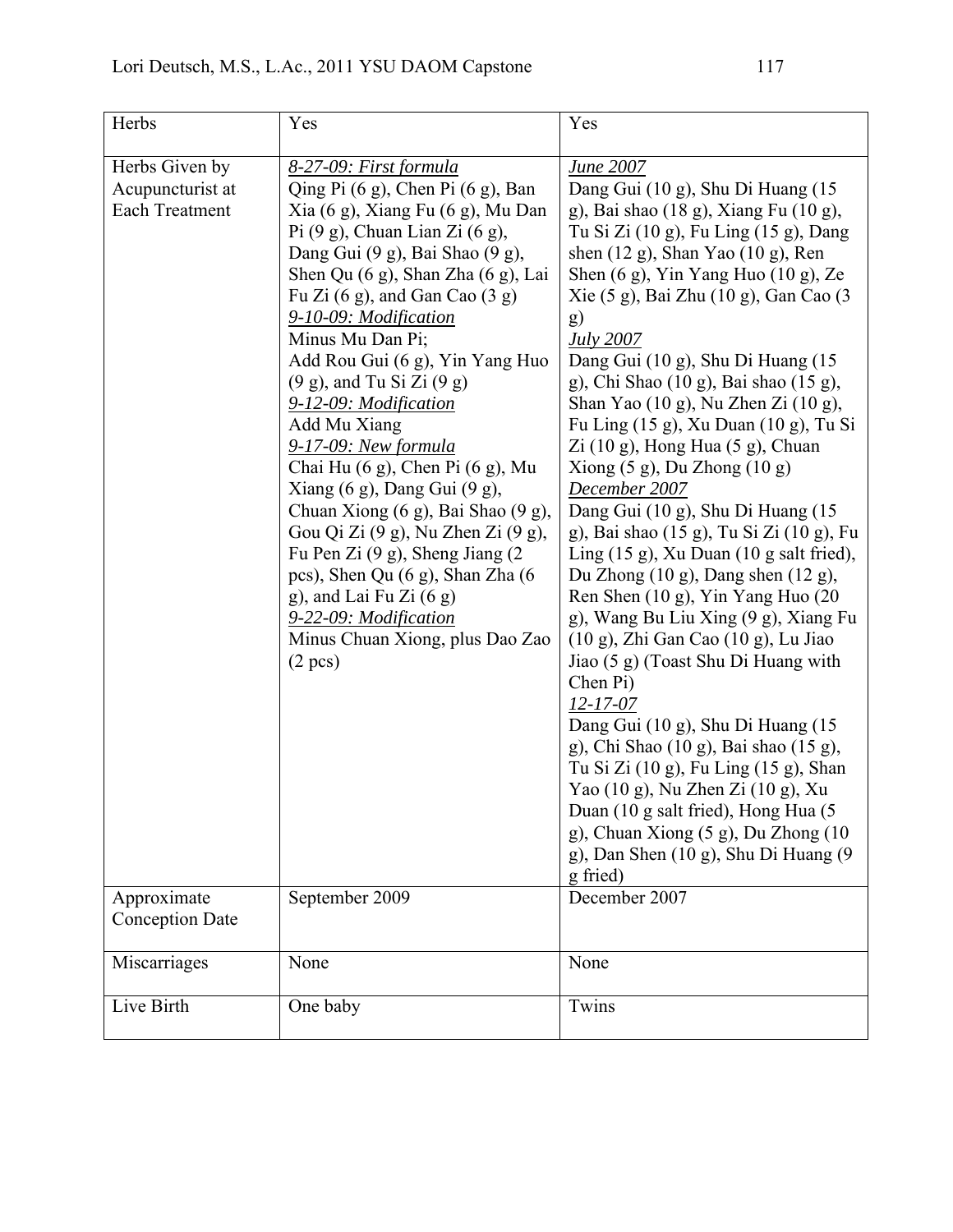| <b>Time</b>         | Met                              | OCP         | Lup             | $Acu$       | <b>Herbs</b> | Gon         | Men         | $hCG$             | $E$ R       | Ges         | $\underline{\mathbf{Dos}}$   | ET          | $\mathbf{P}$ |
|---------------------|----------------------------------|-------------|-----------------|-------------|--------------|-------------|-------------|-------------------|-------------|-------------|------------------------------|-------------|--------------|
|                     | $750 \text{ mg}$<br>$2x/d$ since |             |                 |             |              |             |             |                   |             |             |                              |             |              |
|                     | May '09                          |             |                 |             |              |             |             |                   |             |             |                              |             |              |
| $8 - 8 - 09$        | $\mathbf X$                      | For $3$     |                 |             |              |             |             |                   |             |             |                              |             |              |
|                     |                                  | weeks       |                 |             |              |             |             |                   |             |             |                              |             |              |
| $8 - 24 - 09$       | $\mathbf X$                      | $\mathbf X$ | $\overline{15}$ |             |              |             |             |                   |             |             |                              |             |              |
|                     |                                  |             | iu/d            |             |              |             |             |                   |             |             |                              |             |              |
|                     |                                  |             | 11<br>days      |             |              |             |             |                   |             |             |                              |             |              |
| $8 - 27 - 09$       | $\mathbf X$                      | $\mathbf X$ | $\mathbf X$     | $\mathbf X$ | $\mathbf X$  |             |             |                   |             |             |                              |             |              |
|                     |                                  |             |                 |             |              |             |             |                   |             |             |                              |             |              |
| $8 - 28 - 09$       | $\mathbf X$                      | Stop        | $\mathbf X$     |             | $\mathbf X$  |             |             |                   |             |             |                              |             |              |
|                     |                                  |             |                 |             |              |             |             |                   |             |             |                              |             |              |
| $9 - 4 - 09$        | $\mathbf X$                      |             | 10              |             | $\mathbf X$  | 150         | 75          |                   |             |             |                              |             |              |
|                     |                                  |             | iu/d<br>9       |             |              | iu/d<br>9   | iu/d<br>9   |                   |             |             |                              |             |              |
|                     |                                  |             | days            |             |              | days        | days        |                   |             |             |                              |             |              |
| $9 - 10 - 09$       | $\mathbf X$                      |             | $\mathbf X$     | $\mathbf X$ | $\mathbf X$  | $\mathbf X$ | $\mathbf X$ |                   |             |             |                              |             |              |
|                     |                                  |             |                 |             |              |             |             |                   |             |             |                              |             |              |
| $9 - 12 - 09$       | $\mathbf X$                      |             | Stop            | $\mathbf X$ | $\mathbf X$  | Stop        | Stop        | $\frac{1}{5,000}$ |             |             |                              |             |              |
|                     |                                  |             |                 |             |              |             |             | iu                |             |             |                              |             |              |
|                     |                                  |             |                 |             |              |             |             |                   |             |             |                              |             |              |
| $9-14-09$           | $\mathbf X$                      |             |                 |             | $\mathbf X$  |             |             |                   | $\mathbf X$ |             |                              |             |              |
| $9 - 15 - 09$       | $\mathbf X$                      |             |                 |             | $\mathbf X$  |             |             |                   |             | 50          |                              |             |              |
|                     |                                  |             |                 |             |              |             |             |                   |             | mg/d        |                              |             |              |
| $9 - 17 - 09$       | $\mathbf X$                      |             |                 | $\mathbf X$ | $\mathbf X$  |             |             |                   |             | $\mathbf X$ |                              |             |              |
|                     |                                  |             |                 |             |              |             |             |                   |             |             |                              |             |              |
| $9 - 18 - 09$       | $\mathbf X$                      |             |                 |             | $\mathbf X$  |             |             |                   |             | $\mathbf X$ | 0.5                          |             |              |
|                     |                                  |             |                 |             |              |             |             |                   |             |             | $\frac{\text{mg}}{\text{8}}$ |             |              |
|                     |                                  |             |                 |             |              |             |             |                   |             |             | days                         |             |              |
| $9-19-09$           | $\mathbf X$                      |             |                 |             | $\mathbf X$  |             |             |                   |             | $\mathbf X$ | $\mathbf X$                  | $\mathbf X$ |              |
|                     |                                  |             |                 |             |              |             |             |                   |             |             |                              |             |              |
| $9 - 22 - 09$       | $\mathbf X$                      |             |                 | $\mathbf X$ | $\mathbf X$  |             |             |                   |             | $\mathbf X$ | $\mathbf X$                  |             |              |
|                     |                                  |             |                 |             |              |             |             |                   |             |             |                              |             |              |
| $9 - 25 - 09$       | $\mathbf X$                      |             |                 |             | $\mathbf X$  |             |             |                   |             | $\mathbf X$ | Stop                         |             |              |
| $\frac{9-29-09}{9}$ |                                  |             |                 |             |              |             |             |                   |             |             |                              |             |              |
|                     | $\mathbf X$                      |             |                 |             |              |             |             |                   |             | $\mathbf X$ |                              |             | $\mathbf X$  |
|                     |                                  |             |                 |             |              |             |             |                   |             |             |                              |             |              |

*Table #3: Claire's Conception Timeline*

Key: Met = Metformin; OCP = Oral Contraceptive Pills; Lup = Lupron; Acu = Acupuncture;  $\overline{Gon}$  = Gonal-F; Men = Menopur; hCG = Human Chorionic  $\overline{Gonadotrop}$  ER = Egg Retrieval;  $Ges = Gestone$ ;  $Dos = Dostinez$ ;  $ET = Embryo Transfer$ ;  $P = Pregnant$ .